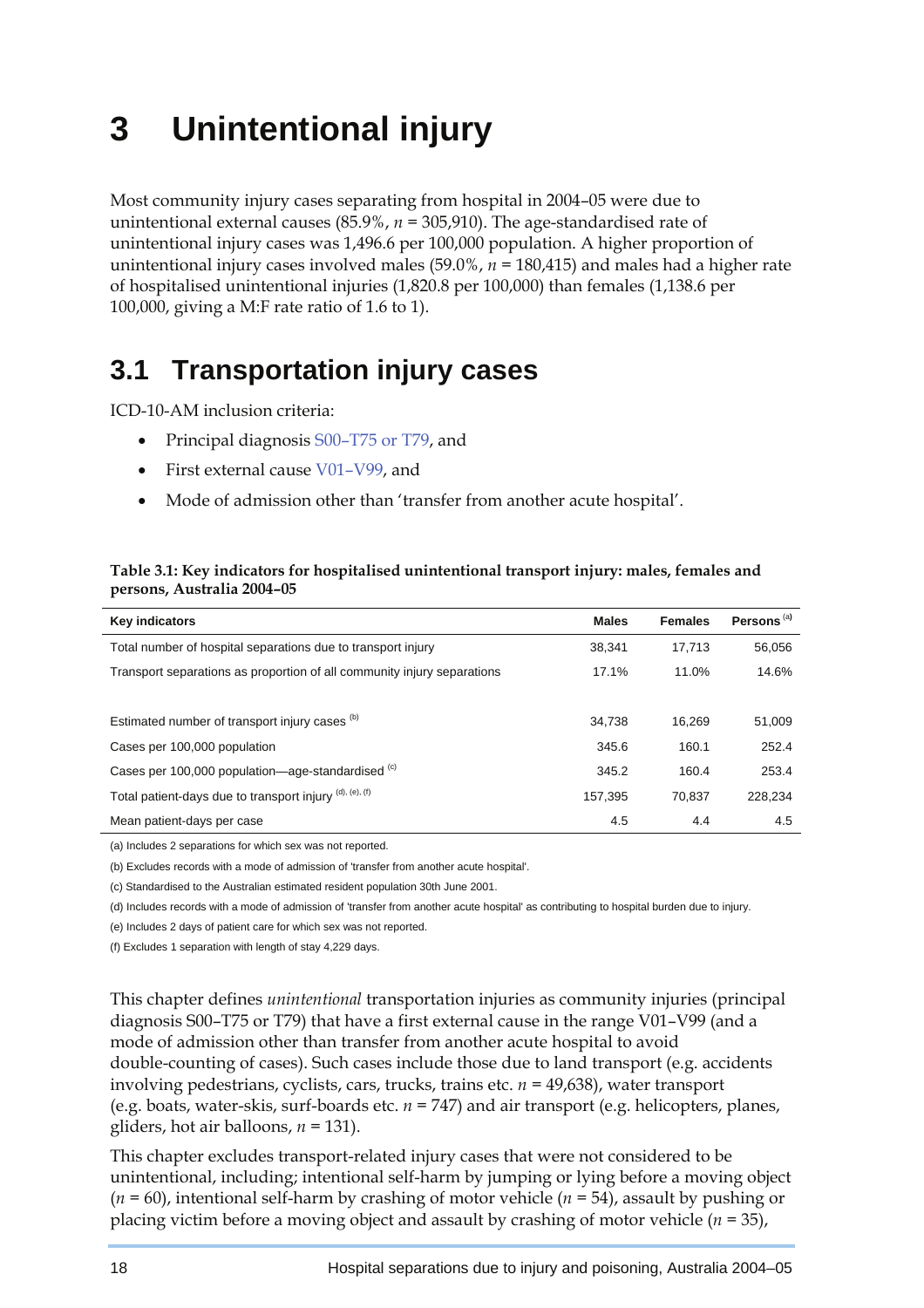and falling, lying or running before or into a moving object, undetermined intent and crashing of motor vehicle, undetermined intent (*n =* 5). Sequelae of transport accidents (*n =* 74) are not included here because the focus of this chapter is injury incident in 2004–05.

Using the definition above, then, an estimated 51,009 hospitalised injury cases were due to transportation-related external causes in 2004–05 (Table 3.1). The age-standardised rate of hospitalised transport injuries was 253.4 per 100,000 population.

### **Transport—age and sex**

As for all unintentional injuries, the majority of hospitalised transport injury cases involved males (68.1%, *n =* 34,738). Accordingly, the age-standardised rate of transport injuries was also higher for males (345.2 per 100,000) than for females (160.4 per 100,000), a M:F rate ratio of 2.2.

Age-specific rates of hospitalised transport injury were higher for males than for females at every age other than for the 75–79 years group, where the rates were equal (Figure 3.1). As seen in previous years (Berry & Harrison 2006a; Berry & Harrison 2007a; see also Harrison & Berry 2007), even males 0–4 years of age had a higher rate of hospitalisation due to transport injuries than females. The overall pattern of rates of hospitalised transport injuries by age was analogous for both males and females, however, with the highest age-specific rate observed for the 15–19 years age group. For males aged 15–19 years the age-specific rate of hospitalised transport injuries was 702.4 cases per 100,000 population while for females of this age the rate was 292.8 per 100,000. A second, smaller peak in rates of transport injuries were observed for both males and females in the 80–84 years age group.

More than half of all unintentional transport injury cases in 2004–05 involved people aged between 10–34 years (54.1%, *n =* 27,614).

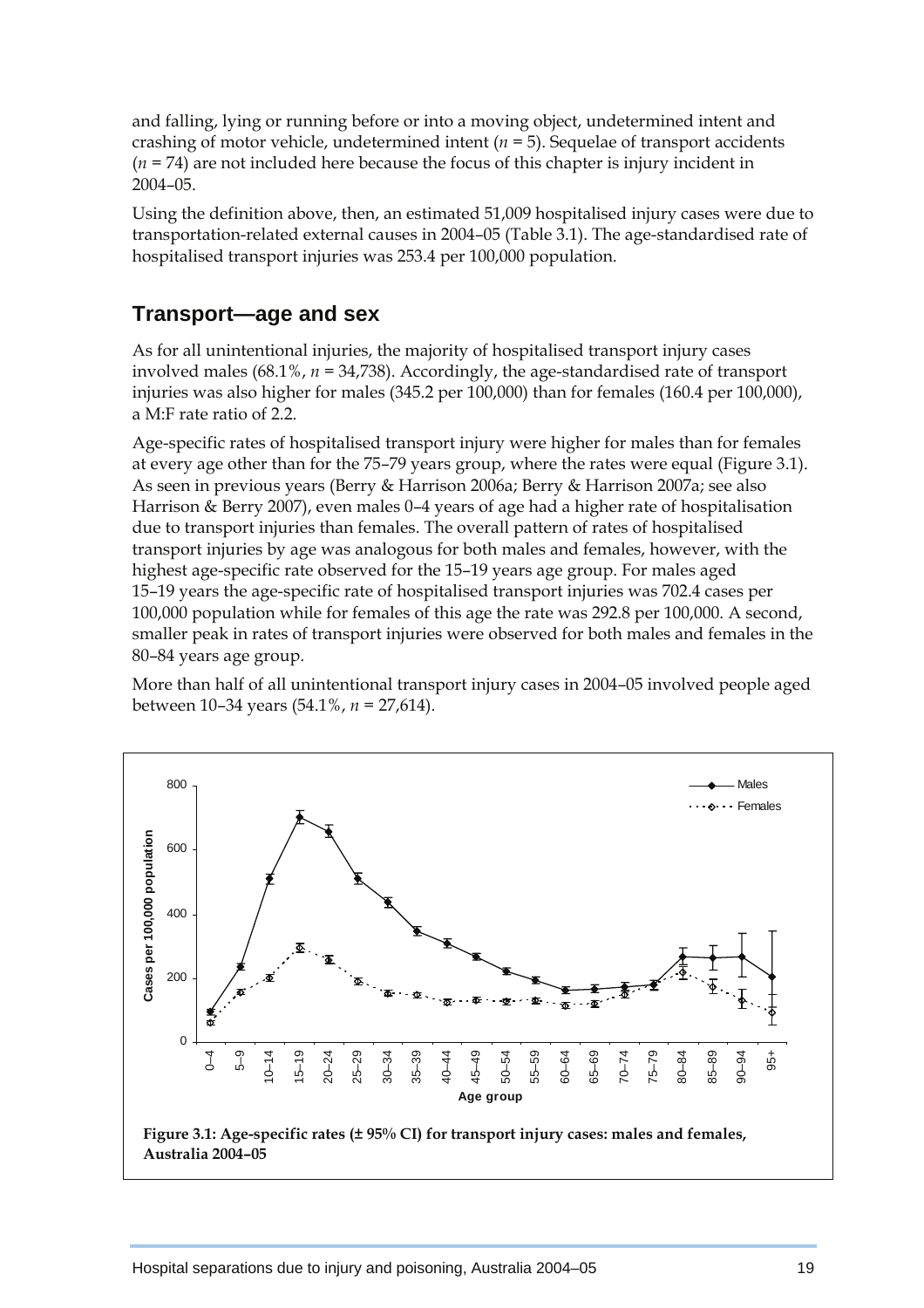## **Transport—external cause**

For all persons admitted to hospital due to transport-related injury cases, 'car occupant injured in a transport accident' (V40–V49) was the most common type of external cause reported (35.9%, *n =* 18,331). The pattern of transport-related external causes was quite different for males and females however (Table 3.2). Injured car occupants accounted for over half of the cases involving females (52.8%) but accounted for less than three in ten transport-related cases for males (28.0%). Conversely, 'motorcycle rider injured in transport accidents' (V20–V29) was the most common type of transport external cause for males (31.1% of cases) while this was only the fifth most common cause of transport injuries for females (6.1%). Similarly, a much higher proportion of cases involving males were due to being a pedal cyclist involved in a transport accidents (20.0% of cases) than for females (10.3%).

On the other hand, a higher proportion of transport injuries involving females were attributed to being an 'animal-rider or occupant of animal-drawn vehicle injured in transport accident' (V80, 13.0%) than for males (3.4%). It is assumed that for most, if not all, of these cases, horses were the animal in question.

Table 3.3 reports the mode of transport of the person injured in a hospitalised transport injury case in 2004–05. Unsurprisingly, car occupants were the people most commonly injured in transport accidents in all age groups but the very youngest. Children aged 0–14 were most commonly injured in transport accidents when riding a pedal cycle (*n =* 3,816), accounting for slightly less than half (44.7%) of transport injuries at this age. Pedestrians accounted for one in five transport cases for people aged 65 years and older (*n =* 819, 18.0%), whereas pedestrians accounted for less than one in ten cases (5.5–8.1%) for younger adults. Similarly, nearly a quarter of children aged 0–4 years (23.2%) hospitalised for injuries sustained in transport accidents in 2004–05 were pedestrians.

| <b>Mode of transport</b>        | <b>Males</b>   | <b>Females</b> | <b>Persons</b> |
|---------------------------------|----------------|----------------|----------------|
| Pedestrian                      | 2,341 (6.7%)   | 1,618 (9.9%)   | 3,959 (7.8%)   |
| Pedal cycle                     | 6,950 (20.0%)  | 1,669 (10.3%)  | 8,619 (16.9%)  |
| Motorcycle                      | 10,818 (31.1%) | 1,000 (6.1%)   | 11,818 (23.2%) |
| Three-wheeled motor vehicle     | 41 (0.1%)      | 26 (0.2%)      | 67 (0.1%)      |
| Car                             | 9,741 (28.0%)  | 8,588 (52.8%)  | 18,331 (35.9%) |
| Pick-up truck or van            | 426 (1.2%)     | 118 (0.7%)     | 544 (1.1%)     |
| Heavy transport vehicle         | 721 (2.1%)     | 53 (0.3%)      | 774 (1.5%)     |
| <b>Bus</b>                      | 147 (0.4%)     | 291 (1.8%)     | 438 (0.9%)     |
| Animal or animal-driven vehicle | 1,170 (3.4%)   | 2,113 (13.0%)  | 3,283(6.4%)    |
| Other land transport            | 1,313 (3.8%)   | 492 (3.0%)     | 1,805 (3.5%)   |
| Total land transport            | 33,668 (96.9%) | 15,968 (98.1%) | 49,638 (97.3%) |
| Water transport                 | 593 (1.7%)     | 154 (0.9%)     | 747 (1.5%)     |
| Air & space transport           | 121 (0.3%)     | $10(0.1\%)$    | 131 (0.3%)     |
| Other & unspecified transport   | 356 (1.0%)     | 137 (0.8%)     | 493 (1.0%)     |
| Total                           | 34,738         | 16,269         | 51,009         |

**Table 3.2: Mode of transport of injured person for unintentional transport injury cases: males, females and persons, Australia 2004–05** 

\* Persons includes 2 cases for which sex was not reported.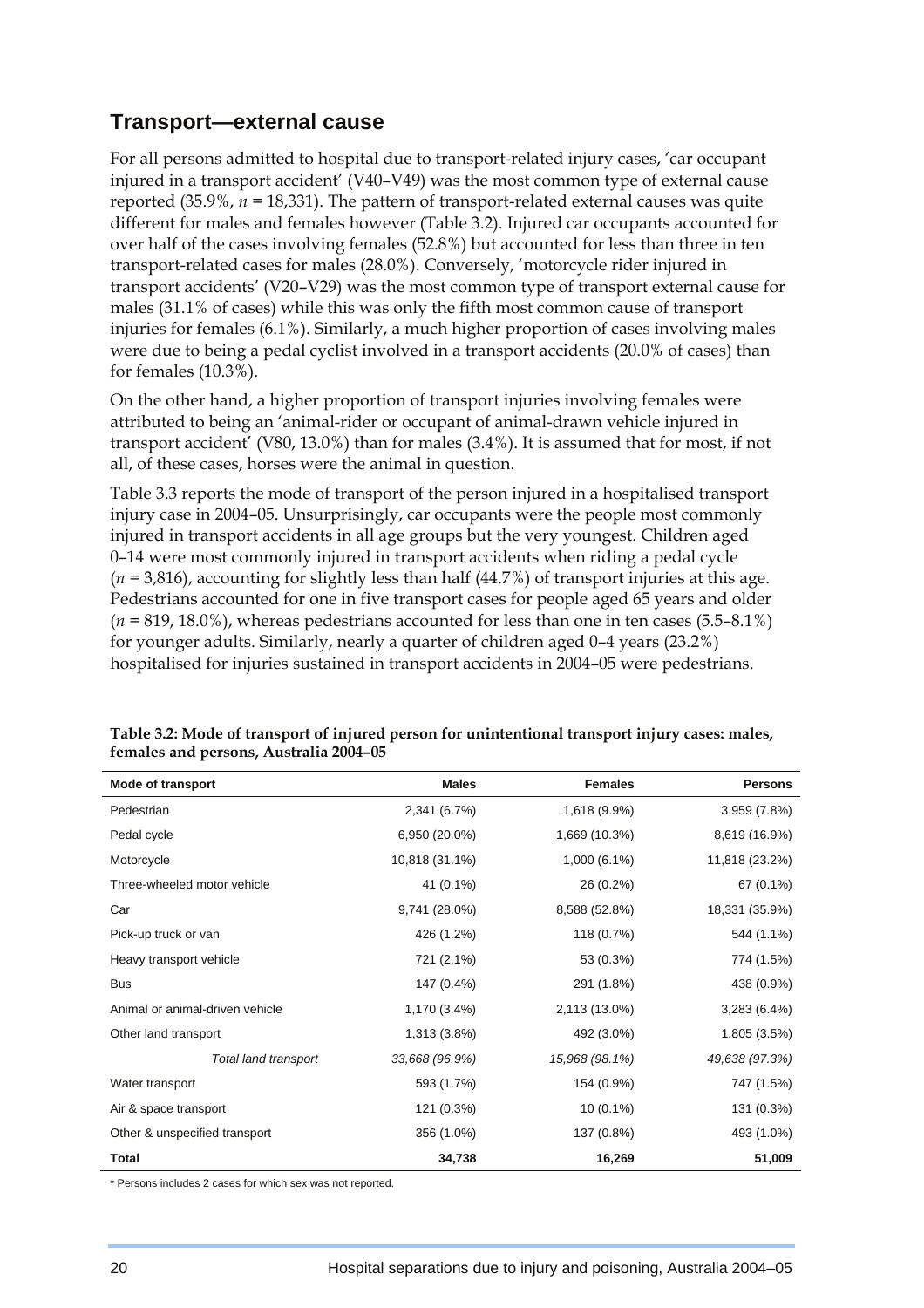| Mode of transport               | $0 - 4$     | $5 - 14$ | $15 - 24$ | $25 - 44$ | $45 - 64$ | $65+$    | All ages $†$ |
|---------------------------------|-------------|----------|-----------|-----------|-----------|----------|--------------|
| Pedestrian                      | 224         | 507      | 742       | 989       | 678       | 819      | 3,959        |
| Pedal cycle                     | 298         | 3,518    | 1,630     | 1,801     | 1,066     | 306      | 8,619        |
| Motorcycle                      | 41          | 1,543    | 3,754     | 4,899     | 1,402     | 179      | 11,818       |
| Three-wheeled motor vehicle     | $\star$     | $\star$  | 13        | 8         | 7         | 35       | 67           |
| Car                             | 263         | 722      | 5,691     | 5,761     | 3,445     | 2,448    | 18,331       |
| Pick-up truck or van            | 13          | 37       | 139       | 179       | 136       | 40       | 544          |
| Heavy transport vehicle         | $^\star$    | 16       | 60        | 359       | 285       | $\star$  | 774          |
| <b>Bus</b>                      | 9           | 20       | 37        | 52        | 87        | 233      | 438          |
| Animal or animal-driven vehicle | 37          | 815      | 743       | 1,057     | 558       | 73       | 3,283        |
| Other land transport            | 30          | 211      | 368       | 527       | 410       | 259      | 1,805        |
| Water transport                 | 13          | 49       | 133       | 305       | 195       | 52       | 747          |
| Air & space transport           | $\mathbf 0$ | $\star$  | 10        | 74        | 43        | $^\star$ | 131          |
| Other & unspecified transport   | 36          | 138      | 108       | 103       | 61        | 47       | 493          |
| <b>Total</b>                    | 966         | 7,580    | 13,428    | 16,114    | 8,373     | 4,547    | 51,009       |

**Table 3.3: Mode of transport of injured person for unintentional transport injury cases by age, Australia 2004–05** 

*Note:* Shading denotes highest category for each age group.

\* Small cell counts have been suppressed.

† All ages includes 1 case for which age was not reported.

## **Transport—place and activity**

Not surprisingly, more than half of all hospitalised unintentional transport injury cases were reported to have taken place on public streets and highways (57.8%, *n =* 29,476). Nearly all of these places were public roadways (54.0% of all cases, see Table 3.4). Most likely due to the higher proportion of females injured in car accidents, a greater proportion of females were injured on roadways (61.8% vs. 50.4% cases for males).

Unlike many other types of community injury, very few transport cases occurred in and around the home; 0.8% of cases occurred in the driveway of homes and 2.1% occurred in 'other and unspecified' places in the home. A similar proportion of cases (2.8%, *n =* 1,414) were reported to have occurred on farms and 2.6% of transport cases occurred on racetracks and racecourses (*n =* 1,344). A quarter of all unintentional transport injury cases had an unspecified place of occurrence (25.4%, *n =* 12,958).

More than half of all hospitalised transport injury cases had an unspecified activity recorded (54.9%, *n =* 27,989) and similar proportions of cases for both males and females had an unspecified activity code reported (Table 3.5). One in five transport cases reported an 'other specified activity' code (22.9%, *n =* 11,703), but no further detail is available for cases in this category.

The most frequent specified activity category for transport injury cases was 'while engaged in sport' (15.1% of cases, *n =* 7,709). Wheeled motor sports (e.g. motocross, rallying and riding All Terrain Vehicles) accounted for 5.2% of all transport injuries and wheeled non-motor sports (e.g. cycling and skate-boarding) accounted for another 5.6% of cases. Far greater proportions of cases involving males were ascribed these activity codes than cases involving females. Conversely, a greater proportion of cases involving females were attributed to equestrian sporting activities (6.5% vs. 1.4% of male cases).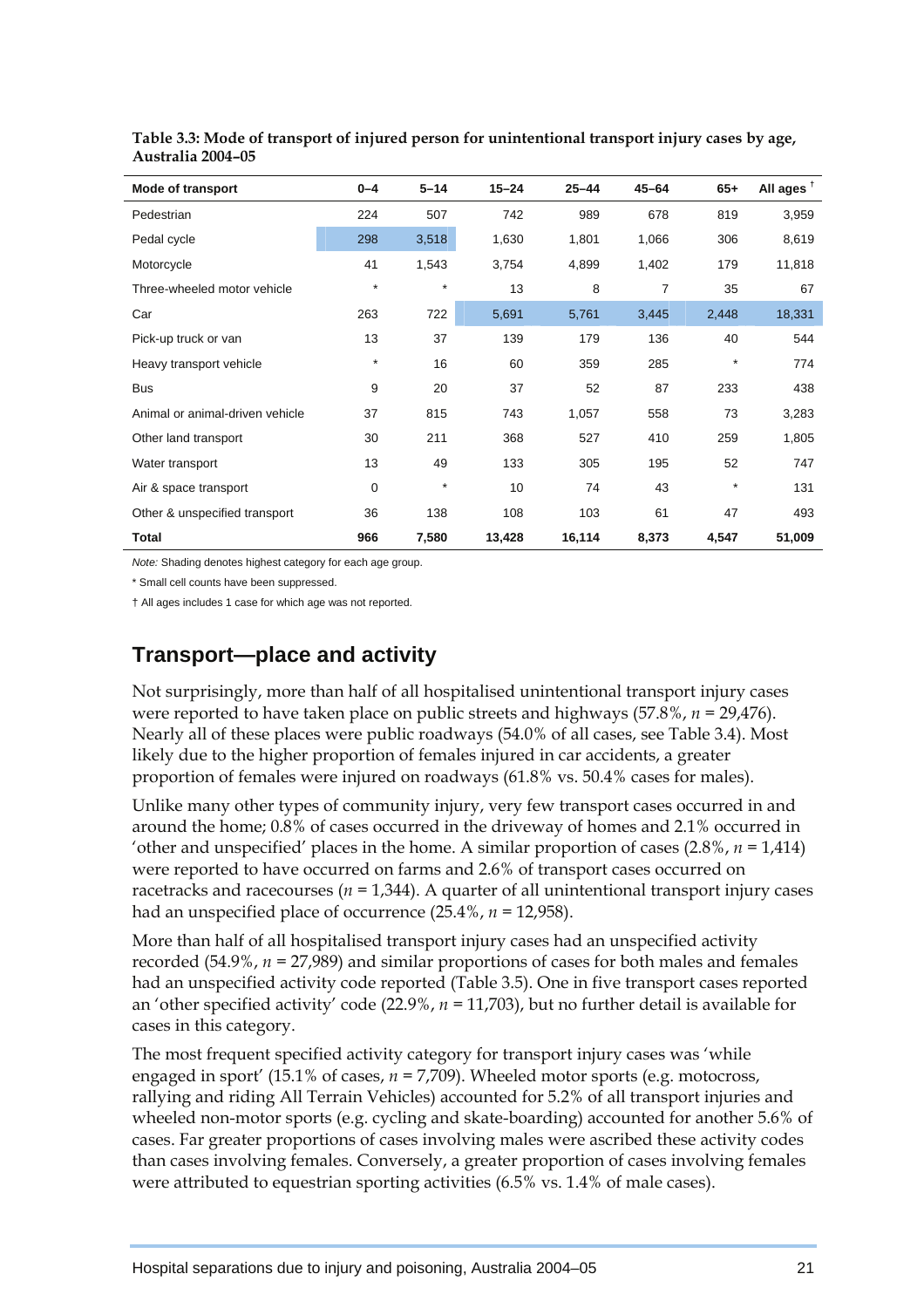| <b>Place of occurrence</b>                               | <b>Males</b>   | Females        | Persons *      |
|----------------------------------------------------------|----------------|----------------|----------------|
| Driveway to home                                         | 234 (0.7%)     | 188 (1.2%)     | 422 (0.8%)     |
| Other & unspecified place in home                        | 736 (2.1%)     | 326 (2.0%)     | 1,062 (2.1%)   |
| <b>Residential institution</b>                           | 26 (0.1%)      | 20 (0.1%)      | 46 (0.1%)      |
| School                                                   | 45 (0.1%)      | 19 (0.1%)      | 64 (0.1%)      |
| Health Service area                                      | $*(0.0\%)$     | $*(0.0\%)$     | 19 (0.0%)      |
| Other specified institution & public administrative area | $*(0.0\%)$     | $*(0.0\%)$     | 15 (0.0%)      |
| Sporting grounds (outdoor)                               | 174 (0.5%)     | 40 (0.2%)      | 214 (0.4%)     |
| Racetrack & racecourse                                   | 1,209 (3.5%)   | 135 (0.8%)     | 1,344 (2.6%)   |
| Equestrian facility                                      | 18 (0.1%)      | 88 (0.5%)      | 106 (0.2%)     |
| Skating rink                                             | 100 (0.3%)     | $10(0.1\%)$    | 110 (0.2%)     |
| Other & unspecified sports & athletic areas              | 161 (0.5%)     | 23 (0.1%)      | 184 (0.4%)     |
| Total sports & athletic areas                            | 1,662 (4.8%)   | 296 (1.8%)     | 1,958 (3.8%)   |
| Roadway                                                  | 17,513 (50.4%) | 10,050 (61.8%) | 27,565 (54.0%) |
| Footpath (sidewalk)                                      | 338 (1.0%)     | 230 (1.4%)     | 568 (1.1%)     |
| Cycleway                                                 | 116 (0.3%)     | 39 (0.2%)      | 155 (0.3%)     |
| Other specified public highway, street or road           | 355 (1.0%)     | 153 (0.9%)     | 508 (1.0%)     |
| Unspecified public highway, street or road               | 456 (1.3%)     | 224 (1.4%)     | 680 (1.3%)     |
| Total street & highway                                   | 18,778 (54.1%) | 10,696 (65.7%) | 29,476 (57.8%) |
| Trade & service area                                     | 170 (0.5%)     | 94 (0.6%)      | 264 (0.5%)     |
| Industrial & construction area                           | 187 (0.5%)     | $8(0.0\%)$     | 195 (0.4%)     |
| Farm                                                     | 1,071 (3.1%)   | 343 (2.1%)     | 1,414 (2.8%)   |
| Area of still water                                      | 19 (0.1%)      | $5(0.0\%)$     | 24 (0.0%)      |
| Stream of water                                          | 82 (0.2%)      | 20 (0.1%)      | 102 (0.2%)     |
| Large area of water                                      | 290 (0.8%)     | 89 (0.5%)      | 379 (0.7%)     |
| Beach                                                    | 201 (0.6%)     | 47 (0.3%)      | 248 (0.5%)     |
| Forest                                                   | 250 (0.7%)     | 24 (0.1%)      | 274 (0.5%)     |
| Desert & other specified countryside                     | 382 (1.1%)     | 81 (0.5%)      | 463 (0.9%)     |
| Parking lot                                              | 77 (0.2%)      | 78 (0.5%)      | 155 (0.3%)     |
| Other specified place of occurrence                      | 1,125 (3.2%)   | 315 (1.9%)     | 1,440 (2.8%)   |
| Unspecified place of occurrence                          | 9,355 (26.9%)  | 3,603 (22.1%)  | 12,958 (25.4%) |
| Place not reported/not applicable                        | 24 (0.1%)      | $7(0.0\%)$     | $31(0.1\%)$    |
| <b>Total</b>                                             | 34,738         | 16,269         | 51,009         |

#### **Table 3.4: Place of occurrence for unintentional transport injury cases: males, females and persons, Australia 2004–05**

\* Persons includes 2 cases for which sex was not reported.

\* Small cell counts have been suppressed.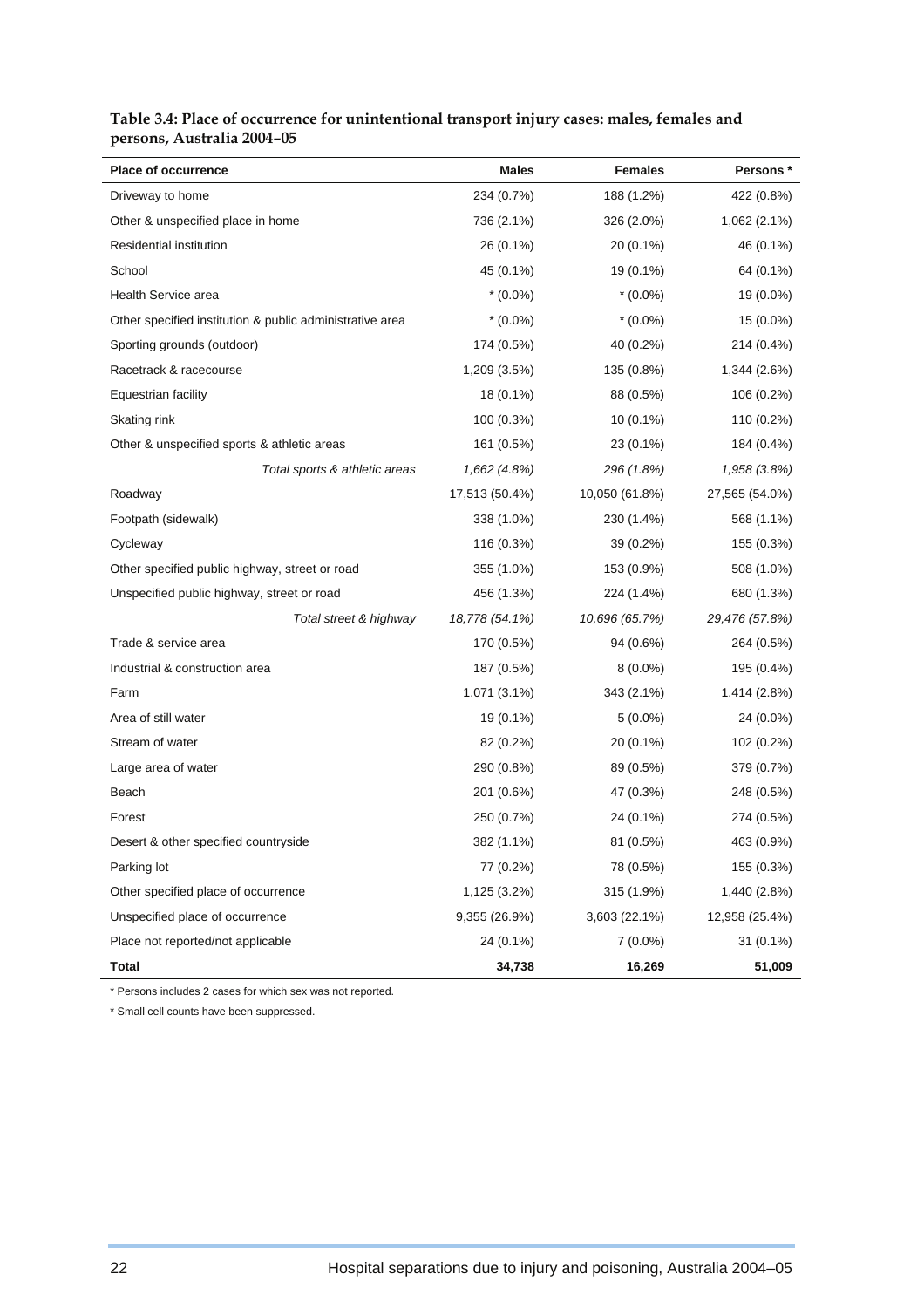| <b>Activity</b>                       | <b>Males</b>   | <b>Females</b> | Persons *      |
|---------------------------------------|----------------|----------------|----------------|
| Boating sports                        | 98 (0.3%)      | 37 (0.2%)      | 135 (0.3%)     |
| Individual water sports               | 179 (0.5%)     | $22(0.1\%)$    | 201 (0.4%)     |
| Equestrian activities                 | 482 (1.4%)     | 1,050 (6.5%)   | 1,532 (3.0%)   |
| Wheeled motor sports                  | 2,486 (7.2%)   | 160 (1.0%)     | 2,646 (5.2%)   |
| Wheeled non-motored sports            | 2,310 (6.6%)   | 532 (3.3%)     | 2,842 (5.6%)   |
| Aero sports                           | 58 (0.2%)      | $5(0.0\%)$     | 63 (0.1%)      |
| Other & unspecified sports            | 221 (0.6%)     | 69 (0.4%)      | 290 (0.6%)     |
| Total sports                          | 5,834 (16.8%)  | 1,875 (11.5%)  | 7,709 (15.1%)  |
| While engaged in leisure              | 663 (1.9%)     | 249 (1.5%)     | 912 (1.8%)     |
| While working for income              | 1,884 (5.4%)   | 292 (1.8%)     | 2,176 (4.3%)   |
| While engaged in other types of work  | 183 (0.5%)     | 59 (0.4%)      | 242 (0.5%)     |
| While resting, sleeping, eating, etc. | 133 (0.4%)     | 70 (0.4%)      | 203 (0.4%)     |
| Other specified activity              | 7,645 (22.0%)  | 4,058 (24.9%)  | 11,703 (22.9%) |
| Unspecified activity                  | 18,343 (52.8%) | 9,644 (59.3%)  | 27,989 (54.9%) |
| Activity not reported/not applicable  | 53 (0.2%)      | 22 (0.1%)      | 75 (0.1%)      |
| <b>Total</b>                          | 34,738         | 16,269         | 51,009         |

| Table 3.5: Reported activity for unintentional transport injury cases: males, females and persons, |  |
|----------------------------------------------------------------------------------------------------|--|
| Australia 2004–05                                                                                  |  |

\* Persons includes 2 cases for which sex was not reported.

## **Transport—principal diagnosis**

The proportions of principal diagnoses assigned to transport injury cases in 2004–05 were generally similar for both males and females and for most age groups; head injuries were the most common principal diagnoses for males and females (accounting for nearly a quarter of cases overall, see Table 3.6) and for most age groups (Table 3.7). For the 5–14 years age group an injury to the elbow and forearm was the most common type of principal diagnosis (although head injuries were only slightly fewer in number for people of this age). For people aged 65 years and older, a much larger number of transport injury cases were assigned a principal diagnosis of injuries to the thorax (*n =* 1,106) than were given a diagnosis of head injuries (*n =* 743).

Of note, higher proportions of transport cases involving females were coded with principal diagnoses indicating injuries to the neck (11.5%) than for males (5.6%), while higher proportions of cases involving males were coded with principal diagnoses indicating injuries to the knee and lower leg (15.2%) than for females (10.4%). This was due to the differences in the type of vehicles involved in male and female cases; neck injuries were a frequent result of transport accidents involving cars and animals (more common in females) while knee and lower leg injuries were a frequent result of motorcycle accidents (more common males).

Nearly half of all principal diagnoses assigned to transport injury cases described a fracture (47.0%, *n =* 23,964). Fractures were more frequent for cases involving males (49.6% of cases) than for females (41.4%) and were the most common type of injury sustained in a transport accident in every age group. Open wounds were also common for transport injuries, accounting for one in ten hospitalised cases of this type  $(10.7\%, n = 5462)$ .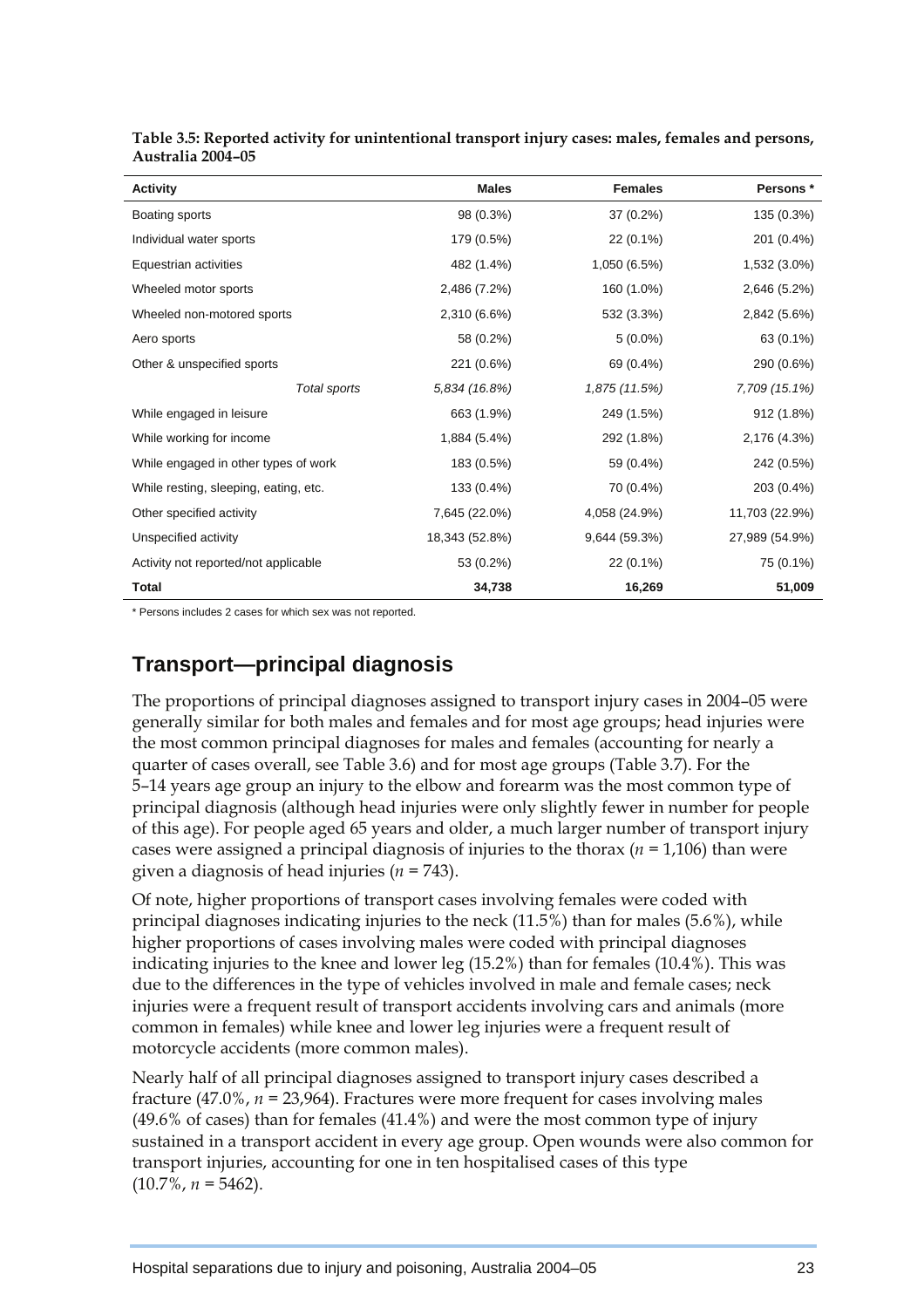| <b>Principal diagnosis</b>                                  | <b>Males</b>  | <b>Females</b> | Persons <sup>T</sup> |
|-------------------------------------------------------------|---------------|----------------|----------------------|
| Injuries to the head                                        | 8,015 (23.1%) | 3,702 (22.8%)  | 11,717 (23.0%)       |
| Injuries to the neck                                        | 1,935 (5.6%)  | 1,869 (11.5%)  | 3,804 (7.5%)         |
| Injuries to the thorax                                      | 3,188 (9.2%)  | 2,000 (12.3%)  | 5,190 (10.2%)        |
| Injuries to the abdomen, lower back, lumbar spine & pelvis  | 3,074 (8.8%)  | 1,946 (12.0%)  | 5,020 (9.8%)         |
| Injuries to the shoulder & upper arm                        | 3,404 (9.8%)  | 1,256 (7.7%)   | 4,660 (9.1%)         |
| Injuries to the elbow & forearm                             | 4,293 (12.4%) | 1,816 (11.2%)  | 6,109 (12.0%)        |
| Injuries to the wrist & hand                                | 2,031 (5.8%)  | 551 (3.4%)     | 2,582 (5.1%)         |
| Injuries to the hip & thigh                                 | 1,701 (4.9%)  | 701 (4.3%)     | 2,402 (4.7%)         |
| Injuries to the knee & lower leg                            | 5,284 (15.2%) | 1,700 (10.4%)  | 6,984 (13.7%)        |
| Injuries to the ankle & foot                                | 1,188 (3.4%)  | 442 (2.7%)     | 1,630 (3.2%)         |
| Injuries involving multiple body regions                    | 84 (0.2%)     | 46 (0.3%)      | 130 (0.3%)           |
| Injuries to unspecified parts of trunk, limb or body region | 268 (0.8%)    | 165 (1.0%)     | 433 (0.8%)           |
| <b>Burns</b>                                                | 142 (0.4%)    | 40 (0.2%)      | 182 (0.4%)           |
| Other principal diagnoses                                   | 131 (0.4%)    | $35(0.2\%)$    | 166 (0.3%)           |
| Total $†$                                                   | 34,738        | 16,269         | 51,009               |

#### **Table 3.6: Principal diagnosis groups for transport injury cases: males, females and persons, Australia 2004–05**

† Totals include 2 cases for which sex was not reported and 4 cases from categories too small to publish.

| <b>Principal diagnosis</b>                                  | $0 - 4$ | $5 - 14$ | $15 - 24$ | $25 - 44$ | $45 - 64$ | $65+$      | All ages <sup><math>†</math></sup> |
|-------------------------------------------------------------|---------|----------|-----------|-----------|-----------|------------|------------------------------------|
| Injuries to the head                                        | 490     | 2,010    | 3,702     | 3,290     | 1,481     | 743        | 11,717                             |
| Injuries to the neck                                        | 18      | 176      | 1,030     | 1,485     | 770       | 325        | 3,804                              |
| Injuries to the thorax                                      | 19      | 135      | 885       | 1,588     | 1,457     | 1,106      | 5,190                              |
| Injuries to the abdomen, lower back, lumbar spine & pelvis  | 64      | 610      | 1,385     | 1,604     | 888       | 469        | 5,020                              |
| Injuries to the shoulder & upper arm                        | 80      | 627      | 1,106     | 1,715     | 819       | 313        | 4,660                              |
| Injuries to the elbow & forearm                             | 87      | 2,113    | 1,336     | 1,564     | 711       | 298        | 6,109                              |
| Injuries to the wrist & hand                                | 23      | 295      | 802       | 962       | 402       | 98         | 2,582                              |
| Injuries to the hip & thigh                                 | 49      | 361      | 583       | 628       | 353       | 428        | 2,402                              |
| Injuries to the knee & lower leg                            | 67      | 938      | 1,824     | 2,419     | 1,129     | 607        | 6,984                              |
| Injuries to the ankle & foot                                | 36      | 207      | 520       | 576       | 211       | 80         | 1,630                              |
| Injuries involving multiple body regions                    | $\star$ | $\star$  | 38        | 54        | 17        | 10         | 130                                |
| Injuries to unspecified parts of trunk, limb or body region | 8       | 44       | 128       | 123       | 81        | 49         | 433                                |
| <b>Burns</b>                                                | 18      | 43       | 46        | 50        | 22        | $^{\star}$ | 182                                |
| Certain early complications of trauma                       | $^\ast$ | 12       | 37        | 44        | 26        | 15         | 137                                |
| Other principal diagnoses                                   | 0       | $\star$  | 6         | 12        | 6         | $\star$    | 29                                 |
| Total <sup>t</sup>                                          | 966     | 7,580    | 13,428    | 16,114    | 8,373     | 4.547      | 51,009                             |

#### **Table 3.7: Principal diagnosis groups for transport injury cases by age, Australia 2004–05**

*Note:* Shading denotes highest category for each age group.

\* Small cell counts have been suppressed.

† Totals include 1 case for which age was not reported and 4 cases from categories too small to publish.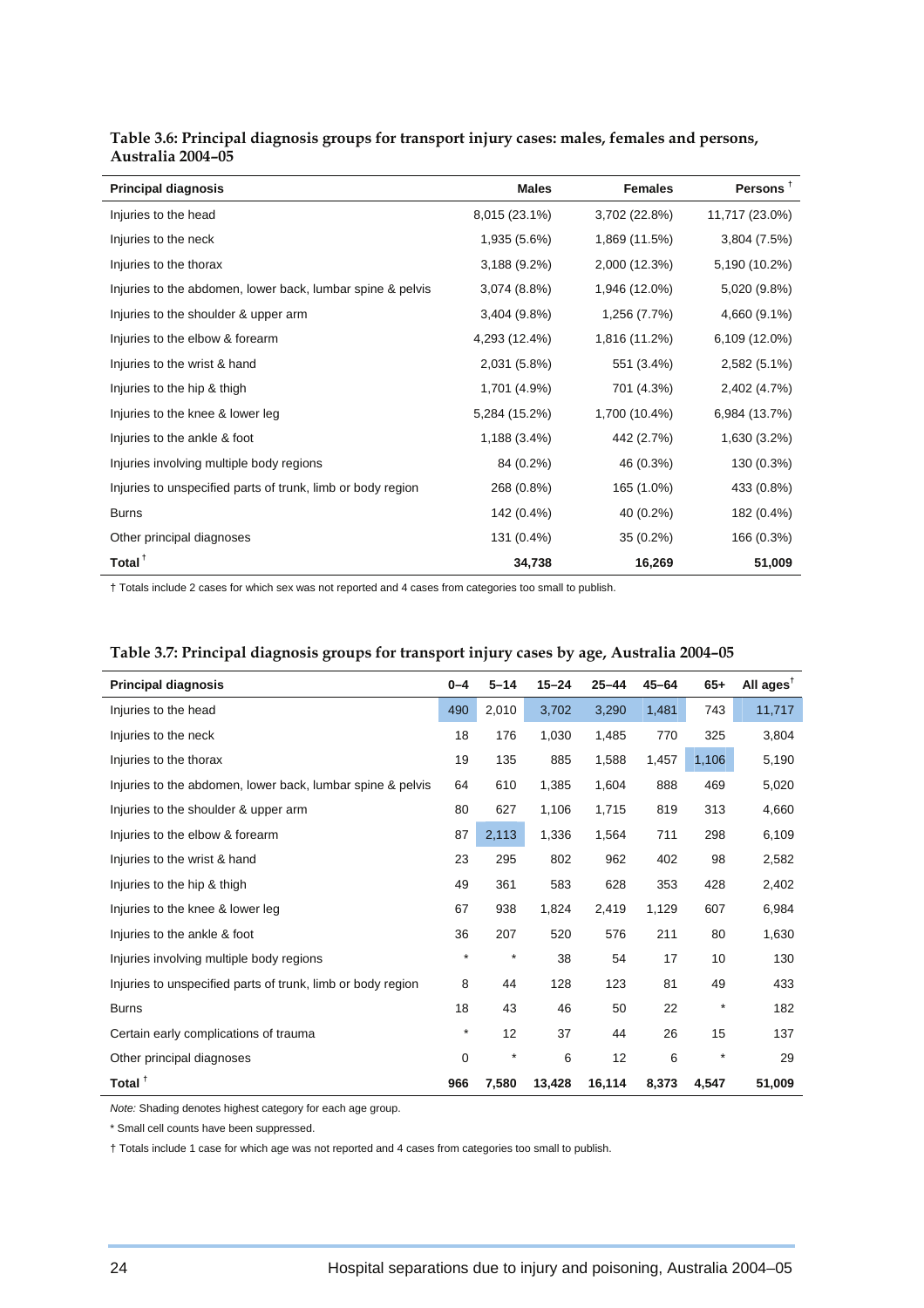### **Transport—body region**

Analyses of transport injury diagnoses by body region injured presents a somewhat different picture to that described above due to the aggregation of many groups of principal diagnoses into five classes (see Figure 3.2). Injuries to the trunk region and shoulder and upper limb region accounted for higher proportions of transport cases (27.5% and 26.2%, respectively) than head injuries (23.0%), the most frequent principal diagnosis described in the previous section.

Larger proportion of cases involving females (35.7%) were injuries to the trunk than for males (23.6%), while males sustained a higher proportion of injuries to the shoulder and upper limb (28.0%) regions than females (22.3%). Higher frequencies of shoulder and upper limb injuries in males relates to both the much higher rates of transport injury for males aged 5–14 years, when injuries to the elbow and forearm are most common, and the frequency of shoulder and upper limb injuries as the result of motorcycle accidents (Figure 3.2).

While case numbers are small overall, Figure 3.2 indicates that about half (47.8%, *n =* 32) of injuries for occupants of three-wheeled motor vehicles were injuries to the hip and lower limbs, injuries common for older people (see Table 2.7). People aged 65 years and older accounted for 52.2% of transport injuries for occupants of three-wheeled motor vehicles and as such, these cases may relate to accidents involving motor-scooters (or 'gophers'). These vehicles are more correctly coded as 'pedestrian conveyances' in the fourth edition of the ICD-10-AM (NCCH 2004), and as such are indistinguishable from prams, roller-skates and skateboards, but will be more readily recognisable in future editions of the ICD-10-AM.



 **Figure 3.2: Body region affected by principal diagnosis for transport injury cases by mode of transport, Australia 2004–05**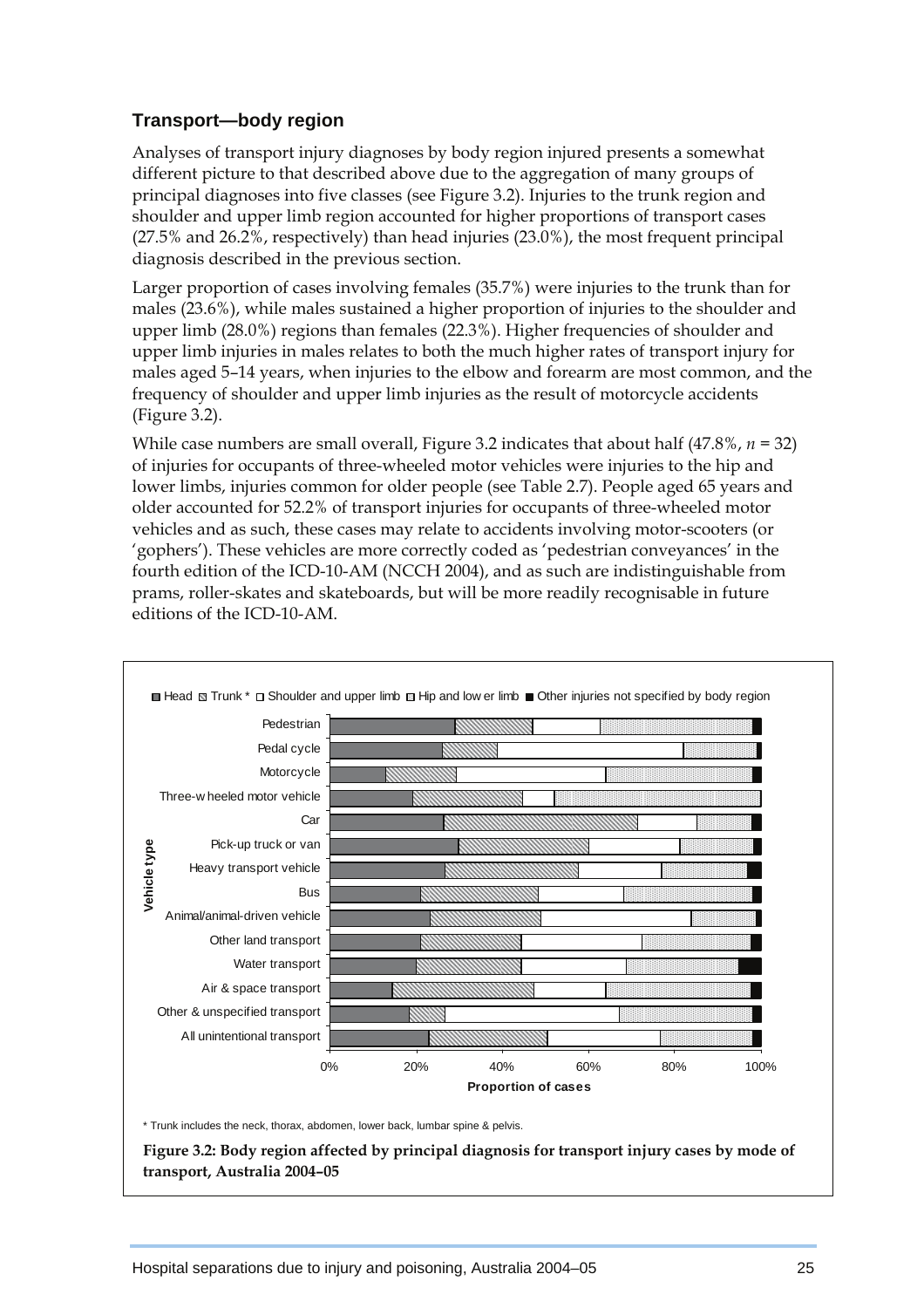# <span id="page-8-0"></span>**Transport—length of stay**

Unlike the discussion of hospitalised injury *cases* due to unintentional transport accident external causes, the analysis of patient-days here includes inward transfer separations as these transfers contribute to the total burden of hospital care due to transport injury.

The total number of patient-days attributed to hospitalised transport injuries in 2004–05 was 228,234<sup>\*</sup>, 16.0% of all community injury patient-days. Three in ten separations attributed to transport injury were discharged from hospital on the same day as admitted (30.6%, *n =* 17,149) and nearly six in ten transport separations, including the same-day cases, had a length of stay of only one day (58.2%, *n =* 32,640).

The mean length of stay for transport injury cases was a little longer than for community injuries overall; 4.5 days. The mean length of stay per transport injury case for males (4.5 days) was only slightly longer than that for females (4.4 days). Mean lengths of stay increased with age until the age of 89 years (Figure 3.3).

As discussed above, many occupants of three-wheeled motor vehicles were older people and, accordingly, it is not surprising to observe that this mode of transport had the longest mean length of stay per case, 8.7 days. Cases involving pedestrians, occupants of buses, and 'air and space' transport (chiefly hang-gliders, gliders and parachutists) also had quite long lengths of stay per case for both males and females (see Figure 3.4). The shortest lengths of stay were observed for pedal cyclists and people injured in animal-related transport accidents, types of cases that were particularly common for younger people.



 $\overline{a}$ 

<sup>∗</sup> One separation was considered to be an outlier, having a recorded length of stay of 4,229 days (over 11 years), and omitted from this analysis.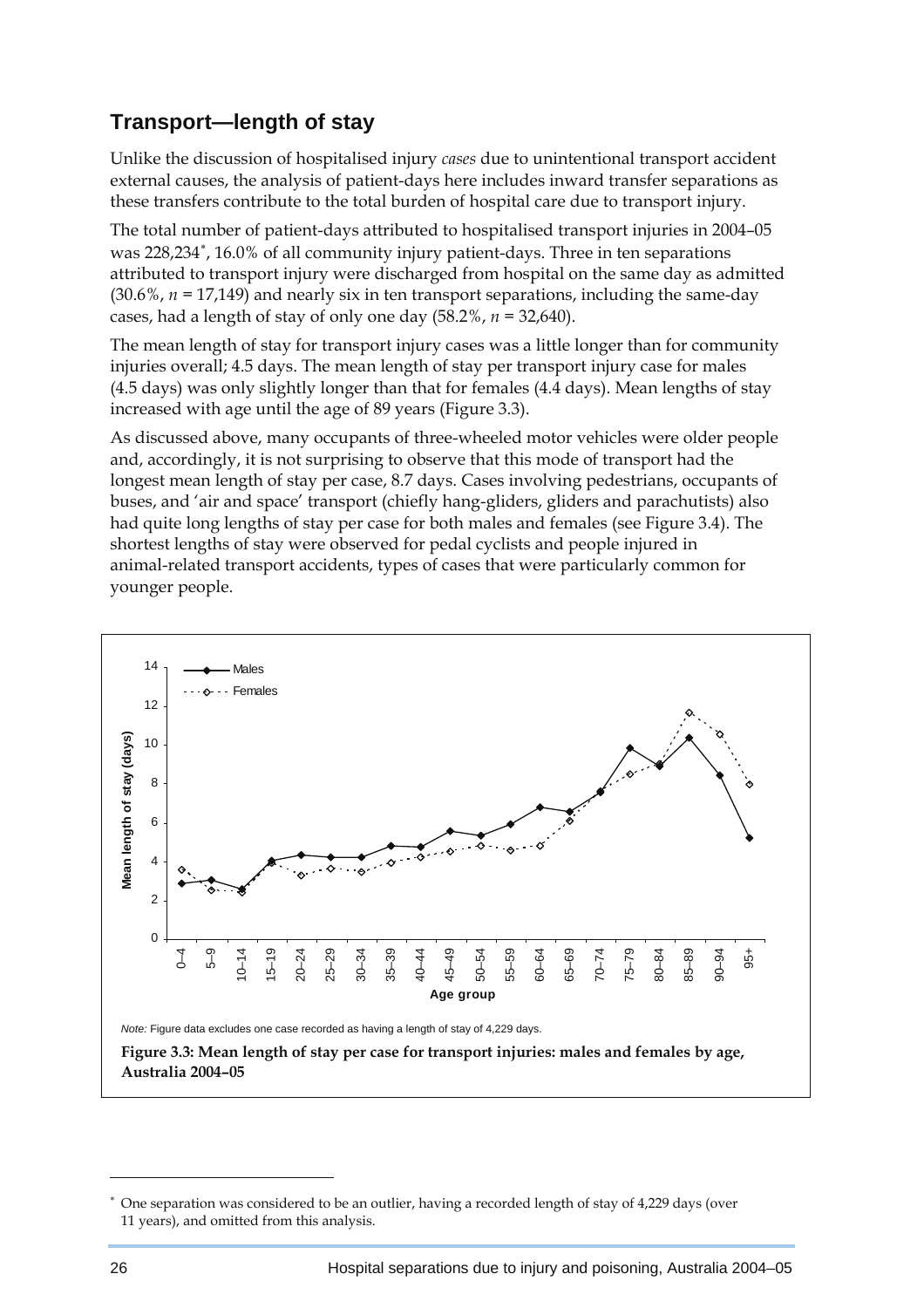

## **Transport—state of usual residence**

Similar to the analysis of all community injury cases, residents of the Northern Territory had the highest rate of hospitalised transport injury cases in 2004–05 (327.8 per 100,000 population) and rates of transport injury involving residents of Queensland were the second highest observed; 283.2 per 100,000. Both of these rates were significantly higher than that observed for the nation as a whole. The lowest rate of hospitalised injury cases in 2004–05 was observed for residents of the Australian Capital Territory (191.4 per 100,000 population) but this rate was not considered to be significantly lower than that for residents of Western Australia (209.9 per 100,000).

While the rates of cases involving females were lower than those for males, the patterns of rates of transport injury cases by state of usual residence were similar for both males and females (Figure 3.5). The only exception was that instead of females resident in Queensland having the second highest rates observed, as for all persons and cases involving males, the rate of transport injury cases involving females resident in Victoria was slightly higher than that calculated for Queenslanders.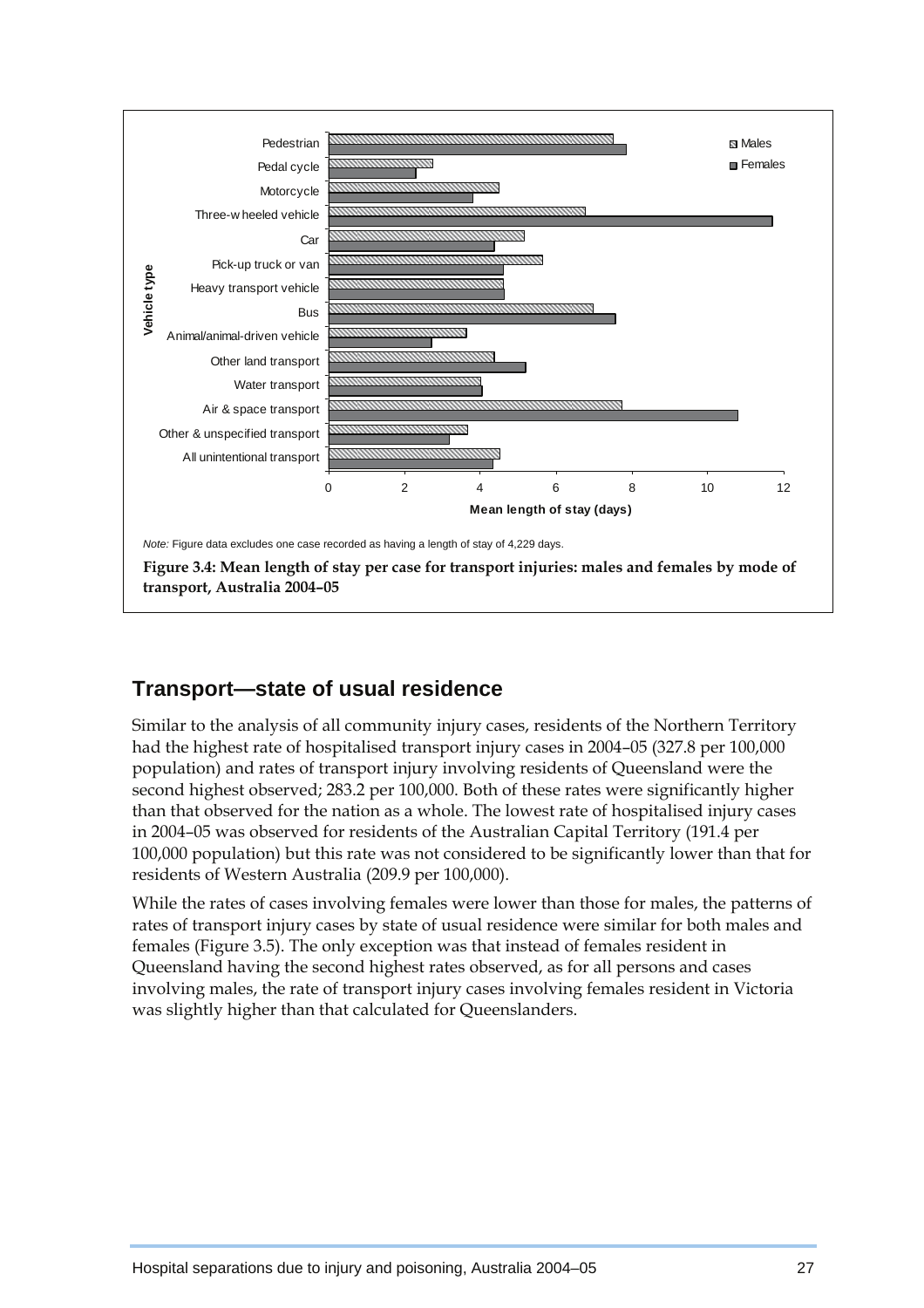

## **Transport—remoteness of usual residence**

As for community injury cases overall, rates of hospitalised transport injury cases for both males and females increased with the increasing remoteness of the person's usual residence (Figure 3.6). In addition to the factors that may influence increased rates of hospitalised injury generally for people in the more remote areas of Australia, the isolation of these regions may contribute directly to high rates of transport-related injuries through increased exposure; the requirement to drive longer distances as part of daily life in remote areas, the greater likelihood that travel will be at high speed and/or on unsurfaced roads etc.



 **Figure 3.6: Age-standardised rates (± 95% CI) for transport injury cases: males and females by remoteness of usual residence (ASGC regions), 2004–05**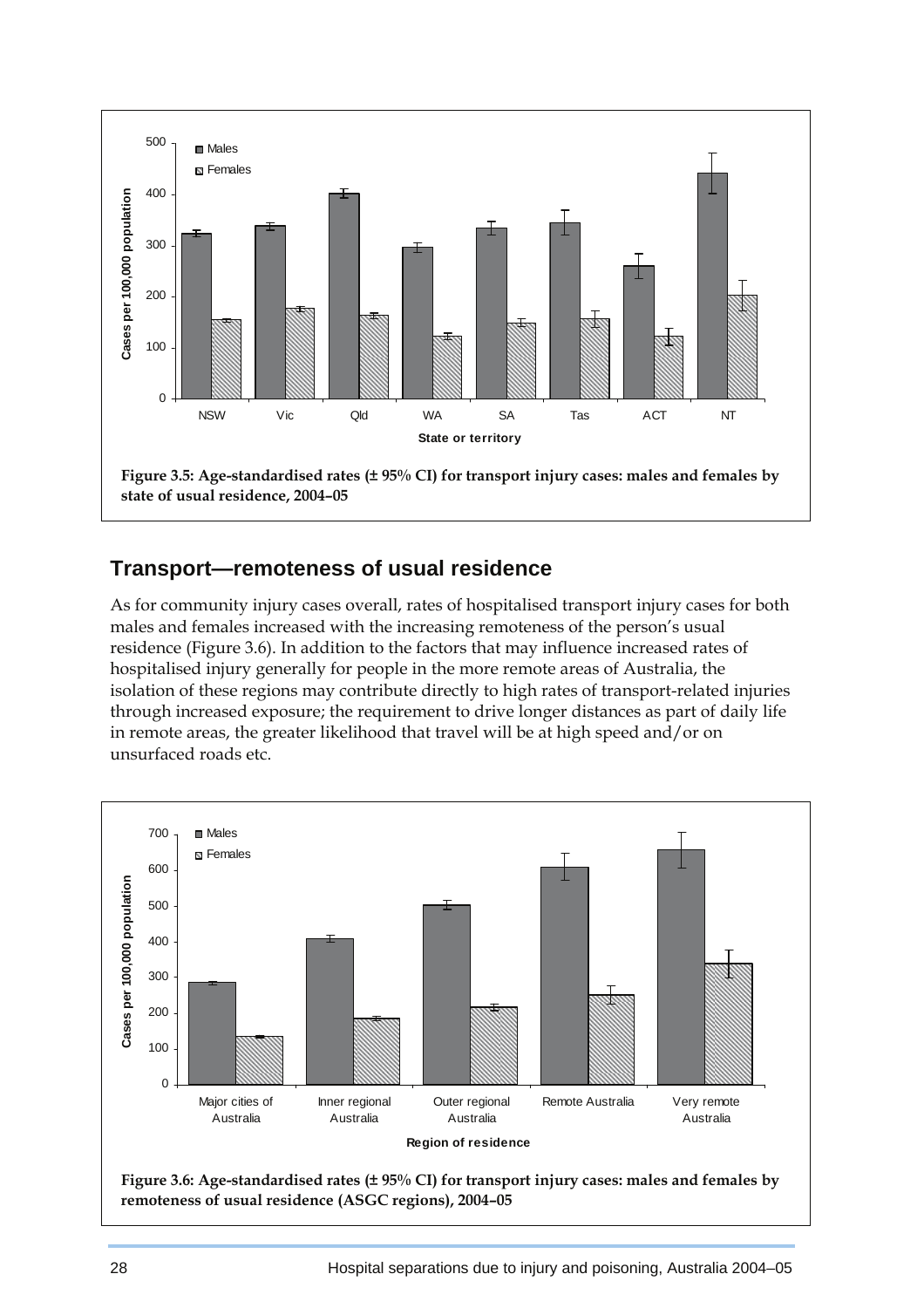# **Land transport**

ICD-10-AM inclusion criteria:

- Principal diagnosis S00–T75 or T79, and
- First external cause V01–V89, and
- Mode of admission other than 'transfer from another acute hospital'.

This section concentrates on the community injury cases hospitalised in 2004–05 that were attributed to land transport accidents (97.3% of all unintentional transport injury cases, *n =* 49,638). Most land transport injury cases in 2004–05 involved car occupants (36.9%, *n =* 18,331) and motorcyclists (23.8%, *n =* 11,818, see also Table 3.2).

More males than females were hospitalised for injuries sustained in land transport accidents (33,668 cases vs. 15,968 cases respectively, Table 3.2). Accordingly, males had a higher age-standardised rate of land transport injuries; 334.5 cases per 100,000 population vs. 157.4 per 100,000 for females (a M:F rate ratio of 2.1 to 1). As land transport injuries accounted for nearly all of the transport cases in 2004–05, the age distribution of rates of land transport cases is very similar to that in Figure 3.1.

### **Land transport—traffic and non-traffic accidents**

Land transport injury cases can be divided into two main groups; traffic accidents and non-traffic accidents. Traffic accidents are defined as any vehicle accidents occurring on public roadways while non-traffic accidents are any vehicle accidents that occur entirely in places other than roadways. Of all hospitalised cases attributed to land transport accidents, 60.7% were classed as traffic accidents (*n =* 30,138, see Table 3.8).

For traffic accident cases, the most frequent modes of transport used by the injured person were cars (53.2%, *n =* 16,042) and motorcycles (19.6%, *n =* 5,896). As noted for all transport injury cases, a higher proportion of traffic accident cases involving females involved cars (73.3%) than for males (42.7%). Similarly, a higher proportion of traffic accident cases involving males involved motorcycles (27.2%) than for females (5.0%). A pedal cycle as the mode of transport in a land transport traffic accident was also proportionately more common for cases involving males (16.6%, compared to 7.4% for females).

For non-traffic accident land transport cases, the most frequent modes of transport used by the injured person were motorcycles  $(39.3\%, n = 5.447)$  and pedal cycles  $(30.7\%, n = 4.260)$ . This pattern was similar for cases involving males, with 44.7% of non-traffic cases attributed to motorcycles and 30.5% of cases attributed to pedal cycles. For females, however, this order was reversed; more non-traffic cases were attributed to pedal cycles (31.7%) than motorcycles (16.3%). For females, cars were again a more common mode of transport (28.7% of female cases, *n =* 764) for non-traffic accidents than motorcycles  $(n = 433)$ .

Of land transport accidents where the traffic type was unspecified, the majority (58.3%; *n =* 3,283) involved an animal rider or occupant of an animal-drawn vehicle. Unlike most other classes of land transport accidents, far more animal rider or occupant of an animal-drawn vehicle cases involved females (*n =* 2,113 vs. *n =* 1,170 for males).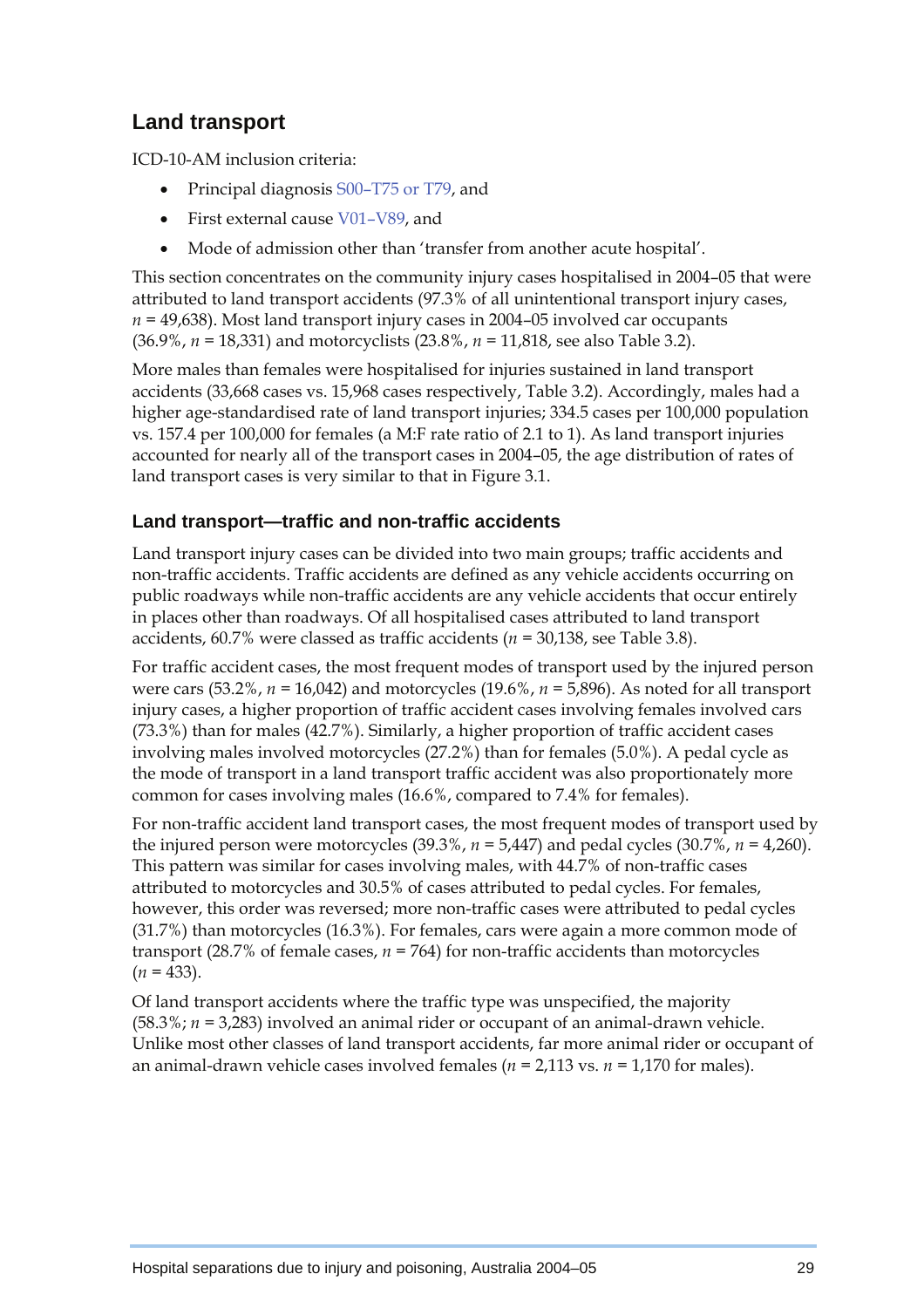| Mode of transport               | Non-traffic accident | <b>Traffic accident</b> | <b>Unspecified</b> | <b>Total land transport</b> |
|---------------------------------|----------------------|-------------------------|--------------------|-----------------------------|
| <b>Males</b>                    |                      |                         |                    |                             |
| Pedestrian                      | 518                  | 1,563                   | 260                | 2,341                       |
| Pedal cycle                     | 3,416                | 3,288                   | 246                | 6,950                       |
| Motorcycle                      | 5,014                | 5,377                   | 427                | 10,818                      |
| Three-wheeled motor vehicle     | 29                   | $\star$                 | $\star$            | $\star$                     |
| Car                             | 1,064                | 8,463                   | 214                | 9,741                       |
| Pick-up truck or van            | 121                  | 276                     | 29                 | 426                         |
| Heavy transport vehicle         | 236                  | 408                     | 77                 | 721                         |
| <b>Bus</b>                      | 27                   | 71                      | 49                 | 147                         |
| Animal or animal-driven vehicle | 0                    | $\pmb{0}$               | 1,170              | 1,170                       |
| Other land transport            | 781                  | 343                     | 189                | 1,313                       |
| <b>Total</b>                    | 11,206               | 19,797                  | 2,665              | 33,668                      |
| <b>Females</b>                  |                      |                         |                    |                             |
| Pedestrian                      | 320                  | 1,111                   | 187                | 1,618                       |
| Pedal cycle                     | 844                  | 763                     | 62                 | 1,669                       |
| Motorcycle                      | 433                  | 519                     | 48                 | 1,000                       |
| Three-wheeled motor vehicle     | 15                   | $\star$                 | $\ast$             | $\star$                     |
| Car                             | 764                  | 7,577                   | 247                | 8,588                       |
| Pick-up truck or van            | 29                   | 71                      | 18                 | 118                         |
| Heavy transport vehicle         | 16                   | 27                      | 10                 | 53                          |
| <b>Bus</b>                      | 63                   | 107                     | 121                | 291                         |
| Animal or animal-driven vehicle | 0                    | $\pmb{0}$               | 2,113              | 2,113                       |
| Other land transport            | 175                  | 155                     | 162                | 492                         |
| Total                           | 2,659                | 10,339                  | 2,970              | 15,968                      |
| Persons <sup>†</sup>            |                      |                         |                    |                             |
| Pedestrian                      | 838                  | 2,674                   | 447                | 3,959                       |
| Pedal cycle                     | 4,260                | 4,051                   | 308                | 8,619                       |
| Motorcycle                      | 5,447                | 5,896                   | 475                | 11,818                      |
| Three-wheeled motor vehicle     | 44                   | 17                      | 6                  | 67                          |
| Car                             | 1,828                | 16,042                  | 461                | 18,331                      |
| Pick-up truck or van            | 150                  | 347                     | 47                 | 544                         |
| Heavy transport vehicle         | 252                  | 435                     | 87                 | 774                         |
| <b>Bus</b>                      | 90                   | 178                     | 170                | 438                         |
| Animal or animal-driven vehicle | $\pmb{0}$            | $\pmb{0}$               | 3,283              | 3,283                       |
| Other land transport            | 956                  | 498                     | 351                | 1,805                       |
| <b>Total</b>                    | 13,865               | 30,138                  | 5,635              | 49,638                      |

#### **Table 3.8: Mode of transport of injured person by traffic type for land transport injury cases: males, females and persons, Australia 2004–05**

*Note:* Shading denotes highest case count for each traffic type and gender.

\* Small cell counts have been suppressed.

† Persons includes 2 cases for which sex was not reported.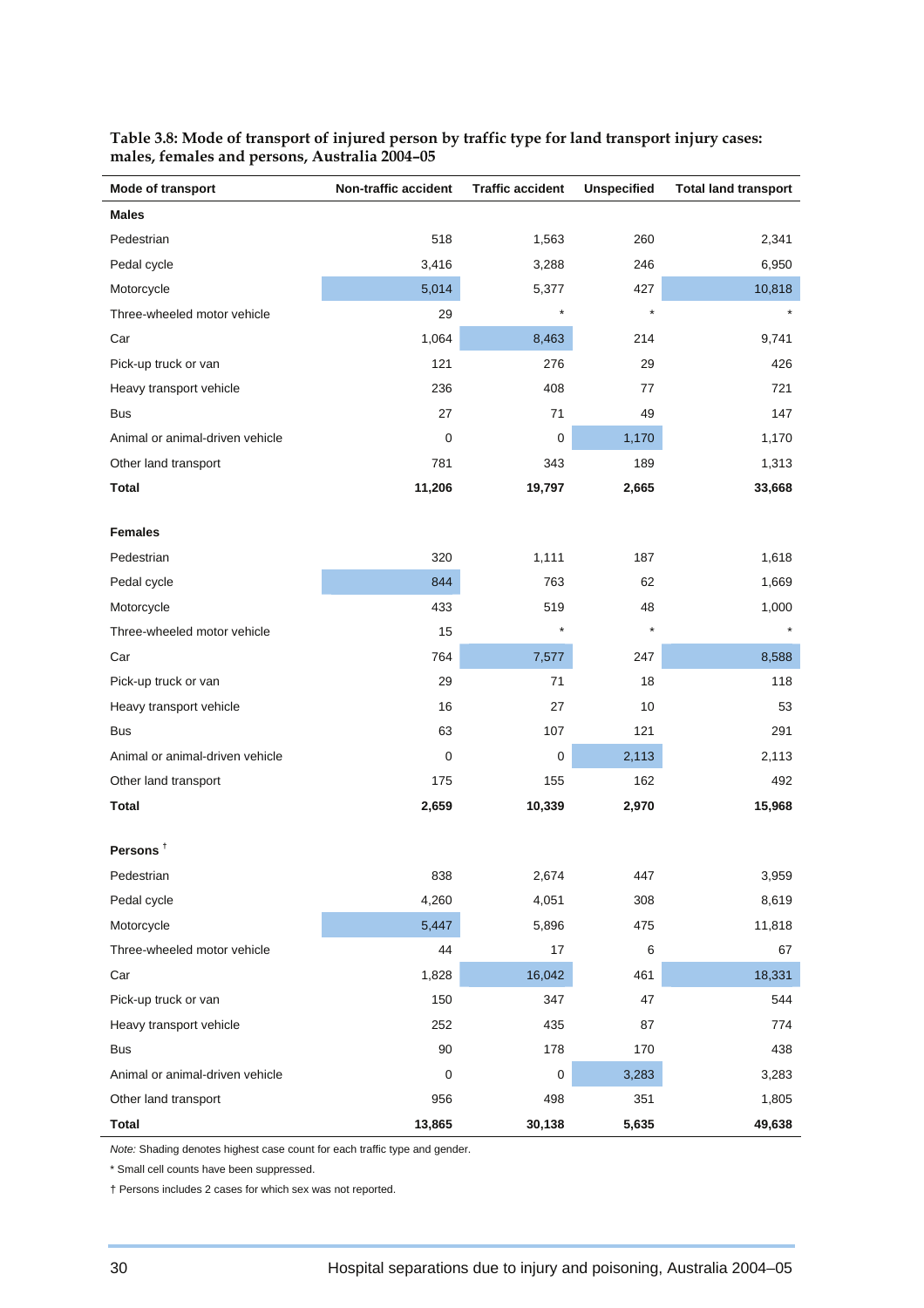#### **Land transport—counterpart**

The section above described land transport injury cases in terms of the mode of transport of the injured person. Another view of land transport cases describes what other vehicles or objects were involved in the collision—termed the 'counterpart'.

Classification of a transport accident's counterpart here follows that of Berry and Harrison (2007a). That is, the counterparts 'car, pick-up truck or van' and 'heavy transport vehicle or bus' could not be separated for cases where the mode of transport was an animal or animal-driven vehicle and so are presented here in the 'car, pick-up truck or van' category. The possibility of misinterpretation of these cases (e.g. as collisions with cars rather than buses) should be minimal given that less than five cases overall were animal or animal-driven vehicle accidents colliding with cars, pick-up trucks, vans, heavy transport vehicles or buses (Table 3.9). In addition, cases coded as 'other land transport' cases (V81–V89) could not be coded to counterpart categories comparable to those of the other modes of transport (see NCCH 2004). Accordingly, these cases (*n =* 1,805) have been omitted from Table 3.9.

For most types of land transport injury cases in 2004–05, the most common counterpart coded was 'non-collision transport accident' (36.3% of cases overall). As outlined in (Berry & Harrison 2007a; see also Berry & Harrison 2007b), the frequency of 'non-collision' counterparts suggests that this code may be being used as a dump code, clouding our understanding of these cases.

|                                          | <b>Mode of transport</b> |             |            |                                   |        |                         |                            |            |                                                       |                      |
|------------------------------------------|--------------------------|-------------|------------|-----------------------------------|--------|-------------------------|----------------------------|------------|-------------------------------------------------------|----------------------|
| Counterpart                              | Pedestrian               | Pedal cycle | Motorcycle | Three-wheeled<br>vehicle<br>motor | Car    | Pick-up truck or<br>gan | Heavy transport<br>vehicle | <b>Bus</b> | Animal or animal-<br>vehicle <sup>(a)</sup><br>driven | Total <sup>(b)</sup> |
| Pedestrian or animal                     | $\Omega$                 | 48          | 195        | 0                                 | 90     | 6                       | $\star$                    | $^{\star}$ | 14                                                    | 356                  |
| Pedal cycle                              | 112                      | 190         | 13         | 0                                 | 9      | 0                       | $\mathbf 0$                | $\star$    | $^\star$                                              | 325                  |
| Two- or three-wheeled motor vehicle      | 90                       | 17          | 351        | $\star$                           | 32     | $\star$                 | 0                          | 0          | $^\star$                                              | 494                  |
| Car, pick-up truck or van <sup>(a)</sup> | 2,943                    | 1,065       | 1,574      | $^\star$                          | 7,738  | 96                      | 43                         | 59         | $^\star$                                              | 13,523               |
| Heavy transport vehicle or bus           | 147                      | 46          | 73         | 0                                 | 558    | 24                      | 66                         | 15         | <b>NA</b>                                             | 929                  |
| Railway train or railway vehicle         | 34                       | $\star$     | 9          | 0                                 | 24     | $\star$                 | $\star$                    | 0          | 0                                                     | 75                   |
| Other non-motor vehicle                  | 52                       | $\star$     | 12         | 0                                 | 23     | $\mathbf 0$             | $\mathbf 0$                | $\star$    | 8                                                     | 101                  |
| Fixed or stationary object               | 0                        | 433         | 1,261      | 8                                 | 4,466  | 85                      | 68                         | 15         | 29                                                    | 6,365                |
| Non-collision transport accident         | $\mathbf 0$              | 4,359       | 5,593      | 39                                | 3,856  | 246                     | 452                        | 244        | 2,593                                                 | 17,382               |
| Other & unspecified transport accidents  | 581                      | 2,451       | 2,737      | 16                                | 1,535  | 82                      | 142                        | 104        | 635                                                   | 8,283                |
| Total <sup>(b)</sup>                     | 3,959                    | 8,619       | 11,818     | 67                                | 18,331 | 544                     | 774                        | 438        | 3,283                                                 | 47,833               |

#### **Table 3.9: Counterpart by the mode of transport of injured person for land transport injury cases, Australia 2004–05**

(a) Where vehicle type is animal or animal-driven vehicle, counterparts 'car, pick-up truck or van' and 'heavy transport vehicle or bus' are combined.

(b) Totals exclude 1,805 land transport injury cases ('other land transport') for which counterpart was not comparable to those listed for other vehicle types.

*Note:* Shading denotes most numerous counterparts for each vehicle type.

\* Small cell counts have been suppressed.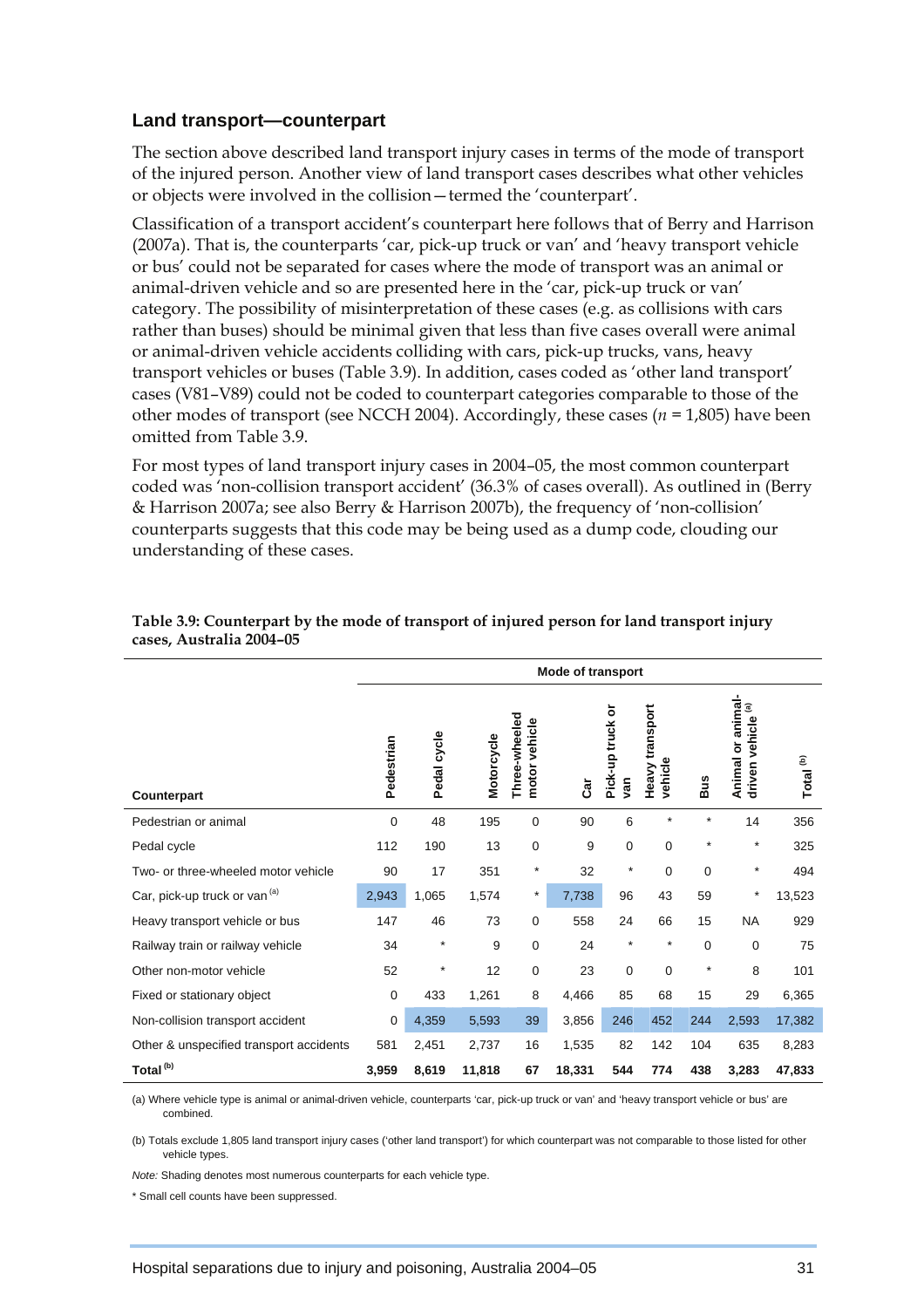|                                                     | Road user type |             |           |                                      |                                      |                        |                    |
|-----------------------------------------------------|----------------|-------------|-----------|--------------------------------------|--------------------------------------|------------------------|--------------------|
| Mode of transport                                   | Pedestrian     | Driver      | Passenger | ৯<br>boarding<br>alighting<br>Person | Person on<br>৳<br>outside<br>vehicle | unspecified<br>Other & | Total <sup>+</sup> |
| <b>Traffic accident</b>                             |                |             |           |                                      |                                      |                        |                    |
| Pedestrian                                          | 2,674          | $\mathbf 0$ | 0         | 0                                    | $\mathbf 0$                          | 0                      | 2,674              |
| Pedal cycle                                         | 0              | 2,049       | 19        | 0                                    | 0                                    | 1,983                  | 4,051              |
| Motorcycle                                          | 0              | 3,821       | 214       | 0                                    | 0                                    | 1,861                  | 5,896              |
| Car                                                 | 0              | 9,909       | 4,928     | 0                                    | 54                                   | 1,151                  | 16,042             |
| Pick-up truck or van                                | 0              | 190         | 93        | 0                                    | 26                                   | 38                     | 347                |
| Heavy transport vehicle                             | 0              | 319         | 63        | 0                                    | *                                    | 45                     | 435                |
| <b>Bus</b>                                          | 0              | 19          | 128       | 0                                    | $^{\star}$                           | 29                     | 178                |
| Animal or animal-driven vehicle                     | 0              | 0           | 0         | 0                                    | 0                                    | 0                      | 0                  |
| Other land transport                                | 0              | 81          | 25        | 0                                    | 11                                   | 381                    | 498                |
| Total traffic accident <sup>†</sup>                 | 2,674          | 16,397      | 5,471     | 0                                    | 101                                  | 5,495                  | 30,138             |
| <b>Non-traffic accident</b>                         |                |             |           |                                      |                                      |                        |                    |
| Pedestrian                                          | 838            | $\mathbf 0$ | 0         | 0                                    | 0                                    | 0                      | 838                |
| Pedal cycle                                         | 0              | 3,072       | 76        | 0                                    | 0                                    | 1,112                  | 4,260              |
| Motorcycle                                          | 0              | 4,404       | 131       | 0                                    | 0                                    | 912                    | 5,447              |
| Car                                                 | 0              | 1,034       | 537       | 0                                    | 101                                  | 156                    | 1,828              |
| Pick-up truck or van                                | 0              | 36          | 32        | 0                                    | 50                                   | 32                     | 150                |
| Heavy transport vehicle                             | 0              | 87          | 19        | 0                                    | 77                                   | 69                     | 252                |
| <b>Bus</b>                                          | 0              | $^\star$    | 54        | 0                                    | *                                    | 29                     | 90                 |
| Animal or animal-driven vehicle                     | 0              | 0           | 0         | 0                                    | 0                                    | 0                      | 0                  |
| Other land transport                                | 0              | 535         | 60        | 0                                    | 130                                  | 231                    | 956                |
| Total non-traffic accident <sup>†</sup>             | 838            | 9,207       | 909       | 0                                    | 362                                  | 2,549                  | 13,865             |
| Unspecified whether traffic or non-traffic accident |                |             |           |                                      |                                      |                        |                    |
| Pedestrian                                          | 447            | $\pmb{0}$   | 0         | $\pmb{0}$                            | 0                                    | $\pmb{0}$              | 447                |
| Pedal cycle                                         | 0              | 0           | 0         | 13                                   | 0                                    | 295                    | 308                |
| Motorcycle                                          | $\pmb{0}$      | 0           | 0         | 28                                   | 0                                    | 447                    | 475                |
| Car                                                 | 0              | 0           | 0         | 263                                  | 0                                    | 198                    | 461                |
| Pick-up truck or van                                | 0              | 0           | 0         | 21                                   | 0                                    | 26                     | 47                 |
| Heavy transport vehicle                             | 0              | 0           | 0         | 43                                   | 0                                    | 44                     | 87                 |
| <b>Bus</b>                                          | 0              | 0           | 0         | 124                                  | 0                                    | 46                     | 170                |
| Animal or animal-driven vehicle                     | 0              | 0           | 0         | 0                                    | 0                                    | 3,283                  | 3,283              |
| Other land transport                                | 0              | $\pmb{0}$   | 113       | 122                                  | 23                                   | 93                     | 351                |
| Total unspecified <sup>†</sup>                      | 447            | 0           | 113       | 618                                  | 23                                   | 4,434                  | 5,635              |
| Total land transport <sup>+</sup>                   | 3,959          | 25,604      | 6,493     | 618                                  | 486                                  | 12,478                 | 49,638             |

#### **Table 3.10: Road user type by mode of transport of injured person; traffic, non-traffic and unspecified land transport injury cases, Australia 2004–05**

*Note:* Shading denotes most frequent road user type for each traffic category.

\* Small cell counts have been suppressed.

† Totals include cases coded to mode of transport 'three-wheeled motor vehicle'; *n =* 17 (traffic), *n =* 44 (non-traffic), and *n =* 6 (unspecified).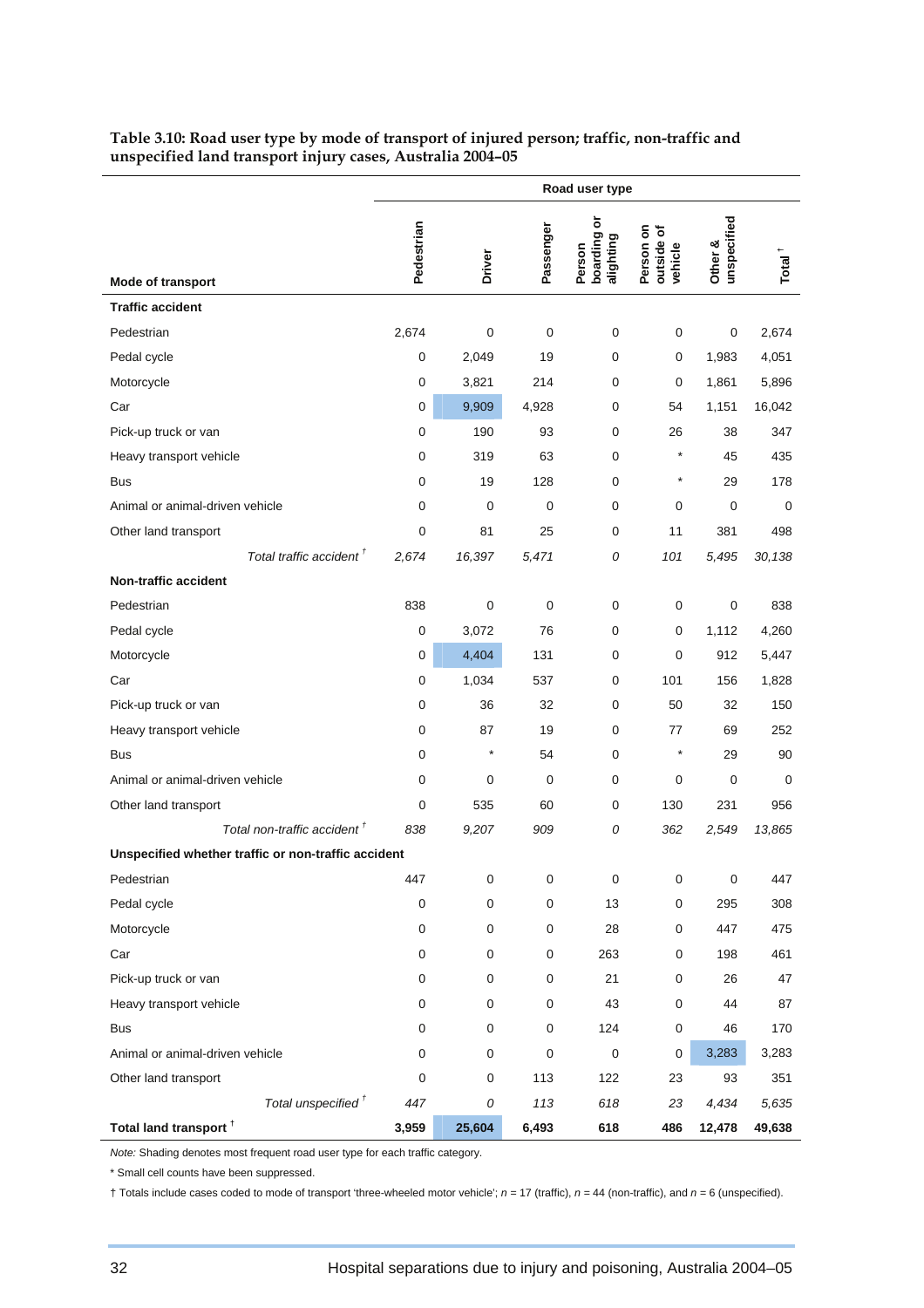Table 3.10 describes the type of road user injured in land transport injury cases according to the traffic type classification of the accident. As in previous years, vehicle drivers were the most commonly-injured road user type for both traffic and non-traffic cases, as well as all land transport injury cases overall. For traffic accidents, car drivers were the most commonly injured road users while for non-traffic accidents motorcycle 'drivers' were the most frequently injured road users. This result should not be surprisingly given that a driver is almost always in a car when an accident occurs. The lower frequency of passengers injured should not be interpreted as meaning passengers are at a lower risk of injury, but rather indicates that the presence of a passenger in a car is variable.

More than half (58.3%,  $n = 3,283$ ) of the land transport cases where the traffic type of the crash was unspecified involved animal riders or occupants of animal-driven vehicles.

#### **Land transport—age distribution by road user type**

Of all road user types, car drivers had the highest age-standardised rate of land transport traffic accident cases; 48.8 hospitalised cases per 100,000 population. Peaks in age-specific rates of traffic accidents involving car drivers occurred for two age groups; car drivers aged 20–24 years (115.8 per 100,000) and 80–84 years (65.2 per 100,000, see Figure 3.7). As discussed above, the presence of a passenger in a car is variable and, accordingly, rates for car passengers injured in traffic accidents were lower than those for car drivers overall (age-standardised rate: 24.4 per 100,000) and for all age groups. The highest age-specific rate of car passenger traffic cases was observed for the 15–19 years age group (75.5 per 100,000 population), an age when car driver injuries were also relatively high. As with car driver injury cases, a second peak in rates of car passenger injury cases was noted for those aged 80–84 years (34.2 per 100,000).

The age-standardised rate of motorcycle rider traffic injury cases (29.4 per 100,000) was comparable to that for car passengers. The age-specific distribution of motorcycle rider injury cases was somewhat different however; rates were highest at a slightly older age (20–24, as for car drivers) and rates fell steadily from this point. While rates of pedal cyclists injured in traffic accidents followed a similar trajectory, the highest rates (66.6 per 100,000) occurred at an early age; 10–14 years.

Pedestrians injured in land transport traffic cases had the lowest age-standardised rate of all the road user groups described here (13.2 per 100,000) and presented a very different age pattern; rates were quite uniform until the age of 74 years and the highest rate of pedestrian traffic accident cases was observed for the 80–84 years age group. At these older ages, the rates of pedestrian traffic accident cases were equivalent to those for car drivers.

Non-traffic land transport injuries presented a quite different age-distribution to that of traffic injury cases; rates for car drivers, car passengers and pedestrians were all quite low and rates were highest for pedal cyclists and motorcycle riders (see Figure 3.8, to same scale as Figure 3.7). As for traffic accidents, rates of pedal cyclists injured in non-traffic accidents were highest for the 10–14 years age group and declined thereafter. For motorcycle riders, high rates of injury in non-traffic accidents were noted at a slightly younger age (15–19 years) than for traffic accidents.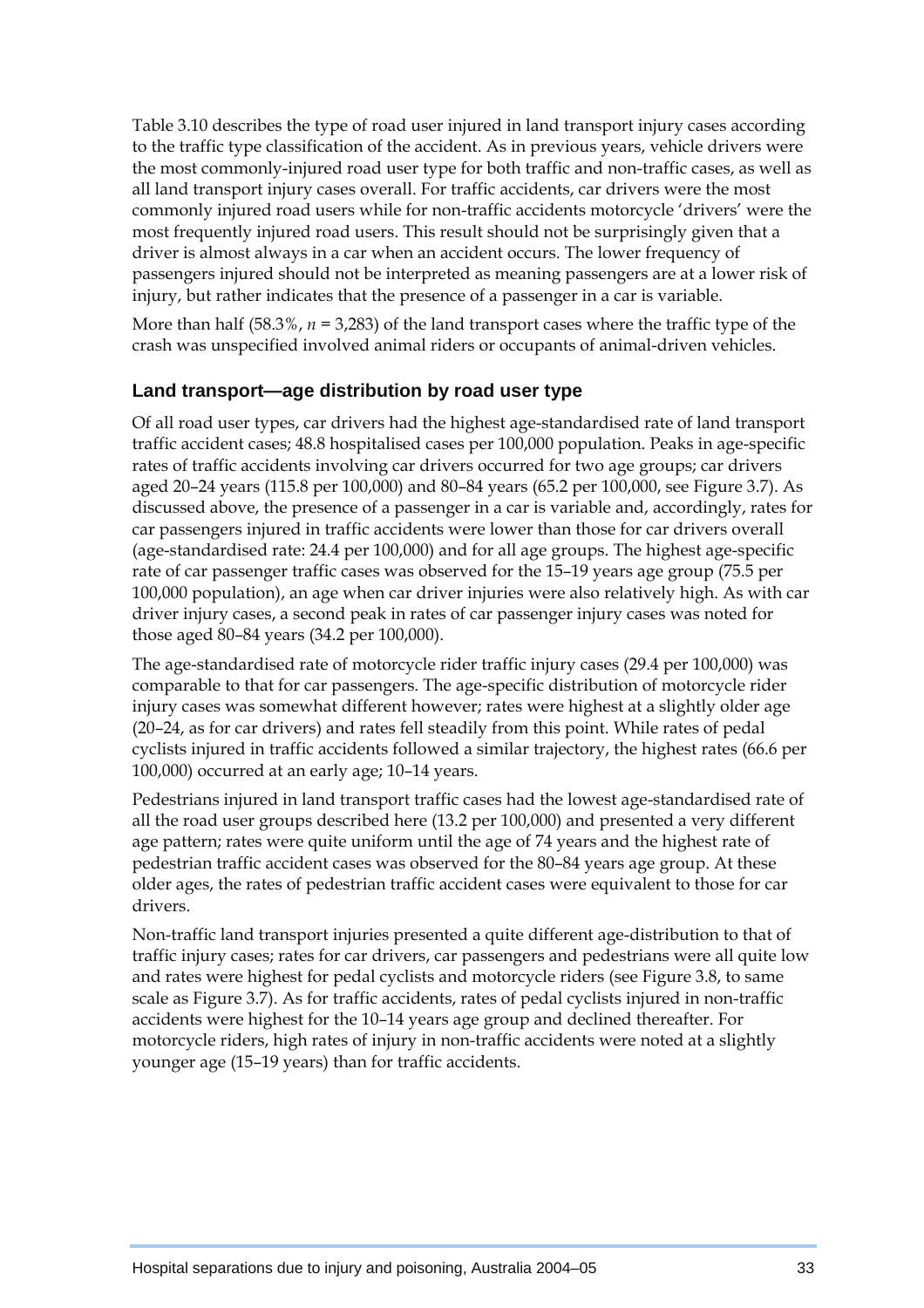

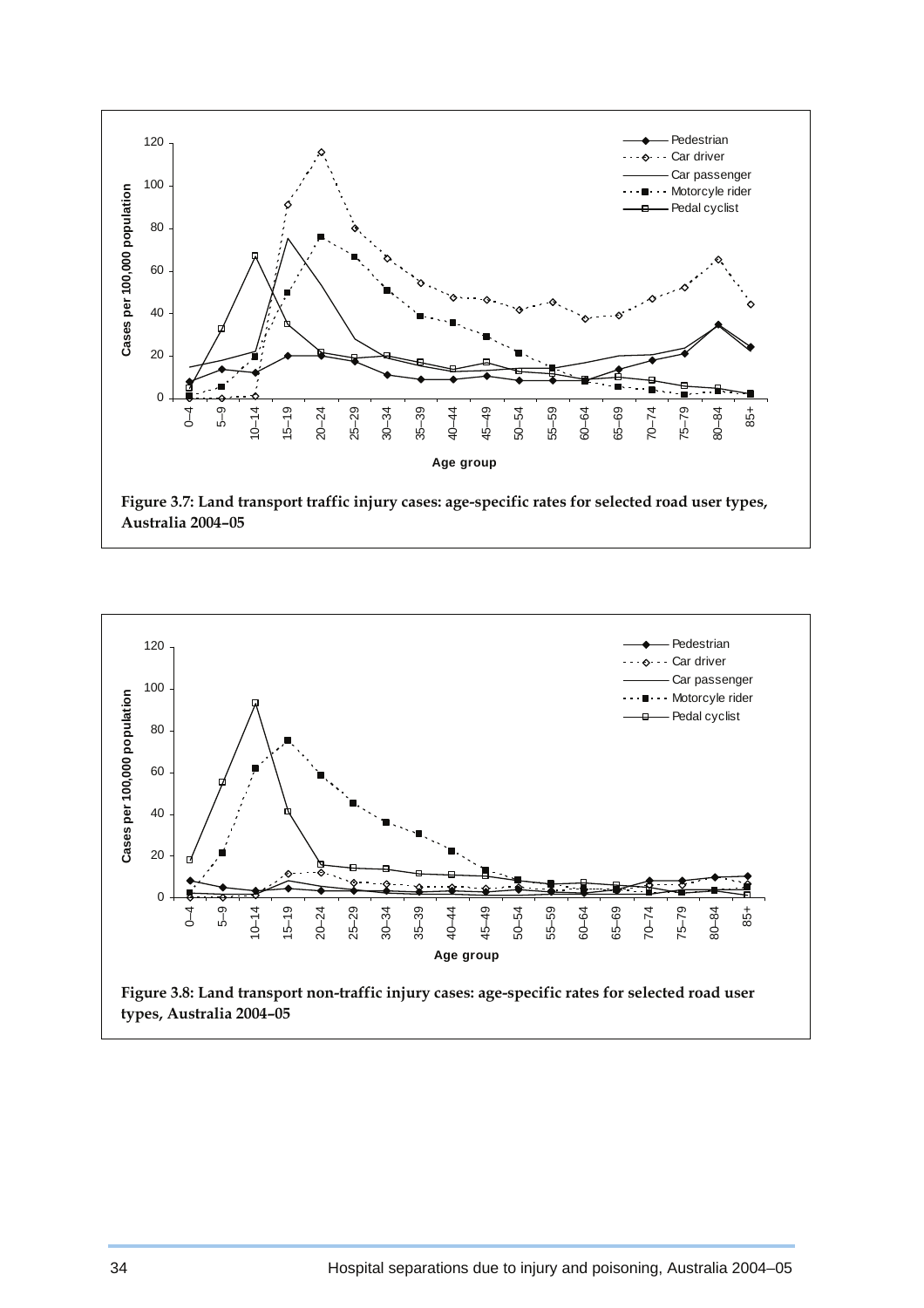### <span id="page-17-0"></span>**Land transport—length of stay by road user type**

Unlike the discussion of hospitalised injury *cases* due to land transport accidents above, the analysis of patient-days here includes inward transfer separations as these transfers also contribute to the total burden of hospital care due to land transport injury. The total number of patient-days attributed to land transport injuries in 2004–05 was 222,443<sup>\*</sup>, 97.5% of all transport injury patient-days.

Figure 3.9 presents age-specific mean lengths of stay for selected road user types (for all types of traffic accidents). For all of the road user types presented here, mean lengths of stay per land transport case increased with age. For all age groups, pedestrians had the longest mean lengths of stay compared to other road users. This is likely related to the lack of protection for pedestrians when impacted by (generally) mechanical counterparts.

For unknown reasons, the mean lengths of stay per case in 2004–05 are about a day longer for all age groups and all road user types than those calculated for 2003–04 (Berry & Harrison 2007a).



 **Figure 3.9: Land transport injury cases: mean length of stay per case for selected road user types, Australia 2004–05** 

 $\overline{a}$ 

<sup>∗</sup> Again, the one separation that had a recorded length of stay of 4,229 days (over 11 years) was omitted from this analysis.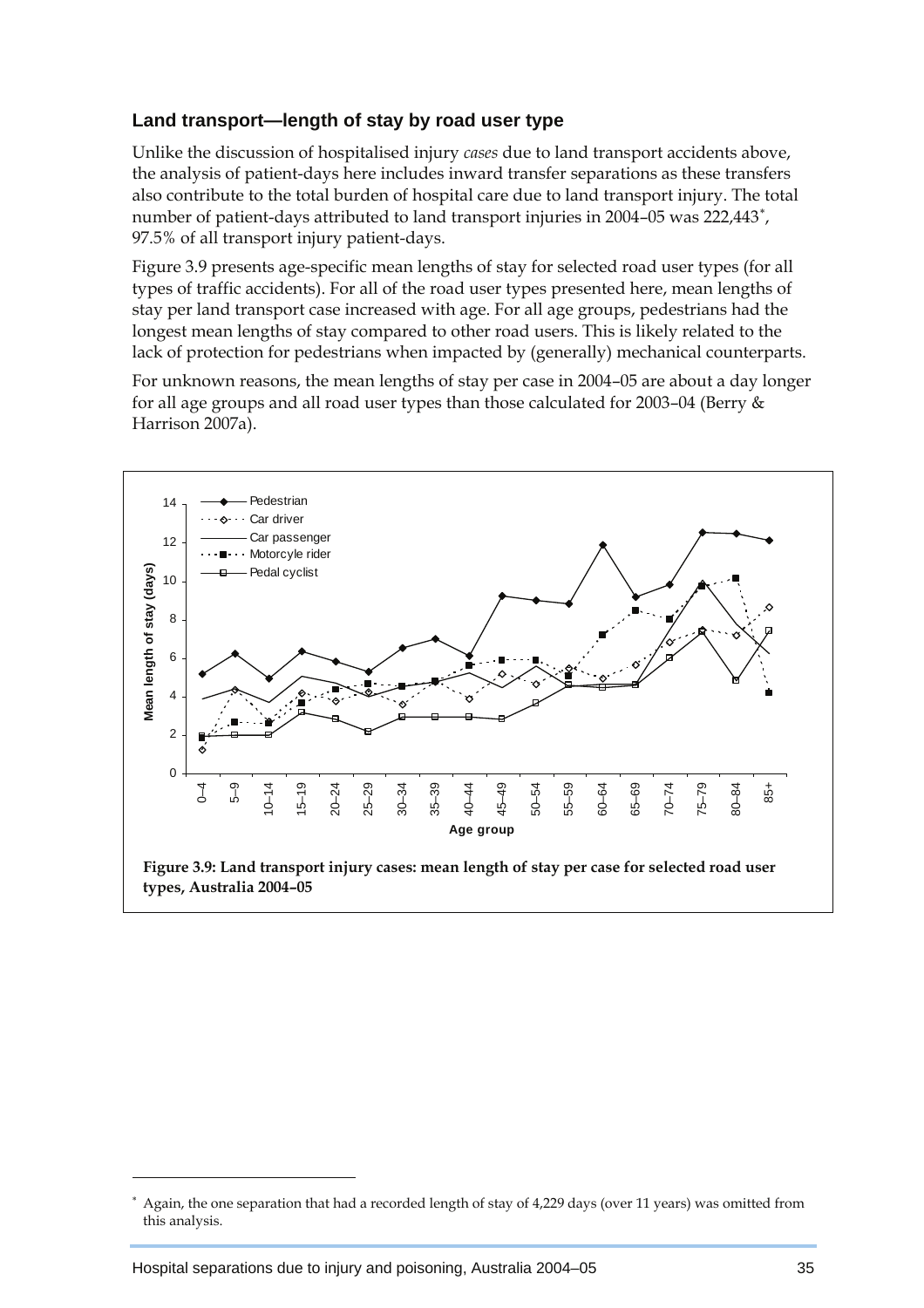# **3.2 Drowning and submersion injury cases**

ICD-10-AM inclusion criteria:

- Principal diagnosis S00–T75 or T79, and
- First external cause W65–W74, and
- Mode of admission other than 'transfer from another acute hospital'.

#### **Table 3.11: Key indicators for hospitalised drowning and submersion injury: males, females and persons, Australia 2004–05**

| <b>Key indicators</b>                                                               | <b>Males</b> | <b>Females</b> | <b>Persons</b> |
|-------------------------------------------------------------------------------------|--------------|----------------|----------------|
| Total number of hospital separations due to drowning & submersion injury            | 316          | 174            | 490            |
| Drowning & submersion separations as proportion of all community injury separations | 0.1%         | 0.1%           | 0.1%           |
|                                                                                     |              |                |                |
| Estimated number of drowning & submersion injury cases (a)                          | 290          | 166            | 456            |
| Cases per 100,000 population                                                        | 2.9          | 1.6            | 2.3            |
| Cases per 100,000 population—age-standardised (b)                                   | 2.9          | 1.7            | 2.3            |
| Total patient-days due to drowning & submersion injury <sup>(c)</sup>               | 782          | 371            | 1,153          |
| Mean patient-days per case                                                          | 2.7          | 2.2            | 2.5            |

(a) Excludes records with a mode of admission of 'transfer from another acute hospital'.

(b) Standardised to the Australian estimated resident population 30th June 2001.

(c) Includes records with a mode of admission of 'transfer from another acute hospital' as contributing to hospital burden due to injury.

An estimated 456 hospitalised injury cases were due to *unintentional* drowning and submersion in 2004–05 (Table 3.11). Intentional/undetermined intent drowning and submersion injuries (i.e. cases coded to principal diagnoses X71, X92 or Y21) are included in later sections. The age-standardised rate of accidental drowning and submersion cases was 2.3 per 100,000 population.

## **Drowning and submersion—age and sex**

More than half of all hospitalised drowning and submersion injury cases involved children under 10 years of age (55.0%, *n =* 251) and 63.6% involved males (*n =* 290). Age-specific rates of accidental drowning and submersion for both males and females were highest for those aged 0–4 years, and rates were at a much lower and relatively constant level at older ages (Figure 3.10). Rates for males were generally higher than those for females for all age groups, but the width of the confidence intervals suggest that these differences were non-significant for all age groups other than the 30–34 years group (males: 1.9 per 100,000, CI+ 3.1, CI- 1.0; females: 0.1 per 100,000, CI+ 0.7, CI- 0.0). The overall (age-standardised) rate of accidental drowning and submersion cases involving males was 2.9 per 100,000 population while for females this rate was 1.7 per 100,000 (M:F ratio 1.7:1).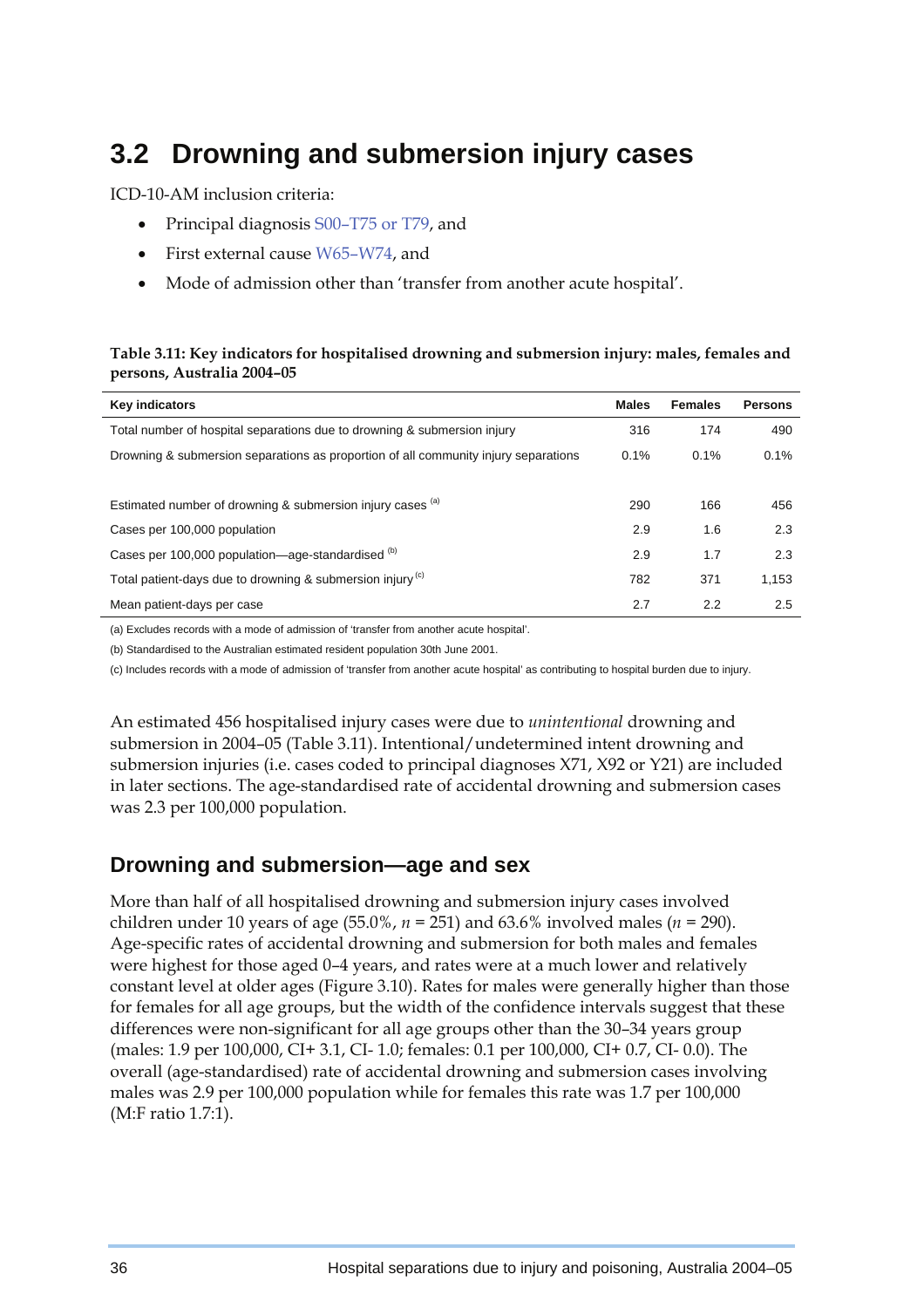

### **Drowning and submersion—external cause**

Many accidental drowning and submersion cases involved swimming pools; drowning and submersion while *in* a swimming pool accounted for 21.5% of cases and drowning and submersion due to *falling into* a swimming pool accounted for 17.8% (Table 3.12). A higher proportion of cases involving females were associated with swimming pools (45.8%) than for males (35.5%) while a higher proportion of cases involving males were associated with natural water (35.9% of cases for males vs. 20.5% of cases for females).

As can be seen in Figure 3.11, the age patterns for different drowning and submersion external causes were quite distinct, when considered for relatively broad groups. The majority of cases attributed to bathtubs and swimming pools involved children aged 0–4 years while a relatively small proportion of other types of drowning and submersion cases involved such young children.

| Table 3.12: First external cause for drowning injury cases: males, females and persons, Australia |  |
|---------------------------------------------------------------------------------------------------|--|
| $2004 - 05$                                                                                       |  |

| <b>External cause</b>                                         | <b>Males</b> | <b>Females</b> | <b>Persons</b> |
|---------------------------------------------------------------|--------------|----------------|----------------|
| Drowning & submersion while in bath-tub (W65)                 | 18 (6.2%)    | 19 (11.4%)     | $37(8.1\%)$    |
| Drowning & submersion following fall into bathtub (W66)       | $*(1.4\%)$   | $*(2.4\%)$     | $8(1.8\%)$     |
| Drowning & submersion while in swimming-pool (W67)            | 53 (18.3%)   | 45 (27.1%)     | 98 (21.5%)     |
| Drowning & submersion following fall into swimming-pool (W68) | 50 (17.2%)   | 31 (18.7%)     | 81 (17.8%)     |
| Drowning & submersion while in natural water (W69)            | 54 (18.6%)   | 18 (10.8%)     | 72 (15.8%)     |
| Drowning & submersion following fall into natural water (W70) | 50 (17.2%)   | 16 (9.6%)      | 66 (14.5%)     |
| Other specified drowning & submersion (W73)                   | $*(5.9\%)$   | $*(7.2\%)$     | 29 (6.4%)      |
| Unspecified drowning & submersion (W74)                       | 44 (15.2%)   | 21 (12.7%)     | 65 (14.3%)     |
| Total                                                         | 290          | 166            | 456            |

Small case counts have been suppressed.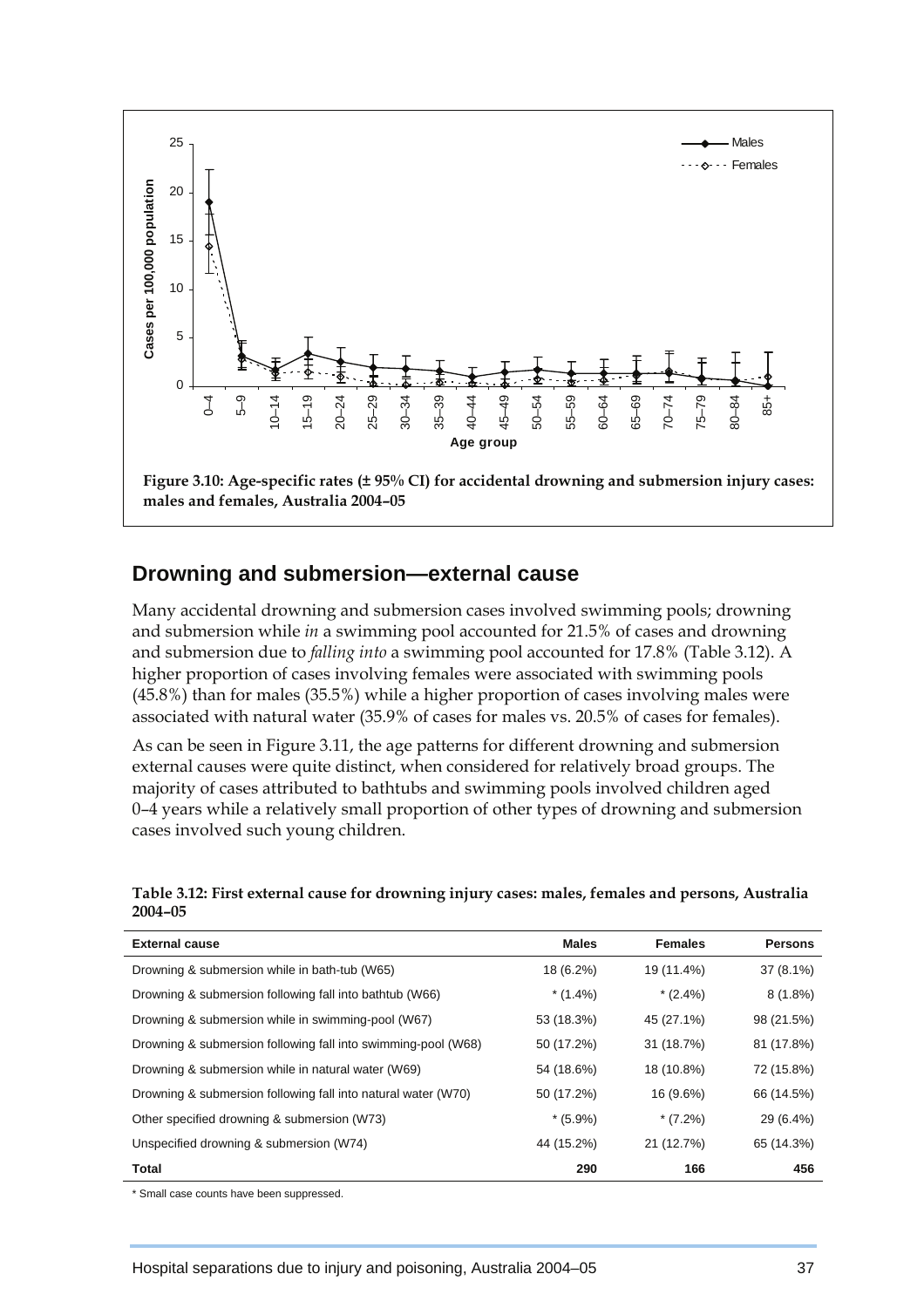

# **Drowning and submersion—place and activity**

A third of all hospitalised drowning and submersion cases occurred in the home (35.3%, *n =* 161). Not surprisingly, other common places of occurrence for accidental drowning and submersion cases were areas defined by the presence of natural water; together, areas of still water, streams of water, large areas of water and beaches accounted for 42.3% of cases ( $n = 193$ ).

Accidental drowning and submersion cases rarely occurred in swimming centres, with only 6.4% of cases ( $n = 29$ ) having swimming centres as the designated place of occurrence. More than half of the accidental drowning cases attributed to swimming pools (external causes W67 and W68) occurred in the home (54.2%, *n =* 97).

As young children were more commonly involved in drowning and submersion events involving bathtubs and swimming pools, it was not surprising to find that most drowning cases reported to have occurred in the home involved children aged 0–4 years (85.7%, *n =* 139). Conversely, only 16.1% cases (*n =* 31) occurring in areas of still water, streams of water, large areas of water and beaches involved children aged less than five years old.

Compared to other classes of external cause, relatively few hospitalised drowning and submersion cases had an unspecified place of occurrence (5.9%, *n =* 27).

The most frequent specified activity engaged in for hospitalised drowning and submersion cases was swimming (19.7%, *n =* 90). Other water-related sporting activities were also relatively common, although more so for males than for females. For example, 7.9% of male cases were reported to have occurred while surfing or boogie boarding compared to only 1.8% of female cases.

As for place of occurrence, age was strongly associated with activity at the time of the drowning and submersion incident; nine in ten of the cases coded with 'while resting, sleeping, eating or engaging in other vital activities' involved children aged 0–4 years  $(86.1\%, n = 31).$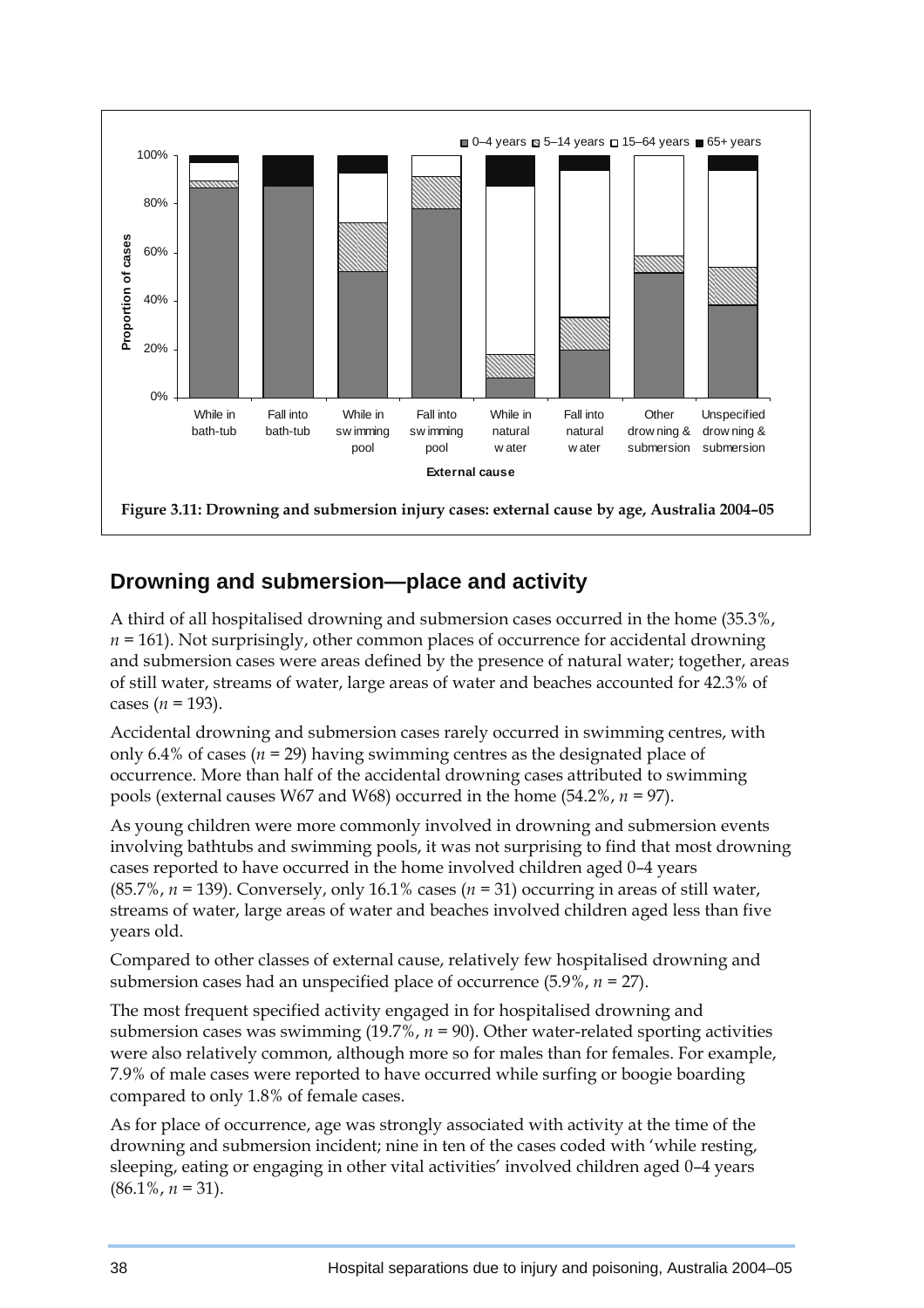## **Drowning and submersion—principal diagnosis**

Most hospitalised drowning and submersion cases in 2004–05 were assigned a principal diagnosis of T75.1, drowning and nonfatal submersion (83.8%, *n =* 382). Many of the remaining accidental drowning and submersion cases (14.7%, *n =* 67) were assigned a principal diagnosis that described physical trauma, commonly injuries to the head and neck (7.7% of all accidental drowning cases, *n =* 35). Diagnosis patterns were similar for males and females but there was a difference in the type of principal diagnosis assigned to accidental drowning and submersion cases according to age; only 0.5% of cases involving very young children 0–4 years were assigned a principal diagnosis describing physical trauma compared to 27.0% of cases involving people aged 5 years and older.

## **Drowning and submersion—length of stay**

The total number of patient-days attributed to hospitalised drowning and submersion injuries in 2004–05 was 1,153. Including same-day stays, three-quarters of all drowning and submersion separations had a length of stay of only one day (75.3%, *n =* 369). This is a higher proportion of cases having a length of stay of only one day than observed for many other types of community injury cases. Accordingly, the mean length of stay for all hospitalised drowning and submersion cases was quite short compared to other types of injuries; 2.5 days. The mean length of stay per case for drowning and submersion injuries for males was 2.7 days and 2.2 days for females.

The mean length of stay due to drowning and submersion showed no strong trend with age (Figure 3.12). The observed fluctuations for both sexes reflect the small number of drowning cases involving people over the age of four years. Two accidental drowning cases with extremely long lengths of stay have been omitted from the means presented in Figure 3.12 as they obscure the overall pattern of relatively low mean lengths of stay for accidental drowning cases for all but the very old.



**females by age, Australia 2004–05**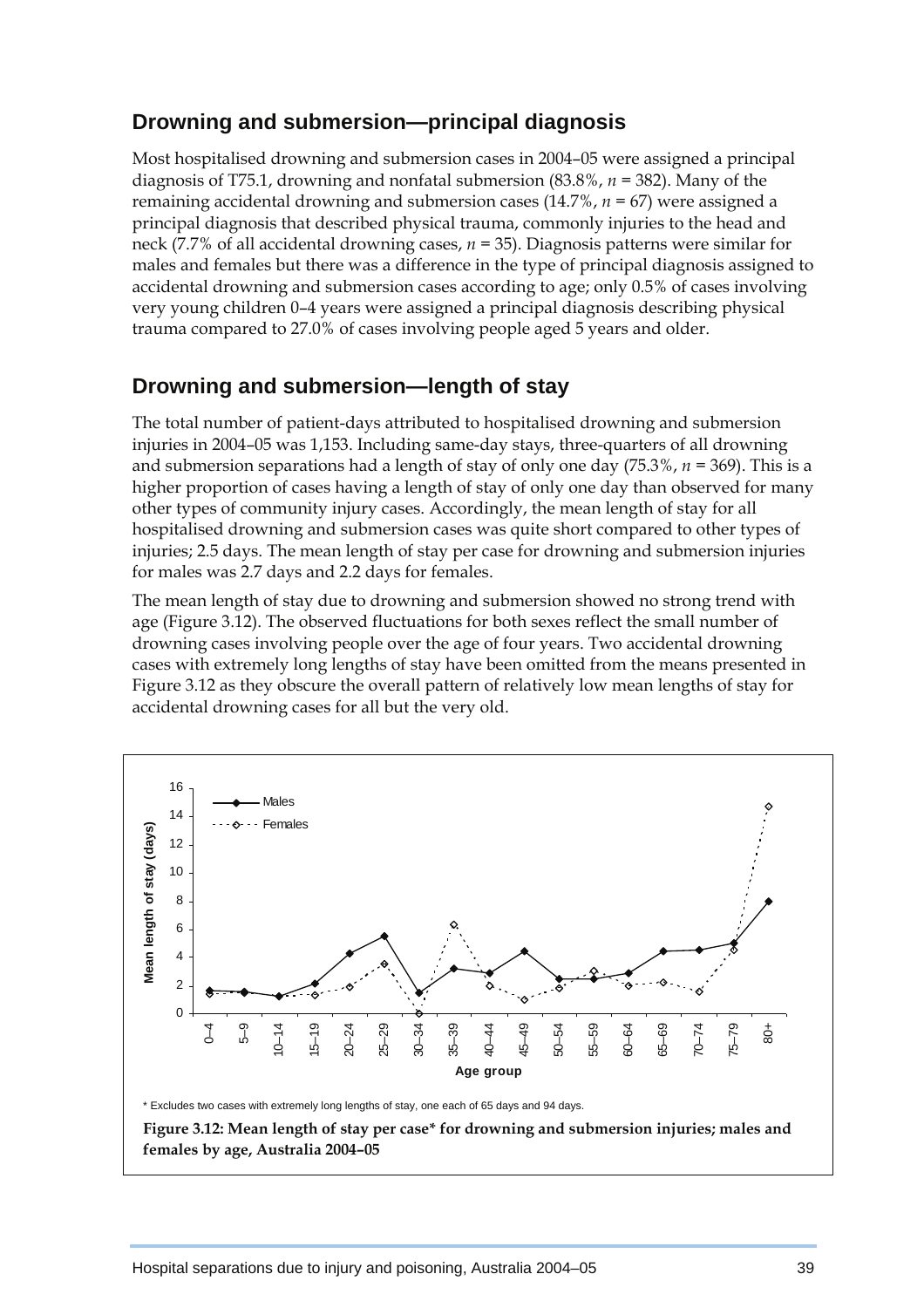# **Drowning and submersion—state of usual residence**

Age-standardised rates of hospitalised drowning and submersion cases by state of usual residence suggest that there is little significant difference between the jurisdictions (Figure 3.13). While the highest rate was observed for residents of the Northern Territory (3.6 per 100,000 population), the 95% confidence intervals for this rate overlapped with those for all other states. The lowest rate of hospitalised drowning and submersion cases was observed for residents of Victoria (1.5 per 100,000). This was significantly lower than the national age-standardised rate, but was not significantly different to other jurisdictions.



## **Drowning and submersion—remoteness of usual residence**

The rate of drowning and submersion cases according to the remoteness of the person's place of usual residence was somewhat different to that for all community injury cases (Figure 3.14). While rates of cases involving resident's of Australia's major cities were the lowest observed (2.0 per 100,000 population), this was not significantly different to rates for residents of inner regional Australia. The rate of drowning and submersion cases was highest for residents of outer regional areas (3.0 per 100,000). Rates for residents of Remote and Very remote Australia were not significantly different to those for other regions of the country.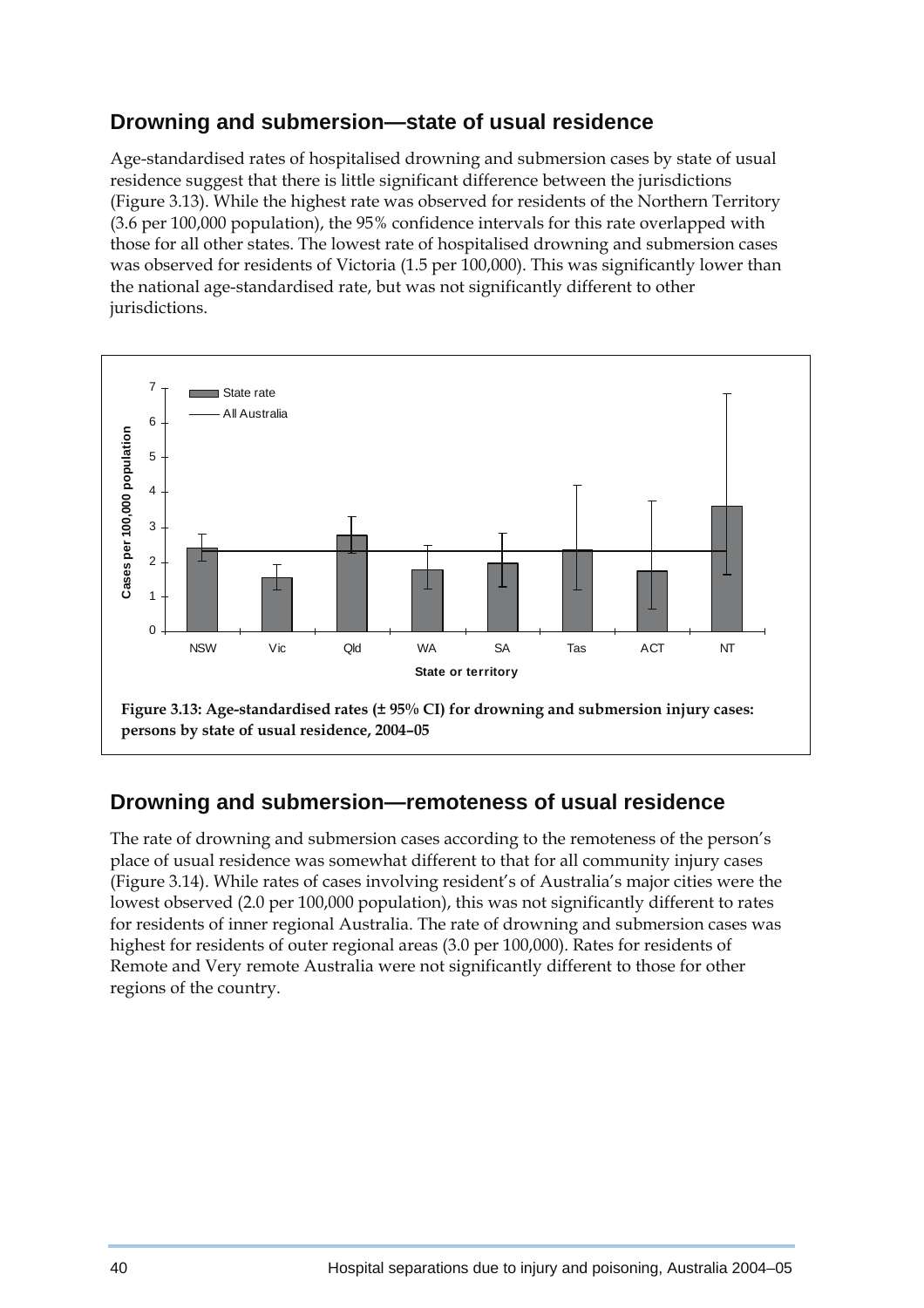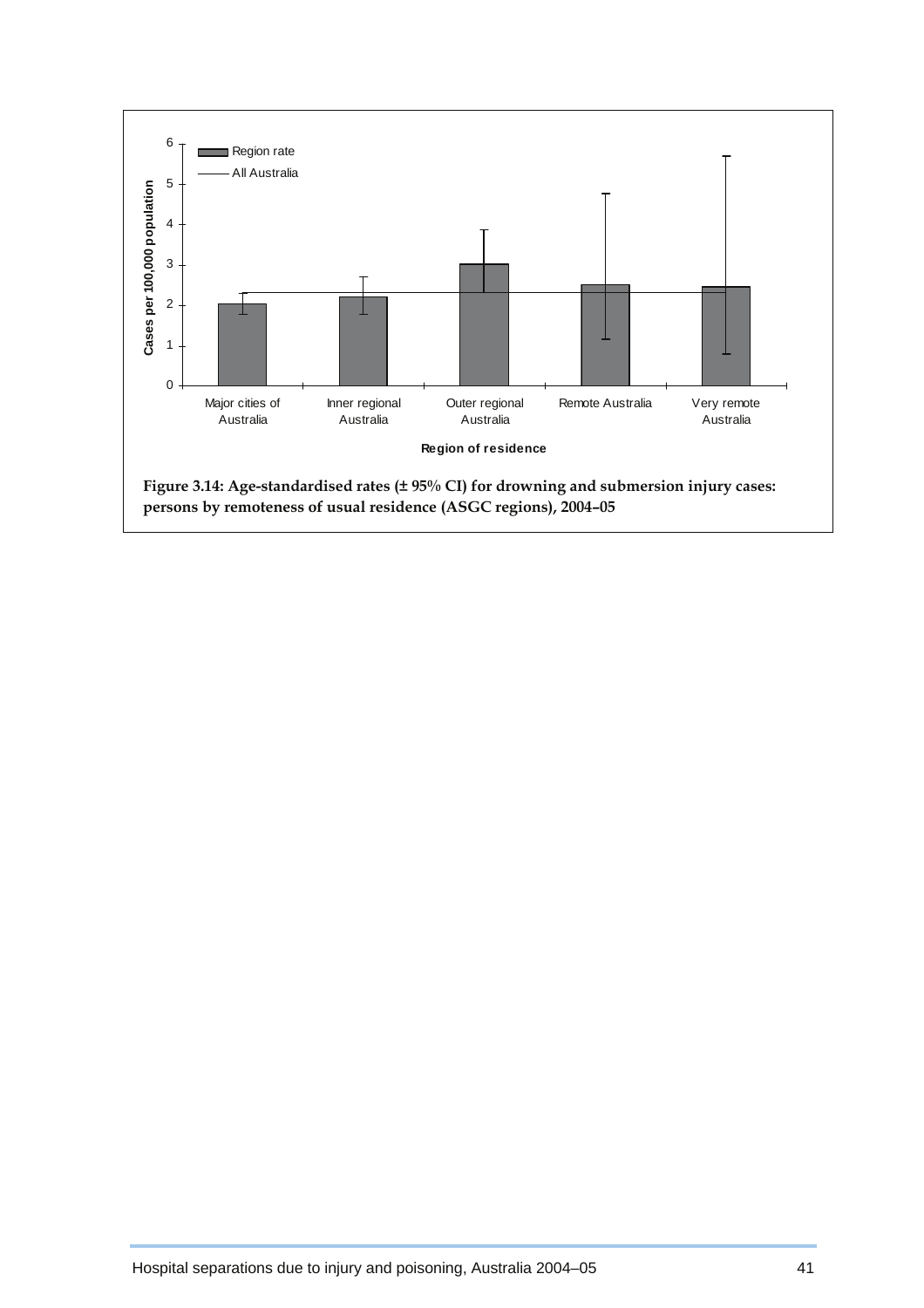# **3.3 Poisoning (pharmaceuticals) injury cases**

ICD-10-AM inclusion criteria:

- Principal diagnosis S00–T75 or T79, and
- First external cause X40–X44, and
- Mode of admission other than 'transfer from another acute hospital'.

#### **Table 3.13: Key indicators for hospitalised unintentional poisoning by pharmaceuticals injury: males, females and persons, Australia 2004–05**

| <b>Key indicators</b>                                                                     | <b>Males</b> | <b>Females</b> | <b>Persons</b> |
|-------------------------------------------------------------------------------------------|--------------|----------------|----------------|
| Total number of hospital separations due to poisoning (pharmaceuticals) injury            | 3.228        | 3.847          | 7,075          |
| Poisoning (pharmaceuticals) separations as proportion of all community injury separations | 1.4%         | 2.4%           | 1.8%           |
|                                                                                           |              |                |                |
| Estimated number of poisoning (pharmaceuticals) injury cases (a)                          | 3.087        | 3.722          | 6,809          |
| Cases per 100,000 population                                                              | 30.7         | 36.6           | 33.7           |
| Cases per 100,000 population—age-standardised (b)                                         | 31.2         | 36.7           | 34.0           |
| Total patient-days due to poisoning (pharmaceuticals) injury <sup>(c)</sup>               | 6.564        | 8.468          | 15,032         |
| Mean patient-days per case                                                                | 2.1          | 2.3            | 2.2            |

(a) Excludes records with a mode of admission of 'transfer from another acute hospital'.

(b) Standardised to the Australian estimated resident population 30th June 2001.

(c) Includes records with a mode of admission of 'transfer from another acute hospital' as contributing to hospital burden due to injury.

An estimated 6,809 hospitalised injury cases were due to *unintentional* poisoning by pharmaceutical substances in 2004–05 (Table 3.13). Intentional/undetermined intent poisonings involving pharmaceuticals (i.e. cases coded to principal diagnoses X60–X64, X85 or Y10–Y14) are discussed in later sections. It is important to note that such cases are more numerous than accidental pharmaceutical poisonings; intentional self-poisoning cases, for example, were 2.7 times more common than accidental poisoning cases in 2004–05 (*n =* 18,568).

Accidental poisoning cases requiring hospitalisation in 2004–05 occurred at an age-standardised rate of 34.0 per 100,000 population.

# **Poisoning (pharmaceuticals)—age and sex**

Only 45.3% of hospitalised accidental pharmaceutical poisoning cases involved males in 2004–05 (*n =* 3,087). Accordingly, and unlike many types of community injuries, females had a higher age-standardised rate of unintentional pharmaceutical poisonings (36.7 per 100,000 population) than males (31.2 per 100,000). The pattern of cases by age was quite similar for both males and females however (Figure 3.15). Rates were highest for children aged 0–4 years and lowest for children 5–14 years. Age-specific rates of accidental pharmaceutical poisonings were significantly higher for females than for males between the ages of 15–24 years and 40–49 years. Of note, the male to female rate-ratio of hospitalised pharmaceutical poisonings for people aged 15–19 was 0.4:1.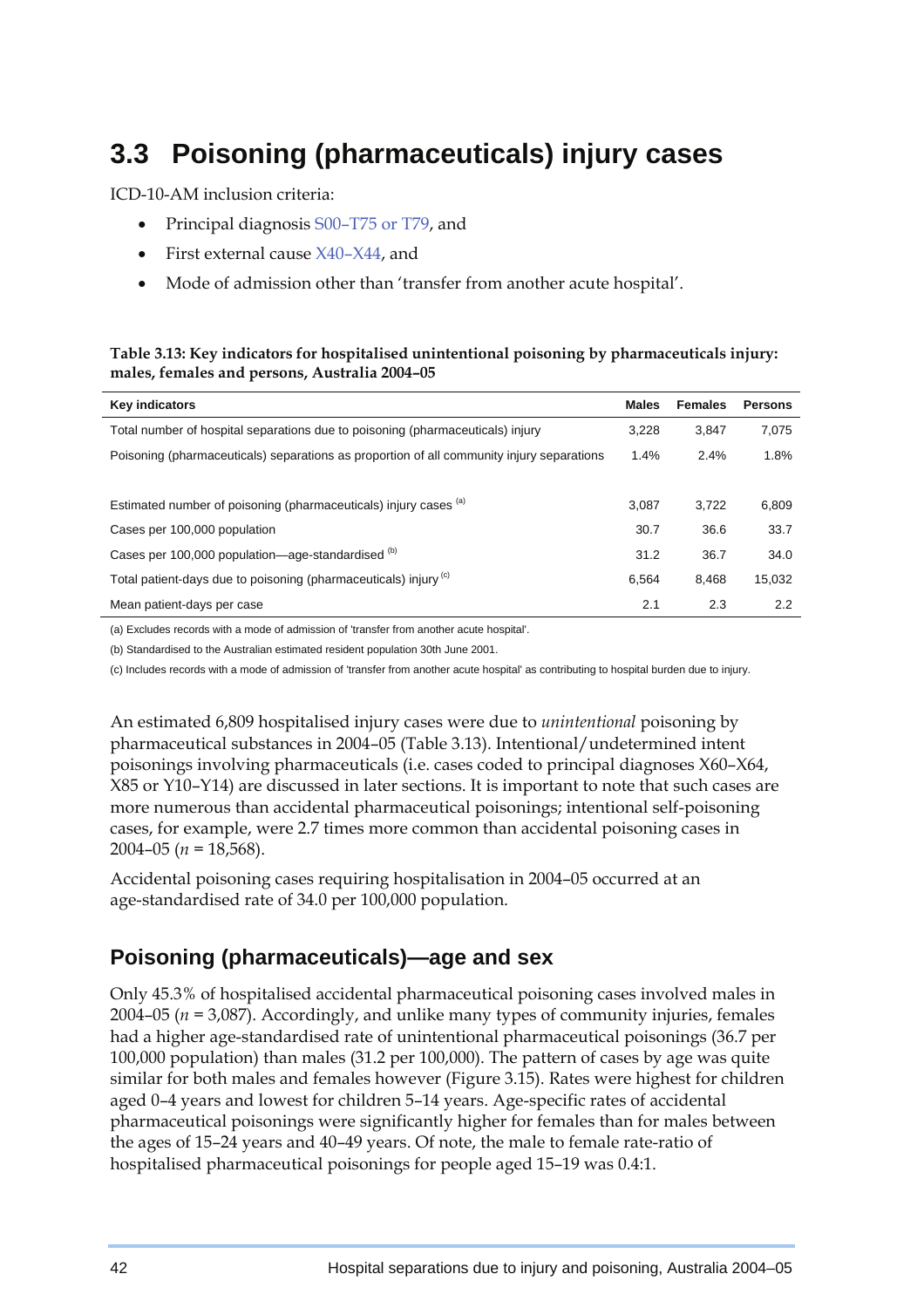

## **Poisoning (pharmaceuticals)—external cause**

The most common external cause code assigned to unintentional poisoning by pharmaceuticals cases in 2004–05 was X41, accidental poisoning by and exposure to antiepileptic, sedative-hypnotic, anti-parkinsonism and psychotropic drugs (41.5%,  $n = 2,826$ ). These types of pharmaceuticals were the most frequent cause of hospitalised poisoning cases for both males and females (Table 3.14). The second most common *specific* cause of accidental pharmaceutical poisoning cases in 2004–05 was X40, accidental poisoning by and exposure to non-opioid analgesics, antipyretics and anti-rheumatics  $(16.2\% , n = 1,106)$ . These drugs were also the second most common cause of cases involving females (18.8% of cases, *n =* 699), but only the third most frequent cause of hospitalised pharmaceutical poisoning cases for males (13.2%, *n =* 407). For males, the second most common cause of hospitalised pharmaceutical poisonings was X42, accidental poisoning by and exposure to narcotics and psychodysleptics (17.3% of cases,  $n = 534$ ).

Cases attributed to accidental poisoning by and exposure to other and unspecified drugs, medicaments and biological substances (X44) accounted for a quarter of all hospitalised pharmaceutical poisonings.

As well as the overall rate of poisonings, age was also associated with the type of pharmaceutical attributed to the case. Rates of poisoning by antiepileptic, sedative-hypnotic, anti-parkinsonism and psychotropic drugs (X41) were highest for people aged 10–64 years (Figure 3.16). For both children aged 0–9 years and adults 65 years and older, rates of poisoning by other and unspecified drugs, medicaments and biological substances (X44) were highest.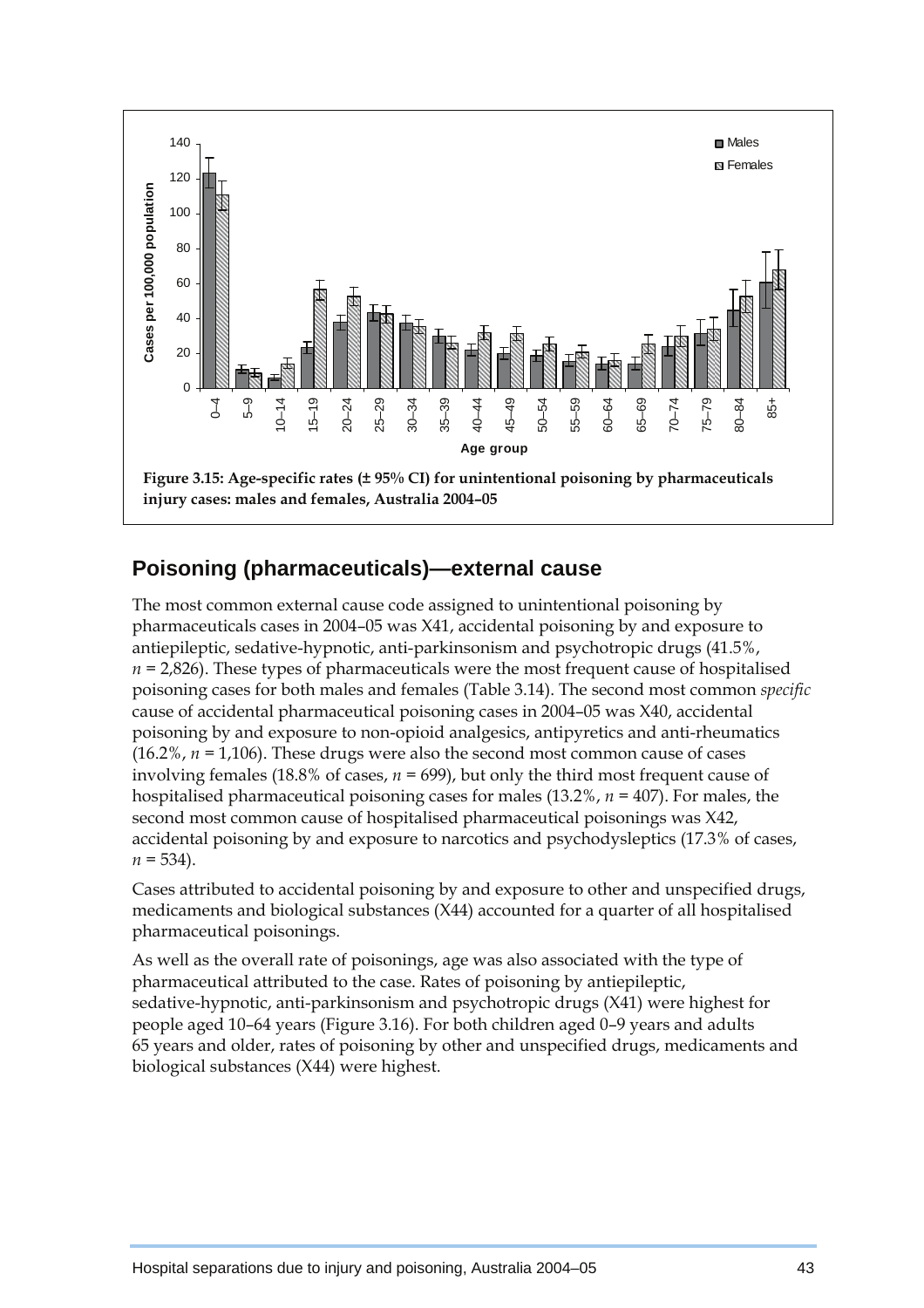**Table 3.14: First external cause for unintentional poisoning by pharmaceuticals injury cases: males, females and persons, Australia 2004–05** 

| <b>External cause</b>                                                                                       | <b>Males</b>  | <b>Females</b> | <b>Persons</b> |
|-------------------------------------------------------------------------------------------------------------|---------------|----------------|----------------|
| Non-opioid analgesics, antipyretics & anti-rheumatics (X40)                                                 | 407 (13.2%)   | 699 (18.8%)    | 1,106 (16.2%)  |
| Antiepileptic, sedative-hypnotic, anti-parkinsonism &<br>psychotropic drugs, not elsewhere classified (X41) | 1,226 (39.7%) | 1,600 (43.0%)  | 2,826 (41.5%)  |
| Narcotics & psychodysleptics (hallucinogens), not<br>elsewhere classified (X42)                             | 534 (17.3%)   | 421 (11.3%)    | 955 (14.0%)    |
| Other drugs acting on the autonomic nervous system (X43)                                                    | 102 (3.3%)    | 123 (3.3%)     | 225 (3.3%)     |
| Other & unspecified drugs, medicaments & biological<br>substances (X44)                                     | 818 (26.5%)   | 879 (23.6%)    | 1,697 (24.9%)  |
| Total                                                                                                       | 3,087         | 3.722          | 6,809          |



# **Poisoning (pharmaceuticals)—place and activity**

More than half of all unintentional poisoning by pharmaceuticals cases were reported to have taken place in the home (58.1%, *n =* 3,956). This was true for both males and females (Table 3.15) and was the most common place of occurrence for all age groups (data not presented). A further five per cent of cases reportedly occurred in a health service area (*n =* 338). Cases occurring in health service areas were more common for Australians aged 65 years and older, accounting for 13.6% (*n =* 121) of accidental pharmaceutical poisonings involving people of this age (versus 1–8% for other age groups).

Place of occurrence was unspecified for three in ten unintentional poisoning by pharmaceuticals cases (29.5%, *n =* 2,011). Similarly, activity at time of occurrence was unspecified for half of all accidental pharmaceutical poisonings (51.7%, Table 3.16).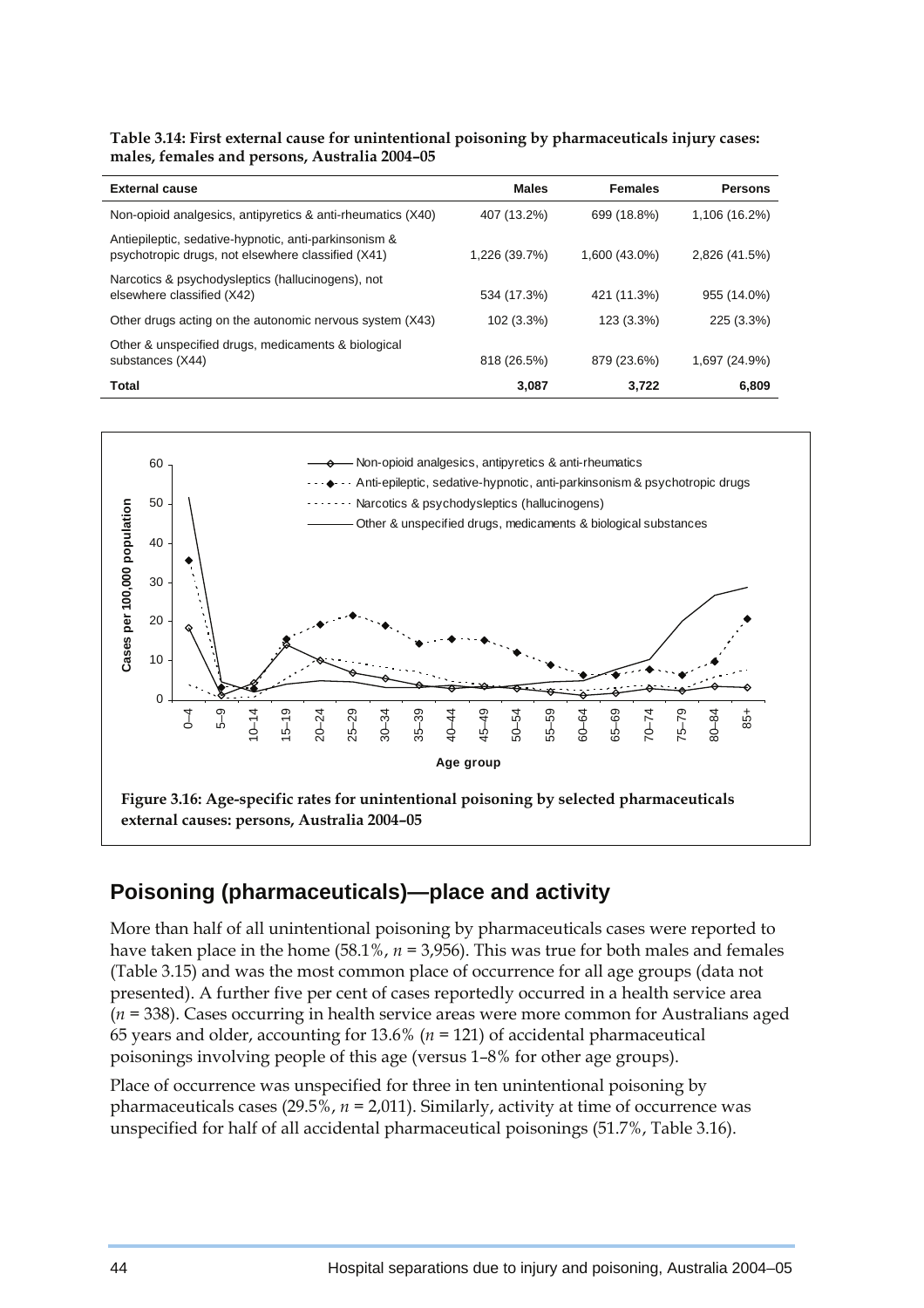| <b>Place of occurrence</b>                            | <b>Males</b>  | <b>Females</b> | <b>Persons</b> |
|-------------------------------------------------------|---------------|----------------|----------------|
| Home                                                  | 1,738 (56.3%) | 2,218 (59.6%)  | 3,956 (58.1%)  |
| <b>Residential institution</b>                        | 49 (1.6%)     | 98 (2.6%)      | 147 (2.2%)     |
| School                                                | $6(0.2\%)$    | 20 (0.5%)      | 26 (0.4%)      |
| Health service area                                   | 141 (4.6%)    | 197 (5.3%)     | 338 (5.0%)     |
| Other specified institution and public administrative |               |                |                |
| area                                                  | $6(0.2\%)$    | $11(0.3\%)$    | 17 (0.2%)      |
| Sports and athletics area                             | $*(0.1\%)$    | $*(0.0\%)$     | $*(0.0\%)$     |
| Street and highway                                    | 17 (0.6%)     | $11(0.3\%)$    | 28 (0.4%)      |
| Shop and store                                        | $5(0.2\%)$    | 14 (0.4%)      | 19 (0.3%)      |
| Cafe, hotel and restaurant                            | 60 (1.9%)     | 60 (1.6%)      | 120 (1.8%)     |
| Other & unspecified trade and service area            | 16 (0.5%)     | 17 (0.5%)      | $33(0.5\%)$    |
| Industrial and construction area                      | $*(0.1\%)$    | $*(0.1\%)$     | $9(0.1\%)$     |
| Farm                                                  | $*(0.1\%)$    | $*(0.0\%)$     | $*(0.0\%)$     |
| Other specified place of occurrence                   | 49 (1.6%)     | 38 (1.0%)      | 87 (1.3%)      |
| Unspecified place of occurrence                       | 984 (31.9%)   | 1,027 (27.6%)  | 2,011 (29.5%)  |
| Place not reported/not applicable                     | $7(0.2\%)$    | $5(0.1\%)$     | 12 (0.2%)      |
| Total                                                 | 3,087         | 3,722          | 6,809          |

**Table 3.15: Place of occurrence for unintentional poisoning by pharmaceuticals injury cases: males, females and persons, Australia 2004–05** 

\* Small case counts have been suppressed.

#### **Table 3.16: Activity at time of occurrence for unintentional poisoning by pharmaceuticals injury cases: males, females and persons, Australia 2004–05**

| <b>Activity</b>                       | <b>Males</b>  | <b>Females</b> | <b>Persons</b> |
|---------------------------------------|---------------|----------------|----------------|
| While engaged in sports               | $*(0.1\%)$    | $*(0.1\%)$     | $6(0.1\%)$     |
| While engaged in leisure              | 29 (0.9%)     | 29 (0.8%)      | 58 (0.9%)      |
| While working for income              | $8(0.3\%)$    | 19 (0.5%)      | 27 (0.4%)      |
| While engaged in other types of work  | $*(0.1\%)$    | $*(0.2\%)$     | $10(0.1\%)$    |
| While resting, sleeping, eating, etc. | 78 (2.5%)     | 104 (2.8%)     | 182 (2.7%)     |
| Other specified activity              | 1,311 (42.5%) | 1,653 (44.4%)  | 2,964 (43.5%)  |
| Unspecified activity                  | 1,633 (52.9%) | 1,887 (50.7%)  | 3,520 (51.7%)  |
| Activity not reported/not applicable  | 20 (0.6%)     | 22 (0.6%)      | 42 (0.6%)      |
| <b>Total</b>                          | 3,087         | 3.722          | 6,809          |

\* Small case counts have been suppressed.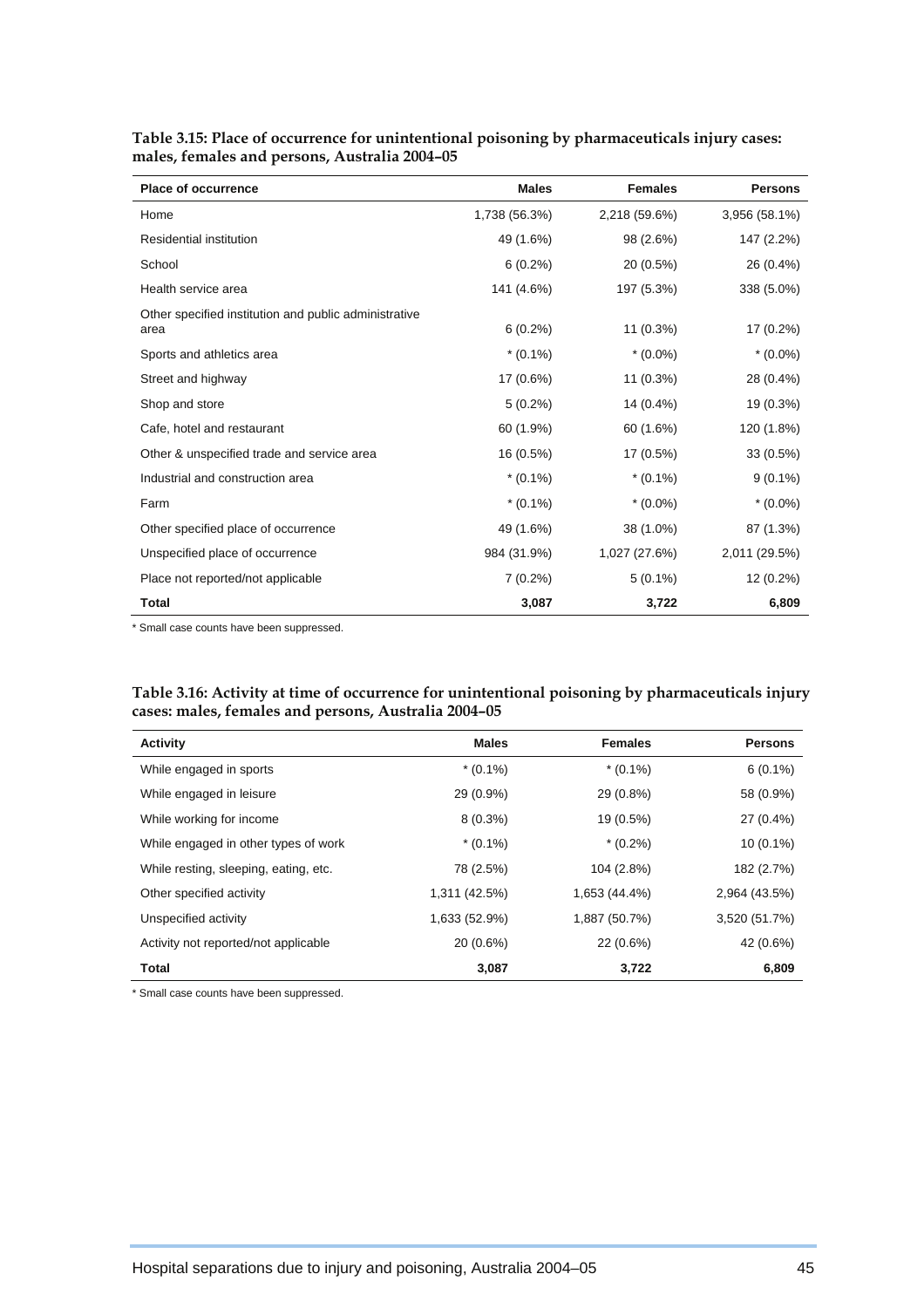# **Poisoning (pharmaceuticals)—principal diagnosis**

In 99.5% (*n =* 6,773) of accidental pharmaceutical poisoning cases, the principal diagnosis assigned to the case described 'poisoning by drugs, medicaments and biological substances'. Nearly a quarter of these cases (23.6%, *n =* 1,598) were assigned a principal diagnosis of T42, poisoning by antiepileptic, sedative-hypnotic and anti-parkinsonism drugs. Other common principal diagnoses for hospitalised pharmaceutical poisonings were T43, psychotropic drugs (18.1%, *n =* 1,226) and T39, poisoning by non-opioid analgesics, antipyretics and anti-rheumatics (16.5%, *n =* 1,115). The proportions of principal diagnoses assigned to cases involving males and females were quite similar (Table 3.17).

Poisoning by antiepileptic, sedative-hypnotic and anti-parkinsonism drugs (T42) was the most common principal diagnosis assigned to accidental pharmaceutical poisoning cases for most age groups (Table 3.18). For children aged 5–14 years and young adults 15–24 years, poisoning by non-opioid analgesics, antipyretics & anti-rheumatics (T39) was the most common principal diagnosis assigned to unintentional cases, however.

Not surprisingly, the nature of the injury as described by the principal diagnosis for hospitalised pharmaceutical poisoning cases was overwhelmingly 'poisoning/toxic effect' (99.7%, *n =* 6,788). Similarly, 99.8% of cases (*n =* 6,793) were classed as being 'other injuries not specified by body region'.

| <b>Principal diagnosis</b>                                                                                                      | <b>Males</b> | <b>Females</b> | <b>Persons</b> |
|---------------------------------------------------------------------------------------------------------------------------------|--------------|----------------|----------------|
| Systemic antibiotics (T36)                                                                                                      | 15 (0.5%)    | 22 (0.6%)      | 37 (0.5%)      |
| Other systemic anti-infectives & antiparasitics (T37)                                                                           | $11(0.4\%)$  | 13 (0.4%)      | 24 (0.4%)      |
| Hormones & their synthetic substitutes & antagonists, not elsewhere<br>classified (T38)                                         | 81 (2.6%)    | 88 (2.4%)      | 169 (2.5%)     |
| Non-opioid analgesics, antipyretics & anti-rheumatics (T39)                                                                     | 413 (13.5%)  | 702 (19.0%)    | 1,115 (16.5%)  |
| Narcotics & psychodysleptics [hallucinogens] (T40)                                                                              | 517 (16.8%)  | 417 (11.3%)    | 934 (13.8%)    |
| Anaesthetics & therapeutic gases (T41)                                                                                          | 30 (1.0%)    | 24 (0.6%)      | 54 (0.8%)      |
| Antiepileptic, sedative-hypnotic & anti-parkinsonism drugs (T42)                                                                | 681 (22.2%)  | 917 (24.8%)    | 1,598 (23.6%)  |
| Psychotropic drugs, nec (T43)                                                                                                   | 552 (18.0%)  | 674 (18.2%)    | 1,226 (18.1%)  |
| Drugs primarily affecting the autonomic nervous system (T44)                                                                    | 108 (3.5%)   | 124 (3.3%)     | 232 (3.4%)     |
| Primarily systemic & haematological agents, nec (T45)                                                                           | 172 (5.6%)   | 150 (4.1%)     | 322 (4.8%)     |
| Agents primarily affecting the cardiovascular system (T46)                                                                      | 196 (6.4%)   | 222 (6.0%)     | 418 (6.2%)     |
| Agents primarily affecting the gastrointestinal system (T47)                                                                    | 21 (0.7%)    | 46 (1.2%)      | 67 (1.0%)      |
| Agents primarily acting on smooth & skeletal muscles & the<br>respiratory system (T48)                                          | 42 (1.4%)    | 53 (1.4%)      | 95 (1.4%)      |
| Topical agents primarily affecting skin & mucous membrane & by<br>ophthalmological, otorhinolaryngological & dental drugs (T49) | 100 (3.3%)   | 97 (2.6%)      | 197 (2.9%)     |
| Diuretics & other & unspecified drugs, medicaments & biological<br>substances (T50)                                             | 131 (4.3%)   | 154 (4.2%)     | 285 (4.2%)     |
| <b>Total</b>                                                                                                                    | 3,070        | 3,703          | 6,773          |

**Table 3.17: Principal diagnosis for unintentional pharmaceutical poisoning cases where diagnosis group was 'poisoning by drugs, medicaments and biological substances': males, females and persons, Australia 2004–05**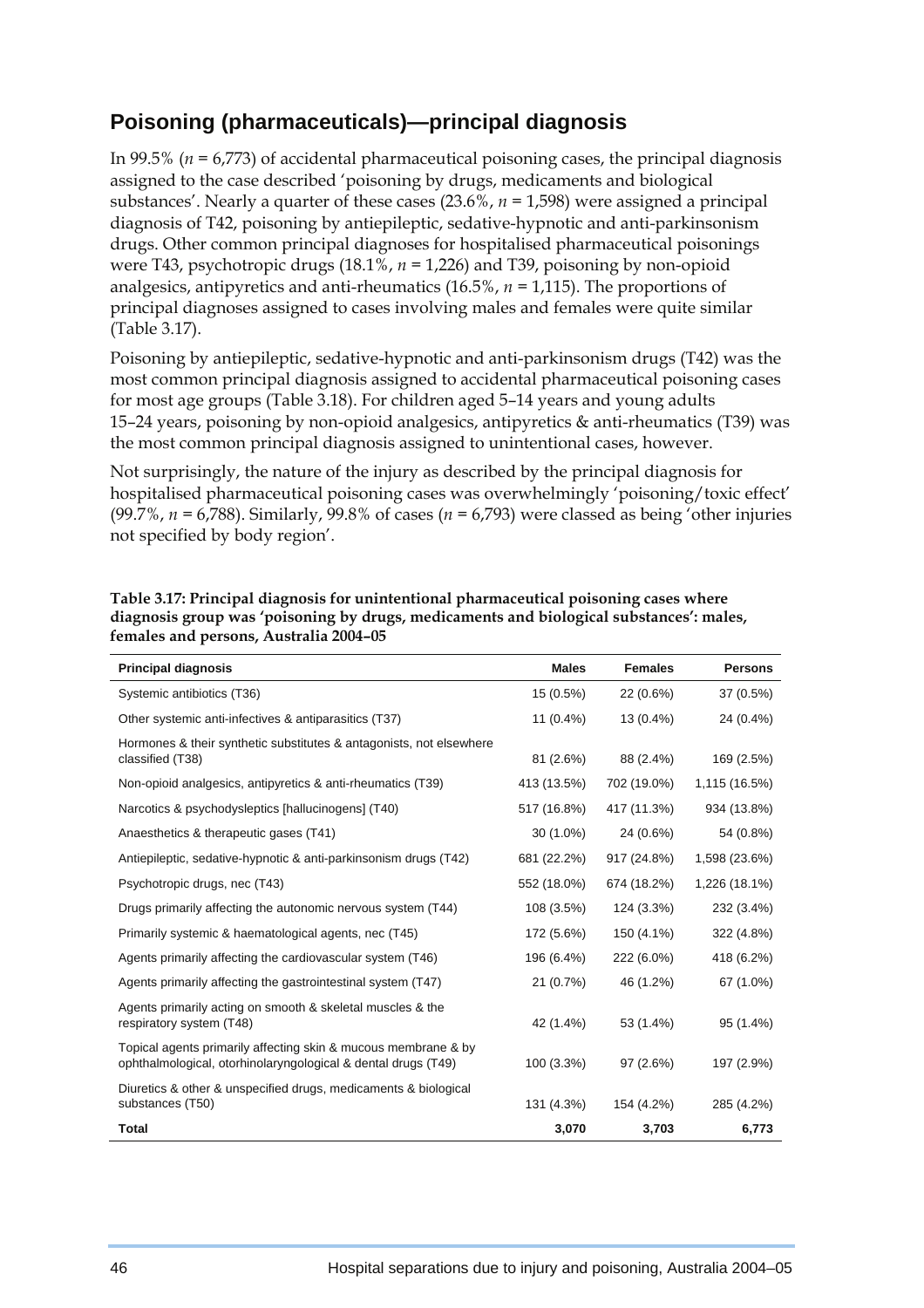| <b>Principal diagnosis</b>                                                             | $0 - 4$ | $5 - 14$       | $15 - 24$      | $25 - 44$ | $45 - 64$      | $65+$     | All ages <sup><math>†</math></sup> |
|----------------------------------------------------------------------------------------|---------|----------------|----------------|-----------|----------------|-----------|------------------------------------|
| Systemic antibiotics (T36)                                                             | $\star$ | $\star$        | 5              | 12        | 9              | 5         | 37                                 |
| Other systemic anti-infectives & antiparasitics<br>(T37)                               | 6       | 0              | $\star$        | 6         | $\star$        | 6         | 24                                 |
| Hormones & their synthetic substitutes &<br>antagonists, nec (T38)                     | 62      | 9              | 9              | 25        | 27             | 37        | 169                                |
| Non-opioid analgesics, antipyretics &<br>anti-rheumatics (T39)                         | 234     | 74             | 338            | 280       | 128            | 61        | 1,115                              |
| Narcotics & psychodysleptics [hallucinogens]<br>(T40)                                  | 47      | 10             | 218            | 404       | 147            | 108       | 934                                |
| Anaesthetics & therapeutic gases (T41)                                                 | $\star$ | 0              | 28             | 18        |                | $\star$   | 54                                 |
| Antiepileptic, sedative-hypnotic & anti-<br>parkinsonism drugs (T42)                   | 257     | 39             | 189            | 568       | 381            | 164       | 1,598                              |
| Psychotropic drugs, nec (T43)                                                          | 191     | 45             | 295            | 467       | 167            | 60        | 1,226                              |
| Drugs primarily affecting the autonomic<br>nervous system (T44)                        | 101     | 9              | 11             | 25        | 16             | 70        | 232                                |
| Primarily systemic & haematological agents,<br>nec (T45)                               | 132     | 6              | 17             | 19        | 40             | 108       | 322                                |
| Agents primarily affecting the cardiovascular<br>system (T46)                          | 154     | 42             | $\overline{7}$ | 25        | 43             | 147       | 418                                |
| Agents primarily affecting the gastrointestinal<br>system (T47)                        | 30      | $\star$        |                | 5         | 6              | 18        | 67                                 |
| Agents primarily acting on smooth & skeletal<br>muscles & the respiratory system (T48) | 62      | $\overline{7}$ |                | 7         | $\overline{7}$ | $^{\ast}$ | 95                                 |
| Topical agents primarily affecting skin &<br>mucous membrane etc. (T49)                | 121     | 10             | 13             | 16        | 17             | 20        | 197                                |
| Diuretics & other & unspecified drugs,<br>medicaments & biological substances (T50)    | 69      | 9              | 31             | 73        | 30             | 73        | 285                                |
| <b>Total</b>                                                                           | 1,475   | 265            | 1,172          | 1,950     | 1,023          | 887       | 6,773                              |

**Table 3.18: Principal diagnosis for accidental pharmaceutical poisoning cases where diagnosis group was 'poisoning by drugs, medicaments and biological substances' by age, Australia 2004–05** 

\* Small cell counts have been suppressed.

† All ages includes 1 case for which age was not reported.

# **Poisoning (pharmaceuticals)—length of stay**

The total number of patient-days attributed to hospitalised cases of unintentional poisoning by pharmaceuticals in 2004–05 was 15,032, 1.1% of all patient-days due to community injuries in this year. Including same-day separations, 77.0% of all hospitalised pharmaceutical poisoning separations had a hospital stay of only one day (*n =* 5,451). The longest lengths of stay observed for unintentional pharmaceutical poisonings were in excess of 100 days ( $n = 2$ ). Accordingly, the mean length of stay for hospitalised cases of accidental pharmaceutical poisoning was longer than actually observed for most cases; 2.2 days. The mean length of stay for cases involving males (2.1 days) was very similar to that for females (2.3 days).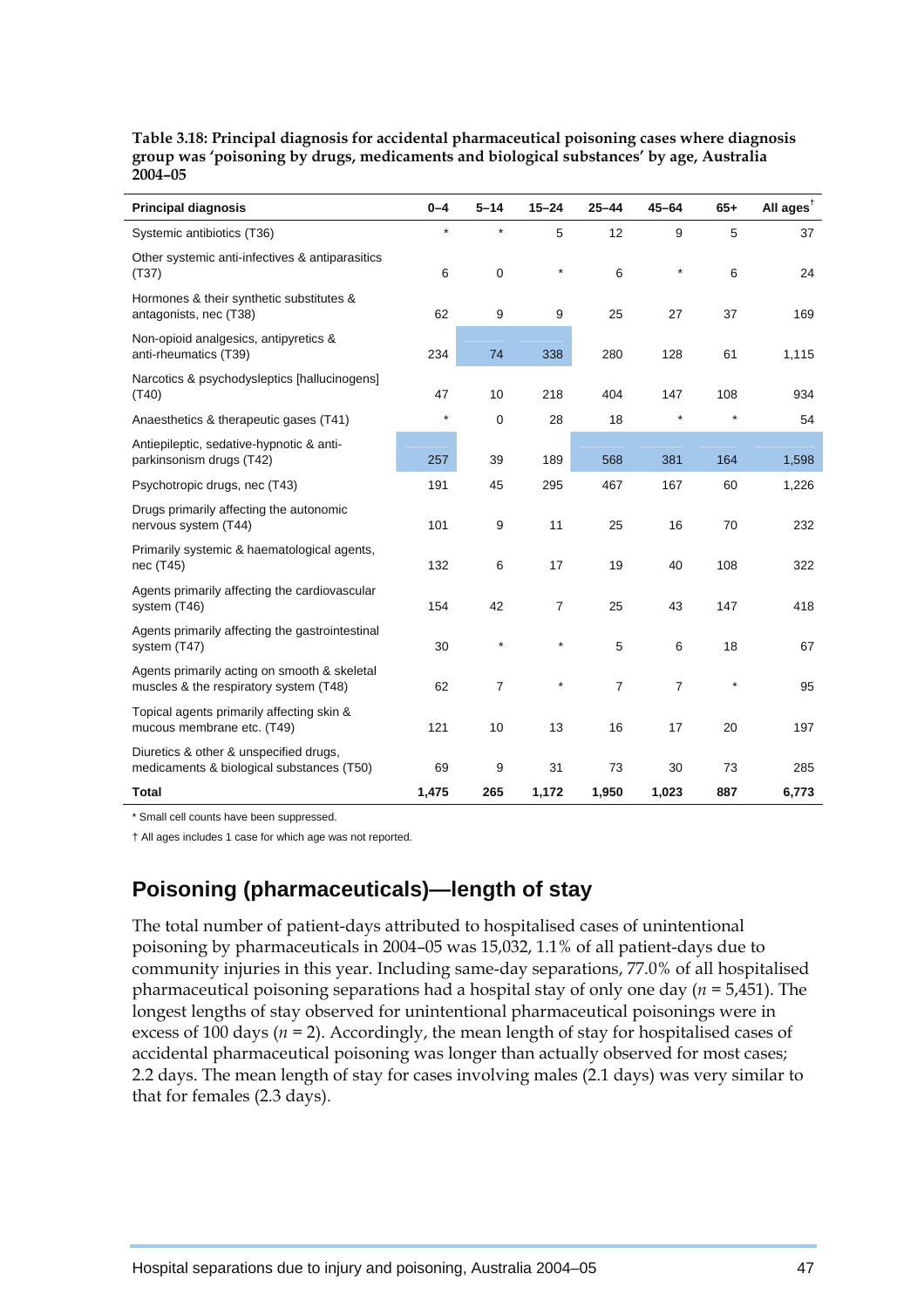As can be seen in Figure 3.17, the mean lengths of stay per pharmaceutical poisoning case increased almost linearly with age for both males and females. The large fluctuations for means for people aged 60 years and older are provoked by the small numbers of cases determining these means. Nevertheless, the mean lengths of stay per case for older people hospitalised due to pharmaceutical poisoning are substantially longer than those for younger people, which may be related to the increased frequency of poisonings occurring in health service areas for cases involving older people.



## **Poisoning (pharmaceuticals)—state of usual residence**

Age-standardised rates of hospitalised cases of unintentional poisoning by pharmaceuticals varied widely according to the person's place of usual residence. The highest rate was observed for persons resident in South Australia; 50.2 per 100,000 population. This rate was significantly higher than those of all other states and territories other than the Northern Territory. The lowest rate of hospitalised cases of accidental poisoning by pharmaceuticals was observed for persons resident in the Australian Capital Territory; 17.3 per 100,000 population. This rate was considered to be significantly lower than those of all other states and territories.

Male and female rates of unintentional poisoning by pharmaceuticals cases show similar patterns according to state of usual residence (Figure 3.18). Interestingly, rates for males and females resident in Western Australia and the ACT are more similar to each other than for males and females resident in the other states of Australia.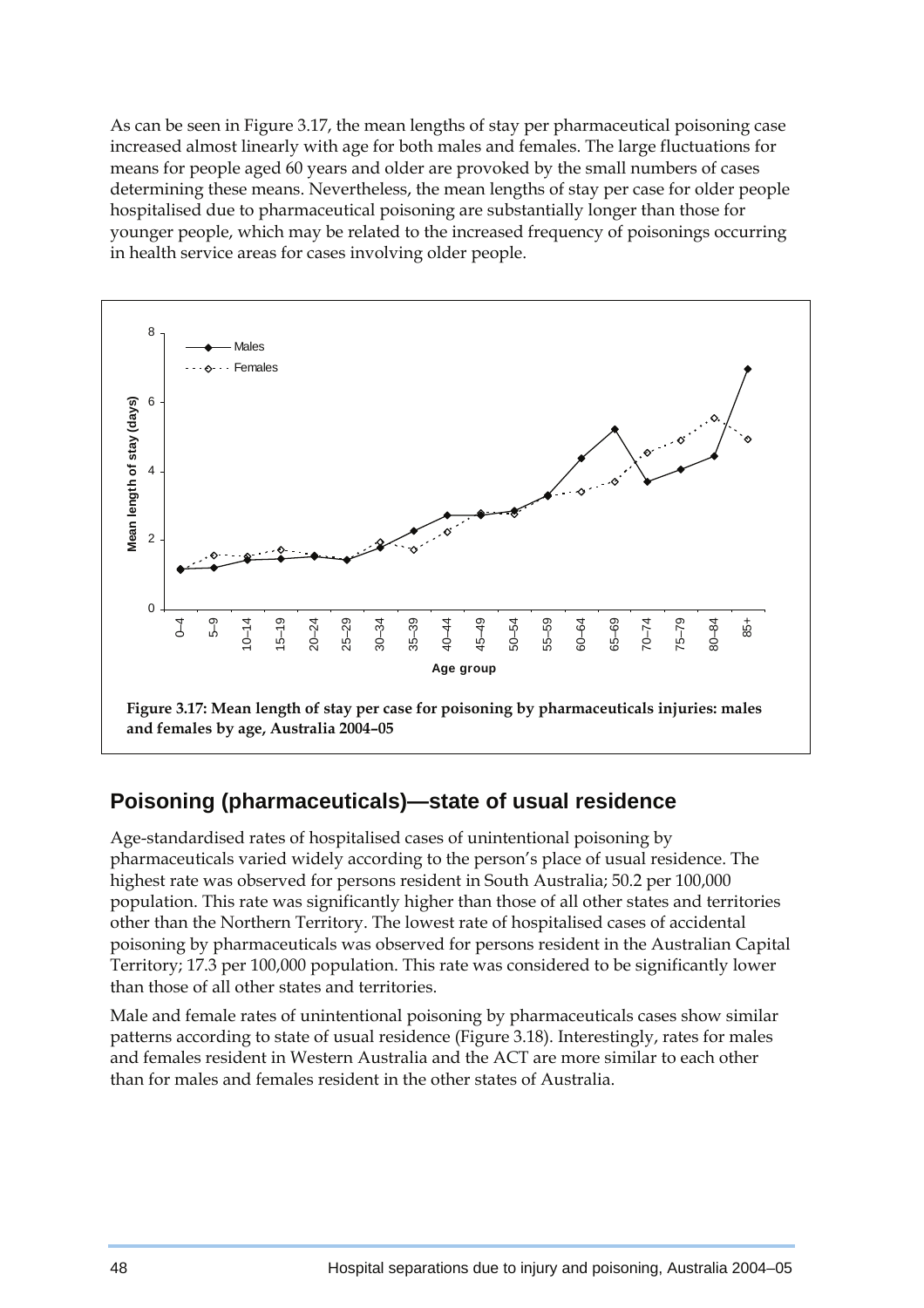

# **Poisoning (pharmaceuticals)—remoteness of usual residence**

The rate of hospitalised cases of unintentional poisoning by pharmaceuticals according to the remoteness of the person's place of usual residence was somewhat different to that for most community injury cases. While rates rose with remoteness for community injury overall (Figure 2.6), there was no strong trend associated with remoteness for hospitalisations due to unintentional poisoning by pharmaceuticals (Figure 3.19).

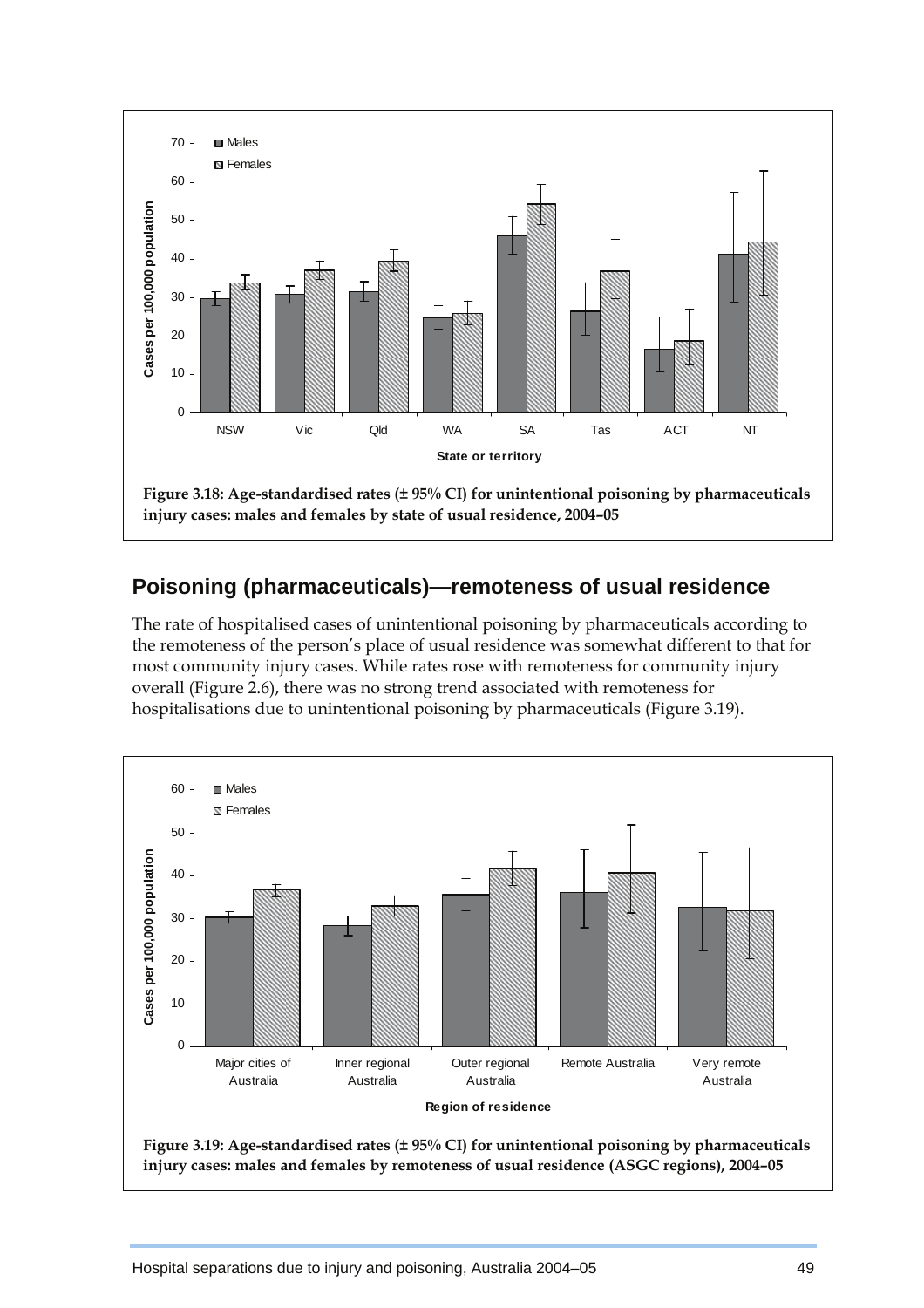# **3.4 Poisoning (other substances) injury cases**

ICD-10-AM inclusion criteria:

- Principal diagnosis S00–T75 or T79, and
- First external cause X45–X49, and
- Mode of admission other than 'transfer from another acute hospital'.

#### **Table 3.19: Key indicators for hospitalised unintentional poisoning by other substances injury: males, females and persons, Australia 2004–05**

| <b>Key indicators</b>                                                                      | <b>Males</b> | <b>Females</b> | <b>Persons</b> |
|--------------------------------------------------------------------------------------------|--------------|----------------|----------------|
| Total number of hospital separations due to poisoning (other substances) injury            | 1,458        | 982            | 2,440          |
| Poisoning (other substances) separations as proportion of all community injury separations | 0.7%         | 0.6%           | 0.6%           |
|                                                                                            |              |                |                |
| Estimated number of poisoning (other substances) injury cases (a)                          | 1.380        | 939            | 2,319          |
| Cases per 100,000 population                                                               | 13.7         | 9.2            | 11.5           |
| Cases per 100,000 population—age-standardised (b)                                          | 13.8         | 9.3            | 11.6           |
| Total patient-days due to poisoning (other substances) injury (c)                          | 2.786        | 1.566          | 4,352          |
| Mean patient-days per case                                                                 | 2.0          | 1.7            | 1.9            |

(a) Excludes records with a mode of admission of 'transfer from another acute hospital'.

(b) Standardised to the Australian estimated resident population 30th June 2001.

(c) Includes records with a mode of admission of 'transfer from another acute hospital' as contributing to hospital burden due to injury.

An estimated 2,319 hospitalised injury cases were due to *unintentional* poisoning by nonpharmaceutical substances in 2004–05 (Table 3.19). The age-standardised rate of these hospitalised poisonings due to substances other than pharmaceuticals was 11.6 per 100,000 population.

Intentional/undetermined intent poisonings involving non-pharmaceutical substances (i.e. cases coded to principal diagnoses X65–X69, X86–X90 or Y15–Y19) are discussed in later sections.

## **Poisoning (other substances)—age and sex**

Unlike accidental poisonings due to pharmaceuticals (and like most other types of community injuries), males accounted for a higher proportion of unintentional poisoning by non-pharmaceutical substances cases (59.5%, *n =* 1,380) than females. Accordingly, males had a higher age-standardised rate of accidental poisoning by other substances cases (13.8 per 100,000 population) than females (9.3 per 100,000).

Like pharmaceutical poisonings, however, rates of unintentional poisonings by other substances were highest for children 0–4 years and relatively low for all other ages (Figure 3.20). Male and female rates were quite similar for most age groups, but were significantly different for those aged 25–39 years. Here, the rates for males were 2.0–2.2 times higher than those for females of the same age. Unlike poisonings by pharmaceuticals, rates of hospitalised poisonings by other substances did not increase for older Australians.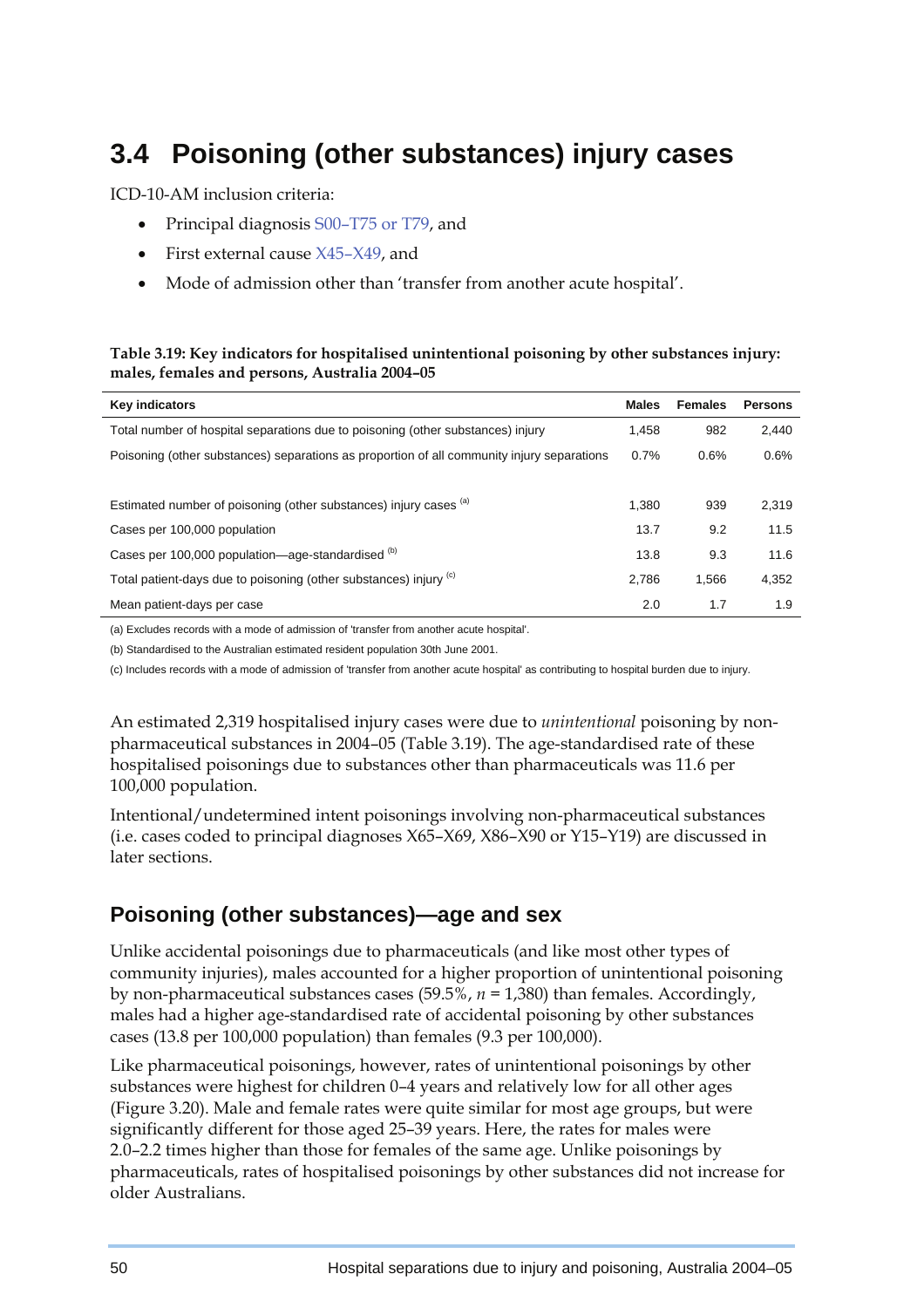

## **Poisoning (other substances)—external cause**

The most common first external cause assigned to cases of unintentional poisoning by substances other than pharmaceuticals was X49, accidental poisoning by and exposure to other and unspecified chemicals and noxious substances (Table 3.20). X49 includes poisonings by such substance as corrosive aromatics, acids and caustic alkalis, glues and adhesives, paints and dyes, and poisonous foodstuffs or plants (NCCH 2004). Accidental poisoning by other and unspecified chemicals and noxious substances was the most common cause of poisoning by substances other than pharmaceuticals for every age group. The age-standardised rate of poisoning by other and unspecified chemicals and noxious substances for all ages was 7.4 cases per 100,000 population.

Accidental poisoning due to alcohol (X45) was the second most common cause of hospitalised cases in 2004–05, accounting for 11.5% of the total (*n =* 266). A higher proportion of cases involving females (14.9%, *n =* 140) were attributed to alcohol poisoning than for males (9.1%, *n =* 126). Rates of accidental alcohol poisoning were highest for those aged 15–19; 5.2 cases per 100,000 population.

**Table 3.20: First external cause for unintentional poisoning by other substances injury cases: males, females and persons, Australia 2004–05** 

| <b>External cause</b>                                                                                      | <b>Males</b> | <b>Females</b> | <b>Persons</b> |
|------------------------------------------------------------------------------------------------------------|--------------|----------------|----------------|
| Accidental poisoning by & exposure to alcohol (X45)                                                        | 126 (9.1%)   | 140 (14.9%)    | 266 (11.5%)    |
| Accidental poisoning by & exposure to organic solvents &<br>halogenated hydrocarbons & their vapours (X46) | 134 (9.7%)   | 52 (5.5%)      | 186 (8.0%)     |
| Accidental poisoning by & exposure to other gases &<br>vapours (X47)                                       | 158 (11.4%)  | $67(7.1\%)$    | 225 (9.7%)     |
| Accidental poisoning by & exposure to pesticides (X48)                                                     | 107 (7.8%)   | 57 (6.1%)      | 164 (7.1%)     |
| Accidental poisoning by & exposure to other &<br>unspecified chemicals & noxious substances (X49)          | 855 (62.0%)  | 623 (66.3%)    | 1,478 (63.7%)  |
| <b>Total</b>                                                                                               | 1,380        | 939            | 2,319          |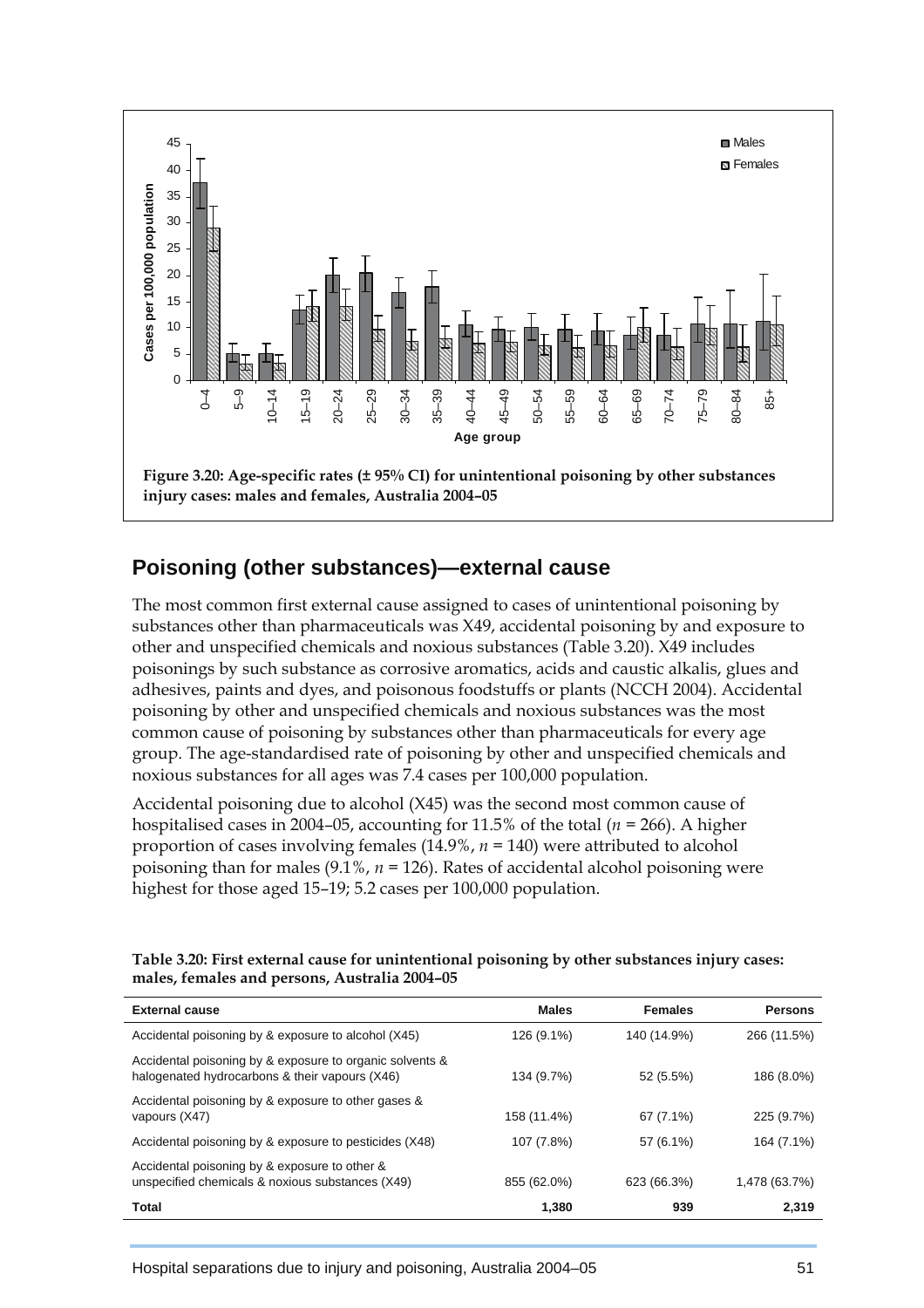# **Poisoning (other substances)—place and activity**

Unlike unintentional pharmaceutical poisonings, only a third of accidental poisoning by other substances cases were reported as having occurred in the home (35.0%, *n =* 811 Table 3.21). However, a higher proportion of poisoning by other substances was assigned an unspecified place of occurrence (42.3% of cases, compared to 29.5% of poisonings by pharmaceuticals). Patterns of place of occurrence for poisoning by other substances cases were relatively similar for males and females, other than a slightly higher proportion of cases involving females occurring in the home than for males (39.9% vs. 31.6%) and a much higher proportion of cases involving males occurring in industrial and construction areas than for females (9.8% vs. 0.7%).

| <b>Place of occurrence</b>                               | <b>Males</b> | <b>Females</b> | <b>Persons</b> |
|----------------------------------------------------------|--------------|----------------|----------------|
| Home                                                     | 436 (31.6%)  | 375 (39.9%)    | 811 (35.0%)    |
| Residential institution                                  | $8(0.6\%)$   | 17 (1.8%)      | 25 (1.1%)      |
| School                                                   | 12 (0.9%)    | 6(0.6%)        | 18 (0.8%)      |
| Health service area                                      | 14 (1.0%)    | $9(1.0\%)$     | 23 (1.0%)      |
| Other specified institution & public administrative area | $*(0.2\%)$   | $*(0.4\%)$     | $*(0.3\%)$     |
| Sports & athletics area                                  | $*(0.4\%)$   | $*(0.4\%)$     | $9(0.4\%)$     |
| Street & highway                                         | $*(0.6\%)$   | $*(0.4\%)$     | 12 (0.5%)      |
| Shop & store                                             | 13 (0.9%)    | 11 (1.2%)      | 24 (1.0%)      |
| Cafe, hotel & restaurant                                 | 64 (4.6%)    | 69 (7.3%)      | 133 (5.7%)     |
| Other & unspecified trade & service area                 | 15 (1.1%)    | $8(0.9\%)$     | 23 (1.0%)      |
| Industrial & construction area                           | 135 (9.8%)   | 7(0.7%)        | 142 (6.1%)     |
| Farm                                                     | $*(2.0\%)$   | $*(0.2\%)$     | 29 (1.3%)      |
| Other specified place of occurrence                      | 56 (4.1%)    | 23 (2.4%)      | 79 (3.4%)      |
| Unspecified place of occurrence                          | 583 (42.2%)  | 398 (42.4%)    | 981 (42.3%)    |
| Place not reported/not applicable                        | $*(0.1\%)$   | $*(0.2\%)$     | $*(0.1\%)$     |
| <b>Total</b>                                             | 1,380        | 939            | 2,319          |

| Table 3.21: Place of occurrence for poisoning by other substances injury cases: males, females |  |
|------------------------------------------------------------------------------------------------|--|
| and persons, Australia 2004–05                                                                 |  |

\* Small case counts have been suppressed.

The reported activity at the time of the unintentional poisoning by substances other than pharmaceutical incident indicates that males were more likely to be poisoned while working for income (20.3% of cases involving males) than females (5.1%, Table 3.22). No one particular industry stood out amongst these working for income cases, with 46.6% described as 'other' and 'unspecified' work for income.

Conversely, a higher proportion of poisoning by other substances cases involving females occurred while 'resting, sleeping, eating or engaging in other vital activities' (30.4%,  $n = 285$ ) than cases involving males (16.6%,  $n = 229$ ). This is consistent with a higher proportion of females being poisoned in the home.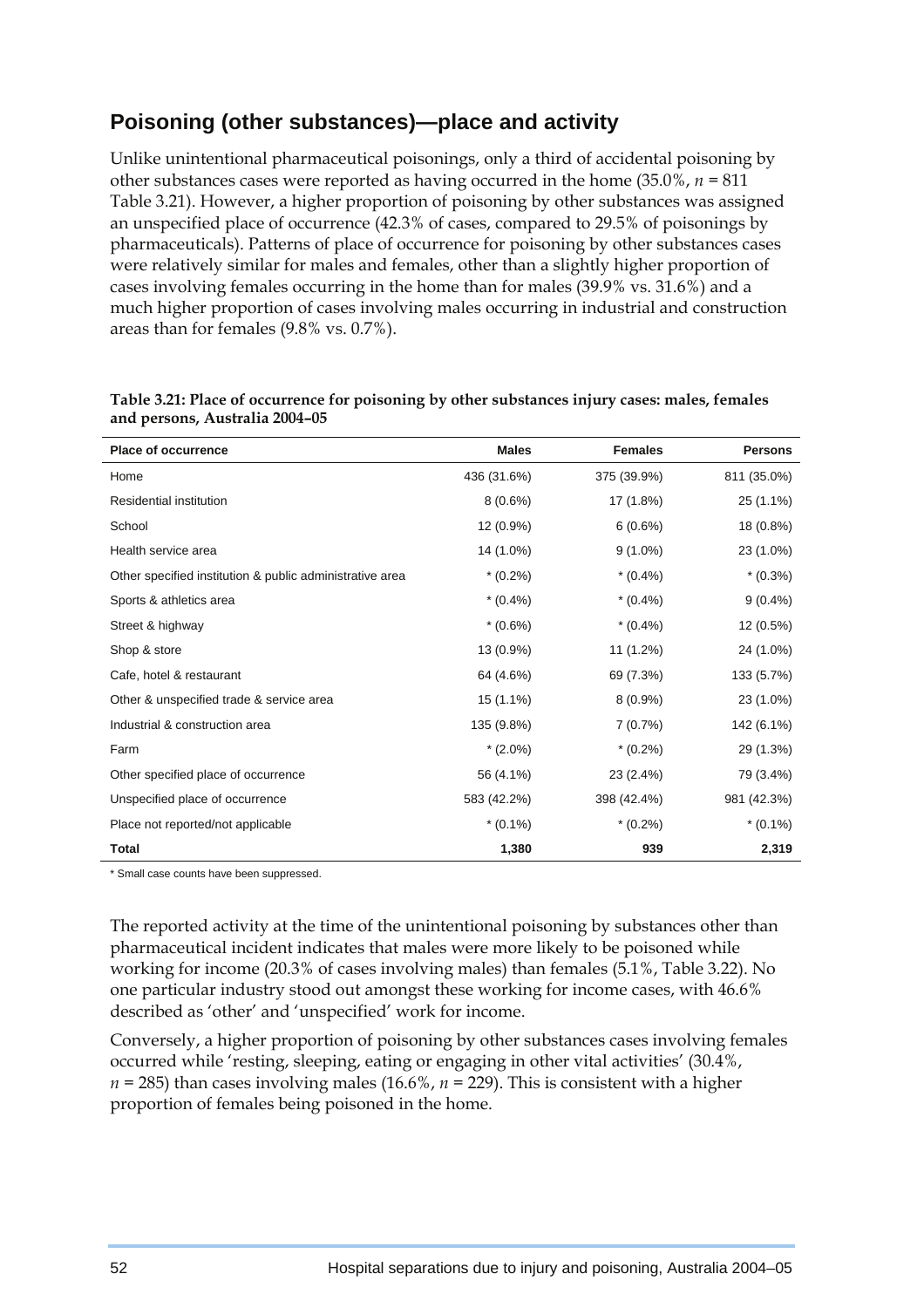| <b>Activity</b>                       | <b>Males</b> | <b>Females</b> | <b>Persons</b> |
|---------------------------------------|--------------|----------------|----------------|
| While engaged in sports               | $*(0.7\%)$   | $*(0.2\%)$     | 11 (0.5%)      |
| While engaged in leisure              | 16 (1.2%)    | 18 (1.9%)      | 34 (1.5%)      |
| While working for income              | 280 (20.3%)  | 48 (5.1%)      | 328 (14.1%)    |
| While engaged in other types of work  | 92(6.7%)     | 39 (4.2%)      | 131 (5.6%)     |
| While resting, sleeping, eating, etc. | 229 (16.6%)  | 285 (30.4%)    | 514 (22.2%)    |
| Other specified activity              | 243 (17.6%)  | 193 (20.6%)    | 436 (18.8%)    |
| Unspecified activity                  | 505 (36.6%)  | 348 (37.1%)    | 853 (36.8%)    |
| Activity not reported/not applicable  | $*(0.4\%)$   | $*(0.6\%)$     | 12 (0.5%)      |
| <b>Total</b>                          | 1,380        | 939            | 2,319          |

**Table 3.22: Activity at time of occurrence for unintentional poisoning by other substances injury cases: males, females and persons, Australia 2004–05** 

\* Small case counts have been suppressed.

# **Poisoning (other substances)—principal diagnosis**

The principal diagnoses assigned to unintentional poisoning by other substances cases were a little more varied than those of cases of accidental pharmaceutical poisonings. Eight in ten cases of poisoning by substances other than pharmaceuticals were given a principal diagnosis describing 'toxic effects of non-medical substances'. Most frequently, these were codes describing toxic effects of noxious substances eaten as food, other than seafood (T62: 27.0%, *n =* 627) and the toxic effects of alcohol (T51: 10.5%, *n =* 244). Both of these diagnoses, and toxic effects diagnoses more generally, were proportionately more common for females than males (Table 3.23).

A further 15.0% of unintentional poisoning by non-pharmaceutical substances cases received principal diagnoses describing burns (*n =* 348). Of these, burns to the eye and adnexa were most common (T26: 5.0%, *n =* 116) and this and all other types of burns were more proportionately more common for males than for females.

Similar to accidental pharmaceutical poisoning cases, hospitalised cases of accidental poisoning by other substances were strongly associated with young age (see Figure 3.20, previously). The biggest difference observed was for cases attributed to T52, toxic effects of organic solvents: 24.9% of cases involving very young children recorded this principal diagnosis compared to only 3.7% of cases for older children and adults.

Conversely, a higher proportion of cases involving people aged five years and older were assigned a principal diagnosis describing burns (16.0%, compared to 10.5% of children 0–4 years). Burns to the eye and adnexa (T26) showed the largest age-related differential, with 1.9% of cases involving very young children attributed this principal diagnosis compared to 5.7% of cases involving older children and adults.

As for unintentional pharmaceutical poisonings, the principal diagnoses of most cases of accidental poisoning by other substances indicated injuries not specified by body region (97.5%,  $n = 2,262$ ) and the nature of the injury was classed as poisoning/toxic effect (81.5%, *n =* 1,889).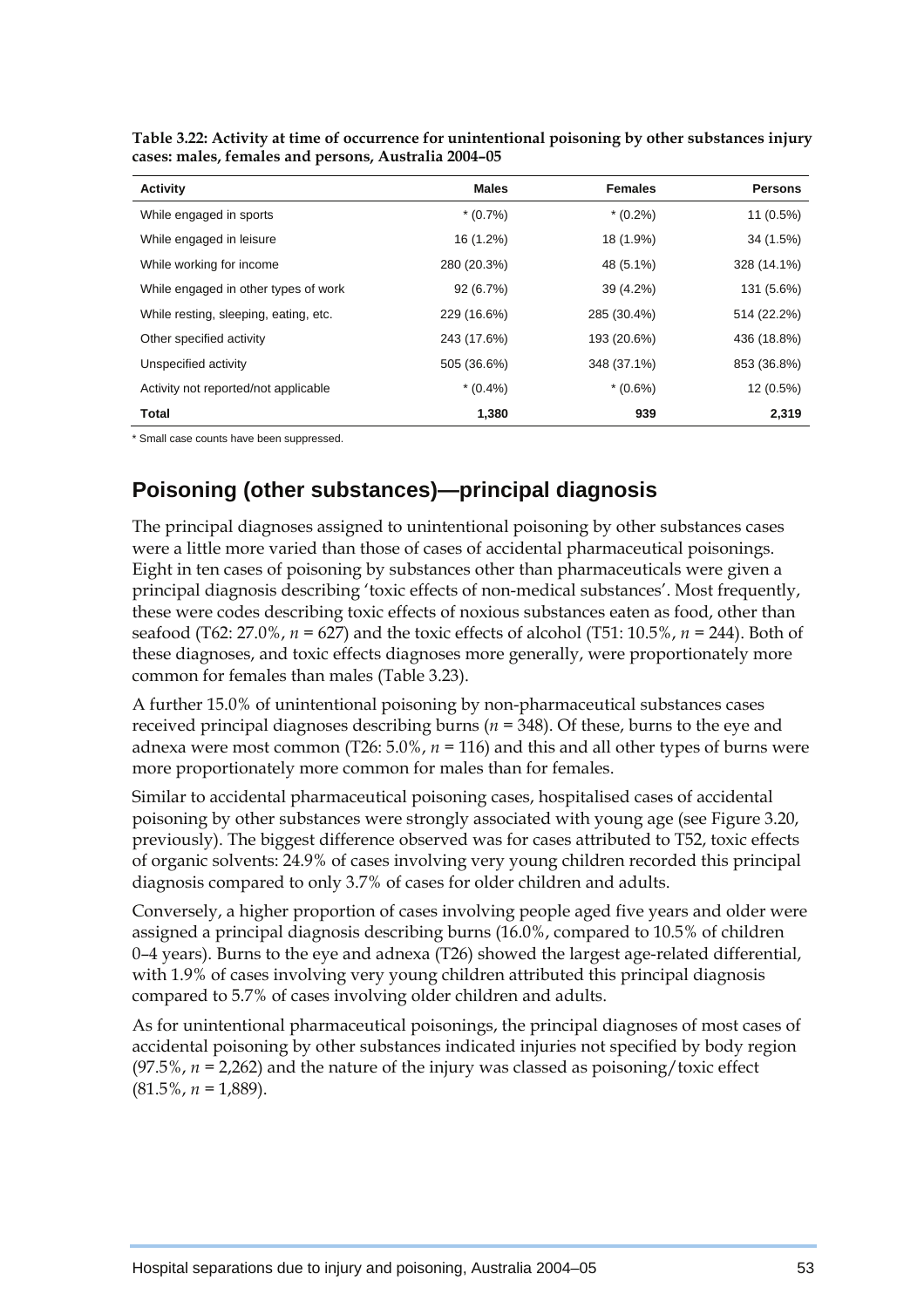| <b>Principal diagnosis</b>                                                     | <b>Males</b>  | <b>Females</b> | <b>Persons</b> |
|--------------------------------------------------------------------------------|---------------|----------------|----------------|
| Injuries to the head & upper body                                              | 40 (2.9%)     | 14 (1.5%)      | 54 (2.3%)      |
| Injuries to the hip & lower body                                               | $*(0.1\%)$    | $*(0.1\%)$     | $*(0.1\%)$     |
| Effects of foreign body entering through natural orifice                       | 14 (1.0%)     | 7(0.7%)        | 21 (0.9%)      |
| <b>Burns</b>                                                                   | 267 (19.3%)   | 81(8.6%)       | 348 (15.0%)    |
| Burn of head & neck (T20)                                                      | 25 (1.8%)     | 11 (1.2%)      | 36 (1.6%)      |
| Burn of trunk (T21)                                                            | $*(1.5\%)$    | $*(0.2\%)$     | 23 (1.0%)      |
| Burn of shoulder & upper limb, except wrist & hand (T22)                       | 17 (1.2%)     | 6(0.6%)        | 23 (1.0%)      |
| Burn of wrist & hand (T23)                                                     | 36 (2.6%)     | $8(0.9\%)$     | 44 (1.9%)      |
| Burn of hip & lower limb, except ankle & foot (T24)                            | $*(2.4\%)$    | $*(0.4\%)$     | 37 (1.6%)      |
| Burn of ankle & foot (T25)                                                     | 28 (2.0%)     | 6(0.6%)        | 34 (1.5%)      |
| Burn of eye & adnexa (T26)                                                     | 84 (6.1%)     | 32 (3.4%)      | 116 (5.0%)     |
| Burn of respiratory tract (T27)                                                | $*(0.3\%)$    | $0(0.0\%)$     | $*(0.2\%)$     |
| Burn of other internal organs (T28)                                            | 16 (1.2%)     | 12 (1.3%)      | 28 (1.2%)      |
| Burns of multiple body regions (T29)                                           | $*(0.2\%)$    | $0(0.0\%)$     | $*(0.1\%)$     |
| Poisoning by drugs, medicaments & biological substances                        | 11 (0.8%)     | 17 (1.8%)      | 28 (1.2%)      |
| Toxic effects of non-medical substances                                        | 1,043 (75.6%) | 818 (87.1%)    | 1,861 (80.3%)  |
| Toxic effect of alcohol (T51)                                                  | 117 (8.5%)    | 127 (13.5%)    | 244 (10.5%)    |
| Toxic effect of organic solvents (T52)                                         | 115 (8.3%)    | 61 (6.5%)      | 176 (7.6%)     |
| Toxic effect of halogen derivatives of aliphatic & aromatic hydrocarbons (T53) | 35(2.5%)      | 11 (1.2%)      | 46 (2.0%)      |
| Toxic effect of corrosive substances (T54)                                     | 76 (5.5%)     | 49 (5.2%)      | 125 (5.4%)     |
| Toxic effect of soaps & detergents (T55)                                       | 20 (1.4%)     | 12 (1.3%)      | 32 (1.4%)      |
| Toxic effect of metals (T56)                                                   | $31(2.2\%)$   | 16 (1.7%)      | 47 (2.0%)      |
| Toxic effect of other inorganic substances (T57)                               | $0(0.0\%)$    | $*(0.4\%)$     | $*(0.2\%)$     |
| Toxic effect of carbon monoxide (T58)                                          | 45 (3.3%)     | 20 (2.1%)      | 65 (2.8%)      |
| Toxic effect of other gases, fumes & vapours (T59)                             | 110 (8.0%)    | 49 (5.2%)      | 159 (6.9%)     |
| Toxic effect of pesticides (T60)                                               | $91(6.6\%)$   | 48 (5.1%)      | 139 (6.0%)     |
| Toxic effect of noxious substances eaten as seafood (T61)                      | 39 (2.8%)     | 41 (4.4%)      | 80 (3.4%)      |
| Toxic effect of other noxious substances eaten as food (T62)                   | 294 (21.3%)   | 333 (35.5%)    | 627 (27.0%)    |
| Toxic effect of aflatoxin & other mycotoxin food contaminants (T64)            | $0(0.0\%)$    | $*(0.1\%)$     | $*(0.0\%)$     |
| Toxic effect of other & unspecified substances (T65)                           | 70 (5.1%)     | 46 (4.9%)      | 116 (5.0%)     |
| Other & unspecified effects of external causes                                 | $*(0.1\%)$    | $*(0.0\%)$     | $*(0.1\%)$     |
| Certain early complications of trauma                                          | $*(0.1\%)$    | $*(0.1\%)$     | $*(0.1\%)$     |
| Total                                                                          | 1,380         | 939            | 2,319          |

#### **Table 3.23: Principal diagnosis for unintentional poisoning by other substances injury cases: males, females and persons, Australia 2004–05**

\* Small case counts have been suppressed.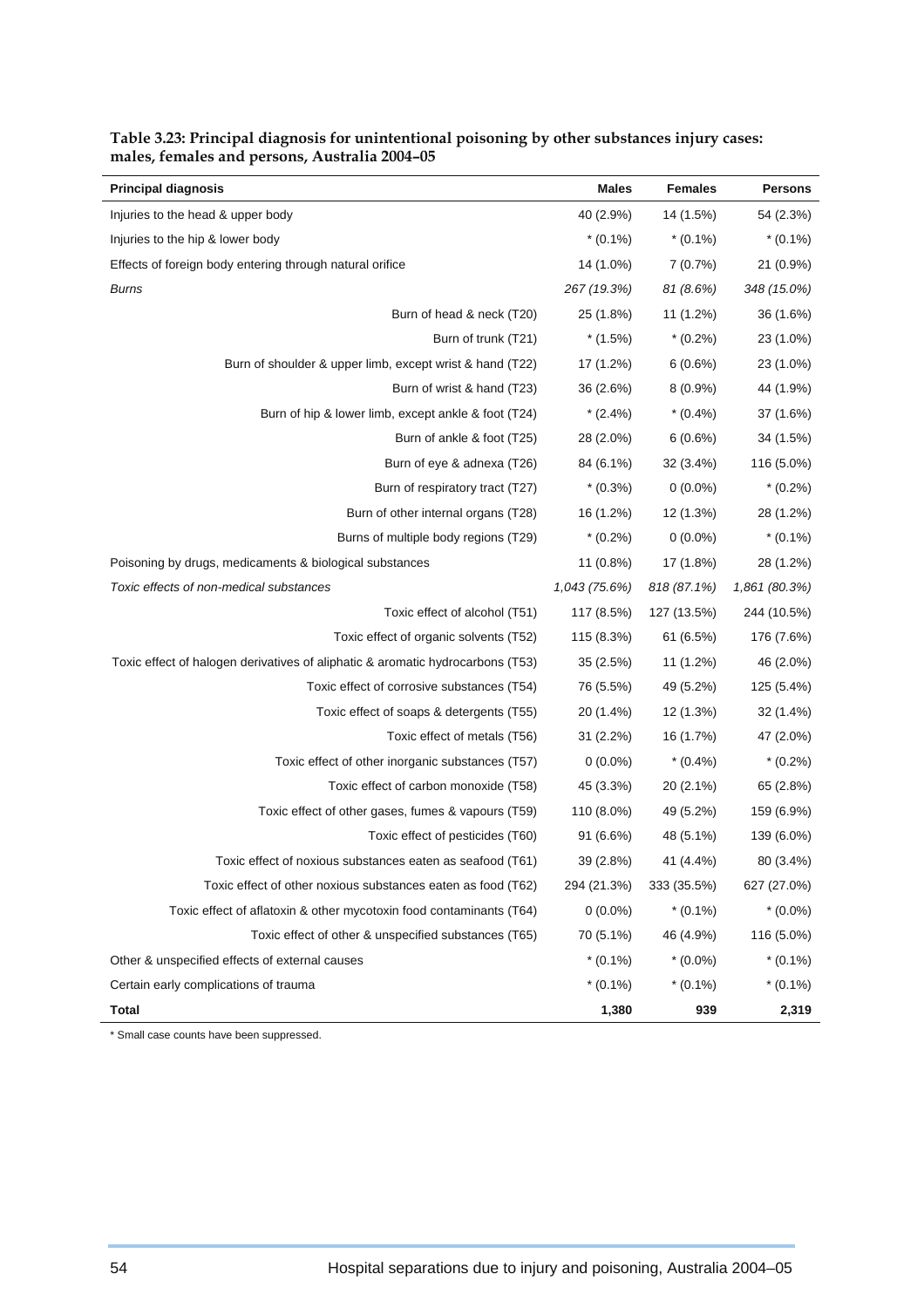# **Poisoning (other substances)—length of stay**

The total number of patient-days attributed to hospitalised cases of accidental poisoning by substances other than pharmaceuticals in 2004–05 was 4,352. Nearly half of all poisoning by other substances separations were discharged from hospital on the same day as admitted; 46.9%, *n =* 1,145. Including these separations, 82.9% of unintentional poisonings by other substances had a length of stay of only one day (*n =* 2,023). Accordingly, and similar to accidental pharmaceutical poisonings, the mean length of stay for all poisoning by other substances cases was quite short; 1.9 days. Females had a slightly shorter mean length of stay (1.7 days) than males (2.0 days). Mean lengths of stay per case increased slightly with age (Figure 3.21). The fluctuations apparent in Figure 3.21 are largely due to the relatively small number of cases underlying the means.



### **Poisoning (other substances)—state of usual residence**

The pattern of rates of accidental poisoning by substances other than pharmaceuticals by state of usual residence was slightly different to that for pharmaceutical poisoning cases. While the age-standardised rate for residents of South Australia was quite high for poisonings by other substances, the highest rate was observed for residents of Queensland (14.0 per 100,000). Similar to unintentional pharmaceutical poisonings however, the lowest rate of hospitalised poisoning by other substances cases was observed for residents of the Australian Capital Territory (6.3 per 100,000), and rates for cases involving residents of Western Australia were quite low also (9.6 per 100,000).

This pattern held for age-standardised rates hospitalised poisoning by substances other than pharmaceuticals for both males and females, except that males resident in South Australia had a slightly higher rate than males resident in Queensland (Figure 3.22).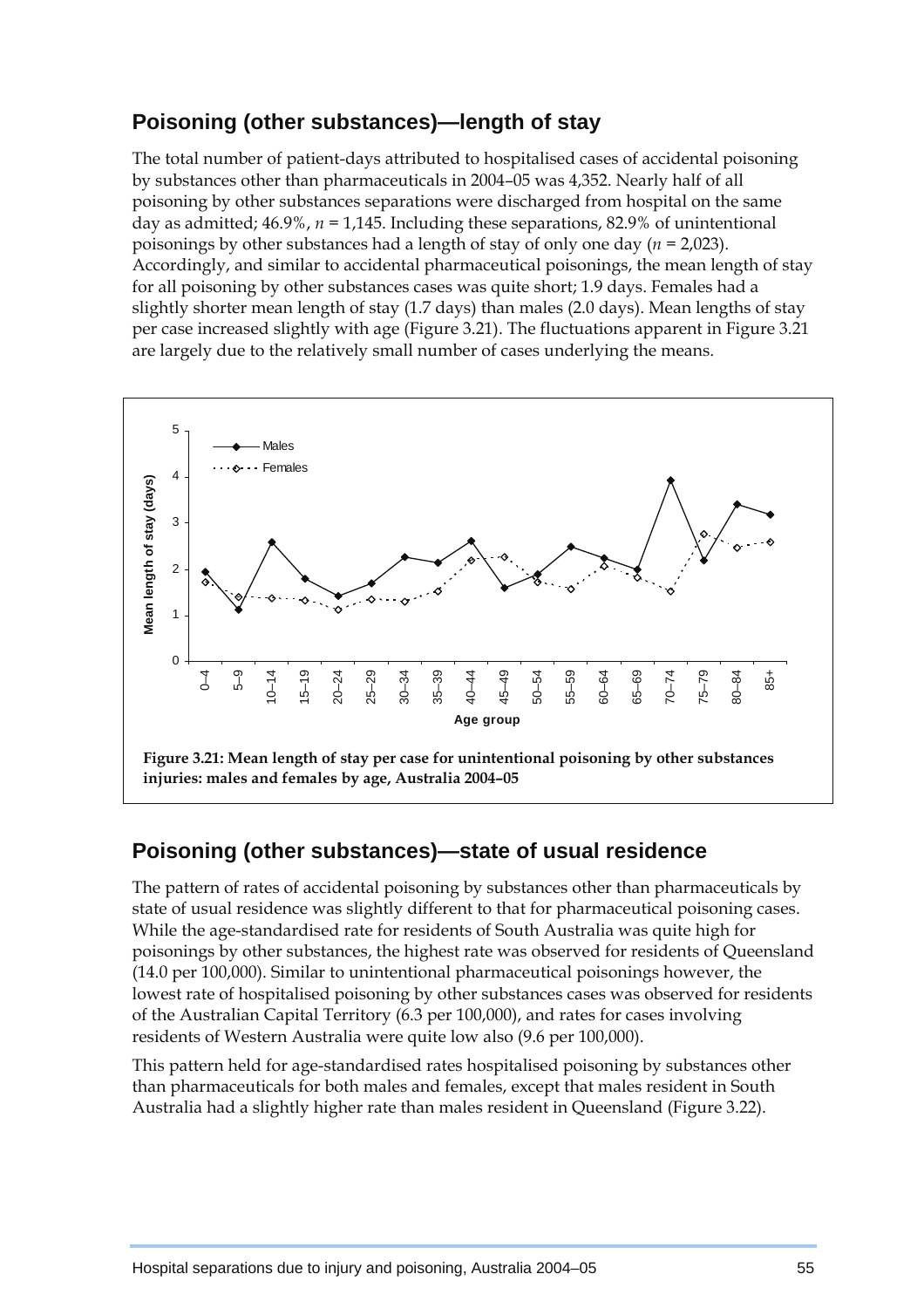

# **Poisoning (other substances)—remoteness of usual residence**

The rate of unintentional poisoning by other substances cases according to the remoteness of the person's usual residence shows a pattern similar to that observed for all community injury; the lowest age-standardised rate was observed for residents of Australia's Major cities (9.6 per 100,000 population) and the highest rate was observed for residents of Very remote Australia (26.1 per 100,000). This was unlike accidental pharmaceutical poisonings, where no significant pattern was observed.

Figure 3.23 demonstrates that it is largely the rate of cases involving males which is driving this pattern; rates for females were marginally lower in Very remote areas than in Remote Australia. For both males and females, however, the width of the 95% confidence intervals for Outer regional, Remote and Very remote areas suggest that these rates are not significantly different from each other.

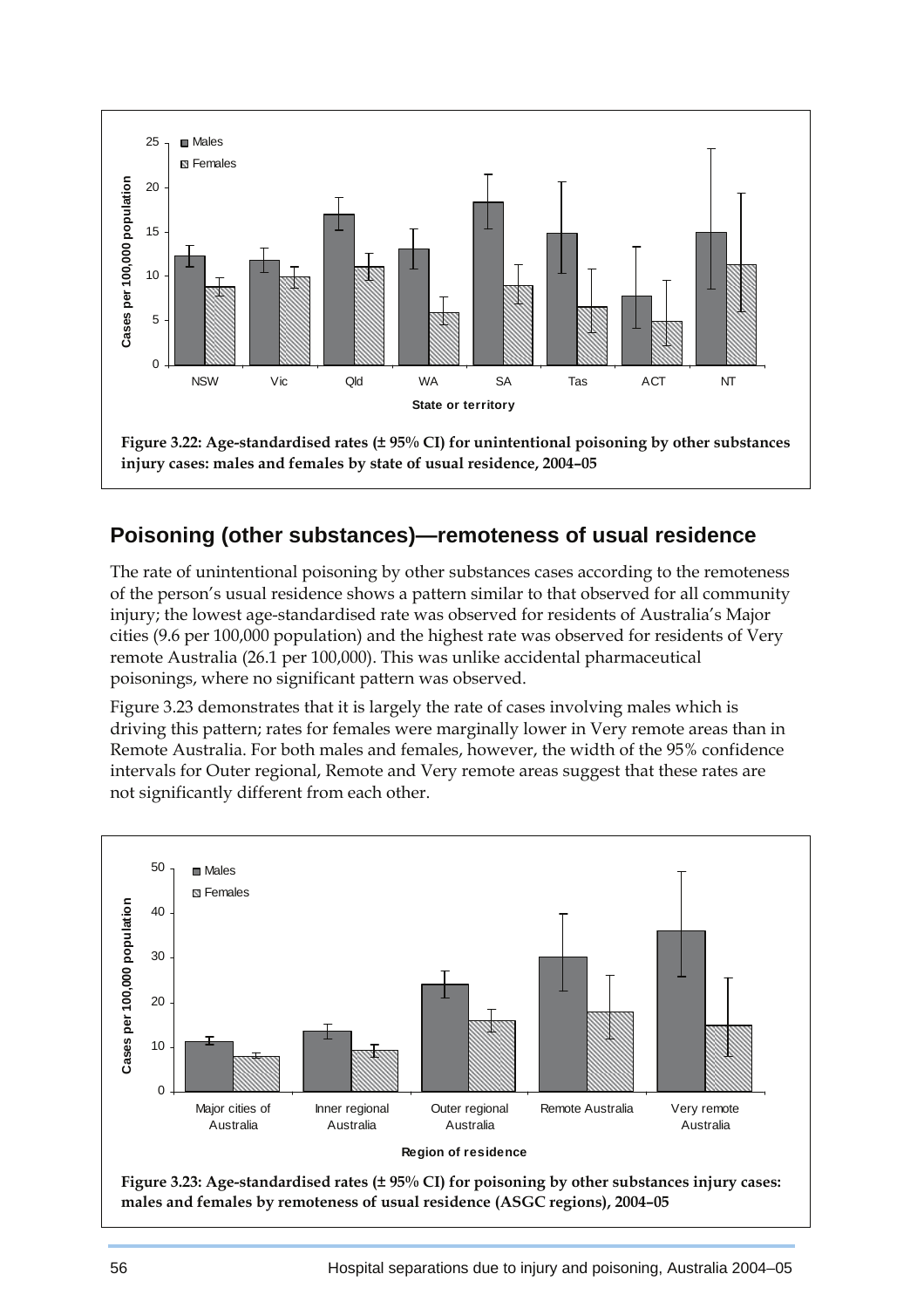# **3.5 Fall injury cases**

ICD-10-AM inclusion criteria:

- Principal diagnosis S00–T75 or T79, and
- First external cause W00–W19, and
- Mode of admission other than 'transfer from another acute hospital'.

#### **Table 3.24: Key indicators for hospitalised falls injury: males, females and persons, Australia 2004–05**

| <b>Key indicators</b>                                               | <b>Males</b> | <b>Females</b> | Persons <sup>(a)</sup> |
|---------------------------------------------------------------------|--------------|----------------|------------------------|
| Total number of hospital separations due to falls injury            | 62,022       | 77.088         | 139,112                |
| Falls separations as proportion of all community injury separations | 27.7%        | 48.0%          | 36.2%                  |
|                                                                     |              |                |                        |
| Estimated number of falls injury cases <sup>(b)</sup>               | 56.830       | 69.973         | 126.805                |
| Cases per 100,000 population                                        | 565.5        | 688.7          | 627.4                  |
| Cases per 100,000 population—age-standardised (c)                   | 592.1        | 595.2          | 607.0                  |
| Total patient-days due to falls injury (d), (e)                     | 275.642      | 496.354        | 772.004                |
| Mean patient-days per case                                          | 4.9          | 7.1            | 6.1                    |

(a) Includes 2 separations for which sex was not reported.

(b) Excludes records with a mode of admission of 'transfer from another acute hospital'.

(c) Standardised to the Australian estimated resident population 30th June 2001.

(d) Includes records with a mode of admission of 'transfer from another acute hospital' as contributing to hospital burden due to injury.

(e) Includes 8 days of patient care for which sex was not reported.

An estimated 126,805 hospitalised injury cases were due to unintentional falls in 2004–05 (Table 3.24). The age-standardised rate of hospitalised injurious fall cases was 607.0 per 100,000 population.

### **Falls—age and sex**

Males comprised less than half of all unintentional fall injury cases (44.8%, *n =* 56,830) but age-standardised rates of cases were very similar for both males and females; 592.1 per 100,000 population for males compared to 595.2 per 100,000 for females. With reference to both the National Injury Prevention and Safety Promotion Plan: 2004–2014 and the National Falls Prevention for Older People Plan: 2004 Onwards (NPHP 2004; NPHP 2005), the age-standardised rate of unintentional falls cases for Australians aged 65 years and older was 2,295.9 per 100,000 population. While rates of hospitalised falls injury for both males and females were observed to increase substantially from the age of 75 years, rates for older females were considerably higher than those for older males (Figure 3.24). More detailed information regarding fall-related hospital separations specifically involving older Australians can also be found in the recent NISU report by Bradley and Harrison (2007).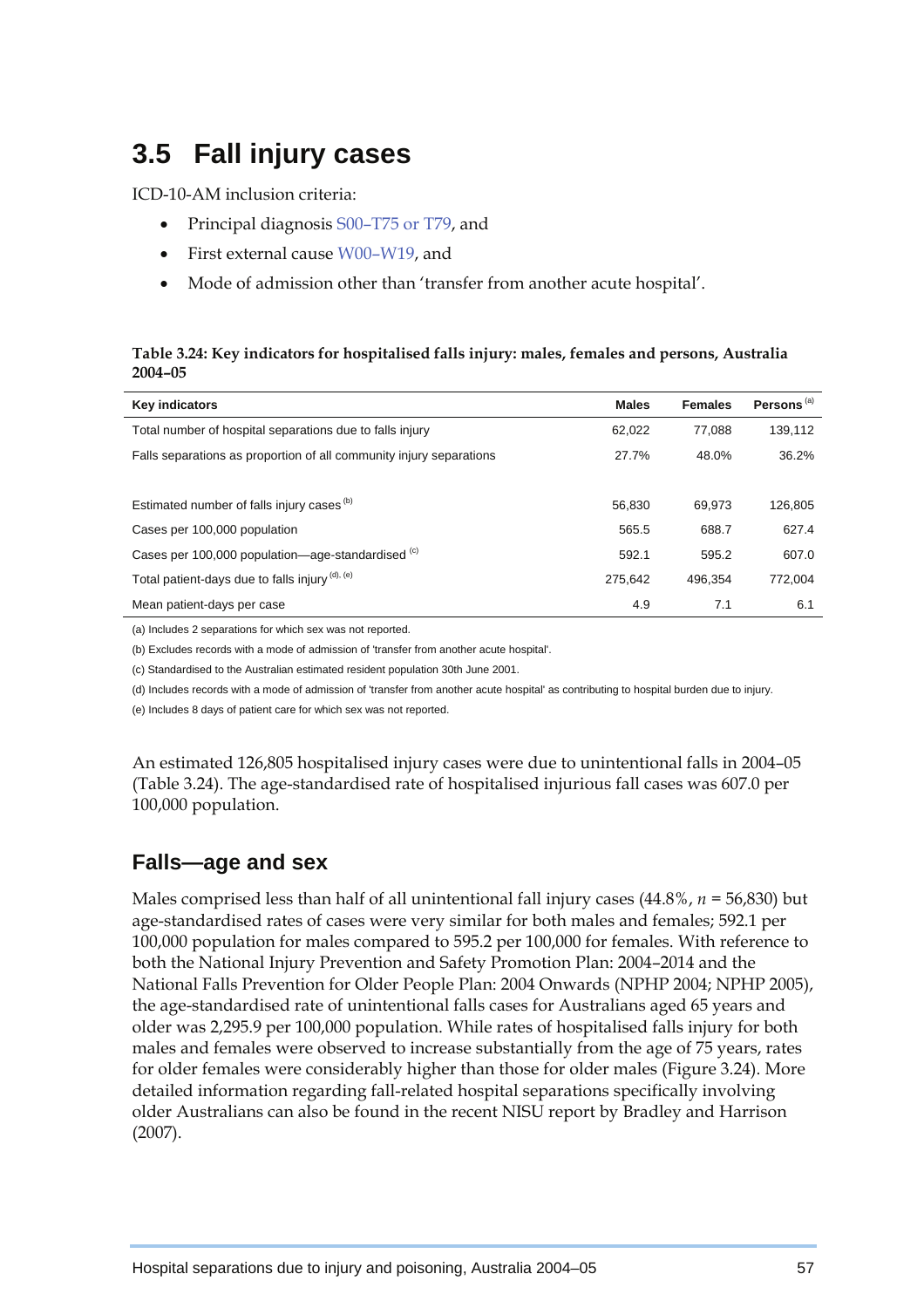

### **Falls—external cause**

The leading cause of hospitalised accidental fall cases for both males and females was W01, falls due to slipping, tripping and stumbling (Table 3.25). Falls attributed to tripping were most common (15.0% of all fall cases, *n =* 18,970), while slipping and stumbling accounted for 8.7% and 2.9% of cases, respectively. A higher proportion of cases involving females were attributed to slipping, tripping and stumbling (32.5%, *n =* 22,774) than for males (19.2%, 10,931).

The most frequent type of hospitalised fall for younger people 0–14 years in 2004–05 was a fall involving playground equipment (Table 3.26). For teenagers and young adults aged 15–24 years, falls due to collision with, or pushing by, another person (W03) were the most common cause of hospitalised fall injuries. Many of these likely occurred while playing sport (discussed further below, see also Flood & Harrison 2006). Males had a higher rate of hospitalised falls at these ages (Figure 3.24).

For adults aged 25 years and older, when rates for females approach, and then at ages older than 50 years, exceed those for males, falls due to slipping, tripping and stumbling were the most common cause of hospitalisation in each age group. The ratio of cases attributed to slips to cases attributed to trips decreased with age for adults aged 25 and older. That is, while more slips than trips were observed for adults 25–44 years, more trips were the recorded cause of hospitalised falls for people aged 45 years and older.

The frequency of hospitalised fall cases attributed to beds, chairs and other furniture (W06–W08) by age had distinctly bimodal distributions, with high numbers of cases observed for children aged 0–4 years and adults aged 65 years and older. As has been recently discussed (Bradley 2007; Bradley & Harrison 2007), cases of ladder-related falls increase with age and were particularly common for people aged 45 years and older.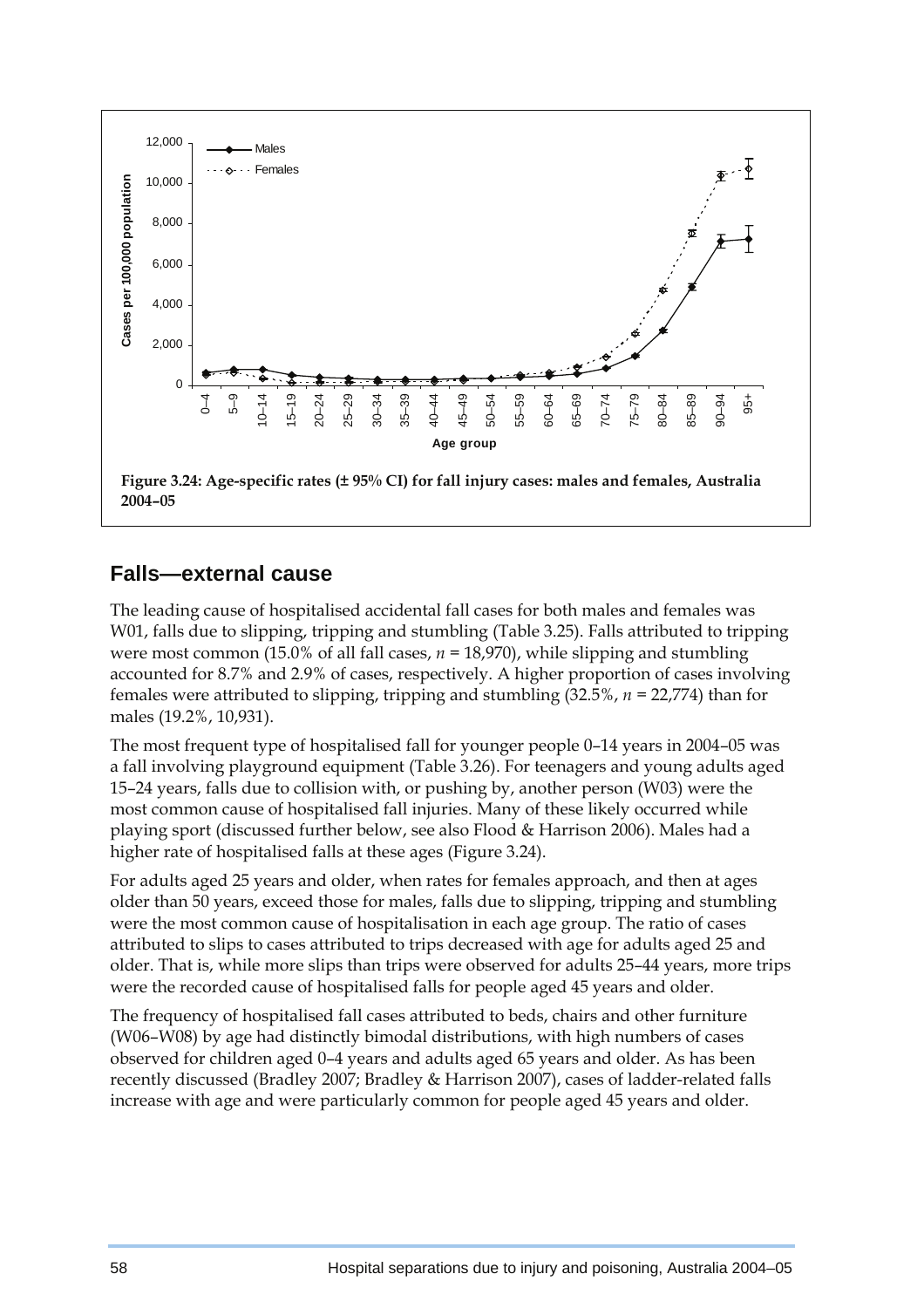| <b>External cause</b>                                                                  | Males          | <b>Females</b> | Persons *      |
|----------------------------------------------------------------------------------------|----------------|----------------|----------------|
| Fall on same level involving ice & snow (W00)                                          | $30(0.1\%)$    | 28 (0.0%)      | 58 (0.0%)      |
| Fall on same level from slipping (W01.0)                                               | 3,665 (6.4%)   | 7,410 (10.6%)  | 11,075 (8.7%)  |
| Fall on same level from tripping (W01.1)                                               | 5,849 (10.3%)  | 13,121 (18.8%) | 18,970 (15.0%) |
| Fall on same level from stumbling (W01.2)                                              | 1,417 (2.5%)   | 2,243 (3.2%)   | 3,661 (2.9%)   |
| All slips, trips & stumbles (W01)                                                      | 10,931 (19.2%) | 22,774 (32.5%) | 33,706 (26.6%) |
| Fall involving roller-skates (W02.0)                                                   | 196 (0.3%)     | 172 (0.2%)     | 368 (0.3%)     |
| Fall involving skateboard (W02.1)                                                      | 1,692 (3.0%)   | 277 (0.4%)     | 1,969 (1.6%)   |
| Fall involving water-ski (W02.2)                                                       | 85 (0.1%)      | $35(0.1\%)$    | 120 (0.1%)     |
| Fall involving snow ski (W02.3)                                                        | 177 (0.3%)     | 146 (0.2%)     | 323 (0.3%)     |
| Fall involving snow board (W02.4)                                                      | 162 (0.3%)     | 34 (0.0%)      | 196 (0.2%)     |
| Fall involving ice-skates (W02.5)                                                      | 44 (0.1%)      | 68 (0.1%)      | 112 (0.1%)     |
| All falls involving ice-skates etc (W02)                                               | 2,356 (4.1%)   | 732 (1.0%)     | 3,088(2.4%)    |
| Other fall on same level due to collision with, or pushing by,<br>another person (W03) | 3,579 (6.3%)   | 679 (1.0%)     | 4,258 (3.4%)   |
| Fall while being carried or supported by other persons (W04)                           | 220 (0.4%)     | 233 (0.3%)     | 453 (0.4%)     |
| Fall involving wheelchair (W05)                                                        | 293 (0.5%)     | 326 (0.5%)     | 619 (0.5%)     |
| Fall involving bed (W06)                                                               | 1,531 (2.7%)   | 2,665 (3.8%)   | 4,196 (3.3%)   |
| Fall involving chair (W07)                                                             | 1,508 (2.7%)   | 2,227 (3.2%)   | 3,735 (2.9%)   |
| Fall involving other furniture (W08)                                                   | 447 (0.8%)     | 460 (0.7%)     | 907 (0.7%)     |
| Fall involving tree house (W09.0)                                                      | 42 (0.1%)      | 33 (0.0%)      | 75 (0.1%)      |
| Fall involving flying fox (W09.1)                                                      | 189 (0.3%)     | 170 (0.2%)     | 359 (0.3%)     |
| Fall involving playground climbing apparatus (W09.2)                                   | 893 (1.6%)     | 973 (1.4%)     | 1,866 (1.5%)   |
| Fall involving slide (W09.3)                                                           | 350 (0.6%)     | 197 (0.3%)     | 547 (0.4%)     |
| Fall involving swing (W09.4)                                                           | 335 (0.6%)     | 246 (0.4%)     | 581 (0.5%)     |
| Fall involving seesaw (W09.5)                                                          | $30(0.1\%)$    | 25 (0.0%)      | 55 (0.0%)      |
| Fall involving trampoline (W09.6)                                                      | 797 (1.4%)     | 641 (0.9%)     | 1,439 (1.1%)   |
| Fall involving other specified playground equipment (W09.8)                            | 178 (0.3%)     | 131 (0.2%)     | 309 (0.2%)     |
| Fall involving unspecified playground equipment (W09.9)                                | 275 (0.5%)     | 150 (0.2%)     | 425 (0.3%)     |
| All falls involving playground equipment (W09)                                         | $3,089(5.4\%)$ | 2,566 (3.7%)   | 5,656 (4.5%)   |
| Fall on & from stairs & steps (W10)                                                    | 3,283 (5.8%)   | 5,089 (7.3%)   | 8,372 (6.6%)   |
| Fall on & from ladder (W11)                                                            | 3,187 (5.6%)   | 659 (0.9%)     | 3,846 (3.0%)   |
| Fall on & from scaffolding (W12)                                                       | 292 (0.5%)     | $8(0.0\%)$     | 300 (0.2%)     |
| Fall from, out of or through building or structure (W13)                               | 2,880 (5.1%)   | 681 (1.0%)     | 3,561 (2.8%)   |
| Fall from tree (W14)                                                                   | 903 (1.6%)     | 288 (0.4%)     | 1,191 (0.9%)   |
| Fall from cliff (W15)                                                                  | 227 (0.4%)     | 98 (0.1%)      | 325 (0.3%)     |
| Diving or jumping into water causing injury other than drowning or<br>submersion (W16) | 357 (0.6%)     | 95 (0.1%)      | 452 (0.4%)     |
| Other fall from one level to another (W17)                                             | 3,388 (6.0%)   | 1,835 (2.6%)   | 5,223 (4.1%)   |
| Other fall on same level (W18)                                                         | 8,167 (14.4%)  | 11,654 (16.7%) | 19,821 (15.6%) |
| Unspecified fall (W19)                                                                 | 10,162 (17.9%) | 16,876 (24.1%) | 27,038 (21.3%) |
| Total                                                                                  | 56,830         | 69,973         | 126,805        |

#### **Table 3.25: First external cause for fall injury cases: males, females and persons, Australia 2004–05**

\* Persons includes 2 cases for which sex was not reported.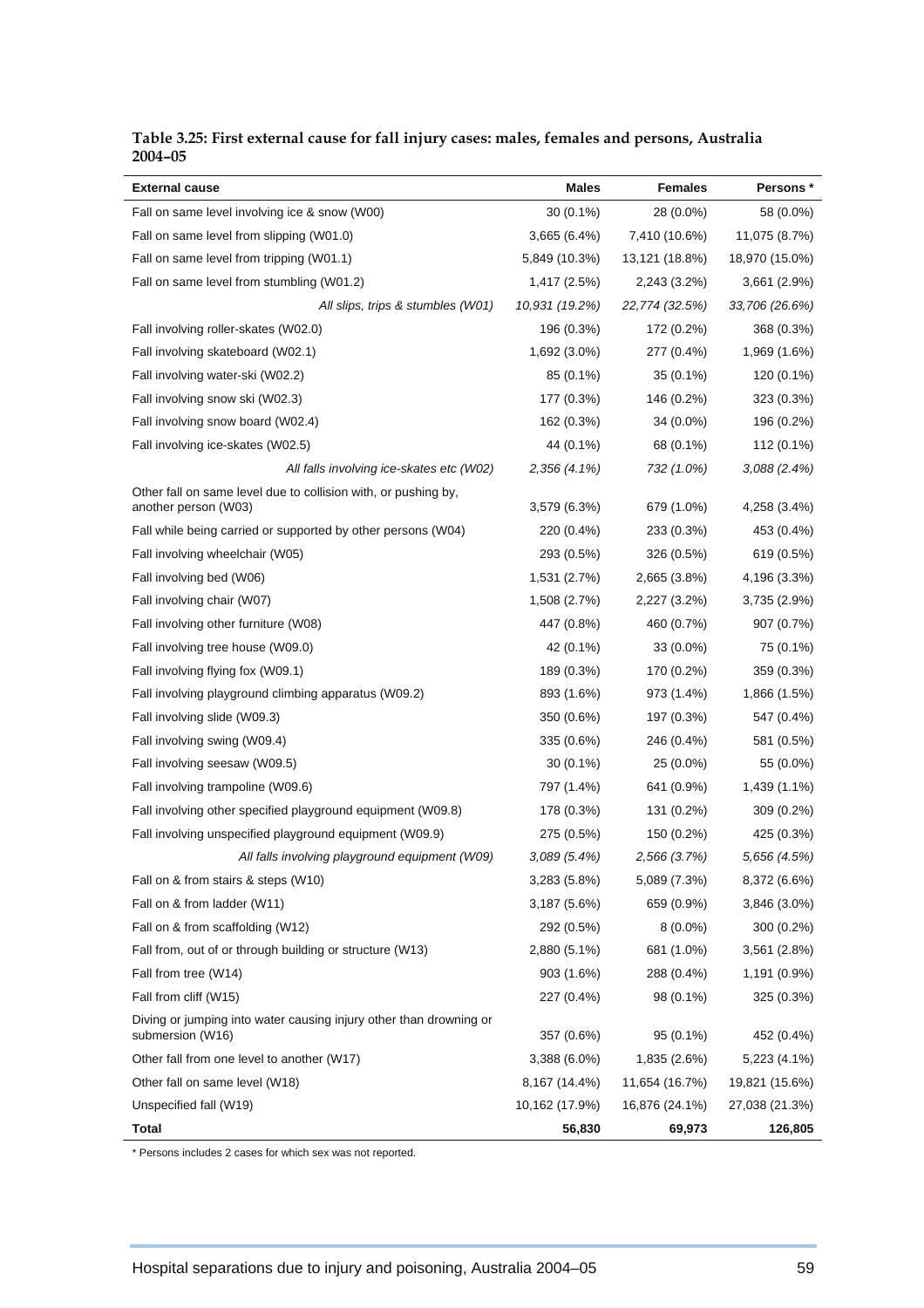| <b>External cause</b>                                                                  | 0-4        | $5 - 14$ | 15-24      | 25-44   | 45-64   | 65+      | All ages |
|----------------------------------------------------------------------------------------|------------|----------|------------|---------|---------|----------|----------|
| Fall on same level involving ice & snow (W00)                                          | $\star$    | $\star$  | $\star$    | 18      | 27      | 7        | 58       |
| Fall on same level from slipping (W01.0)                                               | 263        | 558      | 456        | 1,264   | 2,510   | 6,024    | 11,075   |
| Fall on same level from tripping (W01.1)                                               | 393        | 1,240    | 456        | 1,155   | 2,832   | 12,894   | 18,970   |
| Fall on same level from stumbling (W01.2)                                              | 60         | 212      | 154        | 260     | 437     | 2,538    | 3,661    |
| All slips, trips & stumbles (W01)                                                      | 716        | 2,010    | 1,066      | 2,679   | 5,779   | 21,456   | 33,706   |
| Fall involving roller-skates (W02.0)                                                   | $^{\star}$ | 258      | 54         | 37      | 17      | $^\star$ | 368      |
| Fall involving skateboard (W02.1)                                                      | 48         | 1,192    | 502        | 184     | 26      | 17       | 1,969    |
| Fall involving water-ski (W02.2)                                                       | $^{\star}$ | 9        | 33         | 59      | 17      | $\ast$   | 120      |
| Fall involving snow ski (W02.3)                                                        | 0          | 23       | 71         | 130     | 87      | 12       | 323      |
| Fall involving snow board (W02.4)                                                      | 0          | 14       | 93         | 84      | 5       | 0        | 196      |
| Fall involving ice-skates (W02.5)                                                      | $^{\star}$ | 46       | 25         | 24      | 16      | $\ast$   | 112      |
| All falls involving ice-skates etc (W02)                                               | 49         | 1,542    | 778        | 518     | 168     | 33       | 3,088    |
| Other fall on same level due to collision with, or<br>pushing by, another person (W03) | 79         | 1,383    | 1,531      | 881     | 161     | 223      | 4,258    |
| Fall while being carried by other persons (W04)                                        | 315        | 76       | 31         | 19      | 7       | 5        | 453      |
| Fall involving wheelchair (W05)                                                        | $\star$    | $\star$  | 16         | 69      | 120     | 402      | 619      |
| Fall involving bed (W06)                                                               | 628        | 379      | 58         | 79      | 224     | 2,828    | 4,196    |
| Fall involving chair (W07)                                                             | 725        | 354      | 61         | 239     | 526     | 1,830    | 3,735    |
| Fall involving other furniture (W08)                                                   | 441        | 125      | 21         | 57      | 82      | 181      | 907      |
| Fall involving tree house (W09.0)                                                      | 36         | 38       | *          | $\ast$  | 0       | 0        | 75       |
| Fall involving flying fox (W09.1)                                                      | 27         | 306      | 8          | 10      |         | $^\star$ | 359      |
| Fall involving playground climbing apparatus<br>(W09.2)                                | 174        | 1,685    | $^{\star}$ | $\star$ | 0       | $\ast$   | 1,866    |
| Fall involving slide (W09.3)                                                           | 205        | 317      | 9          | 7       | $\star$ | $^\ast$  | 547      |
| Fall involving swing (W09.4)                                                           | 138        | 406      | 26         | 11      | 0       | 0        | 581      |
| Fall involving seesaw (W09.5)                                                          | 15         | 40       | 0          | 0       | 0       | 0        | 55       |
| Fall involving trampoline (W09.6)                                                      | 342        | 1,019    | 49         | 25      |         | $^\star$ | 1,439    |
| Fall involving other specified playground<br>equipment (W09.8)                         | 95         | 196      | 7          | 8       |         |          | 309      |
| Fall involving unspecified playground equipment<br>(W09.9)                             | 130        | 291      |            |         |         | 0        | 425      |
| All falls involving playground equipment (W09)                                         | 1,162      | 4,298    | 102        | 66      | 19      | 9        | 5,656    |
| Fall on & from stairs & steps (W10)                                                    | 421        | 334      | 453        | 1,435   | 2,029   | 3,700    | 8,372    |
| Fall on & from ladder (W11)                                                            | 23         | 50       | 131        | 815     | 1,691   | 1,136    | 3,846    |
| Fall on & from scaffolding (W12)                                                       | $\star$    | *        | 34         | 102     | 138     | 22       | 300      |
| Fall from, out of or through building or structure<br>(W13)                            | 302        | 610      | 634        | 995     | 717     | 303      | 3,561    |
| Fall from tree (W14)                                                                   | 61         | 782      | 90         | 96      | 98      | 64       | 1,191    |
| Fall from cliff (W15)                                                                  | 5          | 24       | 69         | 97      | 84      | 46       | 325      |
| Diving or jumping into water causing injury other<br>than drowning or submersion (W16) | 6          | 77       | 171        | 145     | 42      | 11       | 452      |
| Other fall from one level to another (W17)                                             | 741        | 980      | 531        | 1,053   | 1,060   | 858      | 5,223    |
| Other fall on same level (W18)                                                         | 644        | 2,062    | 1,173      | 1,806   | 2,260   | 11,876   | 19,821   |
| Unspecified fall (W19)                                                                 | 787        | 1,665    | 1,099      | 2,196   | 3,605   | 17,686   | 27,038   |
| <b>Total</b>                                                                           | 7,110      | 16,764   | 8,053      | 13,365  | 18,837  | 62,676   | 126,805  |

**Table 3.26: First external cause for fall injury cases by age, Australia 2004–05** 

*Note:* Shading denotes highest specific category for each age group.

\* Small case counts have been suppressed.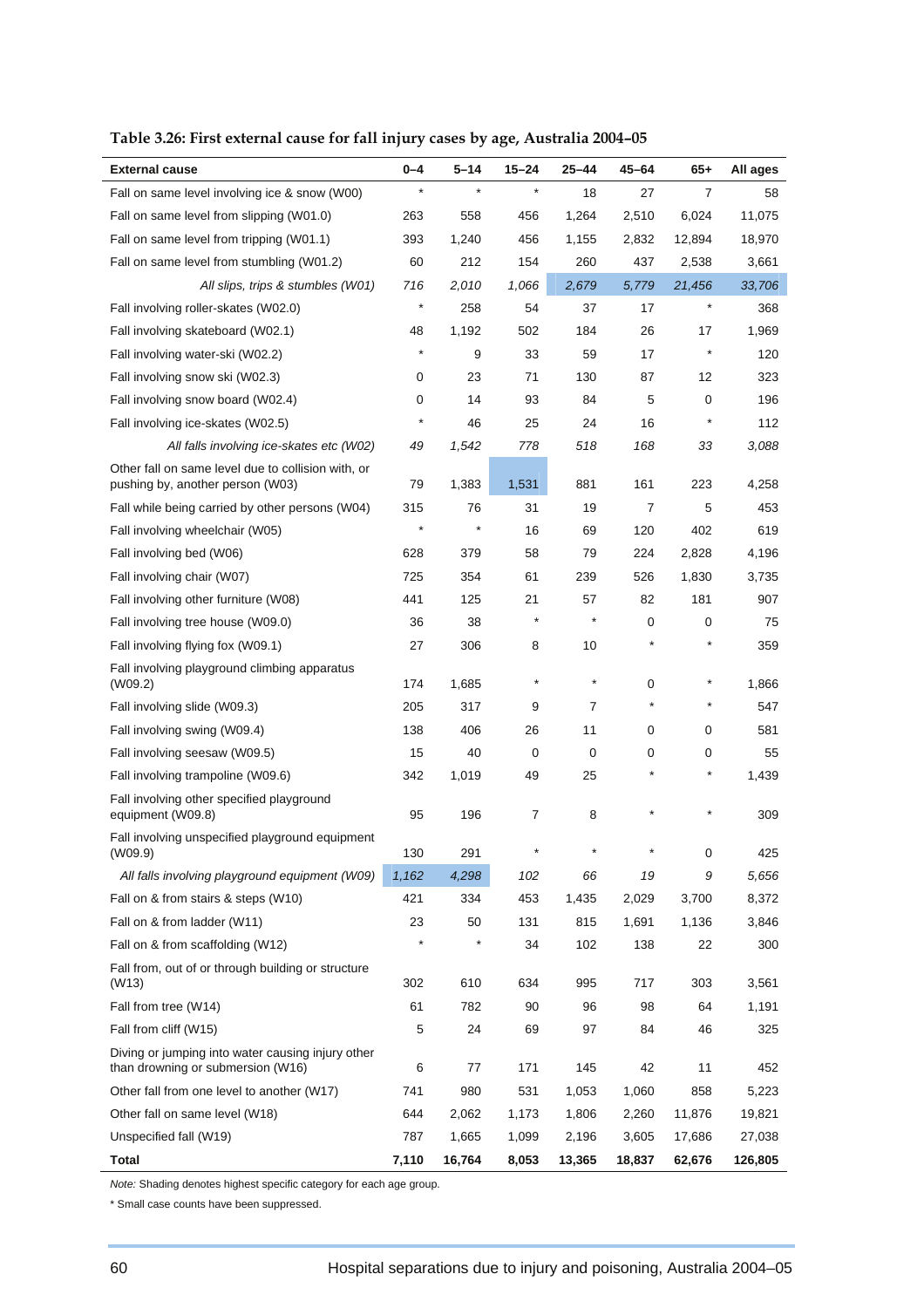## **Falls—place and activity**

The home was the most commonly specified place of occurrence for hospitalised fall injuries for all age groups other than young people aged 5–24 years (Table 3.27). More than a third of all unintentional fall cases were reported to have occurred in the home or the driveway to the home (combined, 37.4%, Table 3.28). A higher proportion of cases for females occurred in the home itself (42.4%), than for cases involving males (29.8%). This is most likely due to the high rate of falls for older females. Similarly, a higher proportion of cases involving females occurred in aged care facilities (14.9%) than cases for males (5.7%). In all, 10.7% of all hospitalised injuries resulting from an unintentional fall in 2004–05 occurred in aged care facilities (*n =* 13,624).

On the other hand, higher proportions of hospitalised fall cases involving males were reported to have occurred in sports and athletics areas (total sports; 9.0%, *n =* 5,105) than cases involving females (2.2%, *n =* 1,531) and sports facilities were the most common specified place of occurrence for hospitalised fall injuries for people aged 15–24 years in 2004–05. Higher proportions of hospitalised falls involving males were also reported to have occurred in industrial and construction areas (total industrial and construction; 1.5%, *n =* 870) than cases involving females (0.1%, *n =* 91). Very small proportions of cases for each age group were reported to have occurred in industrial and construction areas, with the largest number of cases occurring for the 25–44 years group. These cases represented 2.9% of the total number of hospitalised falls for people of this age.

Three in ten hospitalised fall cases in 2004–05 were ascribed an 'unspecified' place of occurrence code (29.0%, *n =* 36,836). Ten per cent more cases involving males were given an unspecified code than for cases involving females (34.6% vs. 24.6%, respectively). A particularly high proportion of hospitalised falls were coded with an unspecified place of occurrence for the 25–44 years age group, for which 43.0% (*n =* 5,741) were unspecified. The lowest proportion of hospitalised falls coded with an unspecified place of occurrence was observed for people aged 65 years and older (17.3%).

| <b>Place of occurrence</b>                                            | $0 - 4$ | $5 - 14$       | $15 - 24$ | $25 - 44$ | $45 - 64$ | $65+$  | All ages |
|-----------------------------------------------------------------------|---------|----------------|-----------|-----------|-----------|--------|----------|
| Home                                                                  | 3,370   | 2,690          | 861       | 3,081     | 6,861     | 30,530 | 47,393   |
| Residential institution                                               | 9       | 16             | 42        | 112       | 369       | 13,628 | 14,176   |
| School, other institution & public administration area                | 415     | 3,711          | 336       | 204       | 384       | 1,574  | 6,624    |
| Sports & athletics area                                               | 82      | 2,086          | 2,114     | 1,572     | 494       | 288    | 6,636    |
| Street & highway                                                      | 38      | 170            | 284       | 515       | 1,002     | 2,694  | 4,703    |
| Trade & service area                                                  | 228     | 135            | 349       | 726       | 975       | 1,980  | 4,393    |
| Industrial & construction area                                        | 7       | $\overline{7}$ | 133       | 386       | 383       | 45     | 961      |
| Farm                                                                  | 10      | 17             | 29        | 76        | 126       | 108    | 366      |
| Other specified place of occurrence                                   | 279     | 874            | 615       | 950       | 982       | 991    | 4,691    |
| Unspecified place of occurrence/<br>Place not reported/not applicable | 2,672   | 7,058          | 3,290     | 5,743     | 7,261     | 10,838 | 36,862   |
| Total                                                                 | 7,110   | 16,764         | 8,053     | 13,365    | 18,837    | 62,676 | 126,805  |

**Table 3.27: Place of occurrence for fall injury cases by age, Australia 2004–05** 

*Note:* Shading denotes highest specific category for each age group.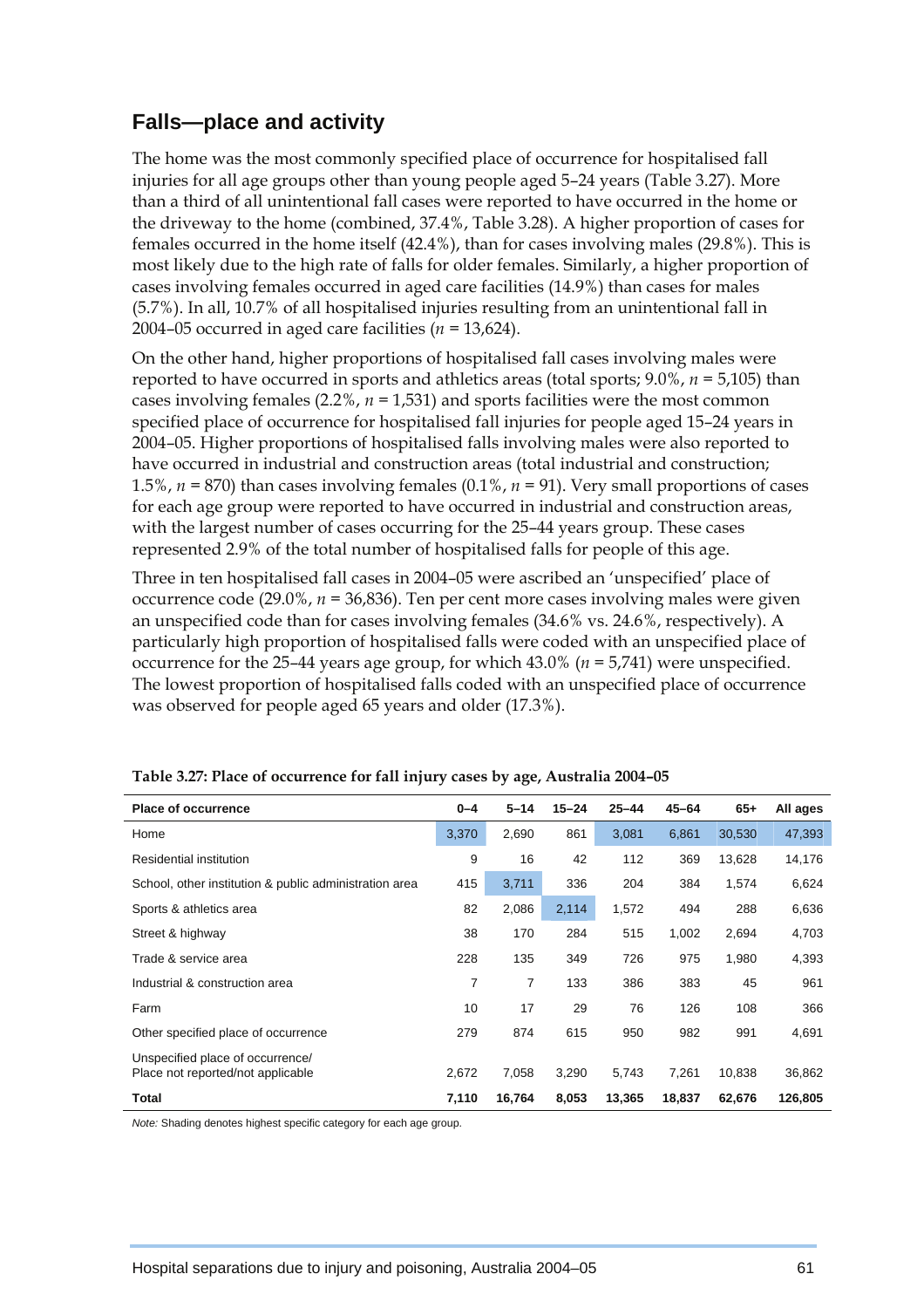| Table 3.28: Place of occurrence for fall injury cases: males, females and persons, Australia |  |  |
|----------------------------------------------------------------------------------------------|--|--|
| 2004-05                                                                                      |  |  |

| <b>Place of occurrence</b>                               | <b>Males</b>   | <b>Females</b> | Persons *      |
|----------------------------------------------------------|----------------|----------------|----------------|
| Driveway to home                                         | 287 (0.5%)     | 466 (0.7%)     | 753 (0.6%)     |
| Other & unspecified place in home                        | 16,957 (29.8%) | 29,680 (42.4%) | 46,639 (36.8%) |
| Aged care facilities                                     | 3,233 (5.7%)   | 10,391 (14.9%) | 13,624 (10.7%) |
| Other & unspecified residential institution              | 257 (0.5%)     | 295 (0.4%)     | 552 (0.4%)     |
| School                                                   | 2,760 (4.9%)   | 1,696 (2.4%)   | 4,456 (3.5%)   |
| Health service area                                      | 497 (0.9%)     | 962 (1.4%)     | 1,459 (1.2%)   |
| Other specified institution & public administrative area | 248 (0.4%)     | 461 (0.7%)     | 709 (0.6%)     |
| Sporting grounds (outdoor)                               | 3,729 (6.6%)   | 632 (0.9%)     | 4,361 (3.4%)   |
| Sporting hall (indoor)                                   | 301 (0.5%)     | 281 (0.4%)     | 582 (0.5%)     |
| Swimming centre                                          | 63 (0.1%)      | 46 (0.1%)      | 109 (0.1%)     |
| Racetrack & racecourse                                   | 38 (0.1%)      | 26 (0.0%)      | 64 (0.1%)      |
| Skating rink                                             | 267 (0.5%)     | 117 (0.2%)     | 384 (0.3%)     |
| Skiing                                                   | 311 (0.5%)     | 182 (0.3%)     | 493 (0.4%)     |
| Other specified sports & athletic areas                  | 185 (0.3%)     | 134 (0.2%)     | 319 (0.3%)     |
| Sports & athletic areas, unspecified                     | 211 (0.4%)     | 113 (0.2%)     | 324 (0.3%)     |
| Roadway                                                  | 668 (1.2%)     | 649 (0.9%)     | 1,317 (1.0%)   |
| Sidewalk                                                 | 1,240 (2.2%)   | 1,894 (2.7%)   | 3,134 (2.5%)   |
| Other & unspecified public highway, street or road       | 118 (0.2%)     | 134 (0.2%)     | 252 (0.2%)     |
| Shop & store                                             | 565 (1.0%)     | 1,312 (1.9%)   | 1,877 (1.5%)   |
| Commercial garage                                        | 53 (0.1%)      | 30 (0.0%)      | 83 (0.1%)      |
| Office building                                          | 31 (0.1%)      | 37 (0.1%)      | 68 (0.1%)      |
| Cafe, hotel & restaurant                                 | 960 (1.7%)     | 715 (1.0%)     | 1,675 (1.3%)   |
| Other & unspecified trade & service area                 | 355 (0.6%)     | 335 (0.5%)     | 690 (0.5%)     |
| Construction area                                        | 430 (0.8%)     | 28 (0.0%)      | 458 (0.4%)     |
| Factory & plant                                          | 195 (0.3%)     | 35 (0.1%)      | 230 (0.2%)     |
| Mine & quarry                                            | 47 (0.1%)      | $5(0.0\%)$     | 52 (0.0%)      |
| Oil & gas extraction                                     | $6(0.0\%)$     | $0(0.0\%)$     | $6(0.0\%)$     |
| Other & unspecified industrial & construction area       | 192 (0.3%)     | 23 (0.0%)      | 215 (0.2%)     |
| Farm                                                     | 275 (0.5%)     | $91(0.1\%)$    | 366 (0.3%)     |
| Area of still water                                      | 67 (0.1%)      | 44 (0.1%)      | 111 (0.1%)     |
| Stream of water                                          | 145 (0.3%)     | 69 (0.1%)      | 214 (0.2%)     |
| Large area of water                                      | 200 (0.4%)     | 62 (0.1%)      | 262 (0.2%)     |
| Beach                                                    | 326 (0.6%)     | 196 (0.3%)     | 522 (0.4%)     |
| Forest                                                   | 67 (0.1%)      | 81 (0.1%)      | 148 (0.1%)     |
| Other specified countryside                              | 223 (0.4%)     | 160 (0.2%)     | 383 (0.3%)     |
| Car park (parking lot)                                   | 101 (0.2%)     | 175 (0.3%)     | 276 (0.2%)     |
| Other specified place of occurrence                      | 1,562 (2.7%)   | 1,213 (1.7%)   | 2,775 (2.2%)   |
| Unspecified place of occurrence                          | 19,644 (34.6%) | 17,192 (24.6%) | 36,836 (29.0%) |
| Place not reported/not applicable                        | 16 (0.0%)      | 11 (0.0%)      | 27 (0.0%)      |
| Total                                                    | 56,830         | 69,973         | 126,805        |

\* Persons includes 2 cases for which sex was not reported.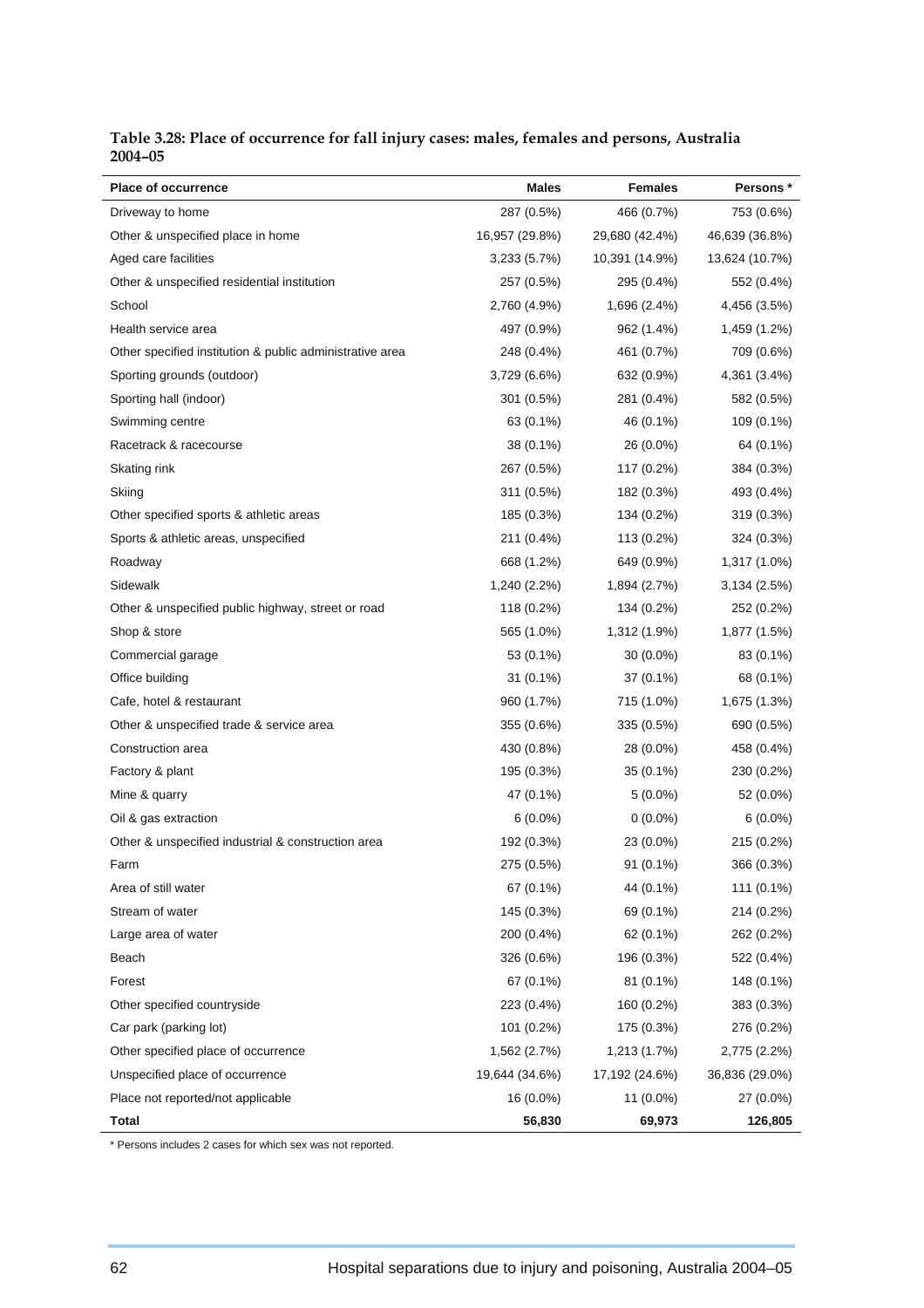| <b>Activity</b>                       |                                           | Males          | <b>Females</b> | Persons *      |
|---------------------------------------|-------------------------------------------|----------------|----------------|----------------|
| While engaged in sports               | Team ball sports                          | 5,111 (9.0%)   | 771 (1.1%)     | 5,882 (4.6%)   |
|                                       | Team bat or stick sports                  | 261 (0.5%)     | 71 (0.1%)      | 332 (0.3%)     |
|                                       | Boating sports                            | 17 (0.0%)      | 14 (0.0%)      | 31 (0.0%)      |
|                                       | Individual water sports                   | 439 (0.8%)     | 138 (0.2%)     | 577 (0.5%)     |
|                                       | Ice & snow sports                         | 471 (0.8%)     | 295 (0.4%)     | 766 (0.6%)     |
|                                       | Individual athletic activities            | 174 (0.3%)     | 238 (0.3%)     | 412 (0.3%)     |
|                                       | Acrobatic sports                          | 88 (0.2%)      | 147 (0.2%)     | 236 (0.2%)     |
|                                       | Aesthetic activities                      | 42 (0.1%)      | 191 (0.3%)     | 233 (0.2%)     |
|                                       | Racquet sports                            | 134 (0.2%)     | 163 (0.2%)     | 297 (0.2%)     |
|                                       | Target & precision sports                 | 100 (0.2%)     | 97 (0.1%)      | 197 (0.2%)     |
|                                       | Combative sports                          | 60 (0.1%)      | 20 (0.0%)      | 80 (0.1%)      |
|                                       | Equestrian activities                     | 11 (0.0%)      | 16 (0.0%)      | 27 (0.0%)      |
|                                       | Adventure sports                          | 63 (0.1%)      | 40 (0.1%)      | 103 (0.1%)     |
|                                       | Wheeled non-motored sports                | 1,463 (2.6%)   | 370 (0.5%)     | 1,833 (1.4%)   |
|                                       | Aero sports                               | 30 (0.1%)      | $7(0.0\%)$     | 37 (0.0%)      |
|                                       | Other school recreation activity          | 337 (0.6%)     | 274 (0.4%)     | 611 (0.5%)     |
|                                       | Other specified sport & exercise activity | 269 (0.5%)     | 192 (0.3%)     | 461 (0.4%)     |
|                                       | Unspecified sport & exercise activity     | 127 (0.2%)     | 87 (0.1%)      | 214 (0.2%)     |
|                                       | Total sports                              | 9, 197 (16.2%) | 3,131(4.5%)    | 12,329 (9.7%)  |
| While engaged in leisure              |                                           | 1,774 (3.1%)   | 1,444 (2.1%)   | 3,218 (2.5%)   |
| While working for income              |                                           | 2,855 (5.0%)   | 853 (1.2%)     | 3,708 (2.9%)   |
| While engaged in other types of work  |                                           | 2,382 (4.2%)   | 3,028 (4.3%)   | 5,410 (4.3%)   |
| While resting, sleeping, eating, etc. |                                           | 3,526 (6.2%)   | 7,729 (11.0%)  | 11,255 (8.9%)  |
| Other specified activity              |                                           | 9,116 (16.0%)  | 11,364 (16.2%) | 20,480 (16.2%) |
| <b>Unspecified activity</b>           |                                           | 27,928 (49.1%) | 42,377 (60.6%) | 70,306 (55.4%) |
| Activity not reported/not applicable  |                                           | 52 (0.1%)      | 47 (0.1%)      | 99 (0.1%)      |
| Total                                 |                                           | 56,830         | 69,973         | 126,805        |

**Table 3.29: Activity at time of occurrence for fall injury cases: males, females and persons, Australia 2004–05** 

\* Persons includes 2 cases for which sex was not reported.

More than half of all hospitalised fall injury cases in 2004–05 had 'unspecified' reported as the activity at the time of the injury incident (55.4%, *n =* 70,306). A higher proportion of cases for females had an unspecified activity code (60.6%) than for males (49.1%, see Table 3.29). Cases coded to 'other specified activity' accounted for a further 16.2% unintentional falls, with similar proportions of cases assigned this code for both males and females.

The most common specific activity engaged in at the time of a fall injury requiring hospitalisation was sport; one in ten cases were described as having occurred while engaged in sporting activities (9.7%). Three times the number of fall cases attributed to sport involved males than involved females (9,197 vs. 3,131, respectively), representing four times the proportion of cases (16.2% vs. 4.5%). The most frequent sports resulting in a hospitalised fall injury for males were team ball sports (9.0% of all male cases, *n =* 5,111) and wheeled non-motored sports (e.g. cycling, skateboarding; 2.6%, *n =* 1,463). Team ball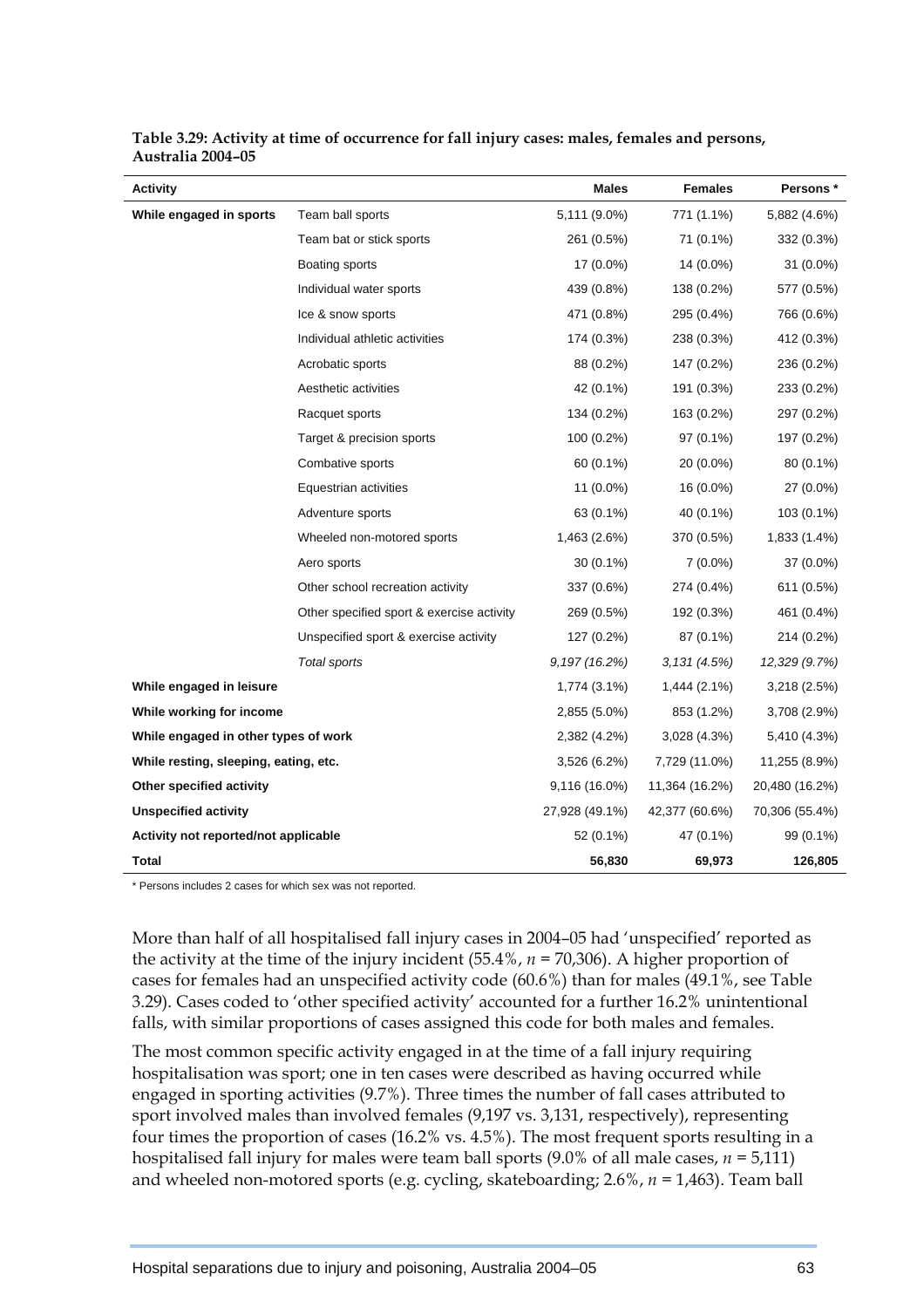sports were also the most common sporting activities resulting in a hospitalised fall injury for females (1.1% of all female cases,  $n = 771$ ).

The second most common specific activity engaged in at the time of a fall injury requiring hospitalisation was 'while resting, sleeping, eating or engaging in other vital activities', accounting for 8.9% of falls cases in 2004–05. A higher proportion of cases involving females were assigned this activity code  $(11.0\%$ ,  $n = 7.729)$  than cases involving males  $(6.2\%, n = 3.526)$ , consistent with the high rate of falls for older females and falls occurring in the home.

Less than three per cent of hospitalised fall cases occurred while working for income (2.9%, *n =* 3,708) and falls while working for income were more frequent for males than for females. For males, a quarter of falls while working for income  $(23.7\%), n = 678$ ) occurred while working in the construction industry, consistent with the place of occurrence data discussed above. For females, one in eight hospitalised falls while working for income (12.7%, *n =* 108) occurred while working in the health service industries. However, 'other specified work for income' and 'unspecified work for income' codes accounted for more than half of all cases of hospitalised falls while working for income for both males and females.

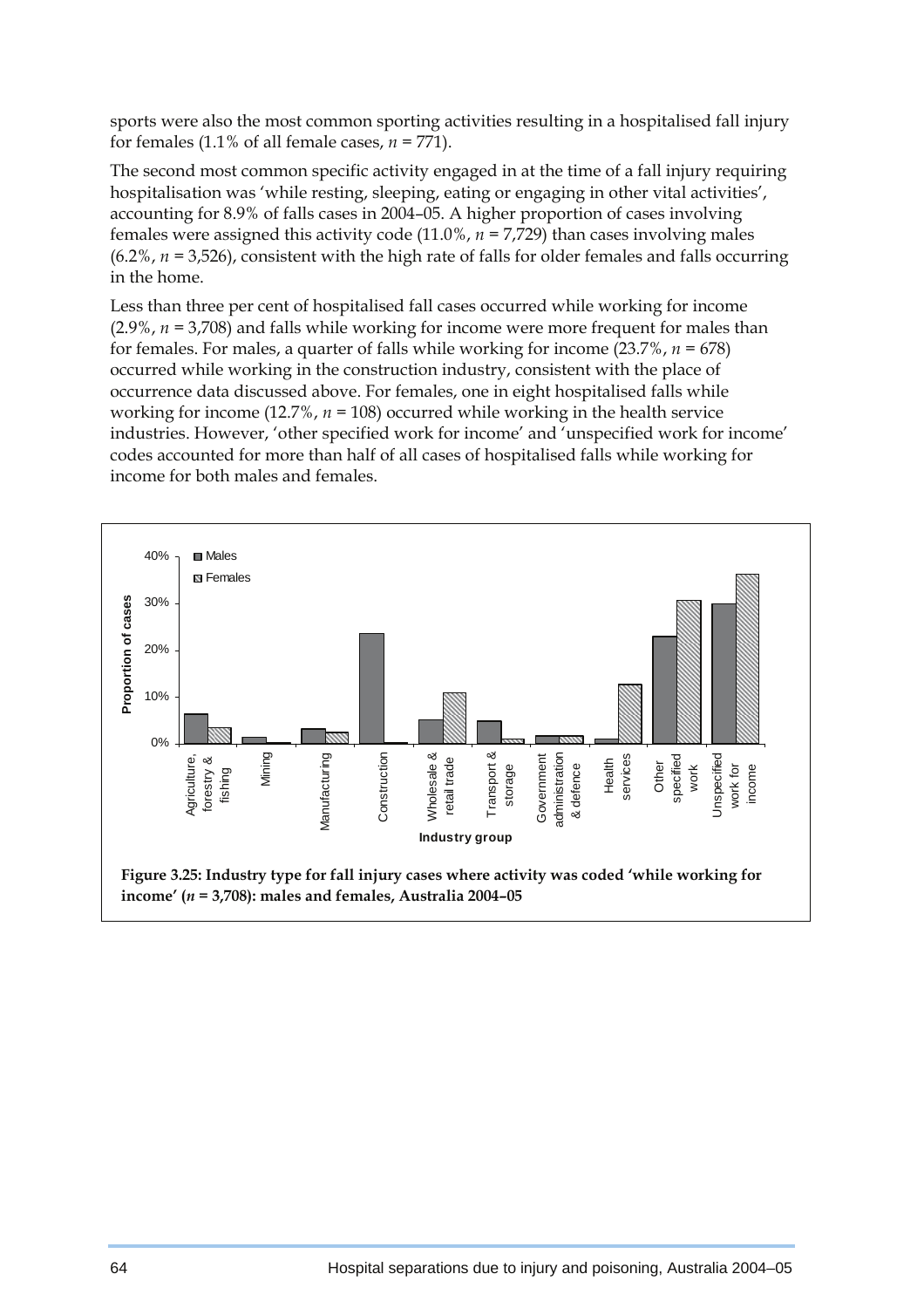### **Falls—principal diagnosis**

Hospitalised cases of unintentional falls injury in 2004–05 most commonly resulted in injuries to the elbow and forearm (19.4%, *n =* 24,537) and injuries to the head (19.1%, *n =* 24,179). Injuries of these types represented a higher proportion of cases involving males than for cases involving females (Table 3.30). Injuries to the hip and thigh were the third most common principal diagnosis for falls cases (18.2%, *n =* 23,022), and a higher proportion of cases involving females (22.9%) had these injuries than cases involving males (12.3%). This disparity is due to the differences in rates of falls by age and sex, with injuries to the hip and thigh being the leading type of injury for people aged 65 years and older, and females outnumber males in this age group (Table 3.31).

While injuries to the elbow and forearm were the most common hospitalised fall injury for persons overall, such injuries were the leading cause of injury for only the 5–14 years age group (Table 3.31). Children younger than this were predominately hospitalised due to head injuries, as were teenagers and young adults 15–24 years. Adults aged 25–64 years had injuries to the knee and lower leg most frequently reported as the principal diagnosis. As described above, injuries to the hip and thigh were the leading type of injury for people aged 65 years and older, accounting for a third (32.2%) of all hospitalised injury cases due to a fall for people of this age and 87.6% of *all* cases (at any age) with a principal diagnosis of this type.

| <b>Principal diagnosis</b>                                  | <b>Males</b>   | <b>Females</b> | Persons $†$    |
|-------------------------------------------------------------|----------------|----------------|----------------|
| Injuries to the head                                        | 12,916 (22.7%) | 11,263 (16.1%) | 24,179 (19.1%) |
| Injuries to the neck                                        | 1,062 (1.9%)   | 760 (1.1%)     | 1,822 (1.4%)   |
| Injuries to the thorax                                      | 3,192 (5.6%)   | 2,770 (4.0%)   | 5,962 (4.7%)   |
| Injuries to the abdomen, lower back, lumbar spine & pelvis  | 3,664(6.4%)    | 6,280 (9.0%)   | 9,944 (7.8%)   |
| Injuries to the shoulder & upper arm                        | 5,392 (9.5%)   | 7,255 (10.4%)  | 12,647 (10.0%) |
| Injuries to the elbow & forearm                             | 11,577 (20.4%) | 12,959 (18.5%) | 24,537 (19.4%) |
| Injuries to the wrist & hand                                | 2,687 (4.7%)   | 1,555 (2.2%)   | 4,242 (3.3%)   |
| Injuries to the hip & thigh                                 | 7,002 (12.3%)  | 16,019 (22.9%) | 23,022 (18.2%) |
| Injuries to the knee & lower leg                            | 7,230 (12.7%)  | 9,189 (13.1%)  | 16,419 (12.9%) |
| Injuries to the ankle & foot                                | 1,589 (2.8%)   | 1,363 (1.9%)   | 2,952 (2.3%)   |
| Injuries involving multiple body regions                    | 45 (0.1%)      | 47 (0.1%)      | $92(0.1\%)$    |
| Injuries to unspecified parts of trunk, limb or body region | 313 (0.6%)     | 372 (0.5%)     | 685 (0.5%)     |
| Effects of foreign body entering through natural orifice    | $6(0.0\%)$     | $0(0.0\%)$     | $6(0.0\%)$     |
| <b>Burns</b>                                                | $*(0.0\%)$     | $*(0.0\%)$     | 14 (0.0%)      |
| Poisoning & toxic effects                                   | $*(0.0\%)$     | $*(0.0\%)$     | $6(0.0\%)$     |
| Other & unspecified effects of external causes              | $8(0.0\%)$     | 22 (0.0%)      | $30(0.0\%)$    |
| Certain early complications of trauma                       | 135 (0.2%)     | 111 (0.2%)     | 246 (0.2%)     |
| <b>Total</b>                                                | 56,830         | 69,973         | 126,805        |

**Table 3.30: Principal diagnosis groups for fall injury cases: males, females and persons, Australia 2004–05** 

\* Small case counts have been suppressed.

† Persons includes 2 cases for which sex was not reported.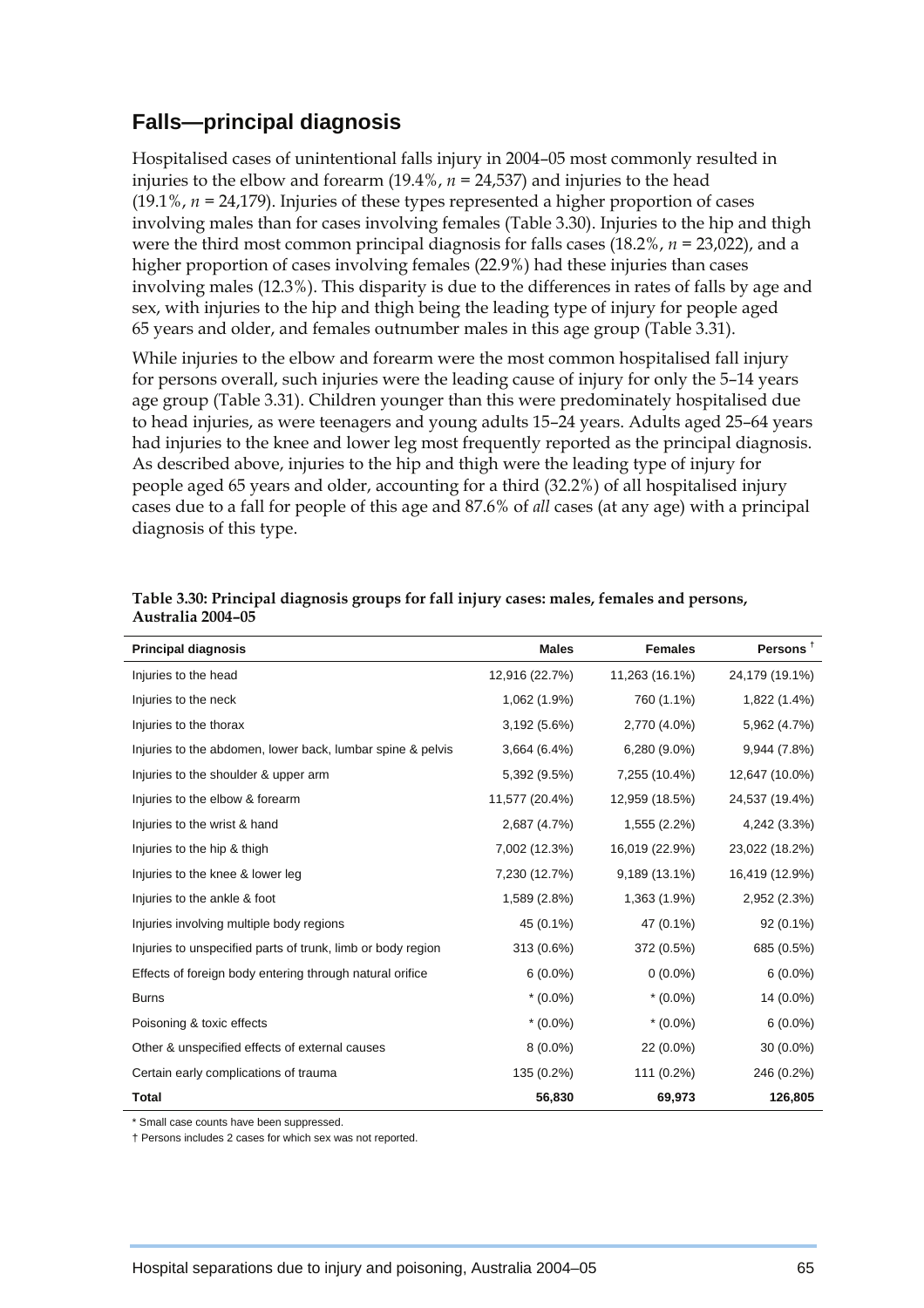| <b>Principal diagnosis</b>                                  | $0 - 4$  | $5 - 14$ | $15 - 24$ | $25 - 44$ | $45 - 64$ | $65+$   | All ages |
|-------------------------------------------------------------|----------|----------|-----------|-----------|-----------|---------|----------|
| Injuries to the head                                        | 4,097    | 2,421    | 1,726     | 2,582     | 3,143     | 10,210  | 24,179   |
| Injuries to the neck                                        | 46       | 224      | 287       | 337       | 270       | 658     | 1,822    |
| Injuries to the thorax                                      | 12       | 76       | 206       | 585       | 1,176     | 3,907   | 5,962    |
| Injuries to the abdomen, lower back, lumbar spine & pelvis  | 90       | 383      | 431       | 958       | 1,181     | 6,901   | 9,944    |
| Injuries to the shoulder & upper arm                        | 856      | 1,984    | 726       | 1,055     | 1,902     | 6,124   | 12,647   |
| Injuries to the elbow & forearm                             | 1,373    | 9,247    | 1,631     | 2,226     | 3,727     | 6,333   | 24,537   |
| Injuries to the wrist & hand                                | 72       | 568      | 799       | 1,020     | 661       | 1,122   | 4,242    |
| Injuries to the hip & thigh                                 | 279      | 325      | 166       | 406       | 1,687     | 20,159  | 23,022   |
| Injuries to the knee & lower leg                            | 237      | 1,318    | 1,641     | 3,244     | 4,189     | 5,790   | 16,419   |
| Injuries to the ankle & foot                                | 23       | 167      | 390       | 829       | 755       | 788     | 2,952    |
| Injuries involving multiple body regions                    | $\star$  | 5        | $\star$   | 9         | 9         | 68      | 92       |
| Injuries to unspecified parts of trunk, limb or body region | 22       | 33       | 29        | 77        | 91        | 433     | 685      |
| Effects of foreign body entering through natural orifice    | $\star$  | $\star$  | $\star$   | $\star$   | $\star$   | $\star$ | 6        |
| <b>Burns</b>                                                | $\star$  | $\star$  | $\star$   | 5         | $\star$   | 5       | 14       |
| Poisoning & toxic effects                                   | $\star$  | $\star$  | $\star$   | $\star$   | $\star$   | $\star$ | 6        |
| Other & unspecified effects of external causes              | $\star$  | $\star$  | $\star$   | $\star$   | $\star$   | 23      | 30       |
| Certain early complications of trauma                       | $^\star$ | $\star$  | 16        | 27        | 38        | 152     | 246      |
| <b>Total</b>                                                | 7,110    | 16,764   | 8,053     | 13,365    | 18,837    | 62,676  | 126,805  |

#### **Table 3.31: Principal diagnosis groups for fall injury cases by age, Australia 2004–05**

*Note:* Shading denotes highest category for each age group.

\* Small cell counts have been suppressed.

Injuries due to unintentional falls were most frequently fractures in nature, accounting for six in ten hospitalised cases (62.7%, *n =* 79,481). Fracture principal diagnoses were the most common type of injury for both males and females and fractures were common for all age groups, accounting for 41–76% of cases according to age. While still the most common result of a serious fall, the lowest proportion of fractures as principal diagnosis was observed for children 0–4 years of age. At this age, open wounds accounted for a higher proportion of cases (24.0%). This compares to 7-10% for older children and adults. Open wounds were the second most common nature of injury described by the principal diagnoses of hospitalised fall cases in 2004–05.

#### **Falls—body region**

The body region injured according to the principal diagnosis of hospitalised fall injury cases in 2004–05 was most frequently the hip and lower limb region (33.4% of cases), although injuries to the shoulder and upper limb region were almost as common (32.7%). Reflecting differences in rates of unintentional falls by age and sex, a higher proportion of cases involving females were injuries to the hip and lower limb region, injuries typical for older ages, than for males (Figure 3.26). Similarly, a higher proportion of cases involving males were injuries to the shoulder and upper limb region, injuries typical for younger ages, than for females (see also Figure 3.27). Injuries to the head were most common for the 0–4 years age group than for other ages and account for a higher proportion of cases involving males. Injuries to the trunk region, as common in females as in males, increased in frequency with age.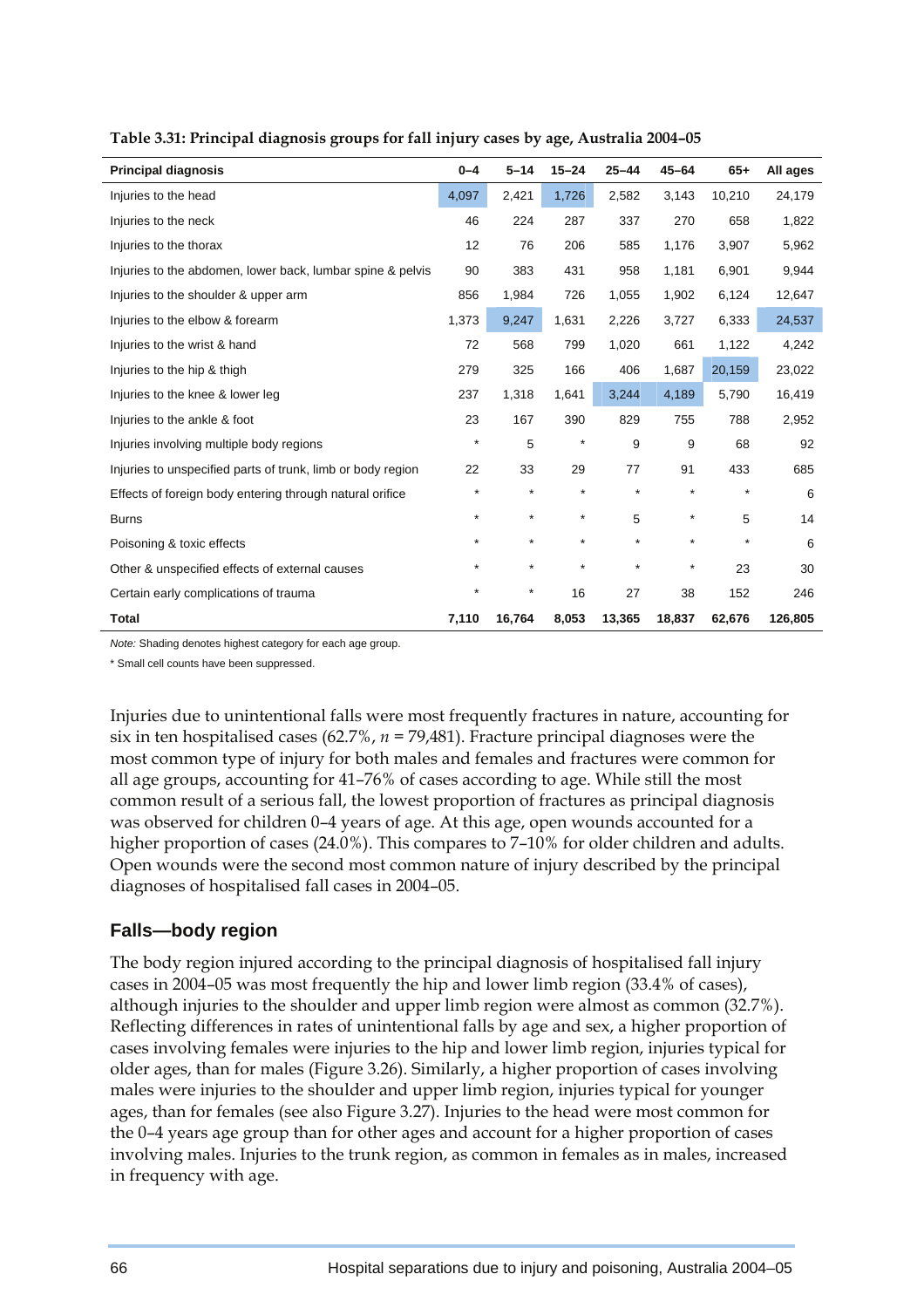



\* Trunk includes the neck, thorax, abdomen, lower back, lumbar spine & pelvis.

 **Figure 3.27: Body region affected by principal diagnosis for fall injury cases by age: persons, Australia 2004–05**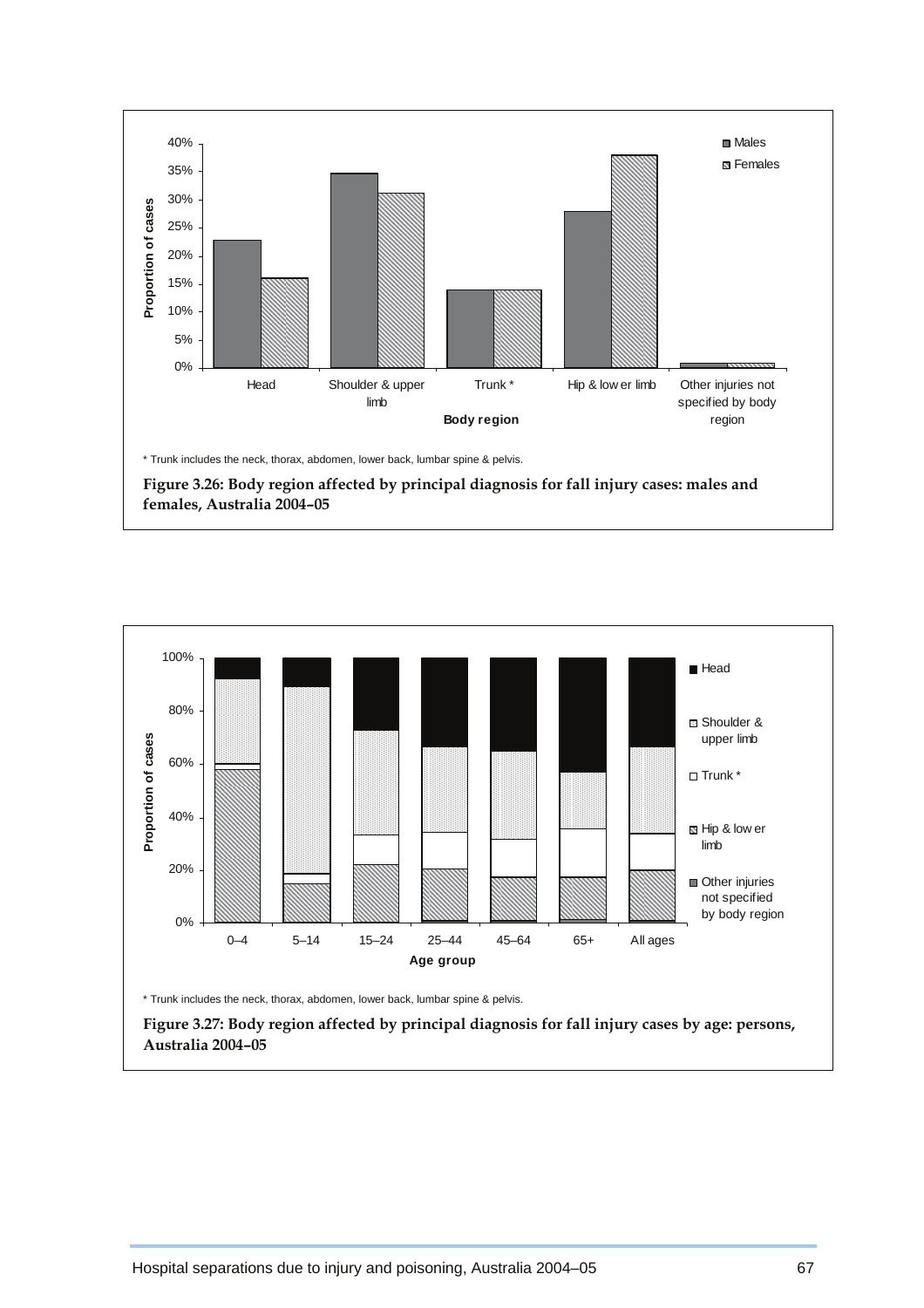### **Falls—length of stay**

Falls accounted for a third (34.6%) of all community injury cases in 2004–05 but more than half of all patient-days in this period (54.2%, *n* = 772,004). A lower proportion of fall injury separations were discharged on the same day as admitted (24.9%, *n =* 34,590) than was observed for all other types of community injuries. Including these same-day separations, half (48.8%,  $n = 67,939$ ) of all falls separations had a length of stay of one day (again, a lower proportion than observed for all other types of community injury). These results are largely due to the high rate of falls for older Australians, for whom the injuries resulting from falls are frequently severe (e.g. hip fracture) and serious co-morbidities are common.

The mean length of stay per case for fall injuries in 2004–05 was 6.1 days. This is likely to be an underestimate of the actual amount of time many people spend in hospital due to falls as this value, while incorporating the patient-days from both case and transfer separations, does not include hospital care coded to principal diagnoses describing rehabilitation procedures and other follow-up care (diagnoses which appear to be particularly common for older people following a fall, Bradley & Harrison 2007).

As can be seen in Figure 3.28, mean lengths of stay per case for hospitalised falls increased markedly with age. While the mean length of stay per case for males was slightly longer than that for females in most age-groups, the mean length of stay per case for males overall (4.9 days) was much shorter than that for females (7.1 days). This is related to the higher proportion of females involved in injurious falls at older ages.

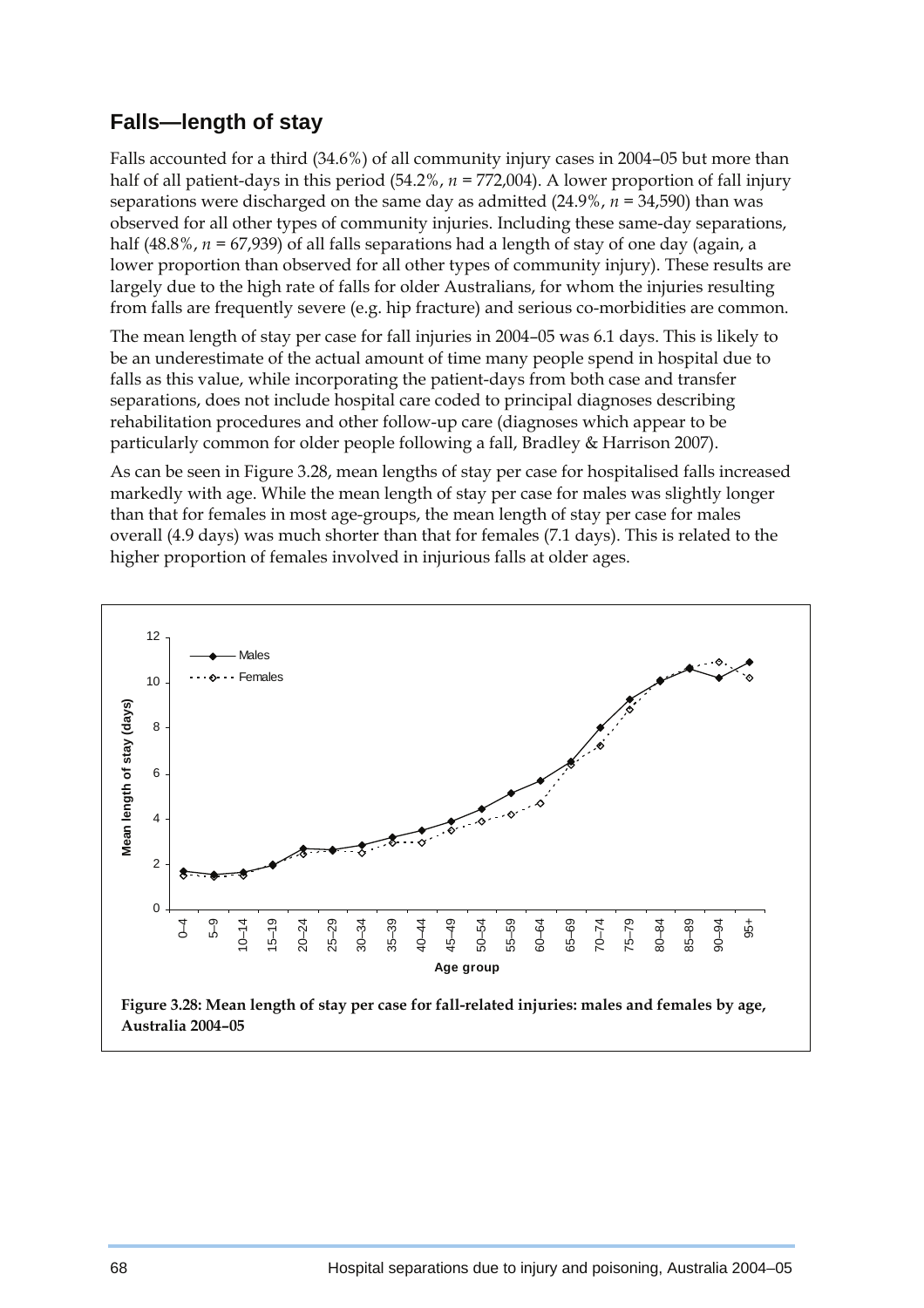### **Falls—state of usual residence**

The rate of hospitalised fall injury cases did not vary as markedly by the person's state of usual residence as did rates of many other types of community injuries. Residents of the Northern Territory had the highest rate observed (655.8 per 100,000 population), but this was only slightly, and insignificantly, higher than rates of hospitalised fall injuries for residents of New South Wales, Victoria and Queensland. The lowest rate of hospitalised fall injury cases was observed for residents of Tasmania (480.2 per 100,000 population). Rates for males and females showed a similar pattern (Figure 3.29), but the rate of hospitalised falls for males resident in Queensland was marginally higher than that of males resident in the Northern Territory. Age-standardised rates of hospitalised falls for females were significantly higher than those of males in Victoria and Western Australia. In all other jurisdictions, male and female rates were statistically similar.



### **Falls—remoteness of usual residence**

The age-standardised rates of hospitalised fall injury cases for males and females according to the remoteness of the persons' place of usual residence present slightly different distributions (Figure 3.30); rates were relatively low for males resident in Australia's Major cities and Inner regional areas but highest for residents of Outer regional areas, while for females, rates were lowest in Inner regional areas and highest in Very remote Australia. Similarly, for persons overall, residents of Australia's Inner regional areas had the lowest rate of hospitalised falls (580.5 per 100,000, population) while residents of Very remote regions had the highest rate of falls cases (698.6 per 100,000 population).

Figure 3.31 presents age-standardised rates of hospitalised falls by remoteness of usual residence for two age classes; all people under the age of 65 years and people 65 years and older. It can be seen that there is a substantial difference in the pattern of hospitalised falls cases for the two age groups. Age-standardised rates for younger patients demonstrate the familiar increase with each increase in remoteness that is typical for most types of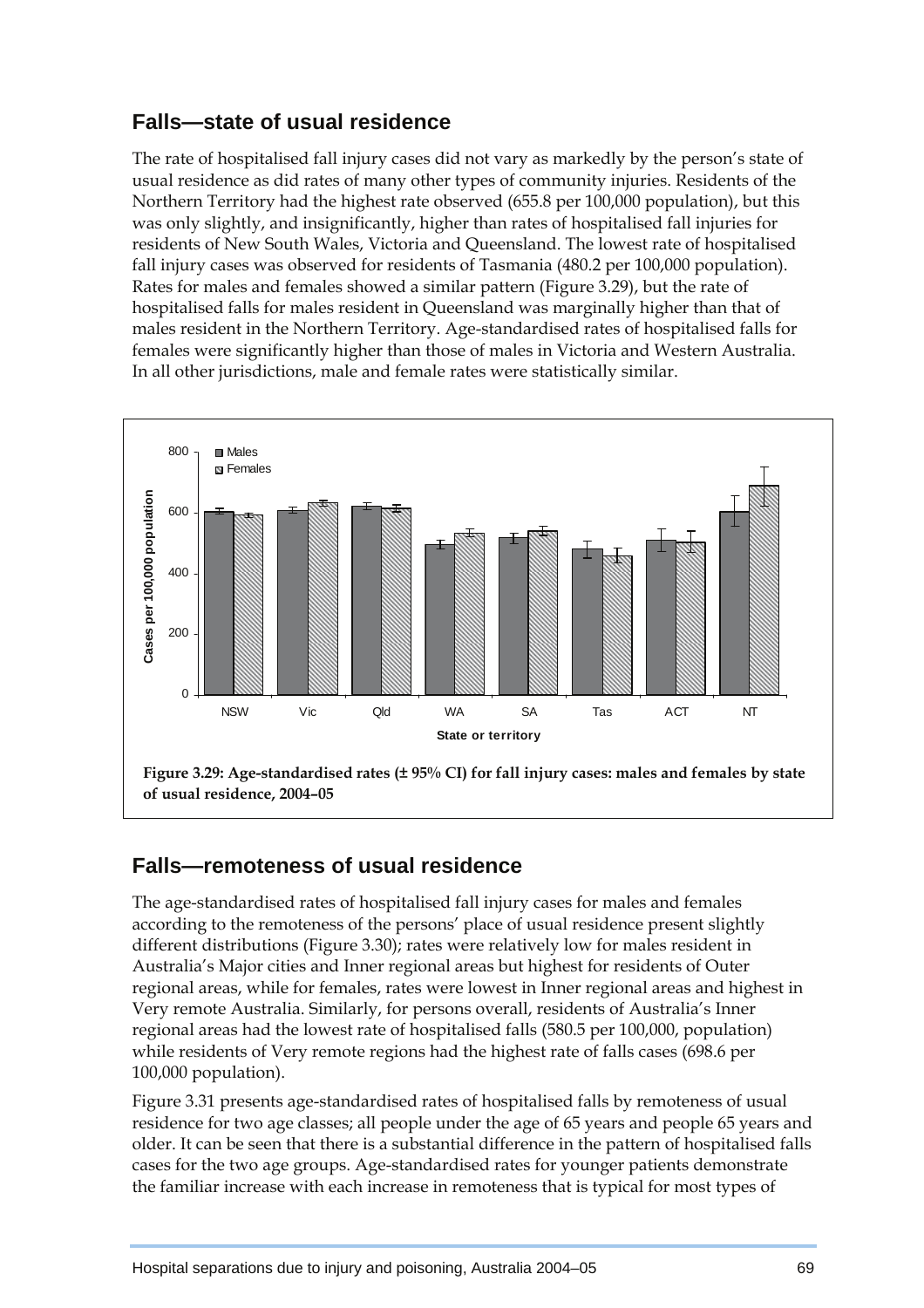injury hospitalisations. Rates for older Australians, however, show an overall decrease in rates of hospitalisation with increasing remoteness.

As these are age-standardised rates, this pattern is not simply explained by a larger population of older people congregated near the healthcare facilities and services of urban areas. As suggested in Bradley and Harrison (2007) a number of factors could be influencing the rate of falls hospitalisations for older Australians according to remoteness, including; a 'survivor effect' whereby older Australians living in more remote areas may be comparatively more healthy than more urban residents, or a 'non-survivor effect' whereby older Australians in remote areas might be less likely to survive a serious fall long enough to be hospitalised.



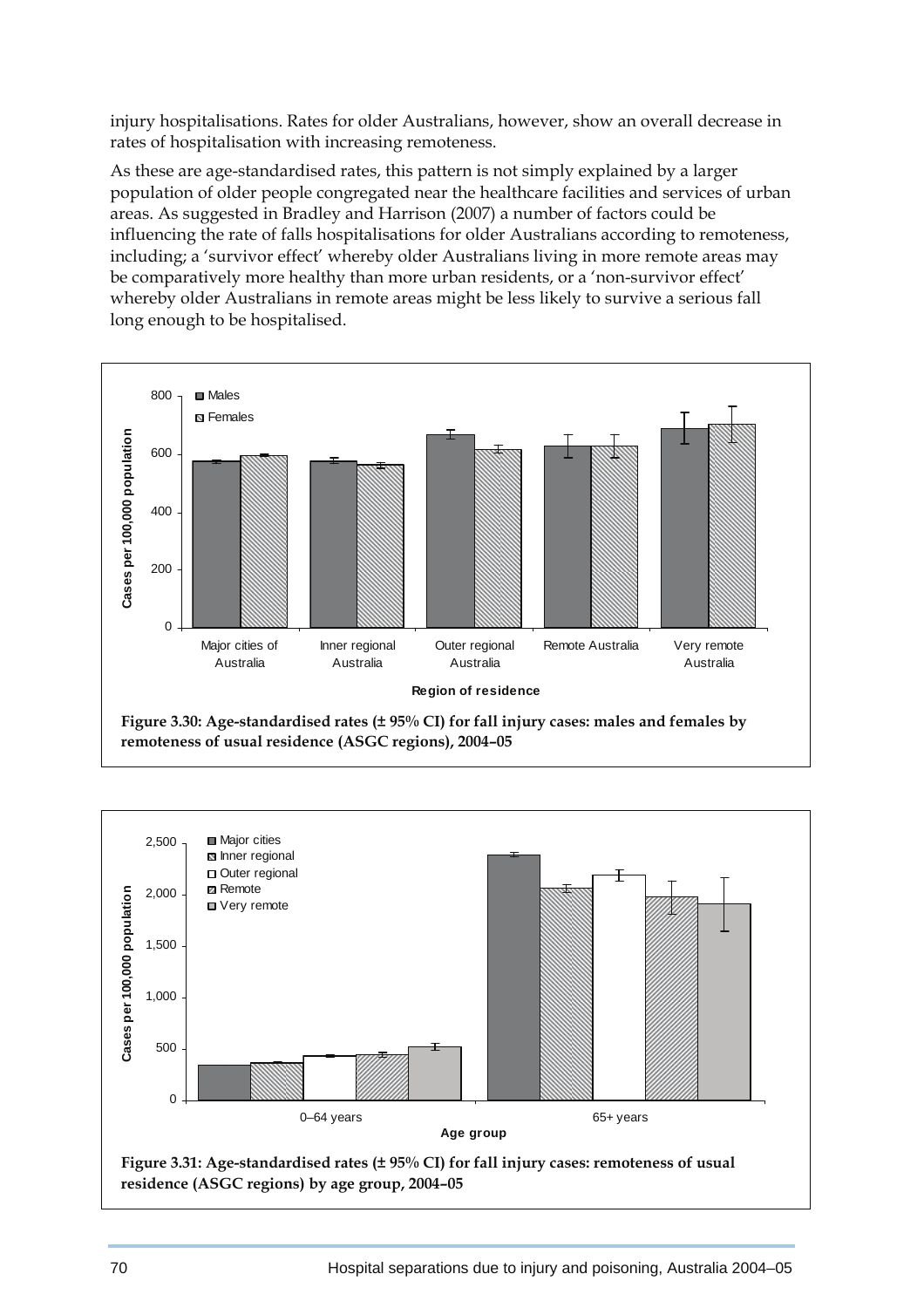# **3.6 Fires, burns and scalds injury cases**

ICD-10-AM inclusion criteria:

- Principal diagnosis S00–T75 or T79, and
- First external cause  $X00-X19$ , and
- Mode of admission other than 'transfer from another acute hospital'.

#### **Table 3.32: Key indicators for hospitalised fire, burns and scalds injury: males, females and persons, Australia 2004–05**

| <b>Key indicators</b>                                                              | <b>Males</b> | <b>Females</b> | <b>Persons</b> |
|------------------------------------------------------------------------------------|--------------|----------------|----------------|
| Total number of hospital separations due to fire, burns & scalds injury            | 4.002        | 2.160          | 6.162          |
| Fire, burns & scalds separations as proportion of all community injury separations | 1.8%         | 1.3%           | 1.6%           |
|                                                                                    |              |                |                |
| Estimated number of fire, burns & scalds injury cases <sup>(a)</sup>               | 3.472        | 1.930          | 5,402          |
| Cases per 100,000 population                                                       | 34.5         | 19.0           | 26.7           |
| Cases per 100,000 population—age-standardised <sup>(b)</sup>                       | 34.8         | 19.4           | 27.2           |
| Total patient-days due to fire, burns & scalds injury <sup>(c)</sup>               | 19.179       | 9.902          | 29.081         |
| Mean patient-days per case                                                         | 5.5          | 5.1            | 5.4            |

(a) Excludes records with a mode of admission of 'transfer from another acute hospital'.

(b) Standardised to the Australian estimated resident population 30th June 2001.

(c) Includes records with a mode of admission of 'transfer from another acute hospital' as contributing to hospital burden due to injury.

An estimated 5,402 hospitalised cases in 2004–05 were due to injuries resulting from exposure to smoke, fire and flames or contact with heat and hot substances (Table 3.32). The age-standardised rate of hospitalised burns and scalds cases was 27.2 per 100,000 population.

#### **Fires, burns and scalds—age and sex**

Nearly two-thirds of burns and scalds cases in 2004–05 involved males (64.3%, *n =* 3,742). Males had an age-standardised rate of hospitalised burns and scalds of 34.8 per 100,000 population, compared to 19.4 per 100,000 for females. The highest age-specific rates of burns and scalds cases for both males and females were observed for the 0–4 years age group (Figure 3.32). Rates for females then decreased for the 5–9 years age group and remained relatively low until very old age, when slight increases were noted. Rates for males, on the other hand, decreased for those aged 5–9 years but then rose again to remain substantially higher than those for females from late childhood to middle adulthood. From the age of 60 years, the differences in rates between males and females were not significant.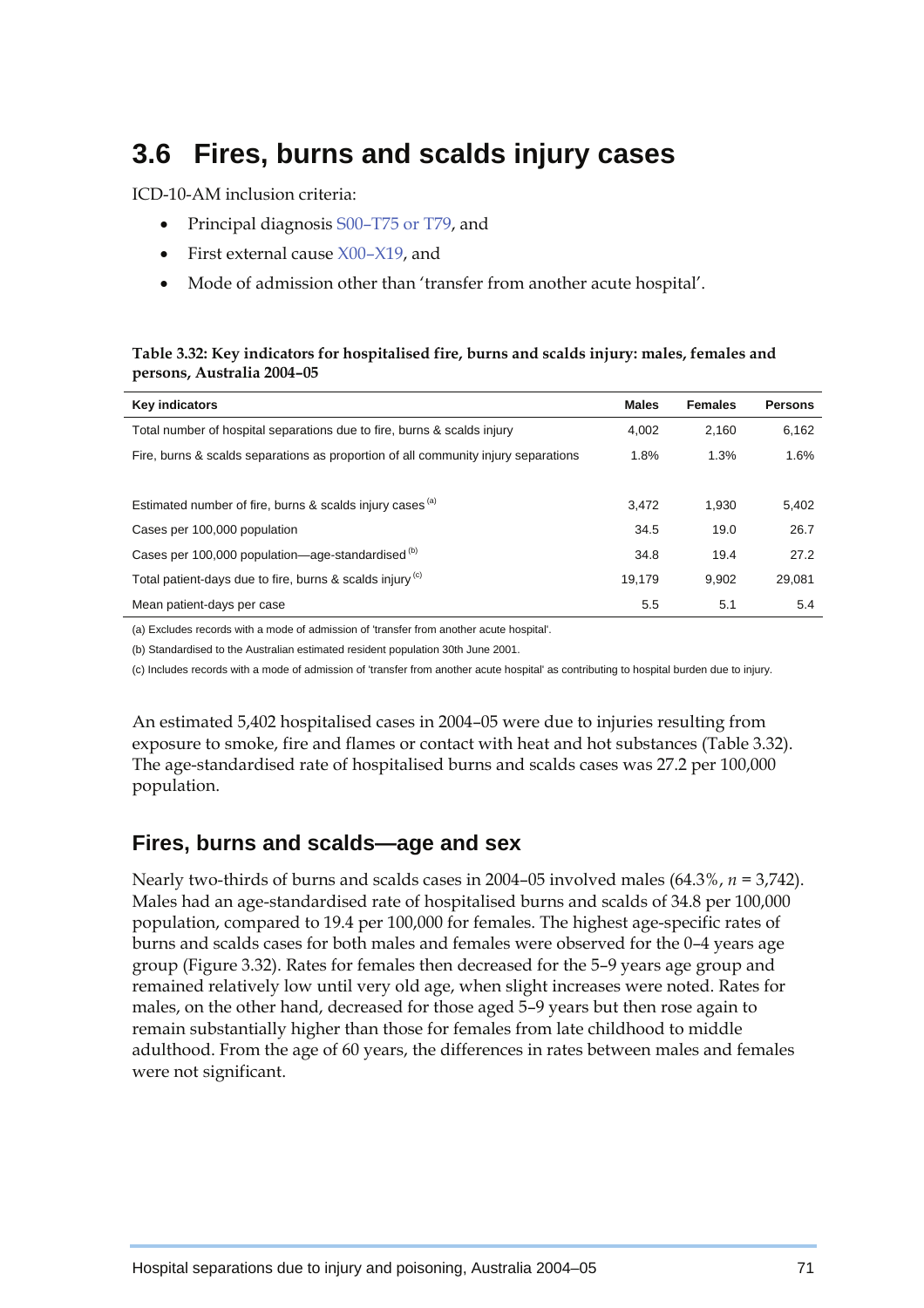

#### **Fires, burns and scalds—external cause**

Contact with hot drinks, food, fats and cooking oils was the leading cause of hospitalised burns and scalds in 2004–05, accounting for nearly a quarter of cases (22.9%, *n =* 1,236). This predominance was observed for both males and females, but a higher proportion of cases for females (30.5%, *n =* 589) were due to contact with hot drinks, food, fats and cooking oils than for males (18.6%, *n =* 647). The next most frequent cause of burns and scalds cases was 'contact with other hot fluids' (i.e. not hot drinks or hot tap-water). Again, a higher proportion of cases involving females were assigned this first external cause code (18.7%,  $n = 361$ ) than cases involving males (11.7%,  $n = 406$ ).

The third most common cause of hospitalised burns and scalds was exposure to ignition of highly flammable material, accounting for 12.9% of cases overall (*n =* 695). A higher proportion of cases involving males (17.5%) were coded to this category than cases involving females (4.6%). About a third of these injuries were work-related (working for income and other types of work, *n =* 166), and 64.7% of all cases coded as exposure to ignition of highly flammable material involved people aged 15–44 years (*n =* 450, Table 3.33). Higher proportions of males cases were coded to external causes describing contact with hot heating appliances, radiators and pipes and contact with hot engines, machinery and tools, but these injuries were more common for younger people, aged less than 14 years, so are not likely to be work-related (see also below).

The most common external cause for burns and scalds injuries, contact with hot drinks, food, fats and cooking oils, was the leading cause of hospitalisation for children 0–14 years and older adults aged 65 and older (Table 3.33).

Only ten cases were coded as injuries due to the ignition or melting of nightwear in 2004–05 and half of these cases (*n =* 5) involved adults aged 65 years and older. Only one case with this cause involved a child aged less than five years.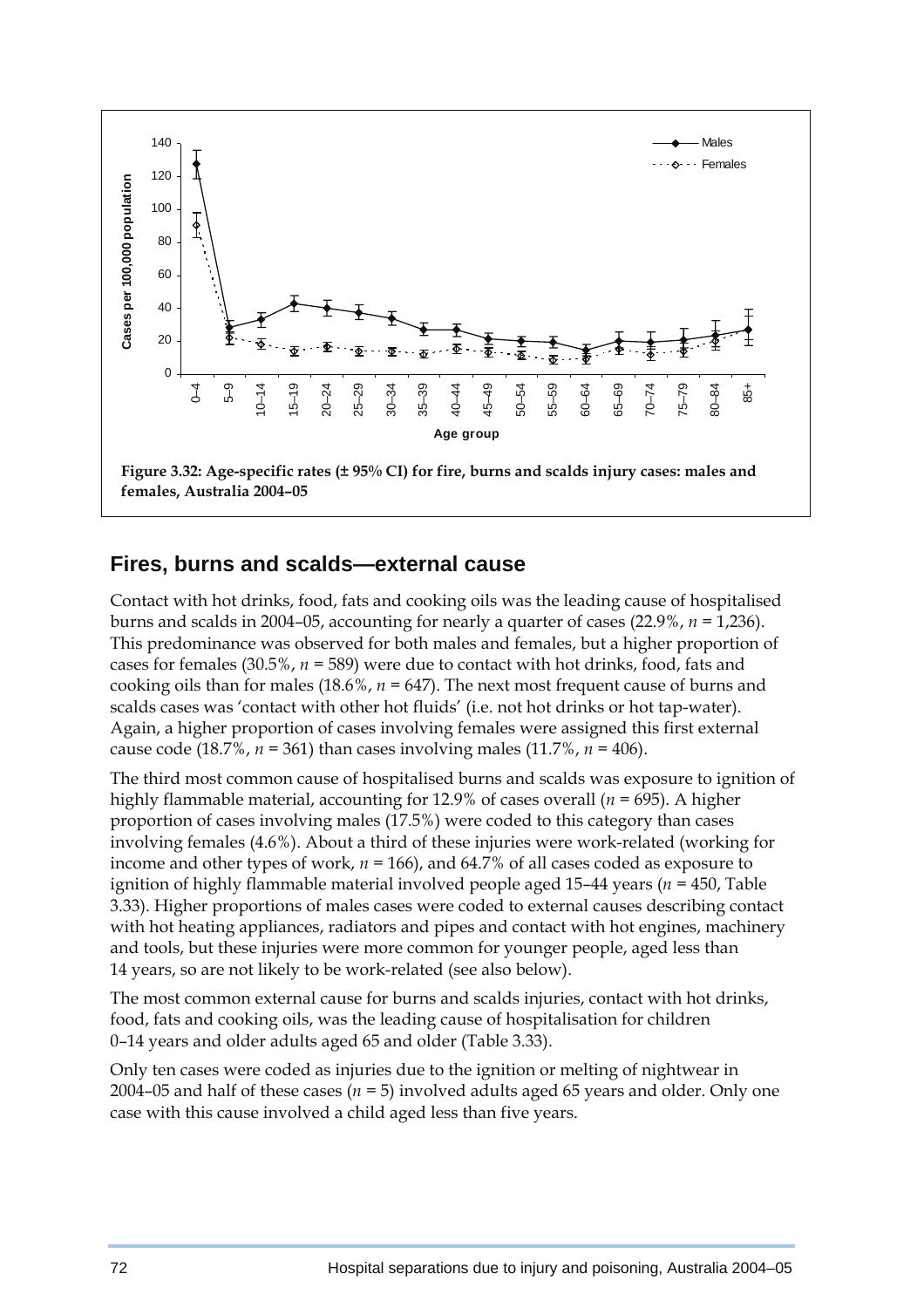| <b>External cause</b>                                             | $0 - 4$ | $5 - 14$   | $15 - 24$      | $25 - 44$ | $45 - 64$ | $65+$   | All ages |
|-------------------------------------------------------------------|---------|------------|----------------|-----------|-----------|---------|----------|
| Exposure to uncontrolled fire in building or structure (X00)      | 10      | 26         | 28             | 61        | 38        | 31      | 194      |
| Exposure to uncontrolled fire, not in building or structure (X01) | $\star$ | 8          | 6              | 21        | 17        | $\star$ | 61       |
| Exposure to controlled fire in building or structure (X02)        | 11      | 6          | 28             | 46        | 25        | 24      | 140      |
| Exposure to controlled fire, not in building or structure (X03)   | 59      | 20         | 51             | 71        | 29        | 8       | 238      |
| Exposure to ignition of highly flammable material (X04)           | 6       | 115        | 205            | 245       | 88        | 36      | 695      |
| Exposure to ignition or melting of nightwear (X05)                | $\star$ | $\star$    | $\star$        | $\star$   | $\star$   | 5       | 10       |
| Exposure to ignition or melting of other clothing & apparel (X06) | 6       | 12         | 11             | 26        | 20        | 15      | 90       |
| Exposure to other specified smoke, fire & flames (X08)            | 22      | 13         | 33             | 51        | 25        | 18      | 162      |
| Exposure to unspecified smoke, fire & flames (X09)                | 38      | 39         | 71             | 139       | 73        | 65      | 425      |
| Contact with hot drinks, food, fats & cooking oils (X10)          | 517     | 192        | 122            | 201       | 120       | 84      | 1,236    |
| Contact with hot tap-water (X11)                                  | 147     | 36         | 19             | 40        | 32        | 46      | 320      |
| Contact with other hot fluids (X12)                               | 246     | 95         | 69             | 168       | 123       | 66      | 767      |
| Contact with steam & hot vapours (X13)                            | 7       | 9          | 51             | 45        | 21        | 9       | 142      |
| Contact with hot air & gases (X14)                                | $\star$ | $\star$    | $\star$        | $\star$   | $^\star$  | $\star$ | 17       |
| Contact with hot household appliances (X15)                       | 143     | 18         | 14             | 28        | 10        | 6       | 219      |
| Contact with hot heating appliances, radiators & pipes (X16)      | 72      | 19         | 17             | 44        | 43        | 40      | 235      |
| Contact with hot engines, machinery & tools (X17)                 | 18      | 37         | 27             | 25        | 11        | 8       | 126      |
| Contact with other hot metals (X18)                               | 15      | $^{\star}$ | $\overline{7}$ | 24        | 13        | $\star$ | 62       |
| Contact with other & unspecified heat & hot substances (X19)      | 63      | 42         | 33             | 66        | 34        | 25      | 263      |
| <b>Total</b>                                                      | 1,384   | 692        | 797            | 1,311     | 726       | 492     | 5,402    |

**Table 3.33: First external cause for fire, burns and scalds injury cases by age, Australia 2004–05** 

*Note:* Shading denotes highest specific category for each age group.

\* Small case counts have been suppressed.

### **Fires, burns and scalds—place and activity**

More than half of all hospitalised burns and scalds cases in 2004–05 were reported to have occurred in the home  $(53.4\%, n = 2,885)$ . A higher proportion of cases involving females (64.8%) were reported to have occurred in the home than for cases involving males (47.1%, Table 3.34). These observations are consistent with the high number of cases due to contact with hot drinks, food, fats and cooking oils. The second most frequent place of occurrence code assigned to hospitalised burns and scalds was 'unspecified place of occurrence' (32.0%, *n =* 1,728) and a higher proportion of cases involving males were assigned this code than for cases involving females. Together, the home and 'unspecified place of occurrence' account for more than four in five hospitalised burns and scalds cases (85.4%). Relatively few burns and scalds cases were reported to have occurred in trade and service areas (3.1% in total), industrial and construction areas (2.8%), farms (0.9%) or residential institutions (0.9%).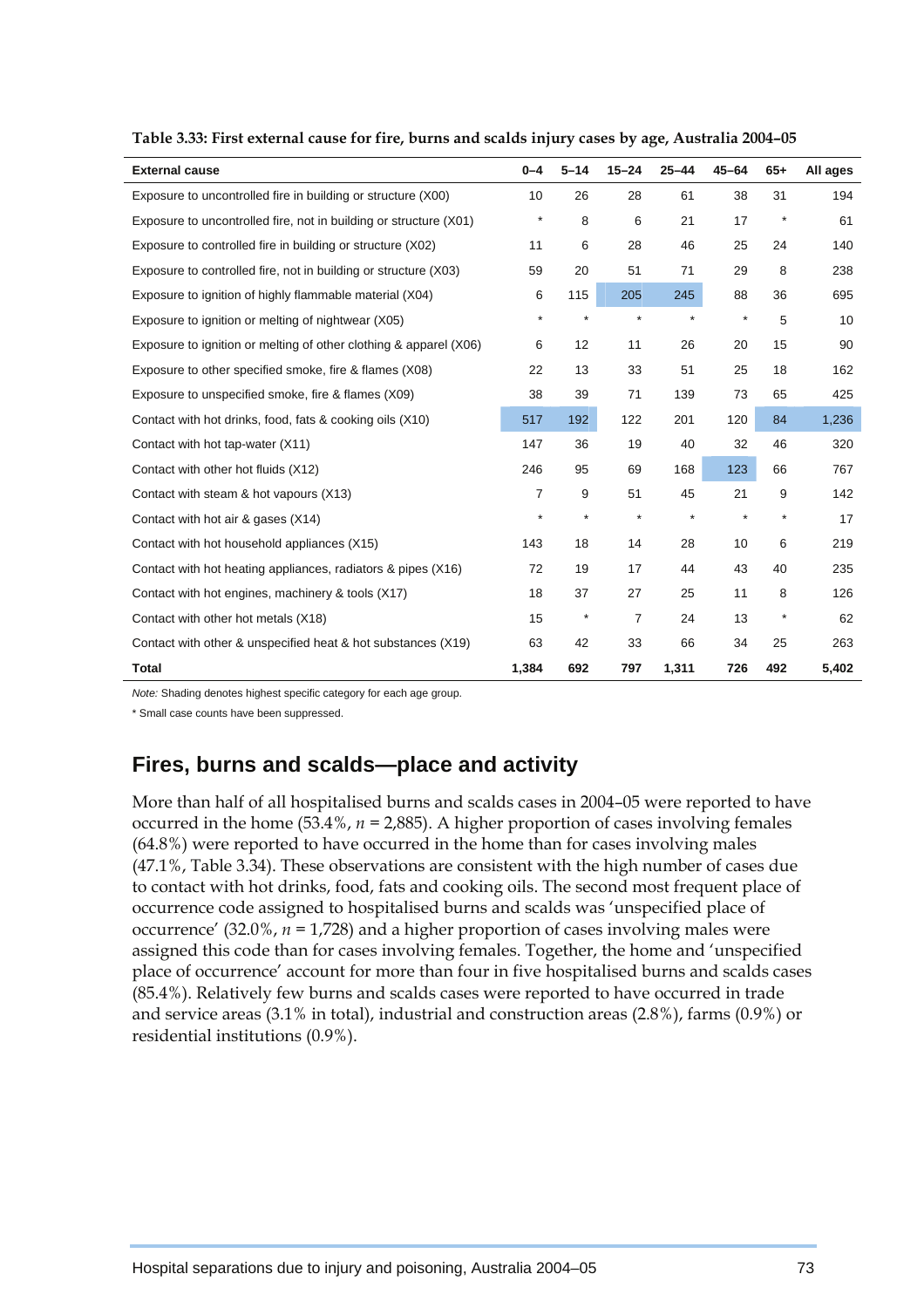| <b>Place of occurrence</b>                               | <b>Males</b>  | <b>Females</b> | <b>Persons</b> |
|----------------------------------------------------------|---------------|----------------|----------------|
| Home                                                     | 1,635 (47.1%) | 1,250 (64.8%)  | 2,885 (53.4%)  |
| <b>Residential institution</b>                           | 24 (0.7%)     | 27 (1.4%)      | 51 (0.9%)      |
| School                                                   | $5(0.1\%)$    | $7(0.4\%)$     | 12 (0.2%)      |
| Health service area                                      | $*(0.1\%)$    | $*(0.5\%)$     | 12 (0.2%)      |
| Other specified institution & public administrative area | $5(0.1\%)$    | $*(0.1\%)$     | $*(0.1\%)$     |
| Sports & athletics area                                  | $*(0.2\%)$    | $*(0.1\%)$     | $10(0.2\%)$    |
| Street & highway                                         | 49 (1.4%)     | 17 (0.9%)      | 66 (1.2%)      |
| Shop & store                                             | $10(0.3\%)$   | 12 (0.6%)      | 22 (0.4%)      |
| Commercial garage                                        | 13 (0.4%)     | $0(0.0\%)$     | 13 (0.2%)      |
| Cafe, hotel & restaurant                                 | 66 (1.9%)     | 39 (2.0%)      | 105 (1.9%)     |
| Other & unspecified trade & service area                 | 19 (0.5%)     | $8(0.4\%)$     | 27 (0.5%)      |
| Industrial & construction area                           | 146 (4.2%)    | $5(0.3\%)$     | 151 (2.8%)     |
| Farm                                                     | $*(1.4\%)$    | $*(0.2\%)$     | 51 (0.9%)      |
| Areas of still water, streams & large areas of water     | $*(0.5\%)$    | $*(0.2\%)$     | 23 (0.4%)      |
| Beach                                                    | 18 (0.5%)     | $5(0.3\%)$     | 23 (0.4%)      |
| Forest                                                   | $*(0.3\%)$    | $*(0.1\%)$     | 14 (0.3%)      |
| Other specified countryside                              | 30 (0.9%)     | $6(0.3\%)$     | 36 (0.7%)      |
| Other specified place of occurrence                      | 118 (3.4%)    | 45 (2.3%)      | 163 (3.0%)     |
| Unspecified place of occurrence                          | 1,245 (35.9%) | 483 (25.0%)    | 1,728 (32.0%)  |
| Place not reported/not applicable                        | $*(0.0\%)$    | $*(0.1\%)$     | $*(0.1\%)$     |
| <b>Total</b>                                             | 3,472         | 1,930          | 5,402          |

**Table 3.34: Place of occurrence for fire, burns and scalds injury cases: males, females and persons, Australia 2004–05** 

\* Small case counts have been suppressed.

Consistent with the high proportion of hospitalised burns and scalds assigned an unspecified place of occurrence code, nearly half of all cases were assigned an unspecified activity code (47.8%, *n =* 2,580). Together, burns and scalds injuries coded to 'other specified' and 'unspecified' activity codes accounted for 69.8% of cases (*n =* 3,770, Table 3.35).

One in five cases were reported to have occurred while the person was resting, eating, sleeping or engaging in other vital activities (11.3%) or while engaged in non-income producing work (9.3%). Contact with hot drinks, food, fats and cooking oils was the most common cause of burns and scalds injuries sustained during these activities and were strongly associated with the home as the place of occurrence.

Less than ten per cent of cases  $(7.8\%, n = 423)$  were reported to have occurred while working for income. For these cases, injuries due to exposure to ignition of highly flammable material and contact with other hot fluids were relatively common. The specific industry type most frequently assigned to burns and scalds occurring while working for income was the wholesale and retail trade industry (15.4%, *n =* 65), although half (49.9%) of working for income cases were coded to 'other' and 'unspecified' work for income codes.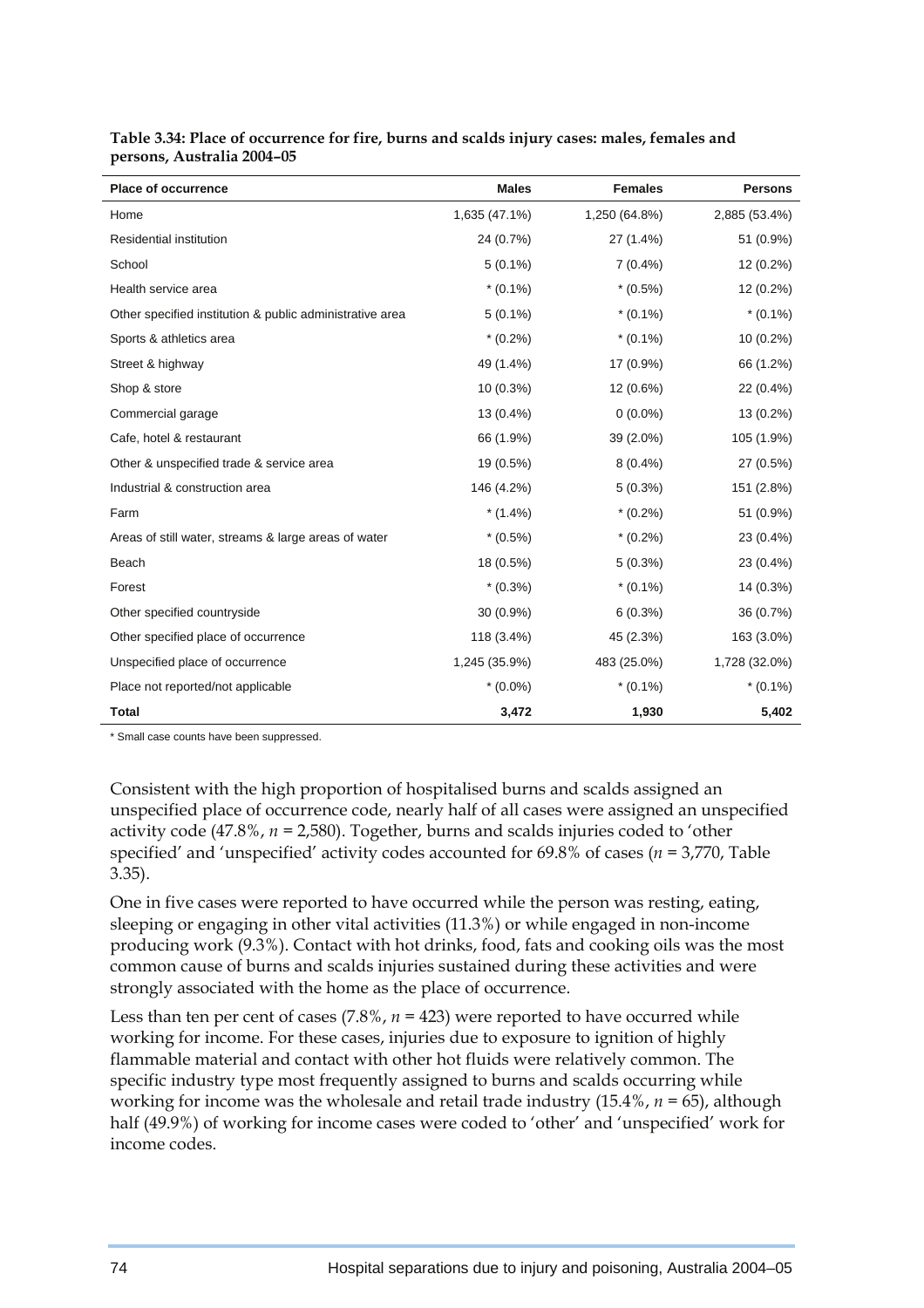| <b>External cause</b>                                       | Sport & leisure<br>activities | <b>Working for</b><br>income | ৳<br>Other types<br>work | eating, etc.<br>sleeping,<br>Resting, | unspecified<br>activities<br>Other & | reported/not<br><b>Activity not</b><br>applicable |
|-------------------------------------------------------------|-------------------------------|------------------------------|--------------------------|---------------------------------------|--------------------------------------|---------------------------------------------------|
| Exposure to uncontrolled fire                               | $\star$                       | 21                           | 16                       | 62                                    | 155                                  | $\star$                                           |
| Exposure to controlled fire                                 | 25                            | 16                           | 43                       | 40                                    | 254                                  | 0                                                 |
| Exposure to ignition of highly flammable material           | $\star$                       | 66                           | 100                      | 14                                    | 496                                  | $\star$                                           |
| Exposure to ignition or melting of nightwear                | 0                             | 0                            | $\Omega$                 | $\star$                               | 6                                    | $^\star$                                          |
| Exposure to ignition or melting of other clothing & apparel | *                             | 12                           | 10                       | 5                                     | 57                                   | *                                                 |
| Exposure to other specified smoke, fire & flames            | $\star$                       | 16                           | 7                        | 16                                    | 118                                  | $\star$                                           |
| Exposure to unspecified smoke, fire & flames                | $\star$                       | 26                           | 18                       | 30                                    | 346                                  |                                                   |
| Contact with hot drinks, food, fats & cooking oils          |                               | 55                           | 186                      | 197                                   | 794                                  |                                                   |
| Contact with hot tap-water                                  | 0                             | 12                           | 8                        | 107                                   | 193                                  | 0                                                 |
| Contact with other hot fluids                               | *                             | 67                           | 55                       | 90                                    | 548                                  | $^\star$                                          |
| Contact with steam & hot vapours                            | $\mathbf 0$                   | 25                           | 15                       | $\star$                               | 99                                   | $^\star$                                          |
| Contact with hot air & gases                                | $\star$                       | 5                            | $\star$                  | $\star$                               | 8                                    | $\Omega$                                          |
| Contact with hot household appliances                       | $\star$                       | 6                            | 16                       | 6                                     | 189                                  | $^\star$                                          |
| Contact with hot heating appliances, radiators & pipes      | $\star$                       | 12                           | 9                        | 26                                    | 187                                  | $\star$                                           |
| Contact with hot engines, machinery & tools                 | 12                            | 17                           | $\overline{7}$           | 0                                     | 90                                   | 0                                                 |
| Contact with other hot metals                               | $\Omega$                      | 28                           | 6                        | $\star$                               | 27                                   | $^\star$                                          |
| Contact with other & unspecified heat & hot substances      | 8                             | 39                           | $\star$                  | 9                                     | 203                                  |                                                   |
| <b>Total</b>                                                | 87                            | 423                          | 502                      | 611                                   | 3,770                                | 9                                                 |

**Table 3.35: Activity at time of occurrence by external cause of fire, burns and scalds injury cases, Australia 2004–05** 

*Note:* Shading denotes most numerous category for each activity group.

\* Small case counts have been suppressed.

### **Fires, burns and scalds—principal diagnosis**

Not surprisingly, the principal diagnosis for most hospitalised burns and scalds cases described burns (92.4%, *n =* 4,992). Burns to the wrist and hands, head and neck, trunk, and hip and lower limbs were all common (16.0–18.3% of cases, see Table 3.36). Overall, very similar proportions of cases for both males and females were assigned burns principal diagnoses, but proportionately more males sustained burns to the head and neck (19.4% vs. 13.8% for females) and proportionately more females sustained burns to the trunk (21.0% vs. 13.5% for males).

Six per cent of hospitalised burns and scalds had a principal diagnosis describing toxic effects of substances chiefly non-medicinal as to source (*n =* 317). Most of these cases were coded to T59.8, toxic effect of other specified gases, fumes and vapours (85.8% of toxic effect cases,  $n = 272$ ).

The principal diagnoses assigned to burns and scalds cases did not differ much by age and tabulated data is not provided here. Nonetheless, it is interesting to note that the age-group with the highest proportion of burns diagnoses (98.0%) was the 0–4 years group and this age-group had the lowest proportion of cases assigned a toxic effects of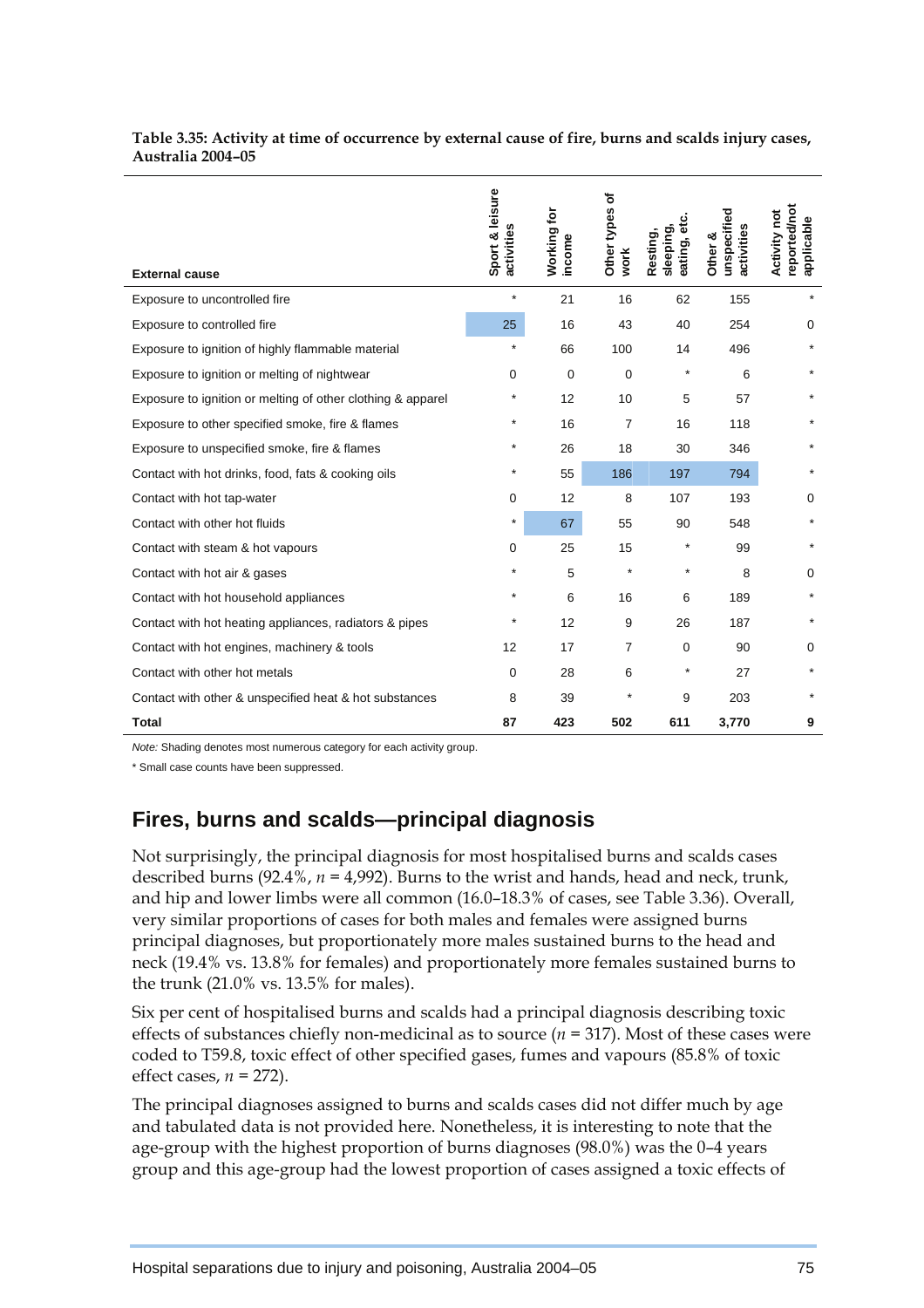non-medicinal substances diagnosis (1.6%). Conversely, the lowest proportion of burns diagnoses (83.7%) was observed for the 65 years and older group and people of this age had the highest proportion of cases assigned a toxic effects of non-medicinal substances diagnosis (13.0%).

| <b>Principal diagnosis</b>                                          | <b>Males</b> | <b>Females</b> | <b>Persons</b> |
|---------------------------------------------------------------------|--------------|----------------|----------------|
| Injuries S00-T19                                                    | 38 (1.1%)    | 14 (0.7%)      | 52 (1.0%)      |
| Burn of head & neck (T20)                                           | 675 (19.4%)  | 267 (13.8%)    | 942 (17.4%)    |
| Burn of trunk (T21)                                                 | 470 (13.5%)  | 406 (21.0%)    | 876 (16.2%)    |
| Burn of shoulder & upper limb, except wrist & hand (T22)            | 430 (12.4%)  | 223 (11.6%)    | 653 (12.1%)    |
| Burn of wrist & hand (T23)                                          | 651 (18.8%)  | 339 (17.6%)    | 990 (18.3%)    |
| Burn of hip & lower limb, except ankle & foot (T24)                 | 535 (15.4%)  | 329 (17.0%)    | 864 (16.0%)    |
| Burn of ankle & foot (T25)                                          | 385 (11.1%)  | 190 (9.8%)     | 575 (10.6%)    |
| Burn of eye & adnexa (T26)                                          | 31 (0.9%)    | $7(0.4\%)$     | 38 (0.7%)      |
| Burn of respiratory tract (T27)                                     | $*(0.2\%)$   | $*(0.2\%)$     | 11 (0.2%)      |
| Burn of other internal organs (T28)                                 | $*(0.3\%)$   | $*(0.1\%)$     | 13 (0.2%)      |
| Burns of multiple body regions (T29)                                | 15 (0.4%)    | $9(0.5\%)$     | 24 (0.4%)      |
| Burn, body region unspecified (T30)                                 | $*(0.0\%)$   | $*(0.1\%)$     | $*(0.0\%)$     |
| Burns classified according to extent of body surface involved (T31) | $*(0.0\%)$   | $*(0.2\%)$     | $*(0.1\%)$     |
| Total burns                                                         | 3,213(92.5%) | 1,779 (92.2%)  | 4,992 (92.4%)  |
| Toxic effects of non-medical substances                             | 194 (5.6%)   | 123 (6.4%)     | 317 (5.9%)     |
| Other injury diagnoses (T36-T50, T66-T75, T79)                      | 27 (0.8%)    | 14 (0.7%)      | 41 (0.8%)      |
| <b>Total</b>                                                        | 3,472        | 1,930          | 5,402          |

**Table 3.36: Principal diagnosis for fire, burns and scalds injury cases: males, females and persons, Australia 2004–05** 

\* Small case counts have been suppressed.

## **Fires, burns and scalds—length of stay**

The total number of patient-days attributed to hospitalised cases of burns and scalds injuries in 2004–05 was 29,081 (2.0% of all patient-days due to community injuries). Including same-day separations, more than half of all burns and scalds separations reported a length of stay of one day (58.8%, *n =* 3,626). Conversely, a small proportion of burns and scalds cases had long lengths of stay, in excess of 100 days (0.2%, *n =* 10). The mean length of stay per case for hospitalised burns and scalds was 5.4 days and this was similar for both male cases (5.5 days) and female cases (5.1 days).

As can be seen in Figure 3.33, mean lengths of stay per case for hospitalised burns and scalds increased markedly with age and mean lengths of stay for males were frequently longer than those for females. Mean length of stay for cases involving children 0–4 years, the age group most commonly admitted to hospital due to burns and scalds, was 3.2 days while the mean length of stay for people 85 years of age and older was 15.0 days.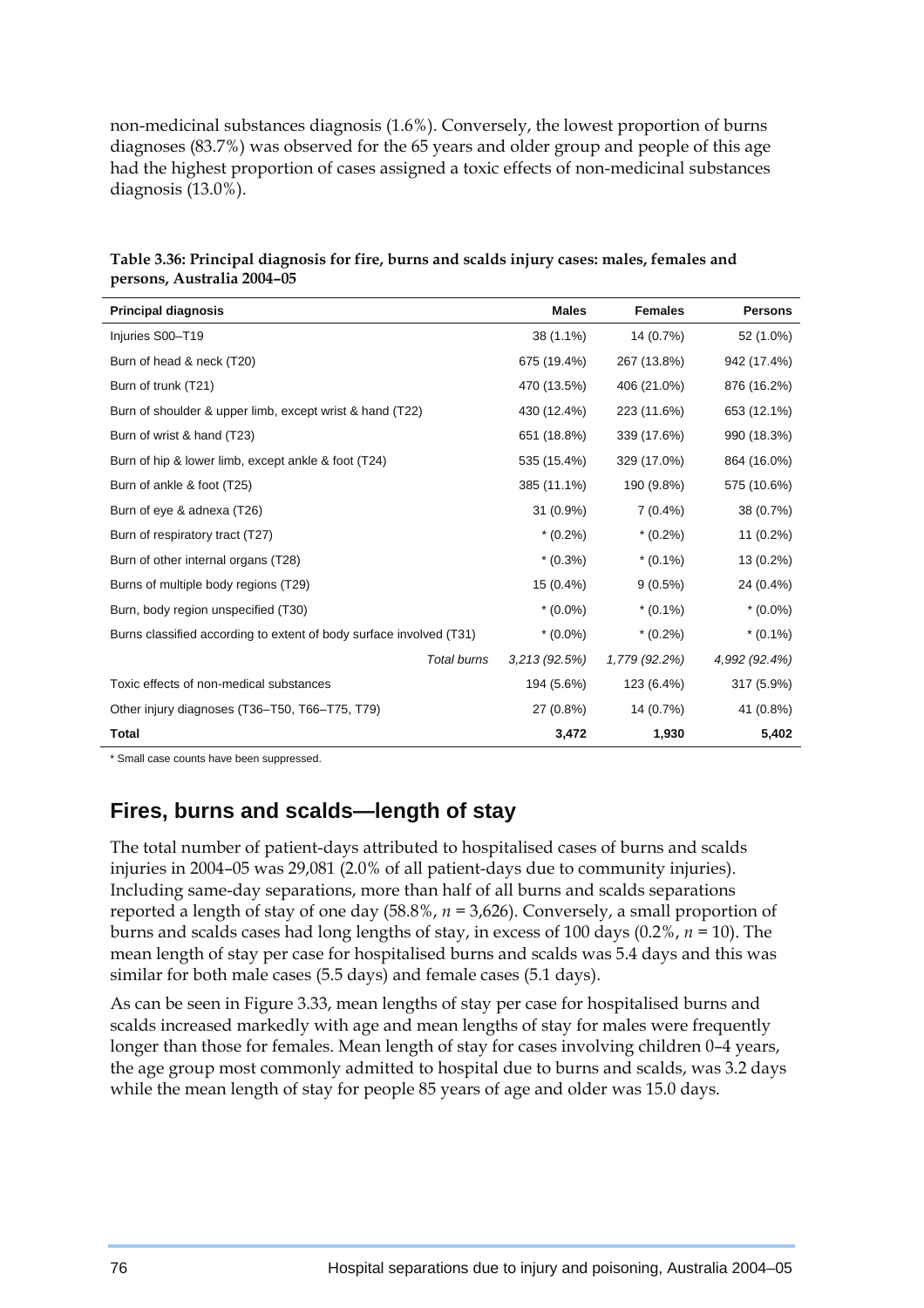

#### **Fires, burns and scalds—state of usual residence**

Age-standardised rates of hospitalised burns and scalds cases were much higher for residents of the Northern Territory, 69.4 per 100,000 population, than for residents of all other jurisdictions of Australia. This was true for both male and female rates and these demonstrated the same pattern of differences between the states (Figure 3.34). Despite the wide confidence intervals provoked by relatively small numbers of cases  $(n \geq 100)$ , the rate of burns and scalds for both males and females resident in the Northern Territory were significantly higher than those for all other jurisdictions.

In each jurisdiction, including the Northern Territory, the age-standardised rate of burns and scalds cases for males was significantly higher than that for females.



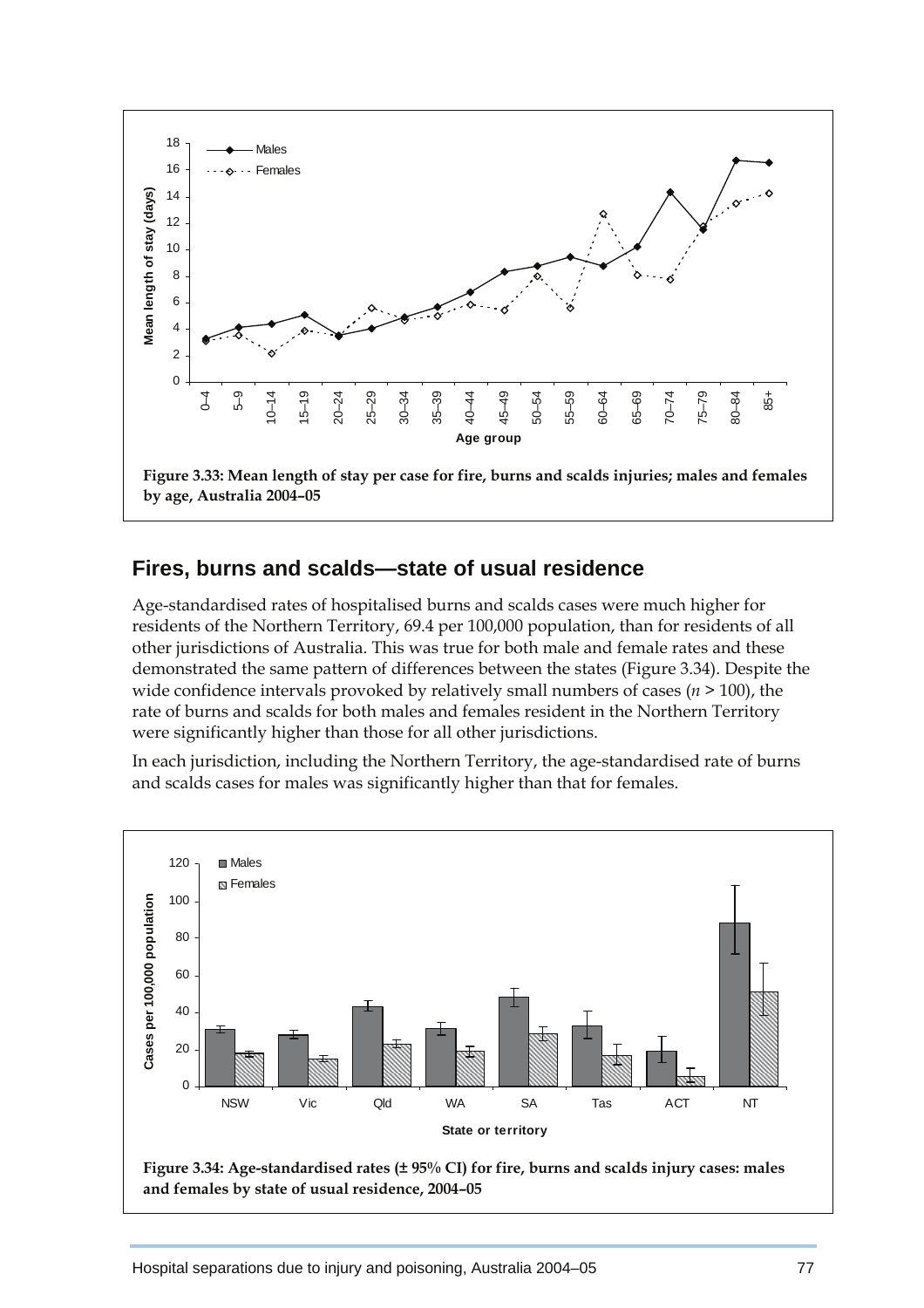### **Fires, burns and scalds—remoteness of usual residence**

The rate of hospitalised burns and scalds injury cases increased markedly with increases in the remoteness of the person's place of usual residence. People resident in Australia's Major cities had the lowest rate of hospitalised burns and scalds in 2004–05 (22.5 per 100,000 population) while residents of Australia's Very remote regions had the highest age-standardised rate of burns and scalds cases (91.0 per 100,000). This rate was significantly higher than that for all other regions and the nation as a whole.

Similar increases in rates of burn and scald cases were observed for both males and females (Figure 3.35). The higher rate of burns and scalds for residents of Very remote regions was particularly distinct for cases involving females, for whom rates jumped from 30.2 cases per 100,000 for residents of Remote areas to 72.5 per 100,000 for residents of Very remote areas.

The high rate of burns and scalds injuries noted previously for residents of the Northern Territory are most likely related to these findings, similarly high rates of burns and scalds have been previously noted for Indigenous Australians (see also Helps & Harrison 2004; Helps & Harrison 2006).

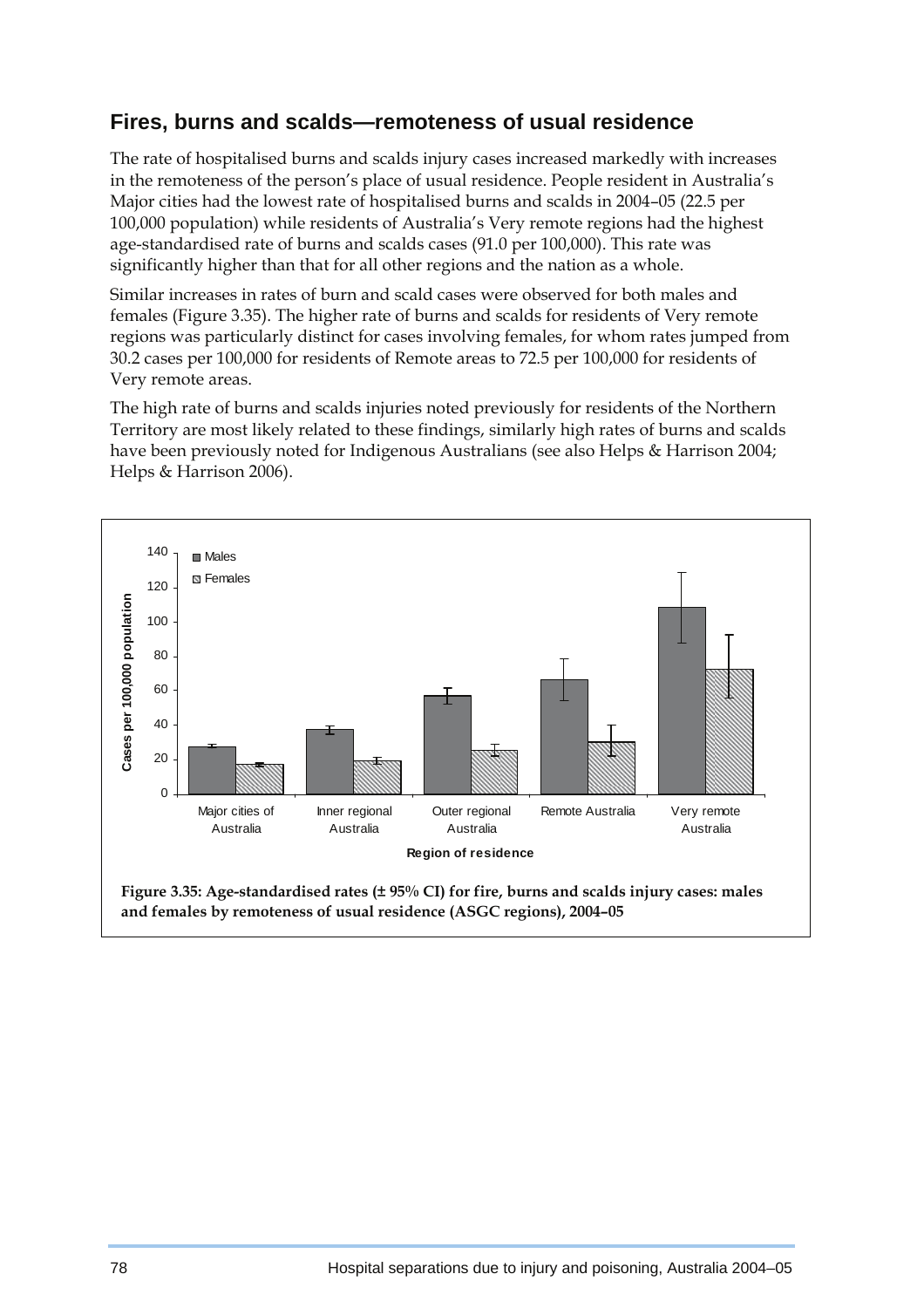# **3.7 Other unintentional injury cases**

ICD-10-AM inclusion criteria:

- Principal diagnosis S00–T75 or T79, and
- First external cause W20–W64, W75–W99, X20–X39, X50–X59, Y85, Y86 or Y89.9, and
- Mode of admission other than 'transfer from another acute hospital'.

#### **Table 3.37: Key indicators for hospitalised other unintentional injury: males, females and persons, Australia 2004–05**

| <b>Key indicators</b>                                                             | <b>Males</b> | <b>Females</b> | Persons <sup>(a)</sup> |
|-----------------------------------------------------------------------------------|--------------|----------------|------------------------|
| Total number of hospital separations due to other unintentional injury            | 85.396       | 34.271         | 119.668                |
| Other unintentional separations as proportion of all community injury separations | 38.2%        | 21.4%          | 31.2%                  |
|                                                                                   |              |                |                        |
| Estimated number of other unintentional injury cases <sup>(b)</sup>               | 80.618       | 32.491         | 113.110                |
| Cases per 100,000 population                                                      | 802.2        | 319.8          | 559.7                  |
| Cases per 100,000 population-age-standardised (c)                                 | 800.9        | 315.9          | 561.1                  |
| Total patient-days due to other unintentional injury (d), (e)                     | 154.698      | 86.862         | 241.566                |
| Mean patient-days per case                                                        | 1.9          | 2.7            | 2.1                    |

(a) Includes 1 separation for which sex was not reported.

(b) Excludes records with a mode of admission of 'transfer from another acute hospital'.

(c) Standardised to the Australian estimated resident population 30th June 2001.

(d) Includes records with a mode of admission of 'transfer from another acute hospital' as contributing to hospital burden due to injury.

(e) Includes 6 days of patient care for which sex was not reported.

The remaining 113,110 hospitalised community injury cases in 2004–05 were the result of a variety of causes, including; exposure to mechanical forces (e.g. struck by object or unintentional contact with another person), accidental threats to breathing other than drowning and submersion, and contact with venomous animals and plants. The age-standardised rate of these other unintentional hospitalised injury was 561.1 per 100,000 population in this year (Table 3.37).

## **Other unintentional—age and sex**

Males accounted for nearly three-quarters of all other unintentional hospitalised injury cases in 2004–05 (71.3%, *n =* 80,618). Accordingly, the age-standardised rate of these types of injuries was considerably higher for males (800.9 per 100,000 population) than for females (315.9 per 100,000). Age-specific rates of other unintentional injury cases were also quite different for males and females (Figure 3.36). Rates were highest for males aged 15–24 years and, from this peak, declined relatively steadily with increasing age. Conversely, rates for females were quite low for all age groups until the age of 75 years. Rates then increased with age, and were significantly higher than those of males for females aged 85 years and older.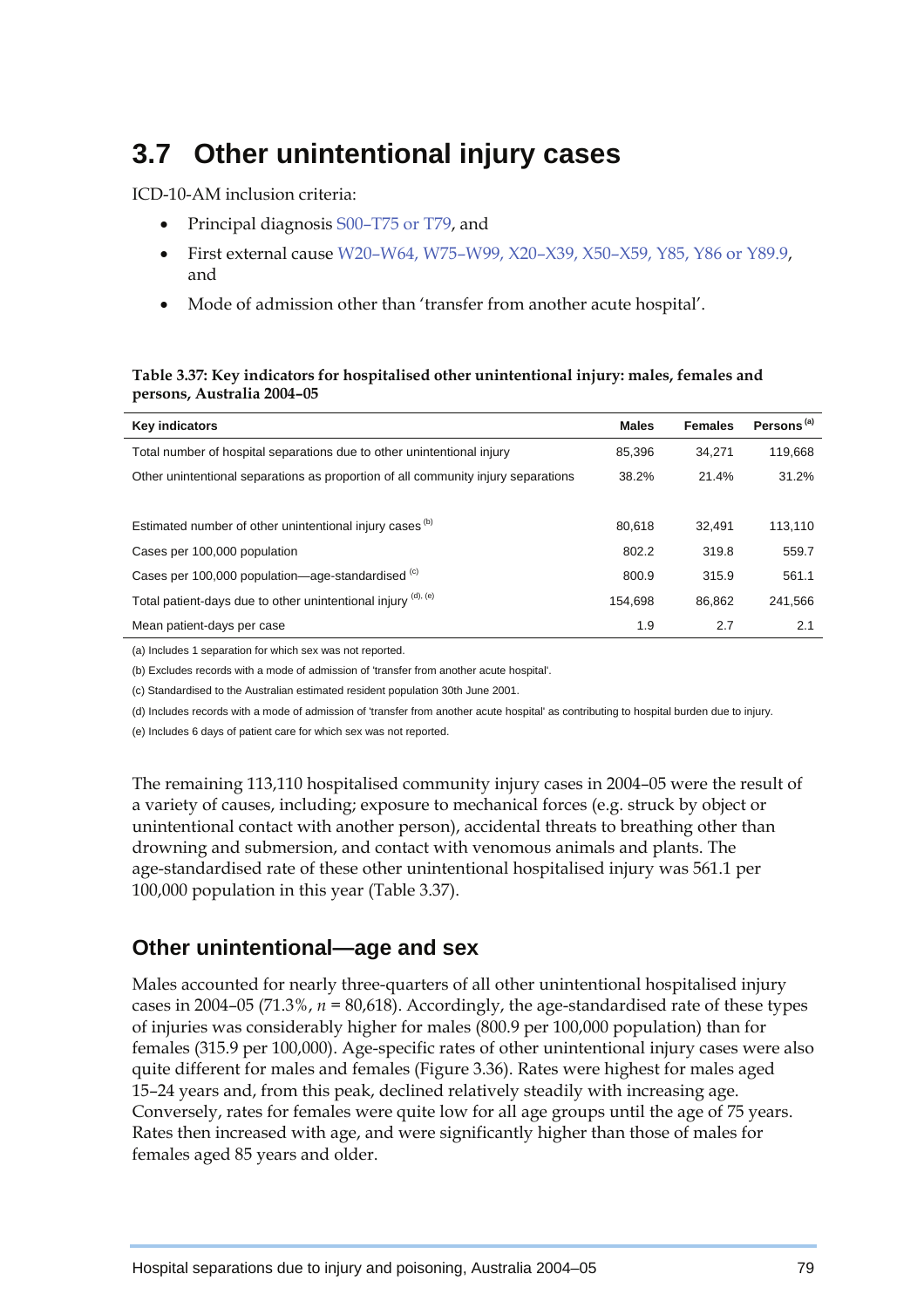

#### **Other unintentional—external cause**

Nearly half of all other unintentional hospitalised injury cases (46.4%, *n =* 52,532) were due to exposure to inanimate mechanical forces (e.g. being stuck by objects, injured in explosions or contact with tools and machines). A larger proportion of cases involving males were assigned first external causes of this type (49.3%) than cases involving females (39.4%, Table 3.38). This was also the most common external cause category for all age groups other than the very old, for whom injuries due to exposure to other and unspecified factors became more frequent (Figure 3.37). Age-specific rates of injuries due to exposure to inanimate mechanical forces were highest for young adults 15–29 years.

Of this large group of hospitalised injuries, the *specific* external cause most frequently assigned to cases due to exposure to inanimate mechanical forces was W22, striking against or struck by other objects (13.1%, *n =* 6,862). The next most common external causes for cases classed as exposure to inanimate mechanical forces were W44, foreign body entering into or through eye or natural orifice (11.6%, *n =* 6,102) and W25, contact with sharp glass  $(10.3\%$ ,  $n = 5,433$ ). Contact with other and unspecified machinery (W31) was also a particularly frequent first external cause for cases involving males (10.7% of male cases due to exposure to inanimate mechanical forces,  $n = 4,269$ ).

The second most common group of external causes for cases coded as other unintentional hospitalised injuries was accidental exposure to other and unspecified factors (29.9%, *n =* 33,766). A slightly higher proportion of cases involving females were described as accidental exposure to other and unspecified factors (33.1%) than cases involving males (28.5%), likely related to the increase in rates of injuries of this type with age. The other and unspecified factors group contains only two codes, X58 (other) and X59 (unspecified), and the majority of cases for both males and females had X59 as the first external cause (persons: 94.7%, *n =* 31,991). Rates of injuries resulting from accidental exposure to other and unspecified factors were highest for people aged 15–24 years, with a second peak noted for people aged 85 years and older (Figure 3.37).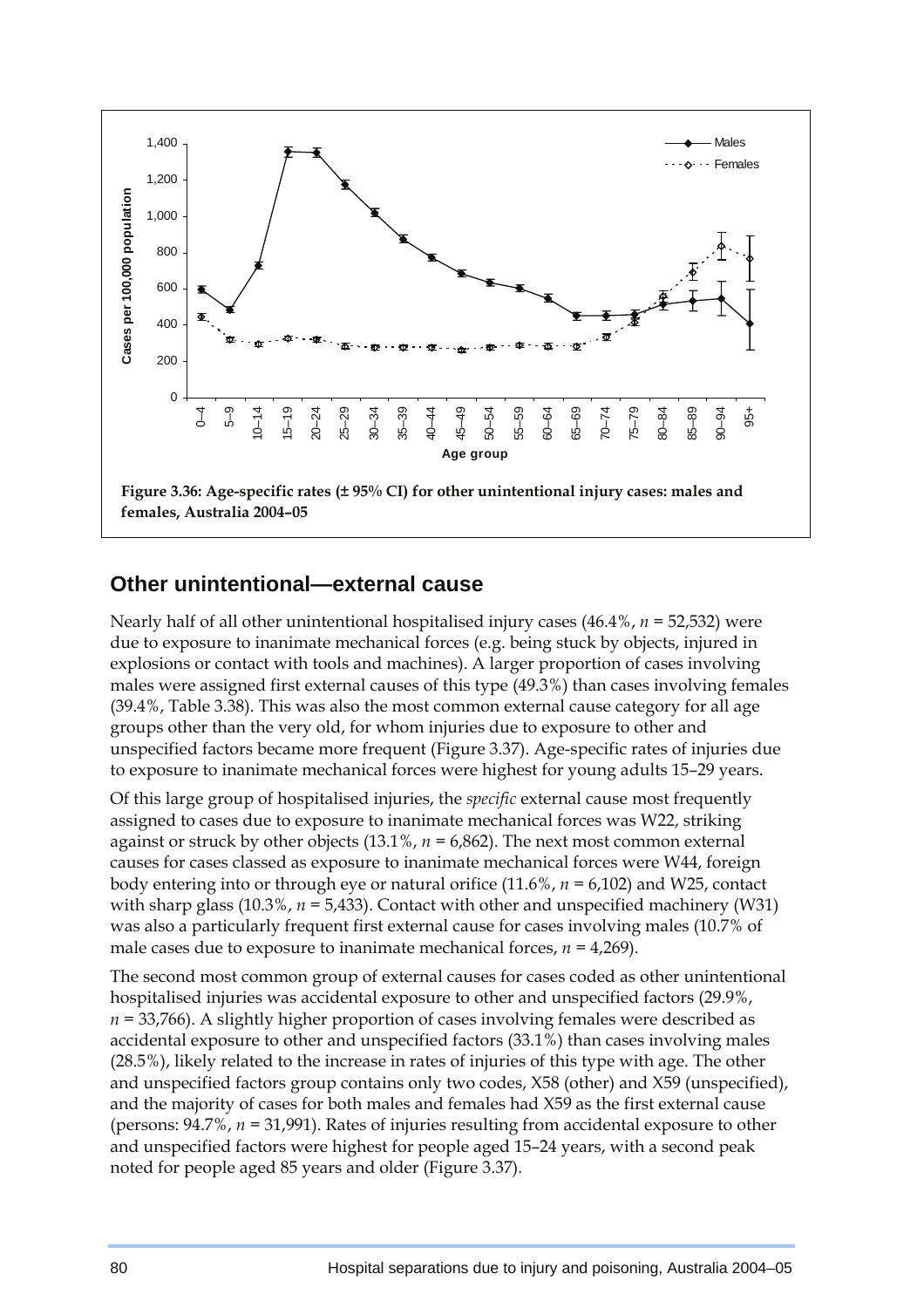The third most common type of external cause for cases coded as other unintentional hospitalised injuries were those describing exposure to animate mechanical forces (W50–W64). One in ten other unintentional injury cases in 2004–05 were assigned such external cause codes (10.7%, *n =* 12,145). Most frequently, such cases were specifically attributed to being hit, struck, kicked, twisted, bitten or scratched by another person (W50; 28.7%, *n =* 3,480). A further 23.9% of cases had a first external cause of W51, striking against or bumped into by another person. Both of these external cause codes were more frequent for cases involving males than for cases involving females. Rates of hospitalised injuries due to exposure to animate mechanical forces were highest for young people 15–19 years (Figure 3.37), and is likely to be related to rates of sporting injuries at this age (discussed further below).

| <b>External cause</b>                                         | <b>Males</b>   | <b>Females</b> | Persons *      |
|---------------------------------------------------------------|----------------|----------------|----------------|
| Exposure to inanimate mechanical forces (W20-W49)             | 39,730 (49.3%) | 12,802 (39.4%) | 52,532 (46.4%) |
| Exposure to animate mechanical forces (W50-W64)               | 8,744 (10.8%)  | 3,400 (10.5%)  | 12,145 (10.7%) |
| Other accidental threats to breathing (W75–W84)               | 426 (0.5%)     | 339 (1.0%)     | 765 (0.7%)     |
| Exposure to electric current, radiation & extreme ambient air |                |                |                |
| temperature & pressure (W85-W99)                              | 752 (0.9%)     | 247 (0.8%)     | 999 (0.9%)     |
| Contact with venomous animals & plants (X20-X29)              | 1,928 (2.4%)   | 1,150 (3.5%)   | 3,078(2.7%)    |
| Exposure to forces of nature (X30-X39)                        | 407 (0.5%)     | 264 (0.8%)     | 671 (0.6%)     |
| Overexertion, travel & privation (X50-X57)                    | 5,469 (6.8%)   | 3,432 (10.6%)  | 8,901 (7.9%)   |
| Accidental exposure to other & unspecified factors (X58-X59)  | 23,001 (28.5%) | 10,765 (33.1%) | 33,766 (29.9%) |
| Sequelae of external causes (Y85, Y86, Y89.9)                 | 161 (0.2%)     | 92 (0.3%)      | 253 (0.2%)     |
| Total                                                         | 80,618         | 32,491         | 113,110        |

| Table 3.38: External cause groups for other unintentional injury cases: males, females and |  |
|--------------------------------------------------------------------------------------------|--|
| persons, Australia 2004–05                                                                 |  |

\* Persons includes 1 case for which sex was not reported.

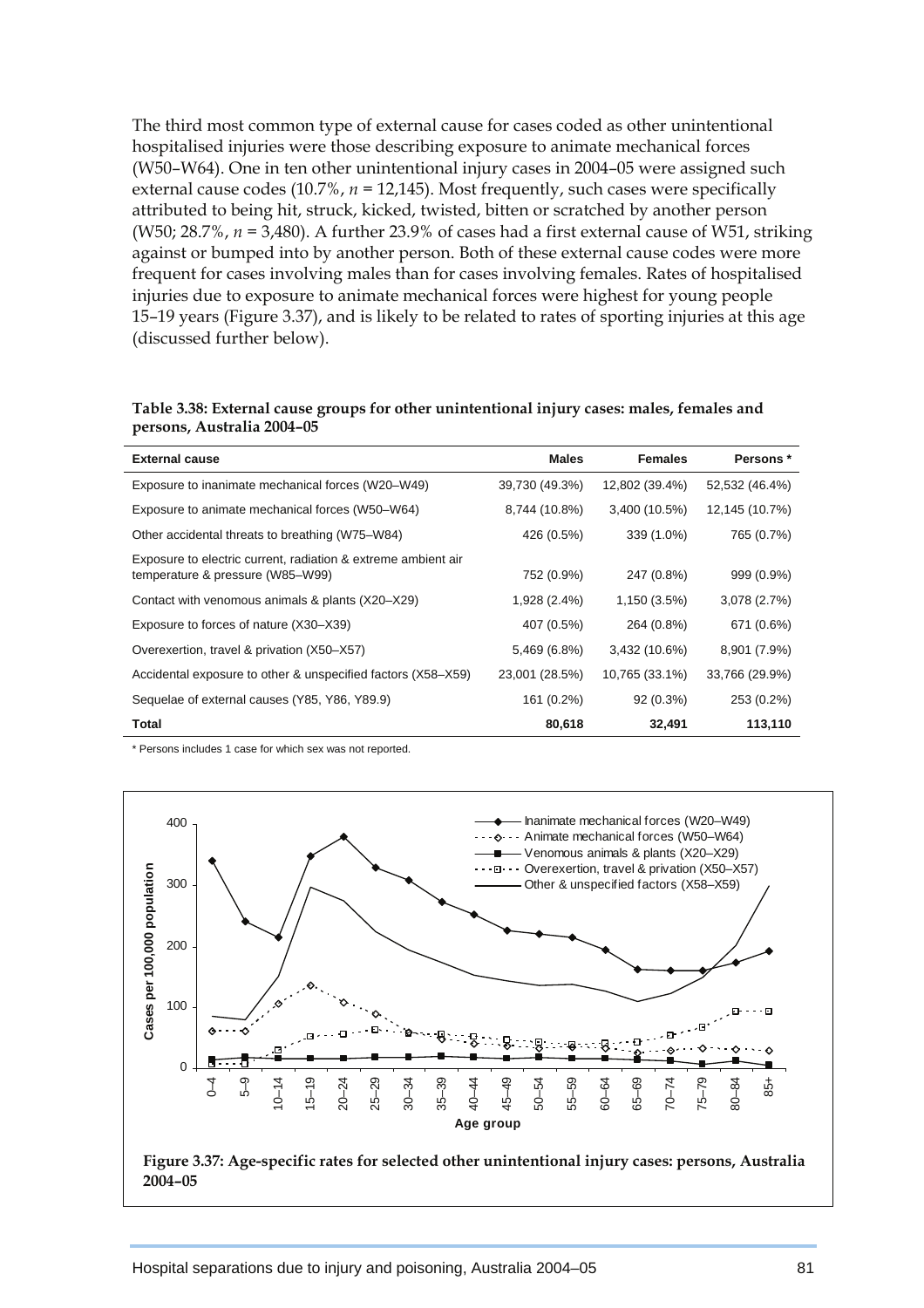### **Other unintentional—place and activity**

More than half of all hospitalised cases in the other unintentional injury group had an unspecified place of occurrence recorded (58.9%, *n =* 66,644). Nevertheless, and as for many other types of hospitalised community injury, the home was the most frequent *specified* place of occurrence; 15.9% (*n =* 17,947) of other unintentional injury cases were reported to have occurred in the home. The home was the most frequently specified place of occurrence for many types of other unintentional injury cases, including exposure to inanimate mechanical forces, accidental threats to breathing and contact with venomous plants and animals (Table 3.39). A much higher proportion of female other unintentional injury cases occurred in the home (and driveway; 22.1%) than for male cases (13.4%, see Table 3.40).

Sports grounds and facilities were also a relatively common place of occurrence, accounting for 9.4% (*n =* 10,677) of other unintentional injury cases in 2004–05. Sports facilities were the most common place of occurrence for injuries attributed to exposure to animate mechanical forces, over-exertion, travel and privation and exposure to other and unspecified factors. Sports facilities were a proportionately more common place of occurrence for males (10.8% of male cases) than for females (6.1%).

| Place of occurrence                                         | Inanimate mechanical<br>forces (W20-W49) | Animate mechanical<br>(W50-W64)<br>forces | breathing (W75-W84)<br>Accidental threats to | radiation etc. (W85-<br>current,<br>Electric<br>W99) | ఱ<br>Venomous animals<br>plants (X20-X29) | Forces of nature<br>$(X30 - X39)$ | & privation (X50-X57)<br>Over-exertion, travel | unspecified<br>factors (X58-X59)<br>Other & | Sequelae (Y85, Y86,<br>Y89.9) | Total   |
|-------------------------------------------------------------|------------------------------------------|-------------------------------------------|----------------------------------------------|------------------------------------------------------|-------------------------------------------|-----------------------------------|------------------------------------------------|---------------------------------------------|-------------------------------|---------|
| Home                                                        | 11,645                                   | 1,562                                     | 345                                          | 181                                                  | 775                                       | 176                               | 1,843                                          | 1,386                                       | 34                            | 17,947  |
| Residential institution                                     | 333                                      | 53                                        | 65                                           | $\overline{7}$                                       | 6                                         | 20                                | 126                                            | 346                                         | $\star$                       | 959     |
| School                                                      | 943                                      | 466                                       | 9                                            | 7                                                    | 34                                        | $^\star$                          | 162                                            | 227                                         | 0                             | 1,852   |
| Health service area                                         | 204                                      | $\ast$                                    | 32                                           | 11                                                   | 5                                         | $^\star$                          | 101                                            | 137                                         | 5                             | 515     |
| Other specified institution & public<br>administrative area | 83                                       | 19                                        | $\star$                                      | $\star$                                              | 8                                         | $\star$                           | 31                                             | 23                                          | 0                             | 170     |
| Sports & athletics area                                     | 1,641                                    | 3,390                                     | $\star$                                      | $\star$                                              | 12                                        | 34                                | 2,113                                          | 3,475                                       | 5                             | 10,677  |
| Street & highway                                            | 374                                      | 117                                       | 8                                            | 10                                                   | 33                                        | 55                                | 118                                            | 120                                         | 32                            | 867     |
| Trade & service area                                        | 1,920                                    | 150                                       | 21                                           | 42                                                   | 23                                        | 15                                | 254                                            | 204                                         | 5                             | 2,634   |
| Industrial & construction area                              | 3,978                                    | 26                                        | $\ast$                                       | 98                                                   | 25                                        | 30                                | 218                                            | 243                                         | $\star$                       | 4,624   |
| Farm                                                        | 880                                      | 477                                       | $\star$                                      | 10                                                   | 76                                        | 19                                | 57                                             | 56                                          | $\star$                       | 1,578   |
| Other specified place of occurrence                         | 2,141                                    | 501                                       | 13                                           | 458                                                  | 425                                       | 126                               | 395                                            | 519                                         | 10                            | 4,588   |
| Unspecified place of occurrence                             | 28,368                                   | 5,363                                     | 264                                          | 170                                                  | 1,651                                     | 185                               | 3,477                                          | 27,013                                      | 153                           | 66,644  |
| Place not reported/not applicable                           | 22                                       | ×                                         | 0                                            | 0                                                    | 5                                         | $^{\star}$                        | 6                                              | 17                                          | 0                             | 55      |
| <b>Total</b>                                                | 52,532                                   | 12,145                                    | 765                                          | 999                                                  | 3,078                                     | 671                               | 8,901                                          | 33,766                                      | 253                           | 113,110 |

#### **Table 3.39: Place of occurrence for other unintentional injury cases by external cause groups, Australia 2004–05**

*Note:* Shading denotes most common specific category for each external cause group.

\* Small case counts have been suppressed.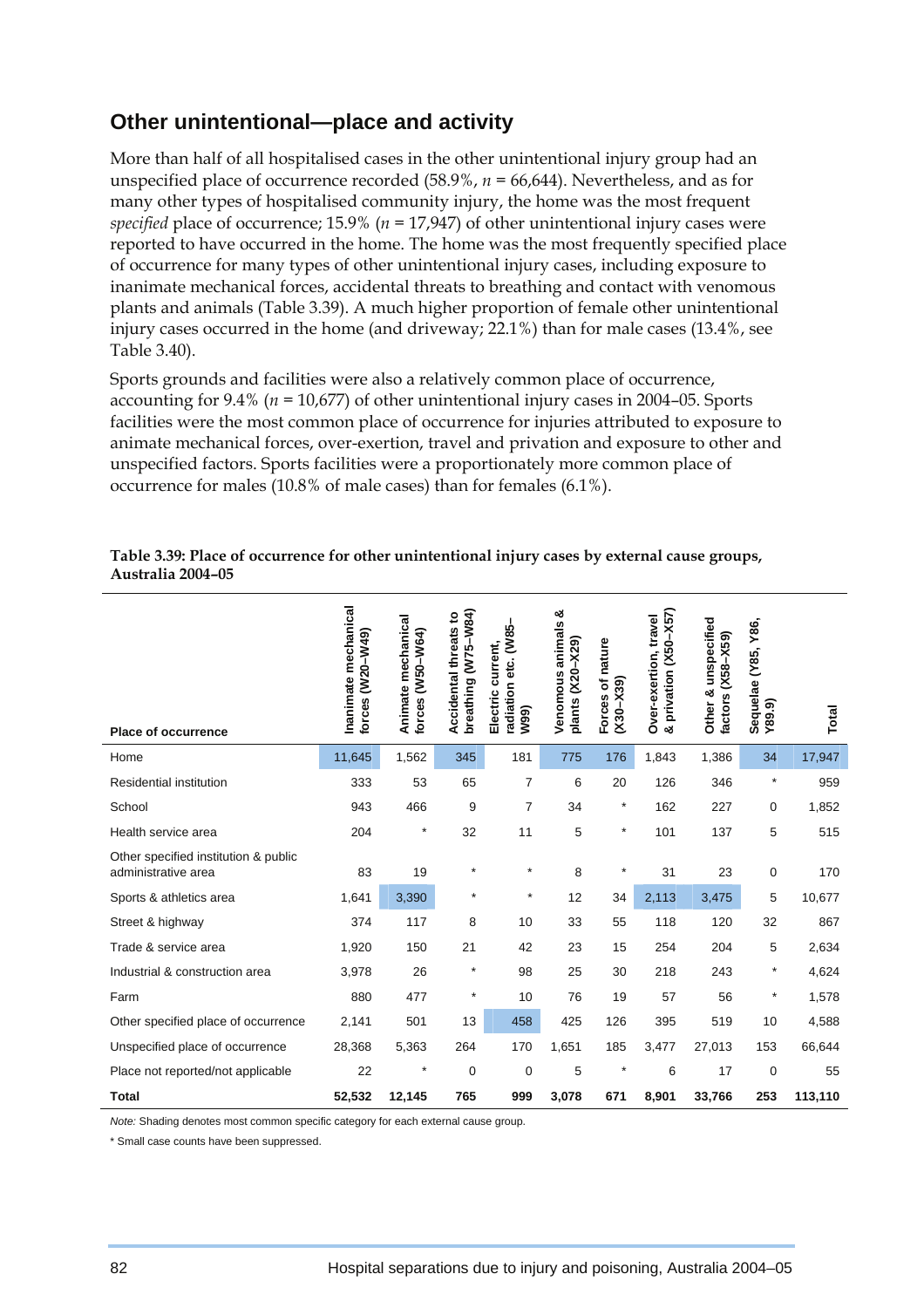| 7,178 (22.1%)<br>Home<br>10,767 (13.4%)<br>17,945 (15.9%)<br>Prison<br>125 (0.2%)<br>$9(0.0\%)$<br>134 (0.1%)<br>Aged care facilities<br>179 (0.2%)<br>523 (1.6%)<br>702 (0.6%)<br>Other & unspecified residential institution<br>84 (0.1%)<br>39 (0.1%)<br>123 (0.1%)<br>School<br>1,306 (1.6%)<br>546 (1.7%)<br>1,852 (1.6%)<br>Health Service area<br>221 (0.3%)<br>294 (0.9%)<br>515 (0.5%)<br>Other specified institution & public administrative<br>102 (0.1%)<br>68 (0.2%)<br>170 (0.2%)<br>area<br>Sporting grounds (outdoor)<br>6,592 (8.2%)<br>985 (3.0%)<br>7,577 (6.7%)<br>Sporting hall (indoor)<br>834 (1.0%)<br>352 (1.1%)<br>1,186 (1.0%)<br>Swimming centre<br>43 (0.1%)<br>36 (0.1%)<br>79 (0.1%)<br>Racetrack & racecourse<br>71 (0.1%)<br>21 (0.1%)<br>92 (0.1%)<br>Skating rink<br>39 (0.0%)<br>12 (0.0%)<br>51 (0.0%)<br>Skiing<br>166 (0.2%)<br>132 (0.4%)<br>298 (0.3%)<br>Other & unspecified sports & athletic areas<br>938 (1.2%)<br>456 (1.4%)<br>1,394 (1.2%)<br>Roadway<br>335 (0.4%)<br>132 (0.4%)<br>467 (0.4%)<br>Sidewalk<br>215 (0.3%)<br>126 (0.4%)<br>341 (0.3%)<br>Other & unspecified public highway, street or road<br>36 (0.0%)<br>23 (0.1%)<br>59 (0.1%)<br>Shop & store<br>534 (0.7%)<br>280 (0.9%)<br>814 (0.7%)<br>Commercial garage<br>155 (0.2%)<br>161 (0.1%)<br>$6(0.0\%)$<br>Office building<br>33 (0.0%)<br>$10(0.0\%)$<br>43 (0.0%)<br>Cafe, hotel & restaurant<br>648 (0.8%)<br>301 (0.9%)<br>949 (0.8%)<br>Other & unspecified trade & service area<br>558 (0.7%)<br>108 (0.3%)<br>666 (0.6%)<br>Construction area<br>673 (0.8%)<br>21 (0.1%)<br>694 (0.6%)<br>Factory & plant<br>1,920 (2.4%)<br>141 (0.4%)<br>2,061 (1.8%)<br>Mine & quarry<br>401 (0.5%)<br>$10(0.0\%)$<br>411 (0.4%)<br>Other & unspecified industrial & construction area<br>1,386 (1.7%)<br>71 (0.2%)<br>1,457 (1.3%)<br>Farm<br>1,326 (1.6%)<br>252 (0.8%)<br>1,578 (1.4%)<br>Area of still water<br>78 (0.1%)<br>29 (0.1%)<br>107 (0.1%)<br>185 (0.2%)<br>Stream of water<br>47 (0.1%)<br>232 (0.2%) | <b>Place of occurrence</b> | Males | <b>Females</b> | <b>Persons</b> |
|------------------------------------------------------------------------------------------------------------------------------------------------------------------------------------------------------------------------------------------------------------------------------------------------------------------------------------------------------------------------------------------------------------------------------------------------------------------------------------------------------------------------------------------------------------------------------------------------------------------------------------------------------------------------------------------------------------------------------------------------------------------------------------------------------------------------------------------------------------------------------------------------------------------------------------------------------------------------------------------------------------------------------------------------------------------------------------------------------------------------------------------------------------------------------------------------------------------------------------------------------------------------------------------------------------------------------------------------------------------------------------------------------------------------------------------------------------------------------------------------------------------------------------------------------------------------------------------------------------------------------------------------------------------------------------------------------------------------------------------------------------------------------------------------------------------------------------------------------------------------------------------------------------------------------------------------------------------------------------------------------------------------------------|----------------------------|-------|----------------|----------------|
|                                                                                                                                                                                                                                                                                                                                                                                                                                                                                                                                                                                                                                                                                                                                                                                                                                                                                                                                                                                                                                                                                                                                                                                                                                                                                                                                                                                                                                                                                                                                                                                                                                                                                                                                                                                                                                                                                                                                                                                                                                    |                            |       |                |                |
|                                                                                                                                                                                                                                                                                                                                                                                                                                                                                                                                                                                                                                                                                                                                                                                                                                                                                                                                                                                                                                                                                                                                                                                                                                                                                                                                                                                                                                                                                                                                                                                                                                                                                                                                                                                                                                                                                                                                                                                                                                    |                            |       |                |                |
|                                                                                                                                                                                                                                                                                                                                                                                                                                                                                                                                                                                                                                                                                                                                                                                                                                                                                                                                                                                                                                                                                                                                                                                                                                                                                                                                                                                                                                                                                                                                                                                                                                                                                                                                                                                                                                                                                                                                                                                                                                    |                            |       |                |                |
|                                                                                                                                                                                                                                                                                                                                                                                                                                                                                                                                                                                                                                                                                                                                                                                                                                                                                                                                                                                                                                                                                                                                                                                                                                                                                                                                                                                                                                                                                                                                                                                                                                                                                                                                                                                                                                                                                                                                                                                                                                    |                            |       |                |                |
|                                                                                                                                                                                                                                                                                                                                                                                                                                                                                                                                                                                                                                                                                                                                                                                                                                                                                                                                                                                                                                                                                                                                                                                                                                                                                                                                                                                                                                                                                                                                                                                                                                                                                                                                                                                                                                                                                                                                                                                                                                    |                            |       |                |                |
|                                                                                                                                                                                                                                                                                                                                                                                                                                                                                                                                                                                                                                                                                                                                                                                                                                                                                                                                                                                                                                                                                                                                                                                                                                                                                                                                                                                                                                                                                                                                                                                                                                                                                                                                                                                                                                                                                                                                                                                                                                    |                            |       |                |                |
|                                                                                                                                                                                                                                                                                                                                                                                                                                                                                                                                                                                                                                                                                                                                                                                                                                                                                                                                                                                                                                                                                                                                                                                                                                                                                                                                                                                                                                                                                                                                                                                                                                                                                                                                                                                                                                                                                                                                                                                                                                    |                            |       |                |                |
|                                                                                                                                                                                                                                                                                                                                                                                                                                                                                                                                                                                                                                                                                                                                                                                                                                                                                                                                                                                                                                                                                                                                                                                                                                                                                                                                                                                                                                                                                                                                                                                                                                                                                                                                                                                                                                                                                                                                                                                                                                    |                            |       |                |                |
|                                                                                                                                                                                                                                                                                                                                                                                                                                                                                                                                                                                                                                                                                                                                                                                                                                                                                                                                                                                                                                                                                                                                                                                                                                                                                                                                                                                                                                                                                                                                                                                                                                                                                                                                                                                                                                                                                                                                                                                                                                    |                            |       |                |                |
|                                                                                                                                                                                                                                                                                                                                                                                                                                                                                                                                                                                                                                                                                                                                                                                                                                                                                                                                                                                                                                                                                                                                                                                                                                                                                                                                                                                                                                                                                                                                                                                                                                                                                                                                                                                                                                                                                                                                                                                                                                    |                            |       |                |                |
|                                                                                                                                                                                                                                                                                                                                                                                                                                                                                                                                                                                                                                                                                                                                                                                                                                                                                                                                                                                                                                                                                                                                                                                                                                                                                                                                                                                                                                                                                                                                                                                                                                                                                                                                                                                                                                                                                                                                                                                                                                    |                            |       |                |                |
|                                                                                                                                                                                                                                                                                                                                                                                                                                                                                                                                                                                                                                                                                                                                                                                                                                                                                                                                                                                                                                                                                                                                                                                                                                                                                                                                                                                                                                                                                                                                                                                                                                                                                                                                                                                                                                                                                                                                                                                                                                    |                            |       |                |                |
|                                                                                                                                                                                                                                                                                                                                                                                                                                                                                                                                                                                                                                                                                                                                                                                                                                                                                                                                                                                                                                                                                                                                                                                                                                                                                                                                                                                                                                                                                                                                                                                                                                                                                                                                                                                                                                                                                                                                                                                                                                    |                            |       |                |                |
|                                                                                                                                                                                                                                                                                                                                                                                                                                                                                                                                                                                                                                                                                                                                                                                                                                                                                                                                                                                                                                                                                                                                                                                                                                                                                                                                                                                                                                                                                                                                                                                                                                                                                                                                                                                                                                                                                                                                                                                                                                    |                            |       |                |                |
|                                                                                                                                                                                                                                                                                                                                                                                                                                                                                                                                                                                                                                                                                                                                                                                                                                                                                                                                                                                                                                                                                                                                                                                                                                                                                                                                                                                                                                                                                                                                                                                                                                                                                                                                                                                                                                                                                                                                                                                                                                    |                            |       |                |                |
|                                                                                                                                                                                                                                                                                                                                                                                                                                                                                                                                                                                                                                                                                                                                                                                                                                                                                                                                                                                                                                                                                                                                                                                                                                                                                                                                                                                                                                                                                                                                                                                                                                                                                                                                                                                                                                                                                                                                                                                                                                    |                            |       |                |                |
|                                                                                                                                                                                                                                                                                                                                                                                                                                                                                                                                                                                                                                                                                                                                                                                                                                                                                                                                                                                                                                                                                                                                                                                                                                                                                                                                                                                                                                                                                                                                                                                                                                                                                                                                                                                                                                                                                                                                                                                                                                    |                            |       |                |                |
|                                                                                                                                                                                                                                                                                                                                                                                                                                                                                                                                                                                                                                                                                                                                                                                                                                                                                                                                                                                                                                                                                                                                                                                                                                                                                                                                                                                                                                                                                                                                                                                                                                                                                                                                                                                                                                                                                                                                                                                                                                    |                            |       |                |                |
|                                                                                                                                                                                                                                                                                                                                                                                                                                                                                                                                                                                                                                                                                                                                                                                                                                                                                                                                                                                                                                                                                                                                                                                                                                                                                                                                                                                                                                                                                                                                                                                                                                                                                                                                                                                                                                                                                                                                                                                                                                    |                            |       |                |                |
|                                                                                                                                                                                                                                                                                                                                                                                                                                                                                                                                                                                                                                                                                                                                                                                                                                                                                                                                                                                                                                                                                                                                                                                                                                                                                                                                                                                                                                                                                                                                                                                                                                                                                                                                                                                                                                                                                                                                                                                                                                    |                            |       |                |                |
|                                                                                                                                                                                                                                                                                                                                                                                                                                                                                                                                                                                                                                                                                                                                                                                                                                                                                                                                                                                                                                                                                                                                                                                                                                                                                                                                                                                                                                                                                                                                                                                                                                                                                                                                                                                                                                                                                                                                                                                                                                    |                            |       |                |                |
|                                                                                                                                                                                                                                                                                                                                                                                                                                                                                                                                                                                                                                                                                                                                                                                                                                                                                                                                                                                                                                                                                                                                                                                                                                                                                                                                                                                                                                                                                                                                                                                                                                                                                                                                                                                                                                                                                                                                                                                                                                    |                            |       |                |                |
|                                                                                                                                                                                                                                                                                                                                                                                                                                                                                                                                                                                                                                                                                                                                                                                                                                                                                                                                                                                                                                                                                                                                                                                                                                                                                                                                                                                                                                                                                                                                                                                                                                                                                                                                                                                                                                                                                                                                                                                                                                    |                            |       |                |                |
|                                                                                                                                                                                                                                                                                                                                                                                                                                                                                                                                                                                                                                                                                                                                                                                                                                                                                                                                                                                                                                                                                                                                                                                                                                                                                                                                                                                                                                                                                                                                                                                                                                                                                                                                                                                                                                                                                                                                                                                                                                    |                            |       |                |                |
|                                                                                                                                                                                                                                                                                                                                                                                                                                                                                                                                                                                                                                                                                                                                                                                                                                                                                                                                                                                                                                                                                                                                                                                                                                                                                                                                                                                                                                                                                                                                                                                                                                                                                                                                                                                                                                                                                                                                                                                                                                    |                            |       |                |                |
|                                                                                                                                                                                                                                                                                                                                                                                                                                                                                                                                                                                                                                                                                                                                                                                                                                                                                                                                                                                                                                                                                                                                                                                                                                                                                                                                                                                                                                                                                                                                                                                                                                                                                                                                                                                                                                                                                                                                                                                                                                    |                            |       |                |                |
|                                                                                                                                                                                                                                                                                                                                                                                                                                                                                                                                                                                                                                                                                                                                                                                                                                                                                                                                                                                                                                                                                                                                                                                                                                                                                                                                                                                                                                                                                                                                                                                                                                                                                                                                                                                                                                                                                                                                                                                                                                    |                            |       |                |                |
|                                                                                                                                                                                                                                                                                                                                                                                                                                                                                                                                                                                                                                                                                                                                                                                                                                                                                                                                                                                                                                                                                                                                                                                                                                                                                                                                                                                                                                                                                                                                                                                                                                                                                                                                                                                                                                                                                                                                                                                                                                    |                            |       |                |                |
|                                                                                                                                                                                                                                                                                                                                                                                                                                                                                                                                                                                                                                                                                                                                                                                                                                                                                                                                                                                                                                                                                                                                                                                                                                                                                                                                                                                                                                                                                                                                                                                                                                                                                                                                                                                                                                                                                                                                                                                                                                    |                            |       |                |                |
| 905 (1.1%)<br>201 (0.6%)<br>Large area of water<br>1,106 (1.0%)                                                                                                                                                                                                                                                                                                                                                                                                                                                                                                                                                                                                                                                                                                                                                                                                                                                                                                                                                                                                                                                                                                                                                                                                                                                                                                                                                                                                                                                                                                                                                                                                                                                                                                                                                                                                                                                                                                                                                                    |                            |       |                |                |
| Beach<br>488 (0.6%)<br>173 (0.5%)<br>661 (0.6%)                                                                                                                                                                                                                                                                                                                                                                                                                                                                                                                                                                                                                                                                                                                                                                                                                                                                                                                                                                                                                                                                                                                                                                                                                                                                                                                                                                                                                                                                                                                                                                                                                                                                                                                                                                                                                                                                                                                                                                                    |                            |       |                |                |
| Forest<br>97 (0.1%)<br>$30(0.1\%)$<br>127 (0.1%)                                                                                                                                                                                                                                                                                                                                                                                                                                                                                                                                                                                                                                                                                                                                                                                                                                                                                                                                                                                                                                                                                                                                                                                                                                                                                                                                                                                                                                                                                                                                                                                                                                                                                                                                                                                                                                                                                                                                                                                   |                            |       |                |                |
| Other specified countryside<br>174 (0.2%)<br>85 (0.3%)<br>259 (0.2%)                                                                                                                                                                                                                                                                                                                                                                                                                                                                                                                                                                                                                                                                                                                                                                                                                                                                                                                                                                                                                                                                                                                                                                                                                                                                                                                                                                                                                                                                                                                                                                                                                                                                                                                                                                                                                                                                                                                                                               |                            |       |                |                |
| Other specified place of occurrence<br>1,573 (2.0%)<br>521 (1.6%)<br>2,094 (1.9%)                                                                                                                                                                                                                                                                                                                                                                                                                                                                                                                                                                                                                                                                                                                                                                                                                                                                                                                                                                                                                                                                                                                                                                                                                                                                                                                                                                                                                                                                                                                                                                                                                                                                                                                                                                                                                                                                                                                                                  |                            |       |                |                |
| Unspecified place of occurrence<br>47,386 (58.8%)<br>19,257 (59.3%)<br>66,644 (58.9%)                                                                                                                                                                                                                                                                                                                                                                                                                                                                                                                                                                                                                                                                                                                                                                                                                                                                                                                                                                                                                                                                                                                                                                                                                                                                                                                                                                                                                                                                                                                                                                                                                                                                                                                                                                                                                                                                                                                                              |                            |       |                |                |
| Place not reported/not applicable<br>45 (0.1%)<br>16 (0.0%)<br>61 (0.1%)                                                                                                                                                                                                                                                                                                                                                                                                                                                                                                                                                                                                                                                                                                                                                                                                                                                                                                                                                                                                                                                                                                                                                                                                                                                                                                                                                                                                                                                                                                                                                                                                                                                                                                                                                                                                                                                                                                                                                           |                            |       |                |                |
| Total<br>80,618<br>32,491<br>113,110                                                                                                                                                                                                                                                                                                                                                                                                                                                                                                                                                                                                                                                                                                                                                                                                                                                                                                                                                                                                                                                                                                                                                                                                                                                                                                                                                                                                                                                                                                                                                                                                                                                                                                                                                                                                                                                                                                                                                                                               |                            |       |                |                |

#### **Table 3.40: Place of occurrence for other unintentional injury cases: males, females and persons, Australia 2004–05**

\* Persons includes 1 case for which sex was not reported.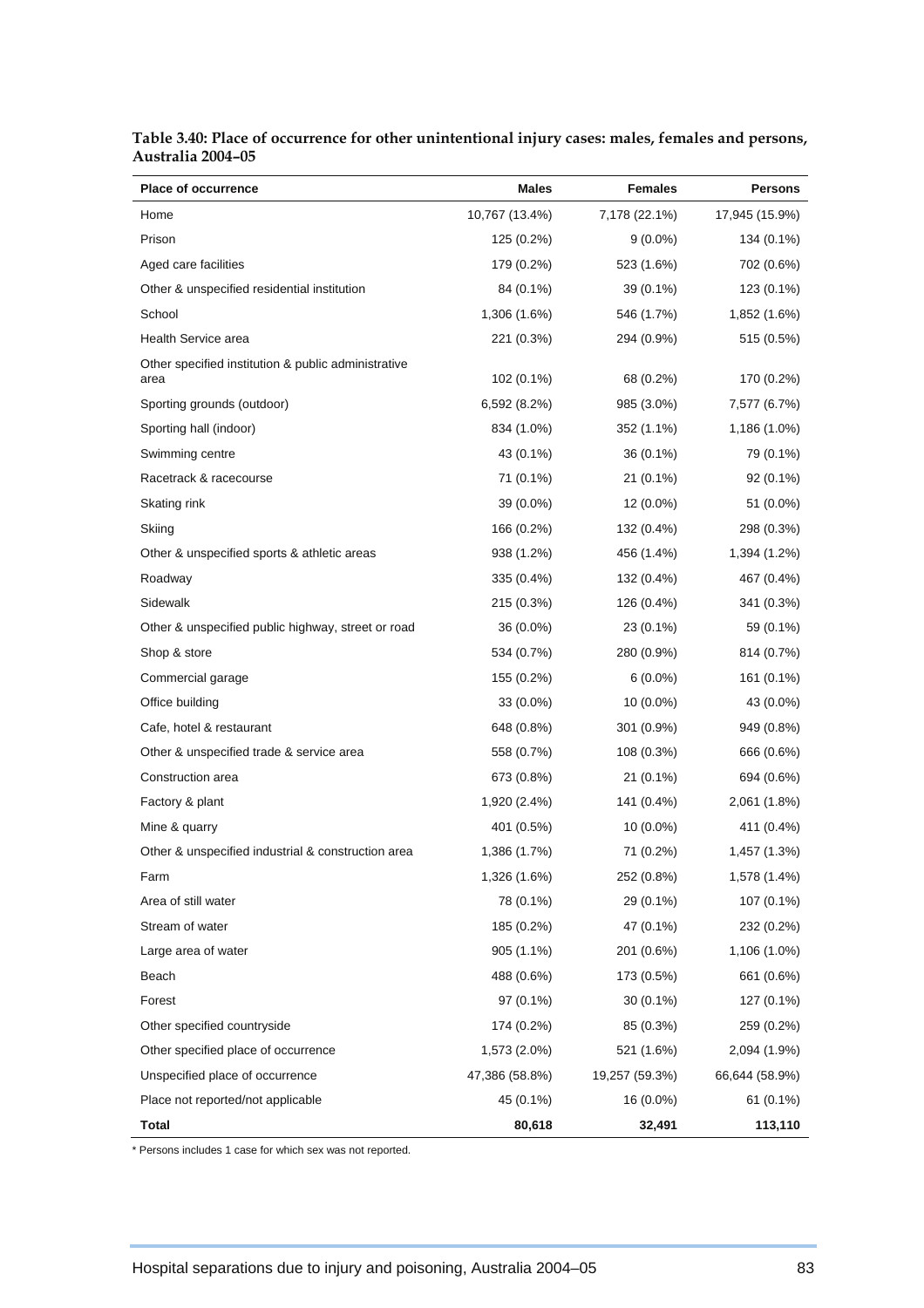Half of all hospitalised other unintentional injury cases had 'unspecified activity' recorded as the activity being undertaken at the time of the injury (50.0%, *n =* 56,547), which is not surprising given the large number of such cases with an unspecified place of occurrence.

 The most common *specified* activity reported for other unintentional injury cases was 'while engaged in sporting activities' (14.9%, *n =* 16,681), which again is not surprising given the proportion of cases reported to have occurred in sports and athletics areas. Sports activities were the most commonly specified activity at the time of injury for most of the different types of other unintentional injuries (Table 3.41).

The number of cases for which sports were the specified activity was larger than the number of cases reported to have taken place in sporting venues, which is most likely due to some sporting activities, such as cycling, rock-climbing and swimming, being undertaken in places such as roads, countryside and beaches. As for place of occurrence, a higher proportion of cases involving males were attributed to sporting activities (16.9%) than for cases involving females (9.9%).

The second most common specified activity reported for other unintentional injuries was while working for income  $(13.6\%, n = 15,353)$ . Working for income was the most frequent activity engaged in when injuries attributed to exposure to inanimate mechanical forces were sustained (Table 3.41). Again, a much higher proportion of cases involving males were injured while working for income (17.1%) than cases involving females (4.9%).

| <b>Activity</b>                         | Inanimate mechanical<br>(W20-W49)<br>forces | Animate mechanical<br>forces (W50-W64) | breathing (W75-W84)<br>$\mathbf{S}$<br><b>Accidental threats</b> | radiation etc. (W85-W99)<br>current,<br>Electric | ఱ<br>animals<br>$(X20 - X29)$<br>Venomous<br>plants | Forces of nature<br>$(X30 - X39)$ | ఱ<br>Overexertion, travel<br>$-X57$<br>privation (X50 | Other & unspecified<br>$(X58 - X59)$<br>factors | Y86,<br>(Y85,<br>Sequelae<br>Y89.9 | Total   |
|-----------------------------------------|---------------------------------------------|----------------------------------------|------------------------------------------------------------------|--------------------------------------------------|-----------------------------------------------------|-----------------------------------|-------------------------------------------------------|-------------------------------------------------|------------------------------------|---------|
| While engaged in sports                 | 3,201                                       | 4,572                                  | 5                                                                | 360                                              | 142                                                 | 103                               | 3,032                                                 | 5,446                                           | 0                                  | 16,861  |
| While engaged in leisure                | 663                                         | 278                                    | $\star$                                                          | 5                                                | 70                                                  | $\star$                           | 170                                                   | 113                                             | $\star$                            | 1,323   |
| While working for income                | 10,695                                      | 571                                    | 8                                                                | 309                                              | 196                                                 | 72                                | 1,038                                                 | 2,459                                           | 5                                  | 15,353  |
| While engaged in other types of<br>work | 4,762                                       | 275                                    | $^\star$                                                         | 62                                               | 216                                                 | 36                                | 558                                                   | 138                                             | $\star$                            | 6,051   |
| While resting, sleeping, eating, etc.   | 3,020                                       | 104                                    | 438                                                              | 16                                               | 107                                                 | 32                                | 539                                                   | 276                                             | $\mathbf 0$                        | 4,532   |
| Other specified activity                | 7,646                                       | 1,501                                  | 82                                                               | 91                                               | 371                                                 | 97                                | 1,485                                                 | 830                                             | 7                                  | 12,110  |
| Unspecified activity                    | 22,507                                      | 4,833                                  | 225                                                              | 156                                              | 1,967                                               | 309                               | 2,067                                                 | 24,455                                          | 28                                 | 56,547  |
| Activity not reported/not applicable    | 38                                          | 11                                     | $^\star$                                                         | $\mathbf 0$                                      | 9                                                   | $\star$                           | 12                                                    | 49                                              | 212                                | 333     |
| <b>Total</b>                            | 52,532                                      | 12,145                                 | 765                                                              | 999                                              | 3,078                                               | 671                               | 8,901                                                 | 33,766                                          | 253                                | 113,110 |

#### **Table 3.41: Activity at time of occurrence for other unintentional injury cases by external cause groups, Australia 2004–05**

*Note:* Shading denotes most common specific category for each external cause group.

\* Small case counts have been suppressed.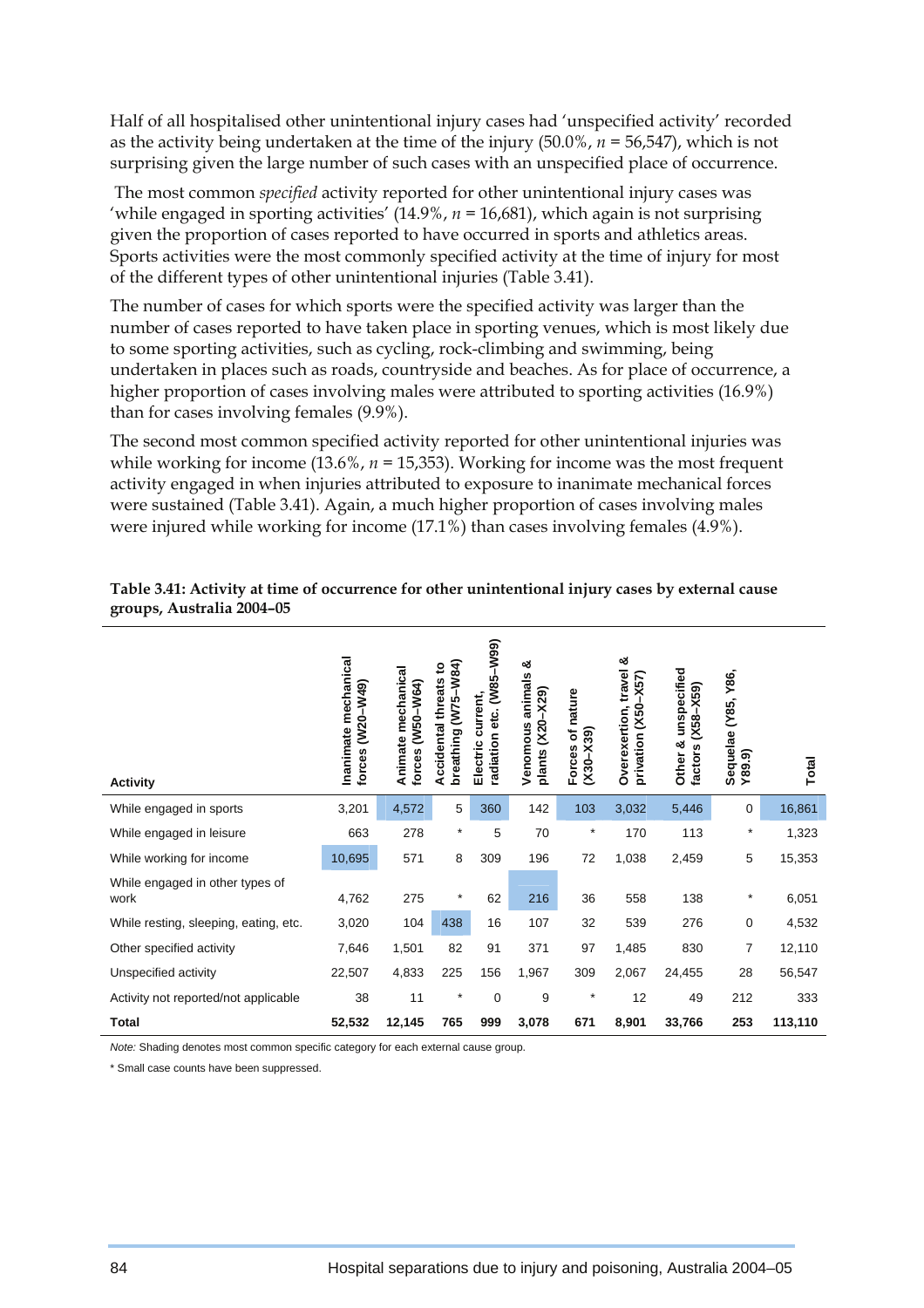## **Other unintentional—principal diagnosis**

The most common principal diagnoses for other unintentional hospitalised injury cases described injuries to the wrist and hand (32.9%, *n =* 37,182). These were the most common types of injuries for both males and females, but a higher proportion of cases involving males were assigned principal diagnosis of injuries to the wrist and hand (36.8%) than cases involving females (23.1%, Table 3.42). Injuries to the wrist and hand were also the most frequent type of principal diagnosis for all age groups other than very young children.

Injuries to the knee and lower leg were the second most common injury to result from a case attributed to other unintentional external causes (15.4%, *n =* 17,400) and such injuries were proportionately more common for females (16.9%) than for males (14.8%). Injuries to the head accounted for 13.4% of cases attributed to other unintentional external causes and head injuries were the most common result for cases involving young children aged 0–4 years.

While injuries to the hip and thigh represented a relatively small proportion of all other unintentional hospitalised injury cases (3.4%, *n =* 3,845), such injuries accounted for a substantial proportion of cases involving people aged 65 years and older (15.6% of cases 65+ years, compared to 1–3% of cases for younger ages).

| <b>Principal diagnosis</b>                                  | <b>Males</b>   | <b>Females</b> | Persons *      |
|-------------------------------------------------------------|----------------|----------------|----------------|
| Injuries to the head                                        | 11,153 (13.8%) | 4,008 (12.3%)  | 15,161 (13.4%) |
| Injuries to the neck                                        | 709 (0.9%)     | 291 (0.9%)     | 1,000 (0.9%)   |
| Injuries to the thorax                                      | 1,073 (1.3%)   | 567 (1.7%)     | 1,640 (1.4%)   |
| Injuries to the abdomen, lower back, lumbar spine & pelvis  | 2,439 (3.0%)   | 1,441 (4.4%)   | 3,880 (3.4%)   |
| Injuries to the shoulder & upper arm                        | 3,726 (4.6%)   | 1,178 (3.6%)   | 4,904 (4.3%)   |
| Injuries to the elbow & forearm                             | 4,850 (6.0%)   | 2,391 (7.4%)   | 7,241 (6.4%)   |
| Injuries to the wrist & hand                                | 29,660 (36.8%) | 7,521 (23.1%)  | 37,182 (32.9%) |
| Injuries to the hip & thigh                                 | 1,958 (2.4%)   | 1,887 (5.8%)   | 3,845 (3.4%)   |
| Injuries to the knee & lower leg                            | 11,894 (14.8%) | 5,506 (16.9%)  | 17,400 (15.4%) |
| Injuries to the ankle & foot                                | 4,804 (6.0%)   | 2,789 (8.6%)   | 7,593 (6.7%)   |
| Injuries involving multiple body regions                    | 47 (0.1%)      | 19 (0.1%)      | 66 (0.1%)      |
| Injuries to unspecified parts of trunk, limb or body region | 557 (0.7%)     | 308 (0.9%)     | 865 (0.8%)     |
| Effects of foreign body entering through natural orifice    | 3,947 (4.9%)   | 2,650 (8.2%)   | 6,597 (5.8%)   |
| <b>Burns</b>                                                | 431 (0.5%)     | 109 (0.3%)     | 540 (0.5%)     |
| Frostbite                                                   | 24 (0.0%)      | 11 (0.0%)      | 35 (0.0%)      |
| Poisoning by drugs, medicaments & biological substances     | 11 (0.0%)      | $5(0.0\%)$     | 16 (0.0%)      |
| Toxic effects of non-medical substances                     | 1,888 (2.3%)   | 1,132 (3.5%)   | 3,020 (2.7%)   |
| Other & unspecified effects of external causes              | 1,035 (1.3%)   | 522 (1.6%)     | 1,557 (1.4%)   |
| Certain early complications of trauma                       | 412 (0.5%)     | 156 (0.5%)     | 568 (0.5%)     |
| <b>Total</b>                                                | 80,618         | 32,491         | 113,110        |

| Table 3.42: Principal diagnosis groups for other unintentional injury cases: males, females and |  |  |
|-------------------------------------------------------------------------------------------------|--|--|
| persons, Australia 2004–05                                                                      |  |  |

\* Persons includes 1 case for which sex was not reported.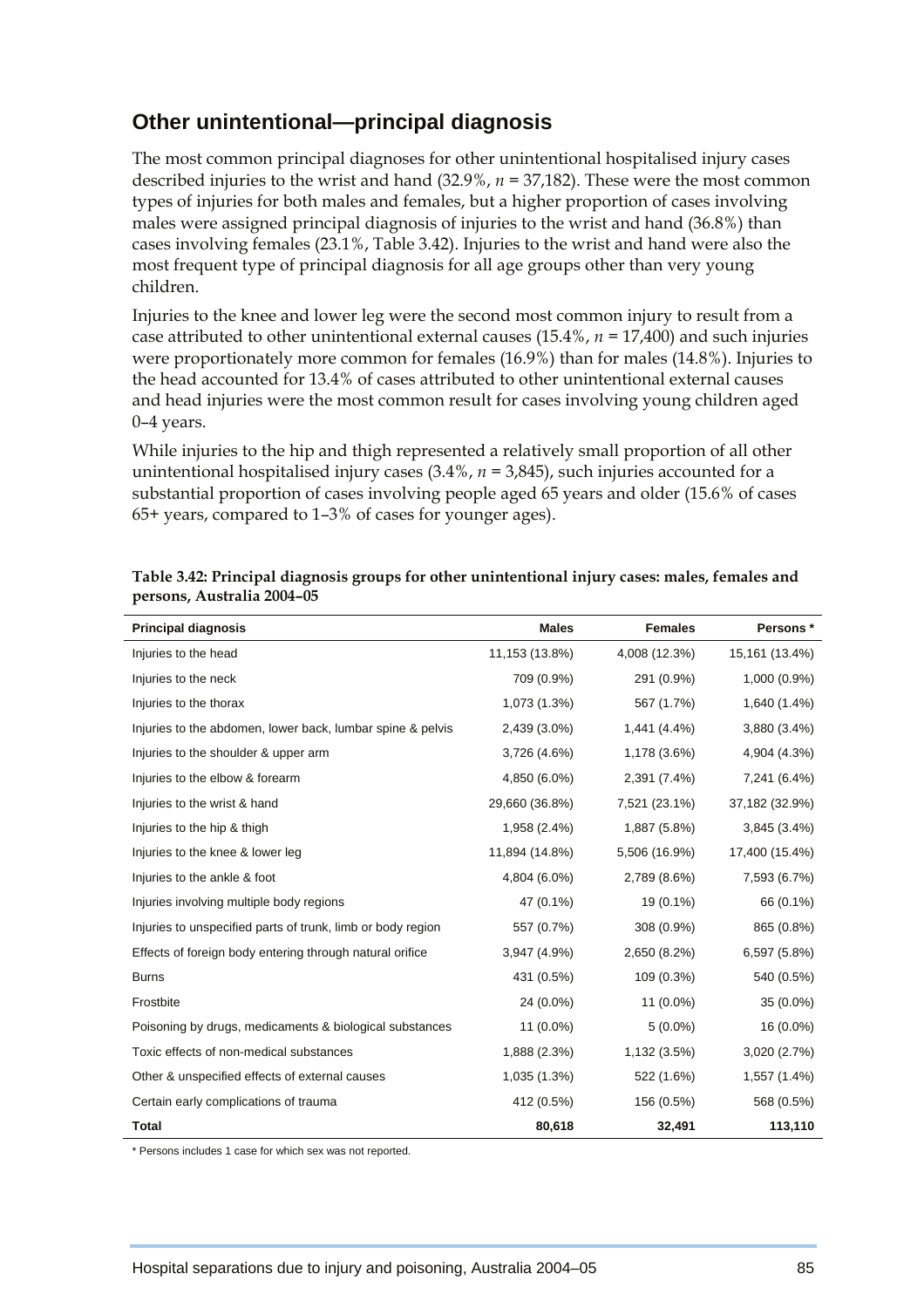The nature of the injury described by the principal diagnosis of other unintentional injury cases in 2004–05 was highly variable (Table 3.43). Most commonly, other unintentional injury principal diagnoses described a fracture (28.2%, *n =* 31,935). Injuries due to accidental exposure to other and unspecified external causes or exposure to animate mechanical forces were commonly fractures, accounting for 45.1% and 37.0% of cases in these groups, respectively.

The most common group of other unintentional injury cases, exposure to inanimate mechanical forces, most frequently resulted in open wounds. Injuries that were open wounds in nature accounted for 30.1% of all cases due to exposure to inanimate mechanical forces (*n =* 15,825). Overall, open wounds were the second most common type of other unintentional injury case for both males and females.

| Nature of injury                                    | <b>Males</b>   | <b>Females</b> | Persons*       |
|-----------------------------------------------------|----------------|----------------|----------------|
| Superficial (excluding eye)                         | 3,067 (3.8%)   | 1,904 (5.9%)   | 4,971 (4.4%)   |
| Open wound (excluding eye)                          | 16,306 (20.2%) | 6,410 (19.7%)  | 22,716 (20.1%) |
| Fracture (excluding tooth)                          | 23,302 (28.9%) | 8,633 (26.6%)  | 31,935 (28.2%) |
| Dislocation                                         | 4,371 (5.4%)   | 1,992 (6.1%)   | 6,363 (5.6%)   |
| Sprain/strain                                       | 3,868 (4.8%)   | 1,949 (6.0%)   | 5,817 (5.1%)   |
| Nerve (including spinal cord; excluding brain)      | 2,350 (2.9%)   | 891 (2.7%)     | 3,241 (2.9%)   |
| Blood vessel                                        | 879 (1.1%)     | 267 (0.8%)     | 1,146 (1.0%)   |
| Muscle/tendon                                       | 8,906 (11.1%)  | 2,526 (7.8%)   | 11,433 (10.1%) |
| Crush injury                                        | 741 (0.9%)     | 160 (0.5%)     | 901 (0.8%)     |
| Amputation (including partial)                      | 2,887 (3.6%)   | 581 (1.8%)     | 3,468 (3.1%)   |
| Internal organ                                      | 573 (0.7%)     | 165 (0.5%)     | 738 (0.7%)     |
| Burn/corrosion (excluding eye)                      | 416 (0.5%)     | 106 (0.3%)     | 522 (0.5%)     |
| Eye injury (excluding foreign body in external eye) | 989 (1.2%)     | 236 (0.7%)     | 1,225 (1.1%)   |
| Foreign body: external eye                          | 638 (0.8%)     | 146 (0.4%)     | 784 (0.7%)     |
| Foreign body: ear canal                             | 506 (0.6%)     | 424 (1.3%)     | 930 (0.8%)     |
| Foreign body: nose                                  | 239 (0.3%)     | 222 (0.7%)     | 461 (0.4%)     |
| Foreign body: respiratory tract                     | 570 (0.7%)     | 530 (1.6%)     | 1,100 (1.0%)   |
| Foreign body: aliment tract                         | 1,928 (2.4%)   | 1,256 (3.9%)   | 3,184(2.8%)    |
| Foreign body: genito-urinary tract                  | 66 (0.1%)      | 72 (0.2%)      | 138 (0.1%)     |
| Intracranial (including concussion)                 | 1,430 (1.8%)   | 409 (1.3%)     | 1,839 (1.6%)   |
| Dental (including fractured tooth)                  | 302 (0.4%)     | 259 (0.8%)     | 561 (0.5%)     |
| Electrical injury                                   | 280 (0.3%)     | 95 (0.3%)      | 375 (0.3%)     |
| Bite (including envenomation)                       | 1,862 (2.3%)   | 1,108 (3.4%)   | 2,970 (2.6%)   |
| Other specified nature of injury                    | 1,822 (2.3%)   | 917 (2.8%)     | 2,739 (2.4%)   |
| Unspecified nature of injury                        | 2,296 (2.8%)   | 1,219 (3.8%)   | 3,515 (3.1%)   |
| Total                                               | 80,594         | 32,477         | 113,072        |

**Table 3.43: Nature of injury diagnosis for other unintentional injury cases: males, females and persons, Australia 2004–05** 

\* Persons includes 1 case for which sex was not reported.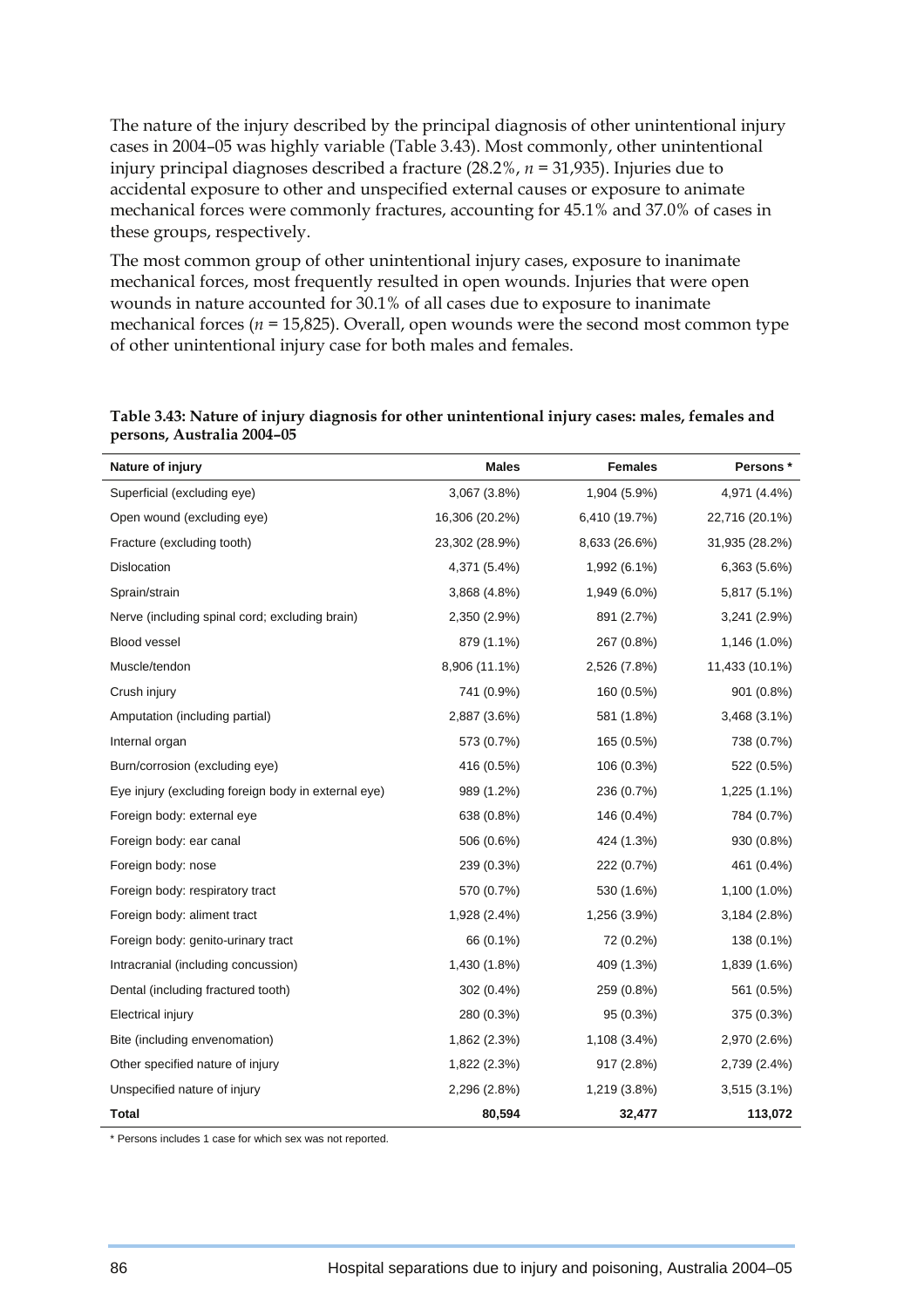#### **Other unintentional—body region**

The shoulder and upper limbs was the most commonly injured region for other unintentional injuries in 2004–05, accounting for two in five hospitalised cases (43.6%, *n =* 49,327). A higher proportion of cases involving males sustained injuries to the shoulder and upper limbs (47.4%, compared to 34.1% for cases involving females). Nevertheless, shoulder and upper limb injuries were the leading result of other unintentional injuries for both males and females. Similarly, the shoulder and upper limb region was the most commonly injured body region for cases due to exposure to inanimate mechanical forces, animate mechanical forces and other and unspecified factors, the three most common other unintentional injury groups (Table 3.44).

The hip and lower limb region was the second most commonly injured body region for a quarter of other unintentional injury cases overall (25.5%, *n =* 28,838). Injuries to the hip and lower limb region were proportionately more common for cases involving females (31.3% of cases vs. 23.1% for males), most likely related to the marked increase in rates of other unintentional injury for older females. Similarly, injuries to the hip and lower limb region were the most frequent type for injury for cases of overexertion, travel and privation injuries, relatively high rates of which were observed for people aged 70 years and older (see previously, Figure 3.37).

The principal diagnosis for about one in ten other unintentional injury cases reported other injuries not specified by body region (11.7%, *n =* 13,264). As expected, this was the most commonly injured 'region' for cases of accidental threats to breathing (other than drowning), exposure to electric current, radiation and the like, contact with venomous animals and plants, exposure to forces of nature, and sequelae (Table 3.44).

| <b>Body region</b>                          | mechanical forces<br>$-W49$<br>Inanimate<br>W <sup>20</sup> | mechanical forces<br>(W50-W64)<br>Animate | breathing (W75-W84)<br>S<br>threats<br>Accidental | radiation<br>current,<br>(W85-W99)<br>Electric<br>etc. | plants<br>න්<br>animals<br>Venomous<br>$(X20 - X29)$ | of nature<br>to forces<br>$(X30 - X39)$<br>Exposure | య<br>travel<br>$-X57$<br>privation (X50<br>Overexertion, | unspecified factors<br>X59<br>න්<br>Other<br>$X58-$ | Y89.9)<br>Y86,<br>Y85,<br>Sequelae | Total   |
|---------------------------------------------|-------------------------------------------------------------|-------------------------------------------|---------------------------------------------------|--------------------------------------------------------|------------------------------------------------------|-----------------------------------------------------|----------------------------------------------------------|-----------------------------------------------------|------------------------------------|---------|
| Head                                        | 6,058                                                       | 3,654                                     | 8                                                 | 10                                                     | 16                                                   | 7                                                   | 63                                                       | 5,312                                               | 33                                 | 15,161  |
| Trunk <sup>+</sup>                          | 1,939                                                       | 1,297                                     | 6                                                 | 8                                                      | 17                                                   | 11                                                  | 1,631                                                    | 1,580                                               | 31                                 | 6,520   |
| Shoulder & upper limb                       | 29,075                                                      | 3,780                                     | $\star$                                           | $^\ast$                                                | 112                                                  | 15                                                  | 1,404                                                    | 14,863                                              | 66                                 | 49,327  |
| Hip & lower limb                            | 8,789                                                       | 2,856                                     | $\star$                                           | $^\star$                                               | 157                                                  | 19                                                  | 5,590                                                    | 11,375                                              | 45                                 | 28,838  |
| Other injuries not specified by body region | 6,671                                                       | 558                                       | 747                                               | 966                                                    | 2,776                                                | 619                                                 | 213                                                      | 636                                                 | 78                                 | 13,264  |
| <b>Total</b>                                | 52,532                                                      | 12,145                                    | 765                                               | 999                                                    | 3,078                                                | 671                                                 | 8,901                                                    | 33,766                                              | 253                                | 113,110 |

#### **Table 3.44: Body region affected by principal diagnosis for other unintentional injury cases by external cause group: persons, Australia 2004–05**

*Note:* Shading denotes most common body region category for each external cause group.

\* Small case counts have been suppressed.

† Trunk includes the neck, thorax, abdomen, lower back, lumbar spine & pelvis.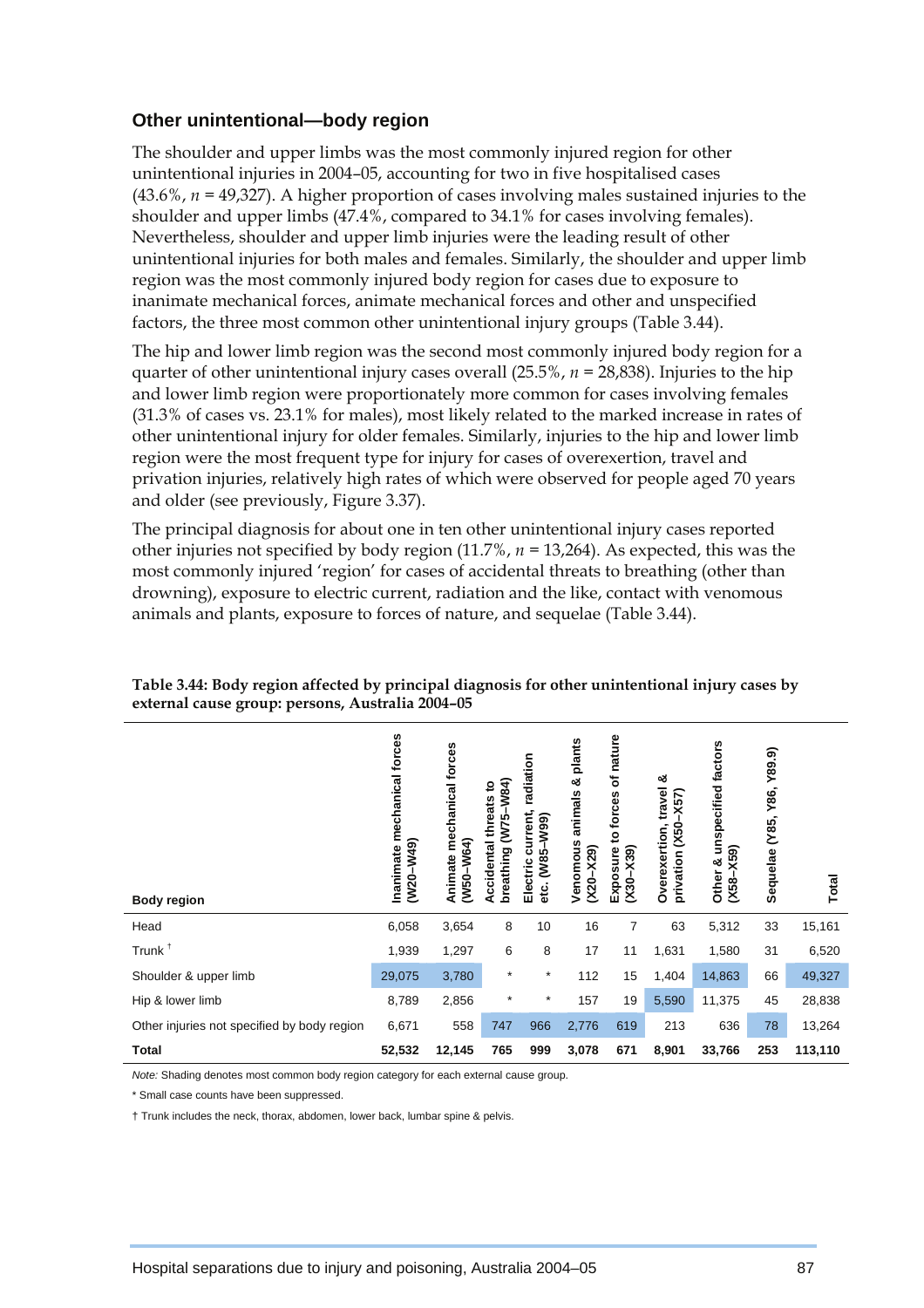### **Other unintentional—length of stay**

The injuries grouped as 'other unintentional' accounted for a third (31.7%) of all community injury cases in 2004–05 but accounted for a substantially smaller proportion of all patient-days attributed to community injury in this period (16.9%, *n =* 241,566). Unlike most other types of community injury cases, nearly half of case separations for other unintentional injuries reported that the person was discharged from hospital on the same day as admitted (45.1%, *n =* 53,944). Including these same-day separations, more than three-quarters other unintentional injury case separations reported a length of stay of one day (77.1%, *n =* 87,182). Nevertheless, a small proportion of unintentional injury cases reported quite long lengths of stay, in excess of 100 days (*n =* 8).

Not surprisingly, the mean length of stay per case for other unintentional injuries was short; 2.1 days. The mean length of stay for case separations for males was substantially shorter (1.9 days) than that of females (2.7 days). This is more likely due to differences in the ages of males and females hospitalised because of other unintentional injuries rather than the types of unintentional injuries sustained. As can be seen in Figure 3.38, mean lengths of stay were similar for males and females at younger ages, when the rates of such injuries involving males were up to four times higher than that for females. At older ages, however, when rates of other unintentional injuries for females matched or surpassed those for males, the mean length of stay for females was much longer than that for males for all but those aged 95 years and older.

Mean lengths of stay per case for most types of other unintentional injuries had quite short mean lengths of stay (Figure 3.39). Only injuries attributed to forces of nature (X30–X39) and sequelae of trauma (Y85, Y86 or Y89.9) having means substantially higher than most other types. For most types of other unintentional injuries, the mean length of stay per case for females was longer than that for males, substantially so for injuries attributed to forces of nature, overexertion, travel and privation, accidental exposure to other and unspecified factors and sequelae of trauma, all injuries that were more common in older people than for younger Australians.



**by age, Australia 2004–05**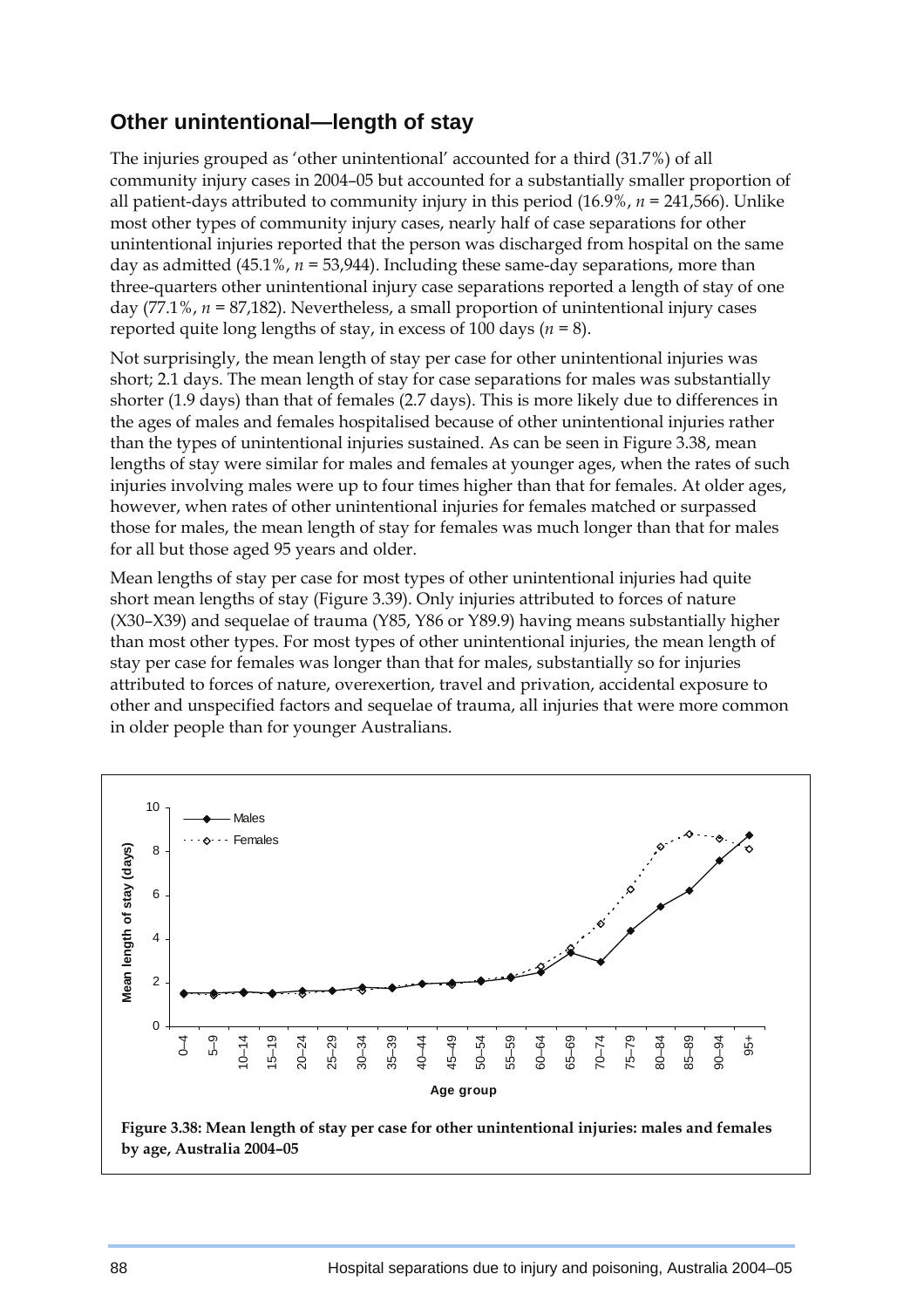

### **Other unintentional—state of usual residence**

The age-standardised rates of hospitalised other unintentional injury cases by state of usual residence showed a similar distribution for both males and females (Figure 3.40). Rates for both males and females were highest for residents of the Northern Territory (males: 963.9 per 100,000 population; females: 465.8 per 100,000). For males, the rate of other unintentional injury cases for residents of the Northern Territory was not significantly higher than that for male residents of Queensland (924.9 per 100,000). For females, however, the rate of other unintentional injury cases for residents of the Northern Territory was significantly higher than for females in all other jurisdictions.

The lowest age-standardised rate of hospitalised other unintentional injury cases for males was observed for residents of the Australian Capital Territory (607.3 per 100,000 population). This was significantly lower than that observed for males resident in Tasmania (699.7 per 100,000). Conversely, the lowest age-standardised rate of hospitalised other unintentional injury cases for females was observed for residents of Tasmania (251.7 per 100,000), and this was not significantly different to that for females resident in the Australian Capital Territory (254.9 per 100,000).